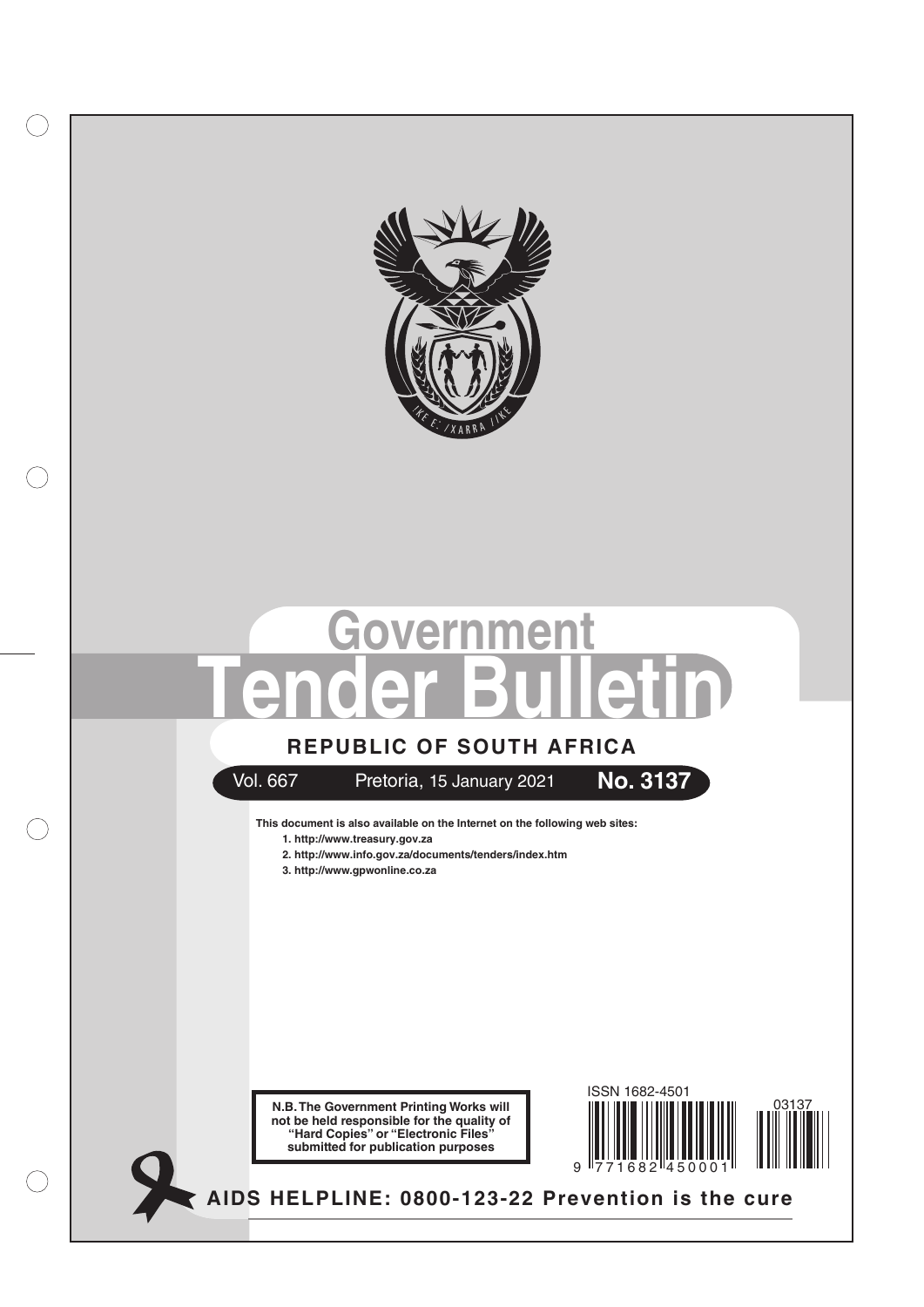# *IMPORTANT NOTICE OF OFFICE RELOCATION*



government printing Department: **Government Printing Works<br>REPUBLIC OF SOUTH AFRICA** 

Private Bag X85, PRETORIA, 0001 149 Bosman Street, PRETORIA Tel: 012 748 6197, Website: www.gpwonline.co.za

# **URGENT NOTICE TO OUR VALUED CUSTOMERS: PUBLICATIONS OFFICE'S RELOCATION HAS BEEN TEMPORARILY SUSPENDED.**

Please be advised that the GPW Publications office will no longer move to 88 Visagie Street as indicated in the previous notices.

The move has been suspended due to the fact that the new building in 88 Visagie Street is not ready for occupation yet.

We will later on issue another notice informing you of the new date of relocation.

We are doing everything possible to ensure that our service to you is not disrupted.

As things stand, we will continue providing you with our normal service from the current location at 196 Paul Kruger Street, Masada building.

Customers who seek further information and or have any questions or concerns are free to contact us through telephone 012 748 6066 or email Ms Maureen Toka at Maureen.Toka@gpw.gov.za or cell phone at 082 859 4910.

Please note that you will still be able to download gazettes free of charge from our website www.gpwonline.co.za.

We apologies for any inconvenience this might have caused.

Issued by GPW Communications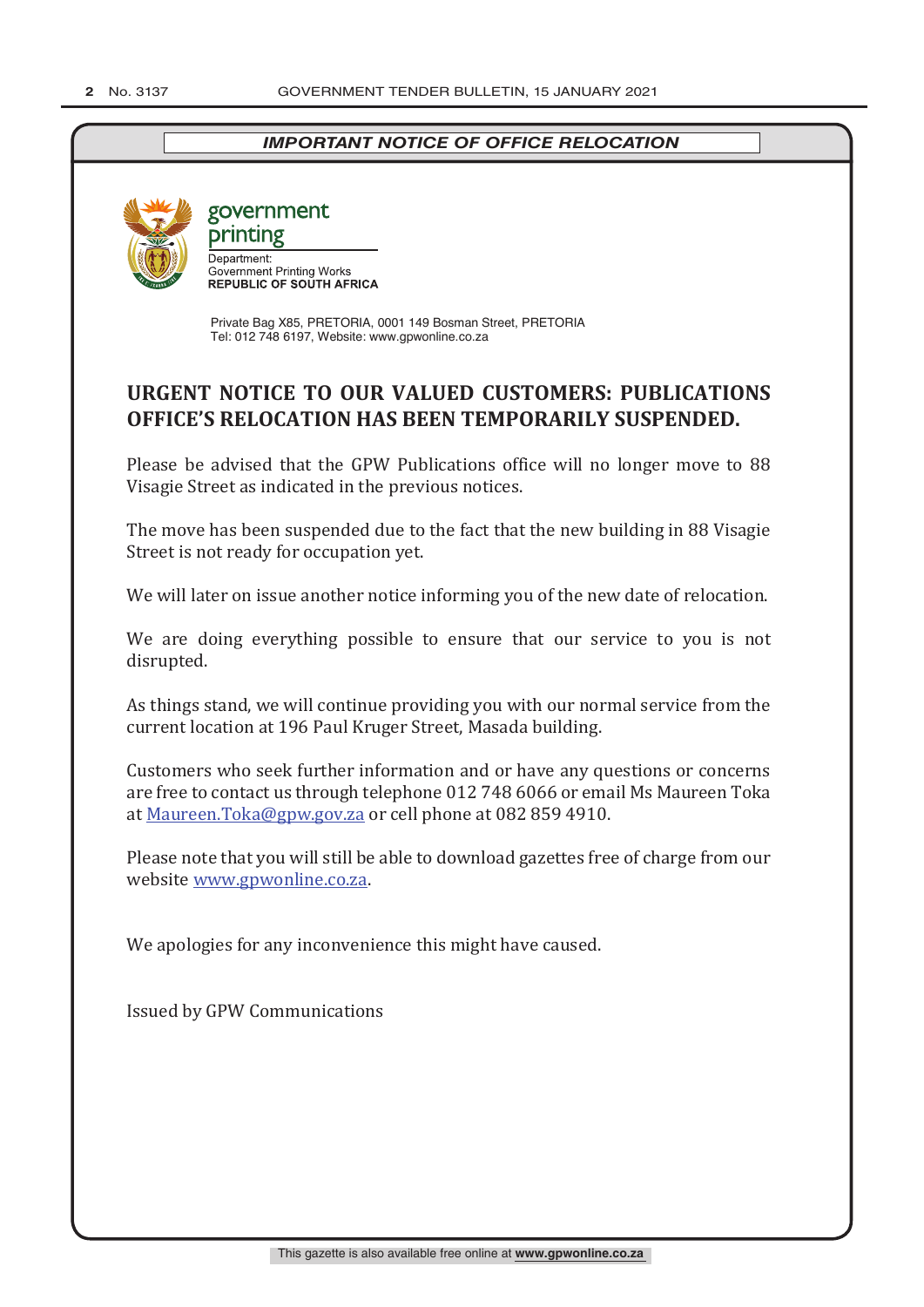# **TABLE OF CONTENTS**

| 16 |
|----|
| 16 |
| 17 |
| 19 |
| 23 |
| 25 |
| 31 |
| 31 |
| 33 |
| 43 |
| 46 |
| 50 |
| 50 |
| 50 |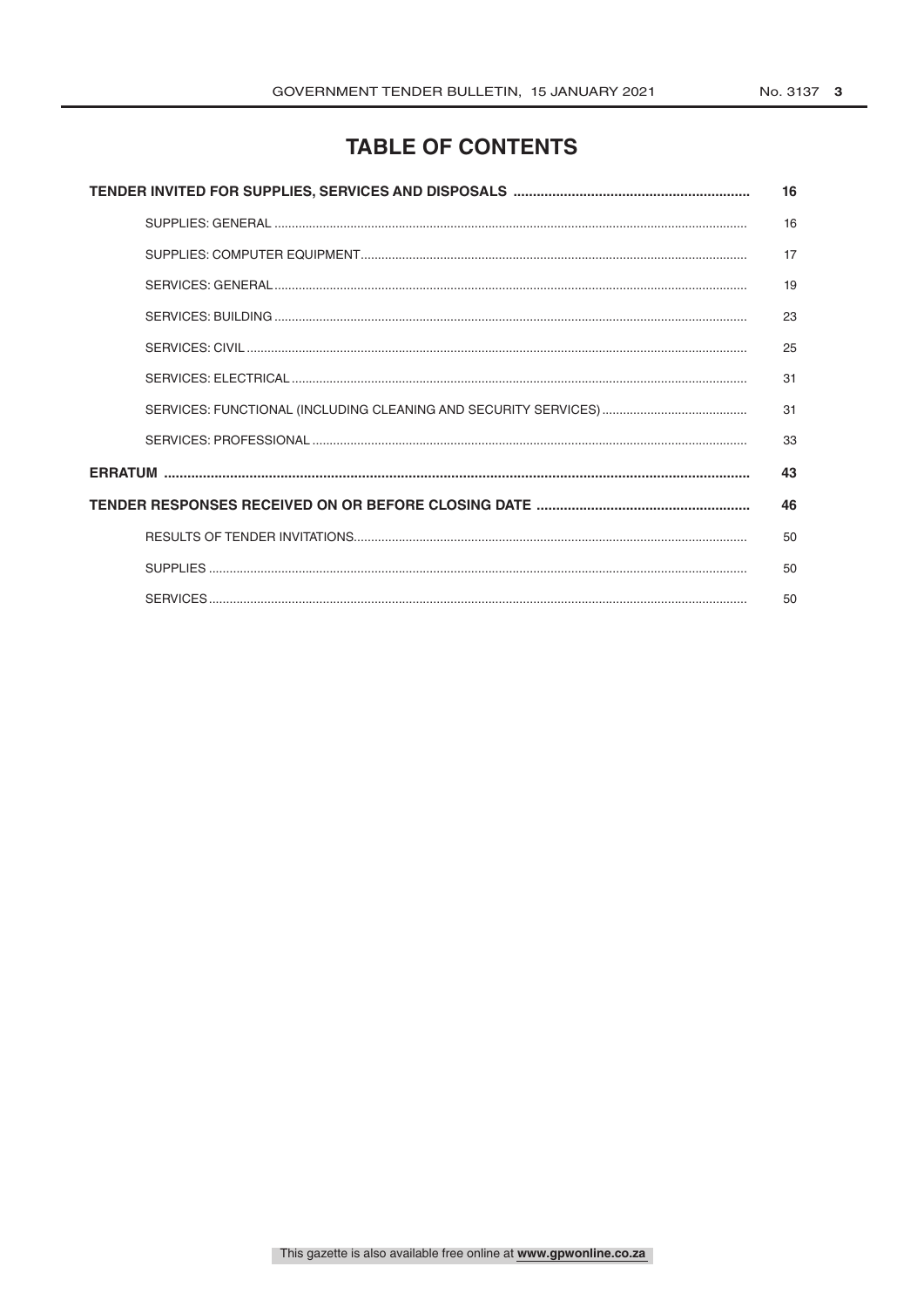

# **HIGH ALERT: SCAM WARNING!!!**

# **TO ALL SUPPLIERS AND SERVICE PROVIDERS OF THE GOVERNMENT PRINTING WORKS**

It has come to the attention of the *GOVERNMENT PRINTING WORKS* that there are certain unscrupulous companies and individuals who are defrauding unsuspecting businesses disguised as representatives of the *Government Printing Works* (*GPW*).

The scam involves the fraudsters using the letterhead of *GPW* to send out fake tender bids to companies and requests to supply equipment and goods.

Although the contact person's name on the letter may be of an existing official, the contact details on the letter are not the same as the *Government Printing Works*'. When searching on the Internet for the address of the company that has sent the fake tender document, the address does not exist.

The banking details are in a private name and not company name. Government will never ask you to deposit any funds for any business transaction. *GPW* has alerted the relevant law enforcement authorities to investigate this scam to protect legitimate businesses as well as the name of the organisation.

Example of e-mails these fraudsters are using:

# **PROCUREMENT@GPW-GOV.ORG**

Should you suspect that you are a victim of a scam, you must urgently contact the police and inform the *GPW*.

*GPW* has an official email with the domain as **@gpw.gov.za**

Government e-mails DO NOT have org in their e-mail addresses. All of these fraudsters also use the same or very similar telephone numbers. Although such number with an area code 012 looks like a landline, it is not fixed to any property.

*GPW* will never send you an e-mail asking you to supply equipment and goods without a purchase/order number. *GPW* does not procure goods for another level of Government. The organisation will not be liable for actions that result in companies or individuals being resultant victims of such a scam.

*Government Printing Works* gives businesses the opportunity to supply goods and services through RFQ / Tendering process. In order to be eligible to bid to provide goods and services, suppliers must be registered on the National Treasury's Central Supplier Database (CSD). To be registered, they must meet all current legislative requirements (e.g. have a valid tax clearance certificate and be in good standing with the South African Revenue Services - SARS).

 The tender process is managed through the Supply Chain Management (SCM) system of the department. SCM is highly regulated to minimise the risk of fraud, and to meet objectives which include value for money, open and effective competition, equitability, accountability, fair dealing, transparency and an ethical approach. Relevant legislation, regulations, policies, guidelines and instructions can be found on the tender's website.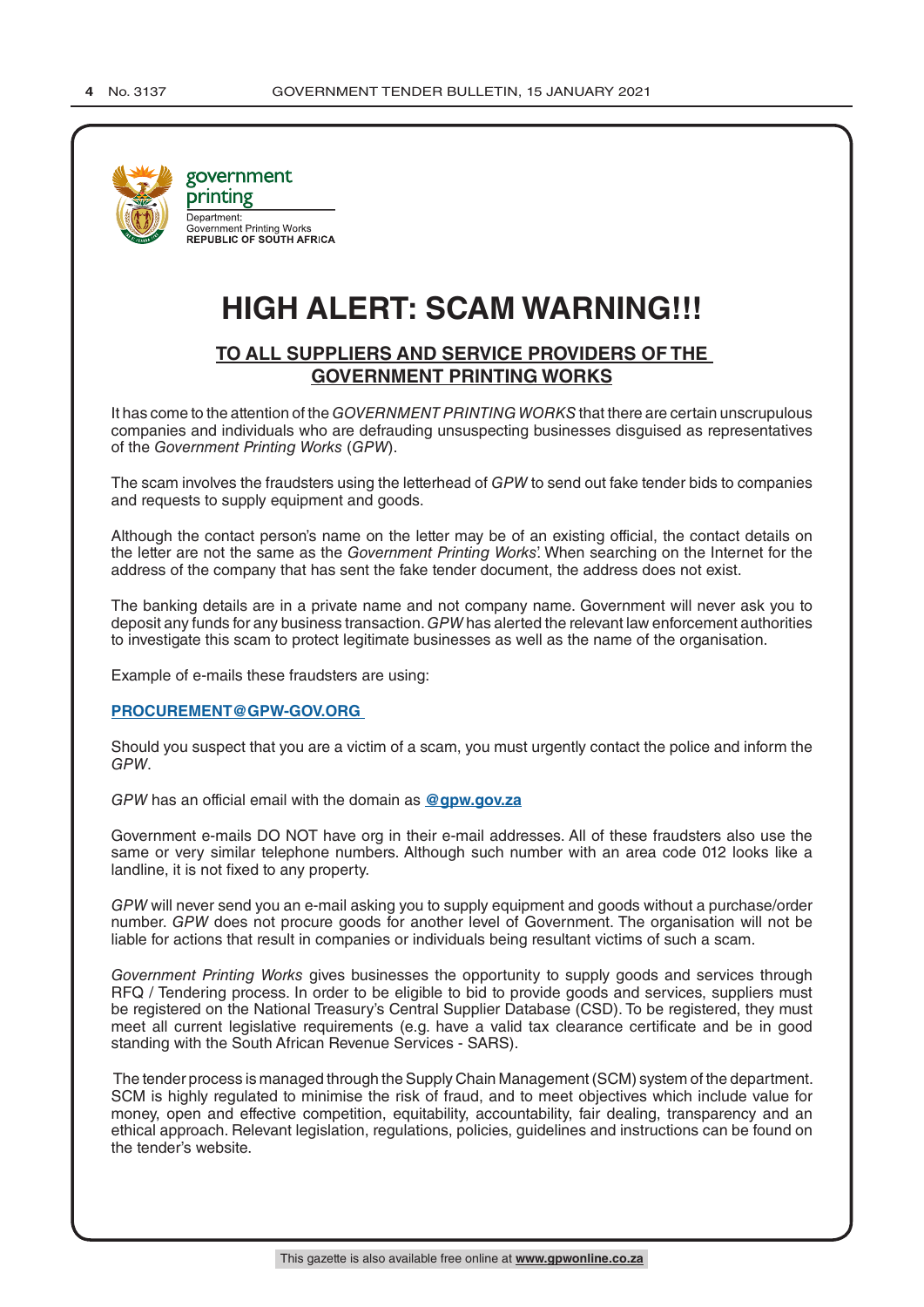# **Fake Tenders**

National Treasury's CSD has launched the Government Order Scam campaign to combat fraudulent requests for quotes (RFQs). Such fraudulent requests have resulted in innocent companies losing money. We work hard at preventing and fighting fraud, but criminal activity is always a risk.

# **How tender scams work**

There are many types of tender scams. Here are some of the more frequent scenarios:

Fraudsters use what appears to be government department stationery with fictitious logos and contact details to send a fake RFQ to a company to invite it to urgently supply goods. Shortly after the company has submitted its quote, it receives notification that it has won the tender. The company delivers the goods to someone who poses as an official or at a fake site. The Department has no idea of this transaction made in its name. The company is then never paid and suffers a loss.

# OR

Fraudsters use what appears to be government department stationery with fictitious logos and contact details to send a fake RFQ to Company A to invite it to urgently supply goods. Typically, the tender specification is so unique that only Company B (a fictitious company created by the fraudster) can supply the goods in question.

Shortly after Company A has submitted its quote it receives notification that it has won the tender. Company A orders the goods and pays a deposit to the fictitious Company B. Once Company B receives the money, it disappears. Company A's money is stolen in the process.

Protect yourself from being scammed

- If you are registered on the supplier databases and you receive a request to tender or quote that seems to be from a government department, contact the department to confirm that the request is legitimate. Do not use the contact details on the tender document as these might be fraudulent.
- Compare tender details with those that appear in the Tender Bulletin, available online at **www.gpwonline.co.za**
- Make sure you familiarise yourself with how government procures goods and services. Visit the tender website for more information on how to tender.
- If you are uncomfortable about the request received, consider visiting the government department and/or the place of delivery and/or the service provider from whom you will be sourcing the goods.
- In the unlikely event that you are asked for a deposit to make a bid, contact the SCM unit of the department in question to ask whether this is in fact correct.

Any incidents of corruption, fraud, theft and misuse of government property in the *Government Printing Works* can be reported to:

Supply Chain Management: Ms. Anna Marie Du Toit, Tel. (012) 748 6292. Email: **Annamarie.DuToit@gpw.gov.za**

Marketing and Stakeholder Relations: Ms Bonakele Mbhele, at Tel. (012) 748 6193. Email: **Bonakele.Mbhele@gpw.gov.za** 

Security Services: Mr Daniel Legoabe, at tel. (012) 748 6176. Email: **Daniel.Legoabe@gpw.gov.za**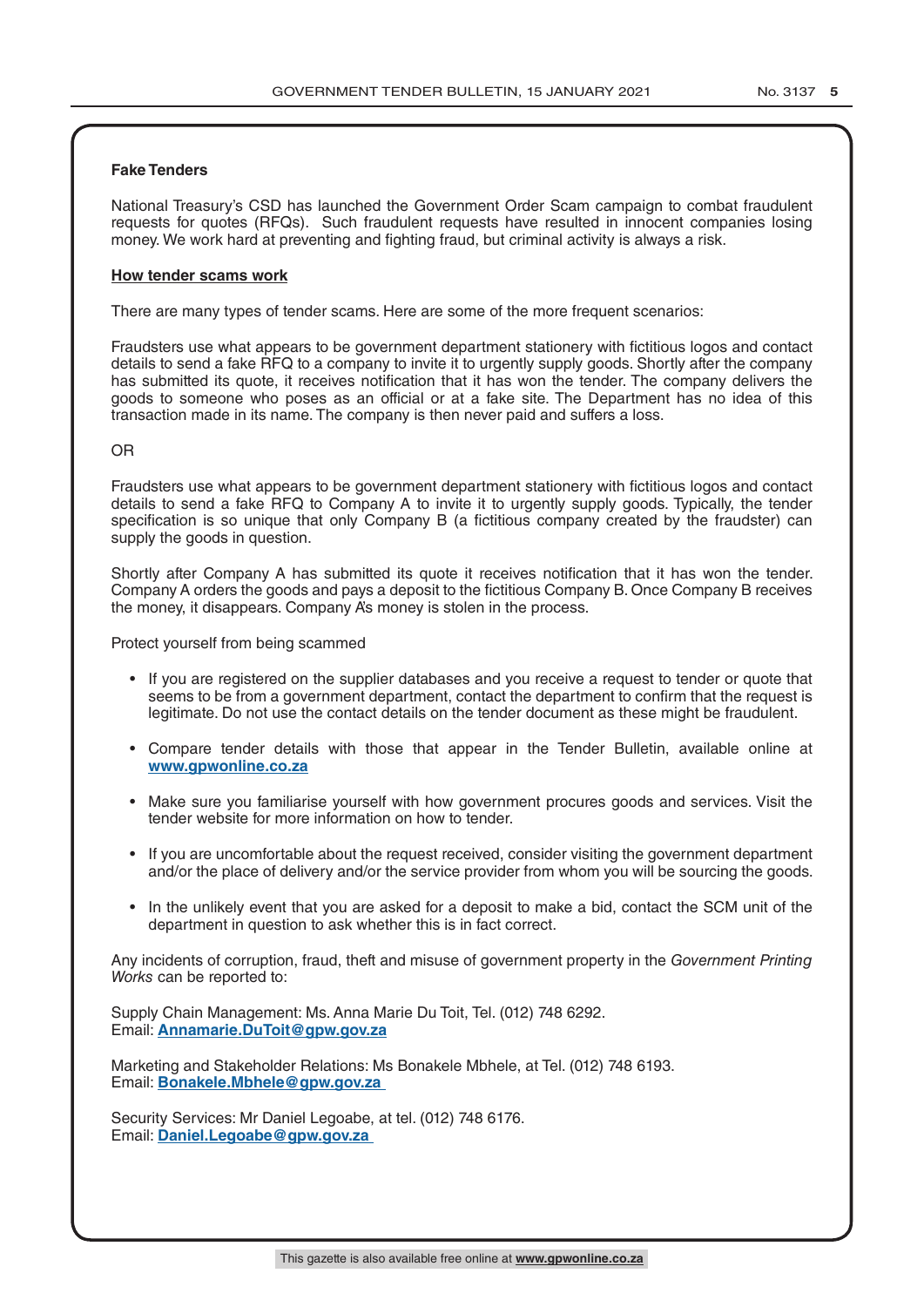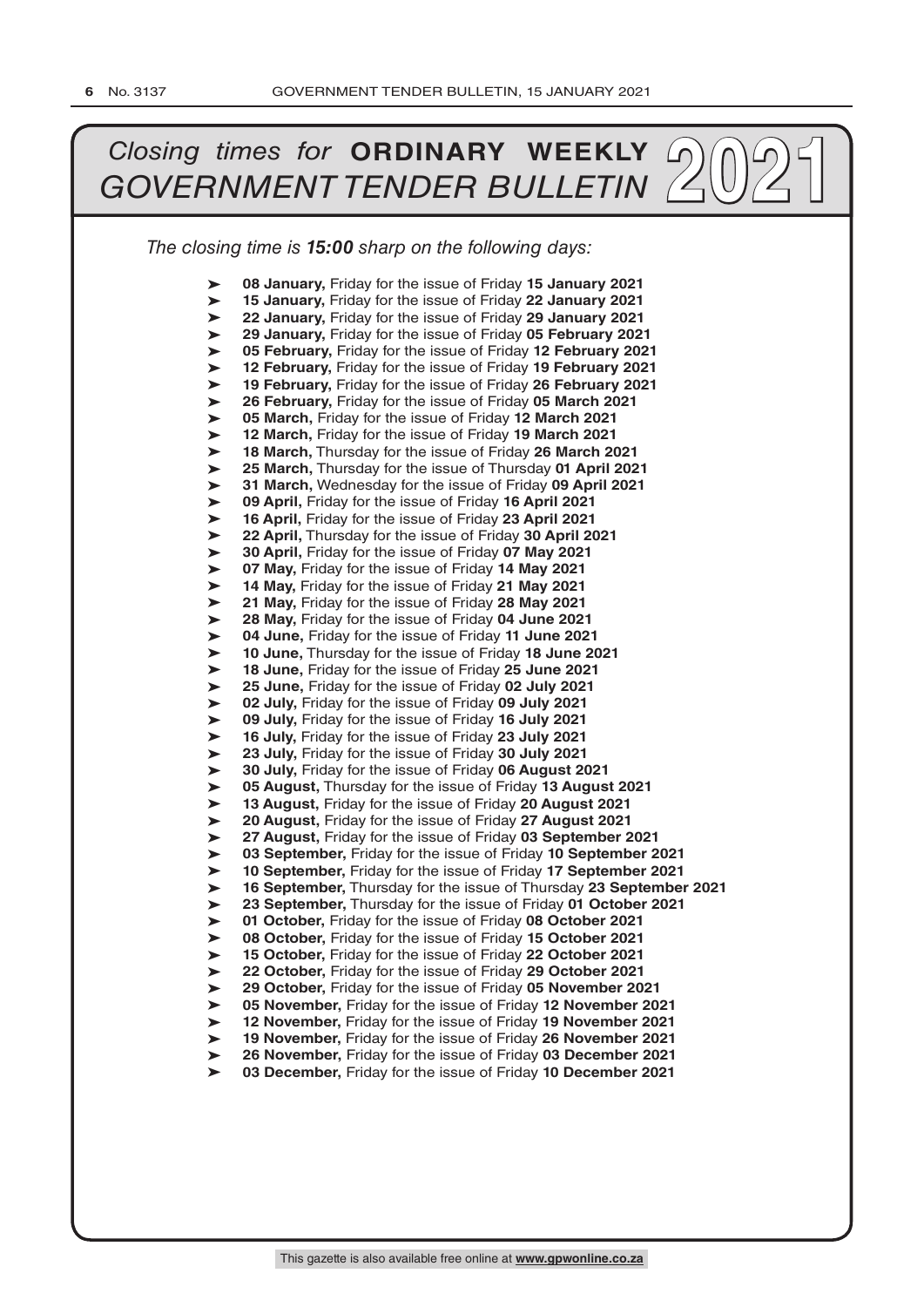| GOVERNMENT TENDER BULLETIN, 15 JANUARY 2021 |  |  |  |
|---------------------------------------------|--|--|--|

|    |                       | <b>Government Printing Works</b>                                | Est. 1888<br><b>TENDER ENQUIRIES</b>                                                                                                                                                   |
|----|-----------------------|-----------------------------------------------------------------|----------------------------------------------------------------------------------------------------------------------------------------------------------------------------------------|
|    | Date:                 |                                                                 | <b>FROM JANUARY 2015</b>                                                                                                                                                               |
|    |                       | Department, firm or institution:                                | <b>ALL PUBLICATIONS</b>                                                                                                                                                                |
|    |                       | 1. http://www.treasury.gov.za<br>3. http://www.gpwonline.co.za/ | The Tender Bulletin is available on the Internet on the following web sites:<br>2. http://www.info.gov.za/documents/tenders/index.htm                                                  |
|    | E-mail:               | <b>Quotes &amp; Queries:</b><br><b>Tender Submissions:</b>      | info.egazette@gpw.gov.za<br>submit.egazette@gpw.gov.za                                                                                                                                 |
|    |                       |                                                                 | <b>HOW TO ADVERTISE IN THE GOVERNMENT TENDER BULLETIN</b>                                                                                                                              |
| 1. | <b>TENDER FORM 1:</b> |                                                                 | This form is for submitting: - a new Tender Notice or an Erratum Notice or an Invitation to<br>Register on Supplier Database Notice for publication in the Government Tender Bulletin. |
| 2. | <b>TENDER FORM 2:</b> | Tender Bulletin.                                                | This form is for submitting Cancellation of Tender Notices for publication in the Government                                                                                           |
| З. | <b>TENDER FORM 3:</b> | Tender Bulletin.                                                | This form is for submitting Results of Tender invitations for publication in the Government                                                                                            |
| 4. | <b>TENDER FORM 4:</b> | ment Tender Bulletin.                                           | This form is for submitting a Response from Suppliers Notice for publication in the Govern-                                                                                            |
|    |                       |                                                                 | *Forms are available for download from the GPW public web page: http://www.gpwonline.co.za                                                                                             |

# **IMPORTANT NOTICE:**

**tHe Government PrintinG worKs will not Be Held resPonsiBle For anY errors tHat miGHt oCCur due to tHe suBmission oF inComPlete / inCorreCt / illeGiBle CoPY.**

**no Future Queries will Be Handled in ConneCtion witH tHe aBove.**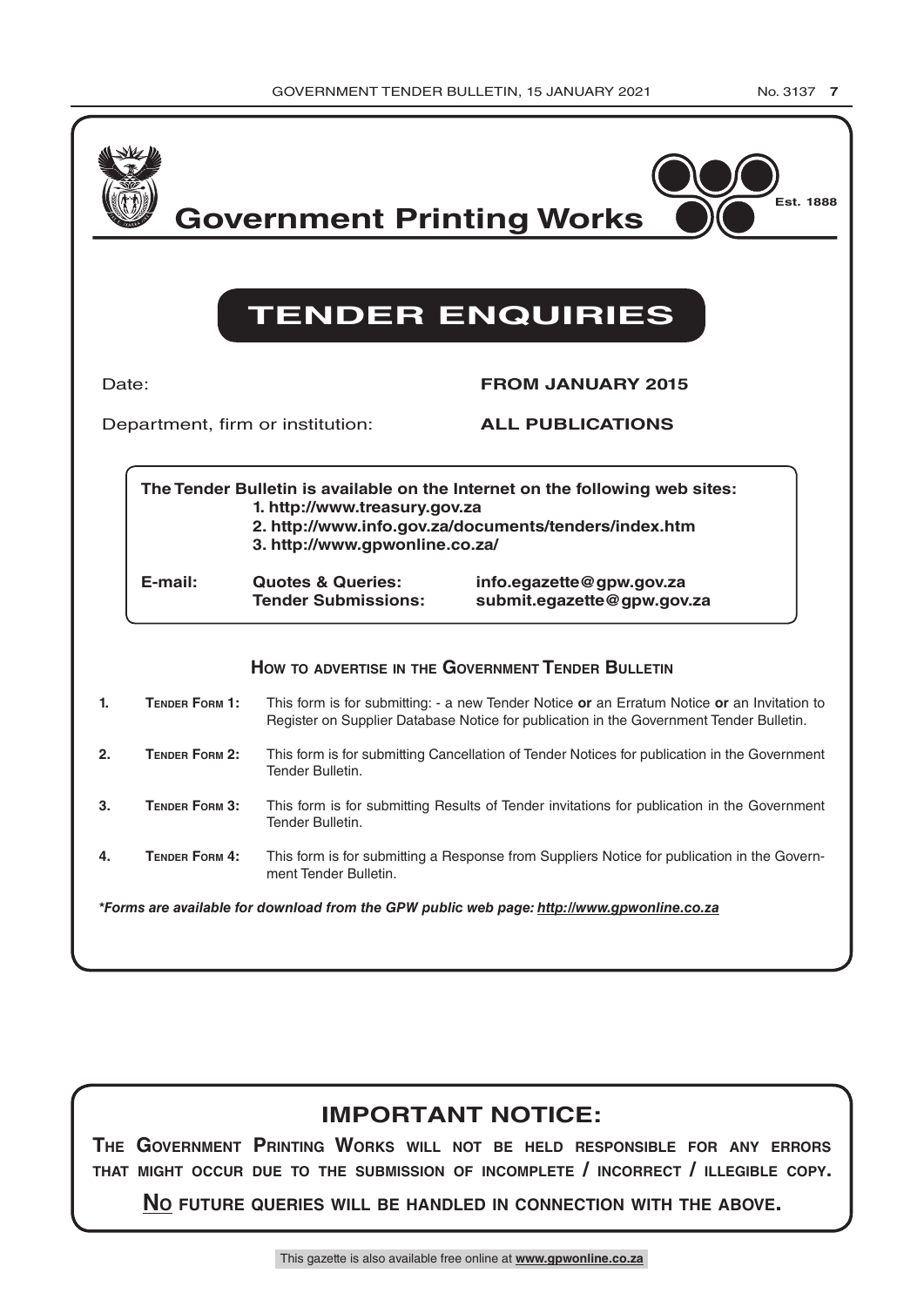# *INFORMATION AND NOTES*

#### *Contact details:*

- 
- eGazette Contact Centre email address: info.egazette@gpw.gov.za
- Enquiries regarding account or account number: Shirley Beetge at Tel. (012) 748-6259
- 
- 

#### *Placing and advertising of advertisements:*

- The submission of advertisements closes the Friday before the publication date at 15:00.
- **Please note: No late advertisements will be accepted after the closing time.**
- Advertisements are submitted directly to Government Printing Works: Complete the necessary forms and **E-mail to:** submit.egazette@gpw.gov.za
- The *Government Tender Bulletin* appears every Friday, except when there is a Public Holiday involved, and then the closing date for acceptance of tenders will be forwarded with one day. These publication dates that influence the closing dates of the *Government Tender Bulletin*, are published for your convenience in each *Government Tender Bulletin*.
- Government Printing Works will not take any responsibility for wrong information submitted.
- **NB:** No Special Tender Bulletins are published any more!
- Electronic bulletins and electronic downloads can be obtained from the Internet:

www.globalerfx.com — **electronic bids**

www.treasury.gov.za — **bulletins and contracts**

www.gpwonline.co.za — **published gazettes**

*Notice sizes for Tender gazettes 1/4, 2/4, 3/4, 4/4 per page. Notices submitted will be charged at R1008.80 per full page, pro-rated based on the above categories.*

| Pricing for Tender - Variable Priced Notices - COMMENCEMENT: 1 APRIL 2018 |                          |                      |  |
|---------------------------------------------------------------------------|--------------------------|----------------------|--|
| <b>Notice Type</b>                                                        | <b>Page Space</b>        | <b>New Price (R)</b> |  |
| Tender Form 1, 2, 3 and 4                                                 | 1/4 - Quarter Page       | 252.20               |  |
| Tender Form 1, 2, 3 and 4                                                 | 2/4 - Half Page          | 504.40               |  |
| Tender Form 1, 2, 3 and 4                                                 | 3/4 - Three Quarter Page | 756.60               |  |
| Tender Form 1, 2, 3 and 4                                                 | 4/4 - Full Page          | 1008.80              |  |

#### *General:*

- Bid documents are generally available in English only.
- Bidders should read the Special Conditions and Requirements of Contract issued by the different departments.
- Where security is required particulars thereof are indicated in the bid documents. However, security is mostly not required for services with an estimated value of less than R100 000.
- Bids must be submitted on the official bid forms handed out by Departments, must be completed in black ink and completed in all respects.
- Bids must be submitted in sealed envelopes clearly marked. The address, bid number and closing date must appear on the front of the envelope.
- Separate envelopes must be used for each bid invitation.
- The name and address of the bidder must appear on the back of the envelope only.
- Bids are only advertised once in the *Government Tender Bulletin*—it is advisable to consult at least the two previous issues of the bulletin in order to obtain full particulars of all current bid invitations.

## *Subscriptions:*

• Subscription rate for the *Government Tender Bulletin* is **R55.89** per annum including VAT

\* Request quotation and enquiries: Gazette Contact Centre (012) 748 6200 \* Subscriptions: Maureen Toka, Tel. (012) 748-6066 *\* eGazette Submissions: submit.egazette@gpw.gov.za*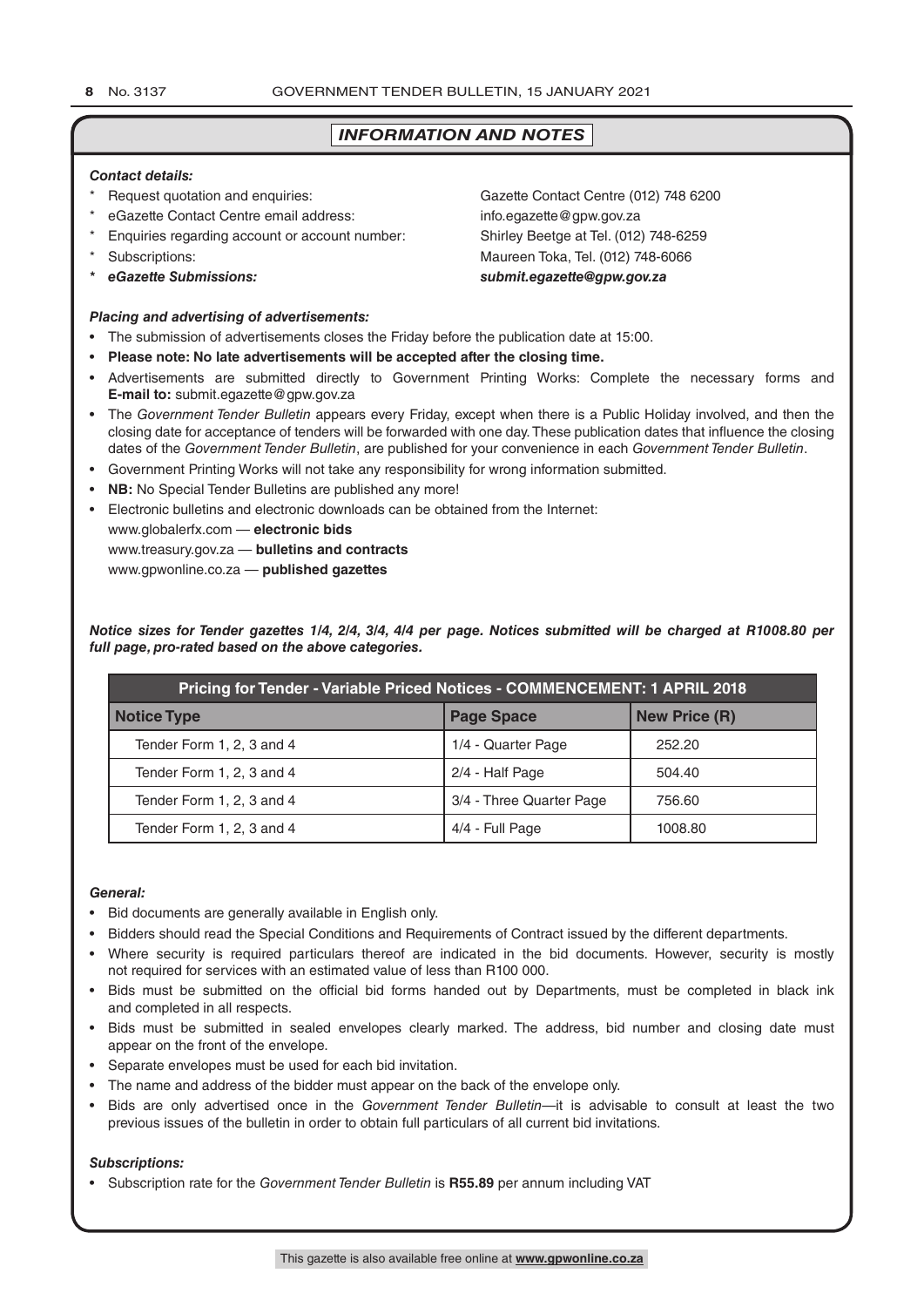# *INSTRUCTIONS*

#### *Please note the following:*

- 1. Bidders are advised to read the entire Government Tender Bulletin. No officer of any Procurement Activity will be held responsible for loss of a potential opportunity to bid due to possible incorrect categorising of requirements.
- 2. Bids for the procurement of supplies, services and disposals are categorised as follows:

#### **SUPPLIES**

- (i) Accommodation, leasing of
- (ii) Audio visual equipment
- (iii) Building material
- (iv) Chemicals: Agricultural/Forestry/ Laboratory/Water Care
- (v) Clothing/Textiles
- (vi) Computer equipment
- (vii) Computer software
- (viii) Electrical equipment
- (ix) Electronic equipment
- (x) Furniture
- (xi) General
- (xii) Medical
- (xiii) Office equipment: Labour-saving devices
- (xiv) Perishable provisions
- (xv) Stationary/printing
- (xvi) Steel
- (xvii) Timber
- (xviii) Vehicle (all types)
- (xix) Workshop equipment

#### **SERVICES**

- (i) Building
- (ii) Civil
- (iii) Electrical
- (iv) Functional (including cleaning-,
	- and security services)
- (v) General
- (vi) Maintenance of electrical, mechanical equipment and plumbing
- (vii) Mechanical
- (viii) Professional
- (ix) Repair and maintenance of vehicles
- (x) Transport

#### **DISPOSALS**

- (i) Clothing and textiles
- (ii) Furniture
- (iii) General
- (iv) Scrap metal
- (v) Vehicles
- 3. The addresses at which bid documents may be obtained and to which bids should be posted, appear in **column 1 (one) of the table for new bids.**
- 3.1 The address where a document is available from and where it must be submitted to may differ.
- 4. Please note that all documents issued by the National Department of Public Works will be sold. Amount to be paid will be indicated in the advertisements. **These amounts will NOT be refunded.**

#### 4.1 **No documents will be exchanged**.

- 5. Please note that all documents issued by the Department of Public Works will be sold as follows:
	- R50,00 per set for all services with a pre-estimated value from above R100 000 to R300 000.
	- R100,00 per set for all services with a pre-estimated value above R300 000 to R2 000 000.
	- R200,00 per set for all services with a pre-estimated value above R2 000 000.
	- **These amounts will not be refunded.** Only cash or postal orders will be accepted.

# 5.1 **No documents will be exchanged.**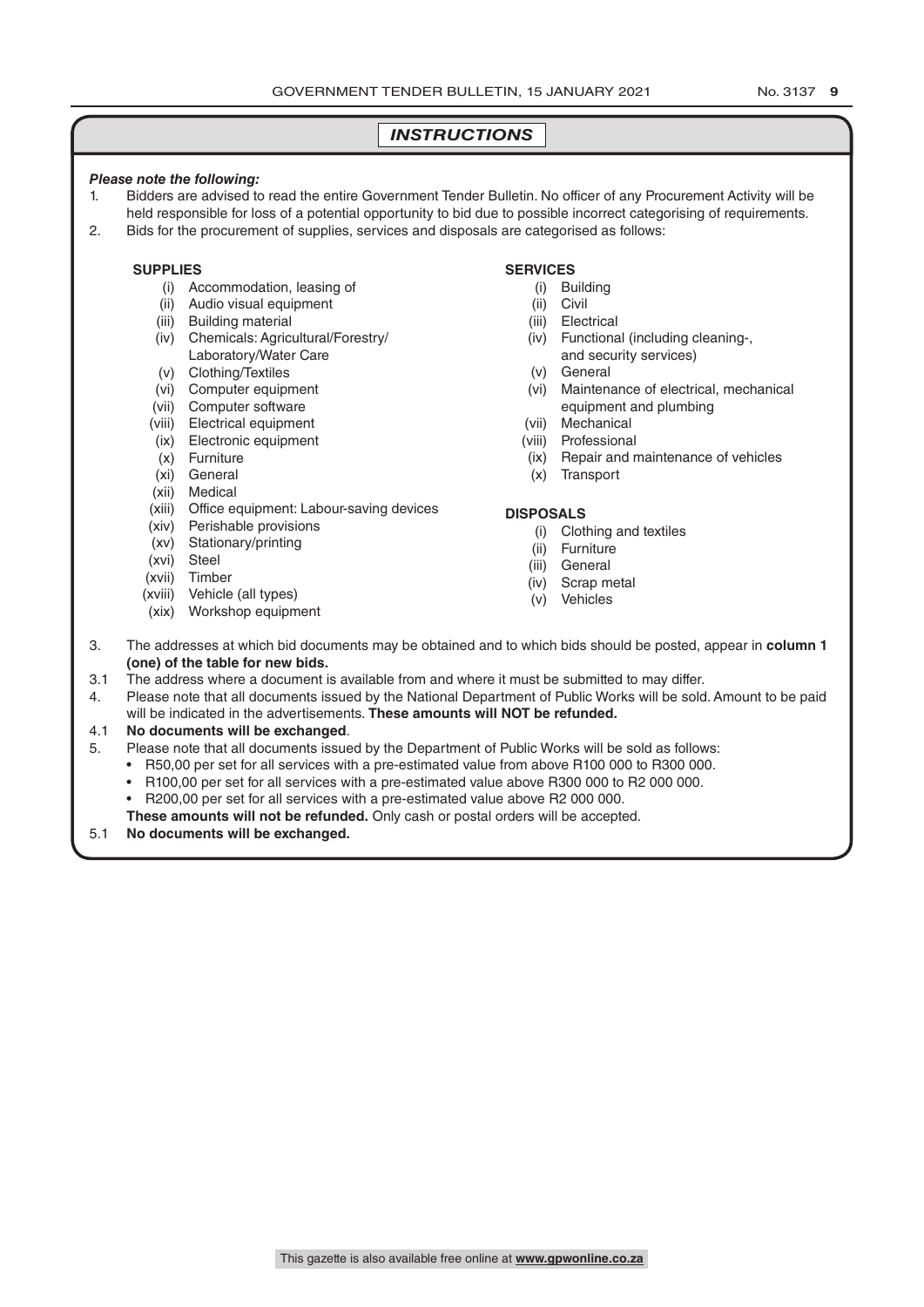The **Government Printing Works** (**GPW**) has established rules for submitting notices in line with its electronic notice processing system, which requires the use of electronic *Adobe* Forms. Please ensure that you adhere to these guidelines when completing and submitting your notice submission.

# **Closing Times for ACCepTAnCe of noTiCes**

- 1. The *Government Gazette* and *Government Tender Bulletin* are weekly publications that are published on Fridays and the closing time for the acceptance of notices is strictly applied according to the scheduled time for each gazette.
- 2. Please refer to the Submission Notice Deadline schedule in the table below. This schedule is also published online on the Government Printing works website www.gpwonline.co.za

All re-submissions will be subject to the standard cut-off times. **All notices received after the closing time will be rejected**.

| <b>Government Gazette Type</b>                   | <b>Publication</b><br><b>Frequency</b> | <b>Publication Date</b>                         | <b>Submission Deadline</b>          | <b>Cancellations Deadline</b>                              |
|--------------------------------------------------|----------------------------------------|-------------------------------------------------|-------------------------------------|------------------------------------------------------------|
| <b>National Gazette</b>                          | Weekly                                 | Friday                                          | Friday 15h00 for next Friday        | Tuesday, 15h00 - 3<br>working days prior to<br>publication |
| <b>Regulation Gazette</b>                        | Weekly                                 | Friday                                          | Friday 15h00 for next Friday        | Tuesday, 15h00 - 3<br>working days prior to<br>publication |
| <b>Petrol Price Gazette</b>                      | Monthly                                | Tuesday before 1st<br>Wednesday of the<br>month | One day before publication          | 1 working day prior to<br>publication                      |
| <b>Road Carrier Permits</b>                      | Weekly                                 | Friday                                          | Thursday 15h00 for next<br>Friday   | 3 working days prior to<br>publication                     |
| Unclaimed Monies (Justice,<br>Labour or Lawyers) | January /<br>September 2 per<br>vear   | <b>Last Friday</b>                              | One week before publication         | 3 working days prior to<br>publication                     |
| Parliament (Acts, White<br>Paper, Green Paper)   | As required                            | Any day of the week                             | None                                | 3 working days prior to<br>publication                     |
| <b>Manuals</b>                                   | <b>Bi- Monthly</b>                     | 2nd and last Thursday<br>of the month           | One week before publication         | 3 working days prior to<br>publication                     |
| <b>State of Budget</b><br>(National Treasury)    | Monthly                                | 30th or last Friday of<br>the month             | One week before publication         | 3 working days prior to<br>publication                     |
| <b>Extraordinary Gazettes</b>                    | As required                            | Any day of the week                             | Before 10h00 on publication<br>date | Before 10h00 on<br>publication date                        |
| Legal Gazettes A, B and C                        | Weekly                                 | Friday                                          | One week before publication         | Tuesday, 15h00 - 3<br>working days prior to<br>publication |
| <b>Tender Bulletin</b>                           | Weekly                                 | Friday                                          | Friday 15h00 for next Friday        | Tuesday, 15h00 - 3<br>working days prior to<br>publication |
| Gauteng                                          | Weekly                                 | Wednesday                                       | Two weeks before publication        | 3 days after submission<br>deadline                        |
| <b>Eastern Cape</b>                              | Weekly                                 | Monday                                          | One week before publication         | 3 working days prior to<br>publication                     |
| <b>Northern Cape</b>                             | Weekly                                 | Monday                                          | One week before publication         | 3 working days prior to<br>publication                     |
| <b>North West</b>                                | Weekly                                 | Tuesday                                         | One week before publication         | 3 working days prior to<br>publication                     |
| <b>KwaZulu-Natal</b>                             | Weekly                                 | Thursday                                        | One week before publication         | 3 working days prior to<br>publication                     |
| Limpopo                                          | Weekly                                 | Friday                                          | One week before publication         | 3 working days prior to<br>publication                     |
| Mpumalanga                                       | Weekly                                 | Friday                                          | One week before publication         | 3 working days prior to<br>publication                     |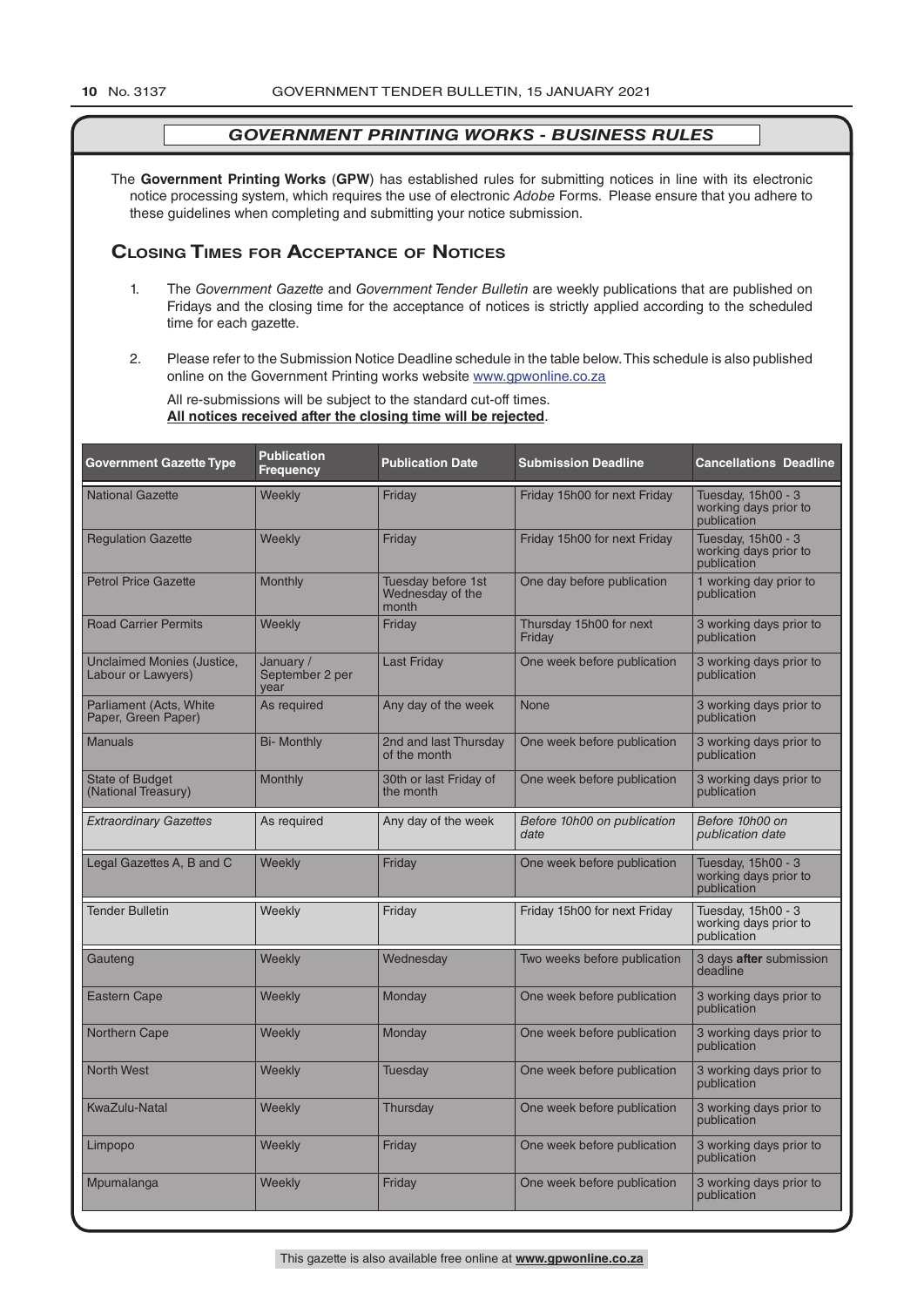| <b>Government Gazette Type</b>          | <b>Publication</b><br><b>Frequency</b> | <b>Publication Date</b>                              | <b>Submission Deadline</b>   | <b>Cancellations Deadline</b>               |
|-----------------------------------------|----------------------------------------|------------------------------------------------------|------------------------------|---------------------------------------------|
|                                         | Monthly                                |                                                      |                              |                                             |
| Gauteng Liquor License<br>Gazette       |                                        | Wednesday before<br>the First Friday of the<br>month | Two weeks before publication | 3 working days after<br>submission deadline |
| Northern Cape Liquor<br>License Gazette | <b>Monthly</b>                         | First Friday of the<br>month                         | Two weeks before publication | 3 working days after<br>submission deadline |
| National Liquor License<br>Gazette      | <b>Monthly</b>                         | First Friday of the<br>month                         | Two weeks before publication | 3 working days after<br>submission deadline |
| Mpumalanga Liquor License<br>Gazette    | <b>Bi-Monthly</b>                      | Second & Fourth<br>Friday                            | One week before publication  | 3 working days prior to<br>publication      |

# **exTrAordinAry gAzeTTes**

3. *Extraordinary Gazettes* can have only one publication date. If multiple publications of an *Extraordinary Gazette* are required, a separate Z95/Z95Prov *Adobe* Forms for each publication date must be submitted.

# **NOTICE SUBMISSION PROCESS**

- 4. Download the latest *Adobe* form, for the relevant notice to be placed, from the **Government Printing Works** website www.gpwonline.co.za.
- 5. The *Adobe* form needs to be completed electronically using *Adobe Acrobat* / *Acrobat Reader*. Only electronically completed *Adobe* forms will be accepted. No printed, handwritten and/or scanned *Adobe* forms will be accepted.
- 6. The completed electronic *Adobe* form has to be submitted via email to submit.egazette@gpw.gov.za. The form needs to be submitted in its original electronic *Adobe* format to enable the system to extract the completed information from the form for placement in the publication.
- 7. Every notice submitted **must** be accompanied by an official **GPW** quotation. This must be obtained from the *eGazette* Contact Centre.
- 8. Each notice submission should be sent as a single email. The email **must** contain **all documentation relating to a particular notice submission**.
	- 8.1. Each of the following documents must be attached to the email as a separate attachment:
		- 8.1.1. An electronically completed *Adobe* form, specific to the type of notice that is to be placed.
			- 8.1.1.1. For National *Government Gazette* or *Provincial Gazette* notices, the notices must be accompanied by an electronic Z95 or Z95Prov *Adobe* form
			- 8.1.1.2. The notice content (body copy) **MUST** be a separate attachment.
		- 8.1.2. A copy of the official **Government Printing Works** quotation you received for your notice. *(Please see Quotation section below for further details)*
		- 8.1.3. A valid and legible Proof of Payment / Purchase Order: **Government Printing Works** account customer must include a copy of their Purchase Order*.* **Non**-**Government Printing Works** account customer needs to submit the proof of payment for the notice
		- 8.1.4. Where separate notice content is applicable (Z95, Z95 Prov and TForm 3, it should **also** be attached as a separate attachment. *(Please see the Copy Section below, for the specifications)*.
		- 8.1.5. Any additional notice information if applicable.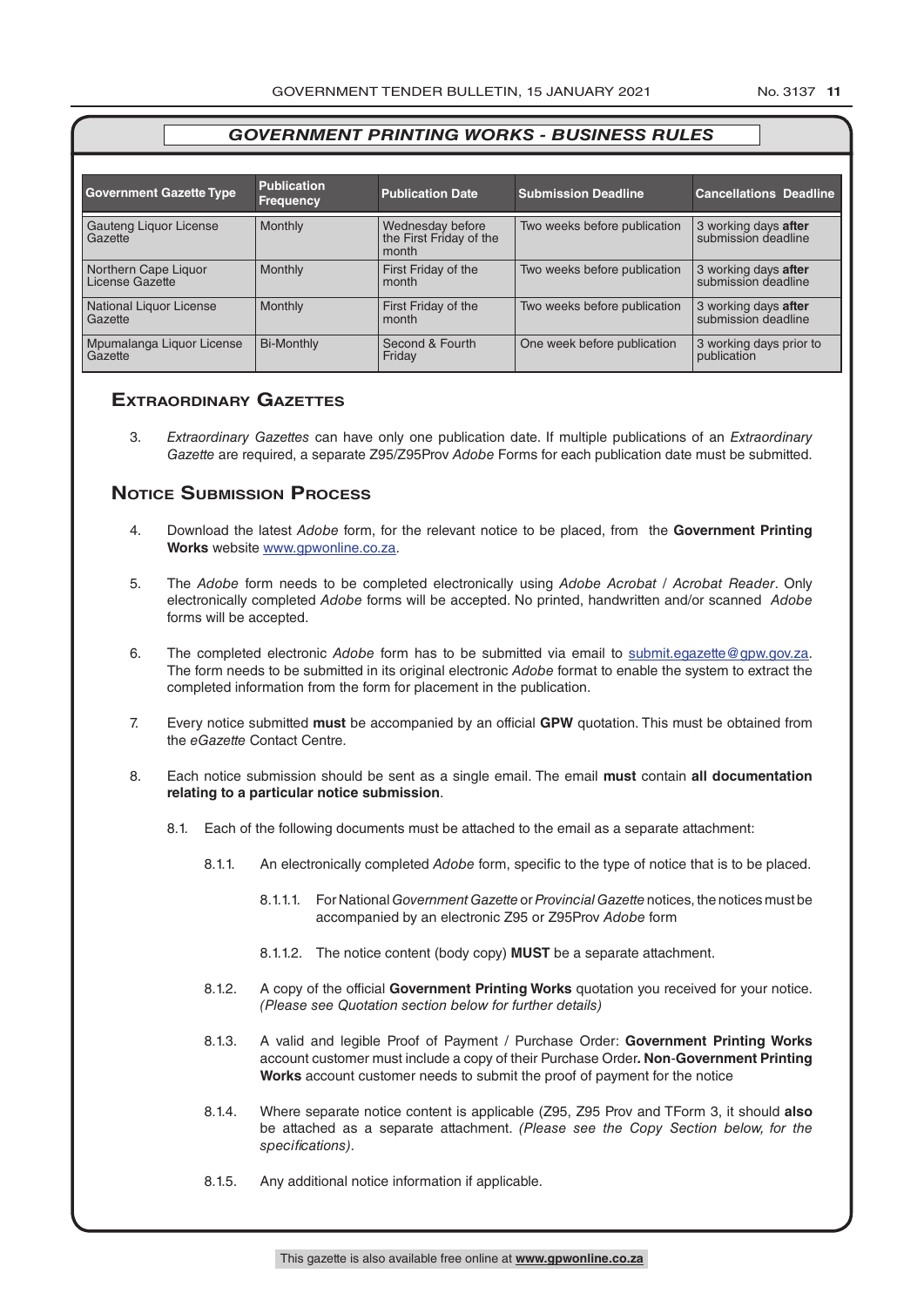- 9. The electronic *Adobe* form will be taken as the primary source for the notice information to be published. Instructions that are on the email body or covering letter that contradicts the notice form content will not be considered. The information submitted on the electronic *Adobe* form will be published as-is.
- 10. To avoid duplicated publication of the same notice and double billing, Please submit your notice **ONLY ONCE.**
- 11. Notices brought to **GPW** by "walk-in" customers on electronic media can only be submitted in *Adobe* electronic form format. All "walk-in" customers with notices that are not on electronic *Adobe* forms will be routed to the Contact Centre where they will be assisted to complete the forms in the required format.
- 12. Should a customer submit a bulk submission of hard copy notices delivered by a messenger on behalf of any organisation e.g. newspaper publisher, the messenger will be referred back to the sender as the submission does not adhere to the submission rules.

# **QuoTATions**

- 13. Quotations are valid until the next tariff change.
	- 13.1. *Take note:* **GPW**'s annual tariff increase takes place on *1 April* therefore any quotations issued, accepted and submitted for publication up to *31 March* will keep the old tariff. For notices to be published from 1 April, a quotation must be obtained from **GPW** with the new tariffs. Where a tariff increase is implemented during the year, **GPW** endeavours to provide customers with 30 days' notice of such changes.
- 14. Each quotation has a unique number.
- 15. Form Content notices must be emailed to the *eGazette* Contact Centre for a quotation.
	- 15.1. The *Adobe* form supplied is uploaded by the Contact Centre Agent and the system automatically calculates the cost of your notice based on the layout/format of the content supplied.
	- 15.2. It is critical that these *Adobe* Forms are completed correctly and adhere to the guidelines as stipulated by **GPW**.

#### 16. **APPLICABLE ONLY TO GPW ACCOUNT HOLDERS**:

- 16.1. **GPW** Account Customers must provide a valid **GPW** account number to obtain a quotation.
- 16.2. Accounts for **GPW** account customers **must** be active with sufficient credit to transact with **GPW** to submit notices.
	- 16.2.1. If you are unsure about or need to resolve the status of your account, please contact the **GPW** Finance Department prior to submitting your notices. (If the account status is not resolved prior to submission of your notice, the notice will be failed during the process).

# 17. **APPLICABLE ONLY TO CASH CUSTOMERS:**

- 17.1. Cash customers doing **bulk payments** must use a **single email address** in order to use the **same proof of payment** for submitting multiple notices.
- 18. The responsibility lies with you, the customer, to ensure that the payment made for your notice(s) to be published is sufficient to cover the cost of the notice(s).
- 19. Each quotation will be associated with one proof of payment / purchase order / cash receipt.

19.1. This means that **the quotation number can only be used once to make a payment.**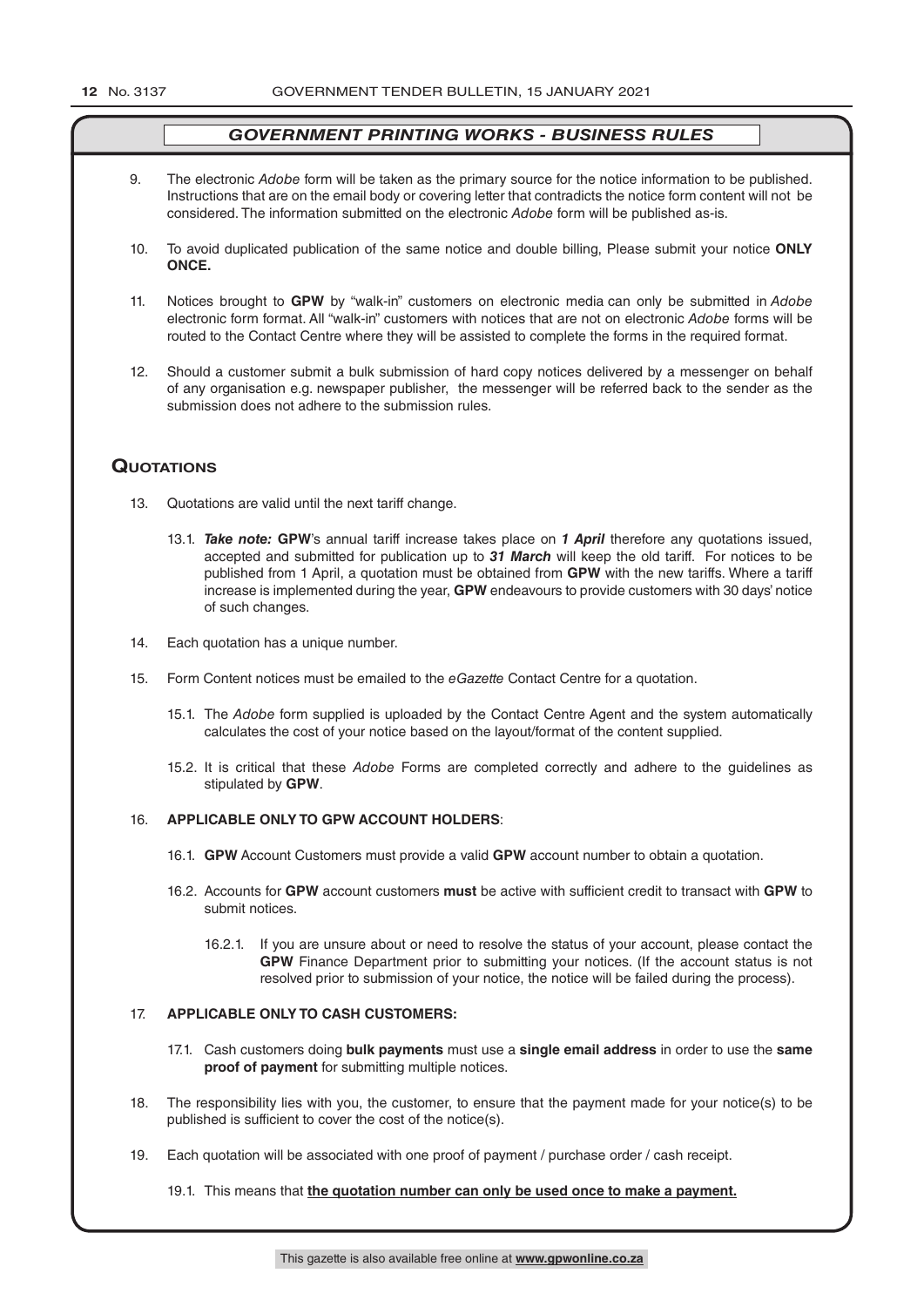# **COPY (SEPARATE NOTICE CONTENT DOCUMENT)**

- 20. Where the copy is part of a separate attachment document for Z95, Z95Prov and TForm03
	- 20.1. Copy of notices must be supplied in a separate document and may not constitute part of any covering letter, purchase order, proof of payment or other attached documents.

The content document should contain only one notice. (You may include the different translations of the same notice in the same document).

20.2. The notice should be set on an A4 page, with margins and fonts set as follows:

Page size = A4 Portrait with page margins: Top = 40mm, LH/RH = 16mm, Bottom = 40mm; Use font size: Arial or Helvetica 10pt with 11pt line spacing;

Page size = A4 Landscape with page margins: Top = 16mm, LH/RH = 40mm, Bottom = 16mm; Use font size: Arial or Helvetica 10pt with 11pt line spacing;

# **CAnCellATions**

- 21. Cancellation of notice submissions are accepted by **GPW** according to the deadlines stated in the table above in point 2. Non-compliance to these deadlines will result in your request being failed. Please pay special attention to the different deadlines for each gazette. Please note that any notices cancelled after the cancellation deadline will be published and charged at full cost.
- 22. Requests for cancellation must be sent by the original sender of the notice and must accompanied by the relevant notice reference number (N-) in the email body.

#### **AmendmenTs To noTiCes**

23. With effect from 01 October 2015, **GPW** will not longer accept amendments to notices. The cancellation process will need to be followed according to the deadline and a new notice submitted thereafter for the next available publication date.

# **REJECTIONS**

- 24. All notices not meeting the submission rules will be rejected to the customer to be corrected and resubmitted. Assistance will be available through the Contact Centre should help be required when completing the forms. (012-748 6200 or email info.egazette@gpw.gov.za). Reasons for rejections include the following:
	- 24.1. Incorrectly completed forms and notices submitted in the wrong format, will be rejected.
	- 24.2. Any notice submissions not on the correct *Adobe* electronic form, will be rejected.
	- 24.3. Any notice submissions not accompanied by the proof of payment / purchase order will be rejected and the notice will not be processed.
	- 24.4. Any submissions or re-submissions that miss the submission cut-off times will be rejected to the customer. The Notice needs to be re-submitted with a new publication date.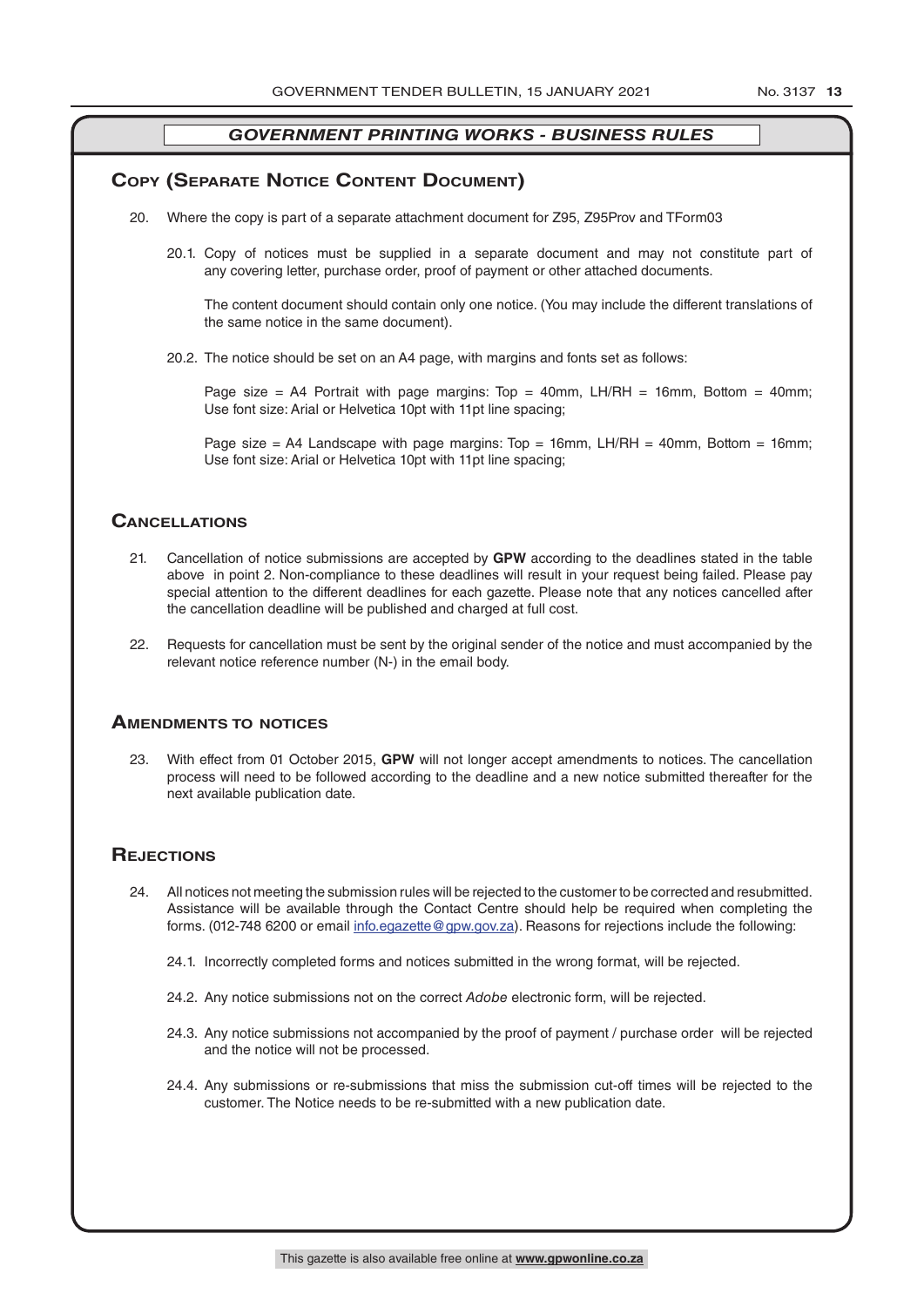#### **ApprovAl of noTiCes**

- 25. Any notices other than legal notices are subject to the approval of the Government Printer, who may refuse acceptance or further publication of any notice.
- 26. No amendments will be accepted in respect to separate notice content that was sent with a Z95 or Z95Prov notice submissions. The copy of notice in layout format (previously known as proof-out) is only provided where requested, for Advertiser to see the notice in final Gazette layout. Should they find that the information submitted was incorrect, they should request for a notice cancellation and resubmit the corrected notice, subject to standard submission deadlines. The cancellation is also subject to the stages in the publishing process, i.e. If cancellation is received when production (printing process) has commenced, then the notice cannot be cancelled.

# **GOVERNMENT PRINTER INDEMNIFIED AGAINST LIABILITY**

- 27. The Government Printer will assume no liability in respect of—
	- 27.1. any delay in the publication of a notice or publication of such notice on any date other than that stipulated by the advertiser;
	- 27.2. erroneous classification of a notice, or the placement of such notice in any section or under any heading other than the section or heading stipulated by the advertiser;
	- 27.3. any editing, revision, omission, typographical errors or errors resulting from faint or indistinct copy.

## **liAbiliTy of AdverTiser**

28. Advertisers will be held liable for any compensation and costs arising from any action which may be instituted against the Government Printer in consequence of the publication of any notice.

#### **CusTomer inQuiries**

Many of our customers request immediate feedback/confirmation of notice placement in the gazette from our Contact Centre once they have submitted their notice – While **GPW** deems it one of their highest priorities and responsibilities to provide customers with this requested feedback and the best service at all times, we are only able to do so once we have started processing your notice submission.

**GPW** has a 2-working day turnaround time for processing notices received according to the business rules and deadline submissions.

Please keep this in mind when making inquiries about your notice submission at the Contact Centre.

- 29. Requests for information, quotations and inquiries must be sent to the Contact Centre ONLY.
- 30. Requests for Quotations (RFQs) should be received by the Contact Centre at least **2 working days** before the submission deadline for that specific publication.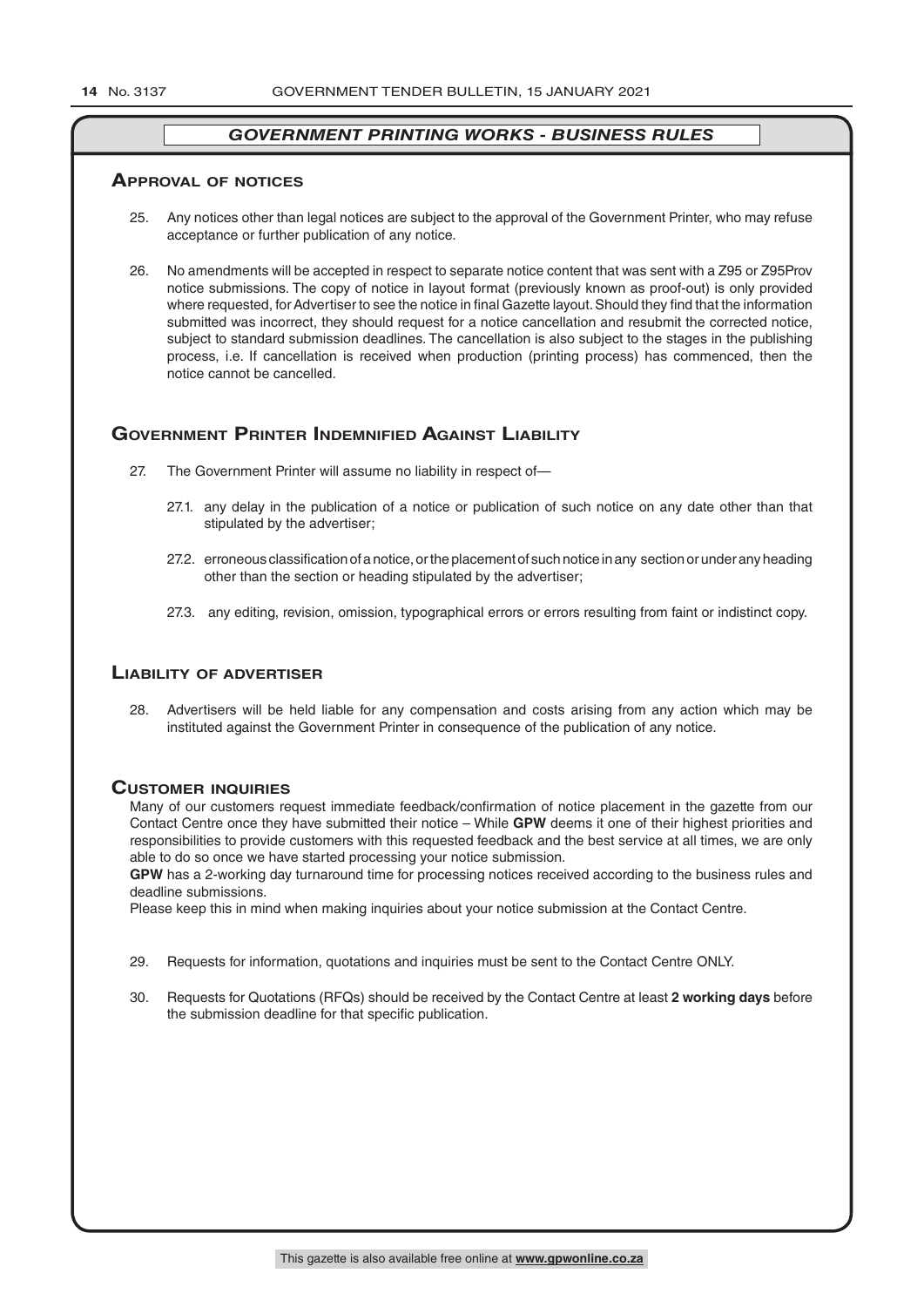# **pAymenT of CosT**

- 31. The Request for Quotation for placement of the notice should be sent to the Gazette Contact Centre as indicated above, prior to submission of notice for advertising.
- 32. Payment should then be made, or Purchase Order prepared based on the received quotation, prior to the submission of the notice for advertising as these documents i.e. proof of payment or Purchase order will be required as part of the notice submission, as indicated earlier.
- 33. Every proof of payment must have a valid **GPW** quotation number as a reference on the proof of payment document.
- 34. Where there is any doubt about the cost of publication of a notice, and in the case of copy, an enquiry, accompanied by the relevant copy, should be addressed to the Gazette Contact Centre, **Government Printing Works**, Private Bag X85, Pretoria, 0001 email: info.egazette@gpw.gov.za before publication.
- 35. Overpayment resulting from miscalculation on the part of the advertiser of the cost of publication of a notice will not be refunded, unless the advertiser furnishes adequate reasons why such miscalculation occurred. In the event of underpayments, the difference will be recovered from the advertiser, and future notice(s) will not be published until such time as the full cost of such publication has been duly paid in cash or electronic funds transfer into the **Government Printing Works** banking account.
- 36. In the event of a notice being cancelled, a refund will be made only if no cost regarding the placing of the notice has been incurred by the **Government Printing Works**.
- 37. The **Government Printing Works** reserves the right to levy an additional charge in cases where notices, the cost of which has been calculated in accordance with the List of Fixed Tariff Rates, are subsequently found to be excessively lengthy or to contain overmuch or complicated tabulation.

# **proof of publiCATion**

- 38. Copies of any of the *Government Gazette* or *Provincial Gazette* can be downloaded from the **Government Printing Works** website www.gpwonline.co.za free of charge, should a proof of publication be required.
- 39. Printed copies may be ordered from the Publications department at the ruling price. The **Government Printing Works** will assume no liability for any failure to post or for any delay in despatching of such *Government Gazette*(s)

# *GOVERNMENT PRINTING WORKS CONTACT INFORMATION*

| <b>Physical Address:</b>                                            | <b>Postal Address:</b> | <b>GPW Banking Details:</b>                 |
|---------------------------------------------------------------------|------------------------|---------------------------------------------|
| <b>Government Printing Works</b>                                    | Private Bag X85        | <b>Bank: ABSA Bosman Street</b>             |
| 149 Bosman Street                                                   | Pretoria               | <b>Account No.: 405 7114 016</b>            |
| Pretoria                                                            | 0001                   | <b>Branch Code: 632-005</b>                 |
|                                                                     |                        |                                             |
| <b>For Gazette and Notice submissions: Gazette Submissions:</b>     |                        | <b>E-mail:</b> submit.egazette@gpw.gov.za   |
| <b>For queries and quotations, contact: Gazette Contact Centre:</b> |                        | <b>E-mail:</b> info.egazette@gpw.gov.za     |
|                                                                     |                        | Tel: 012-748 6200                           |
|                                                                     |                        |                                             |
| <b>Contact person for subscribers: Mrs M. Toka:</b>                 |                        | <b>E-mail:</b> subscriptions $@$ gpw.gov.za |
|                                                                     |                        | <b>Tel: 012-748-6066 / 6060 / 6058</b>      |
|                                                                     |                        | <b>Fax: 012-323-9574</b>                    |
|                                                                     |                        |                                             |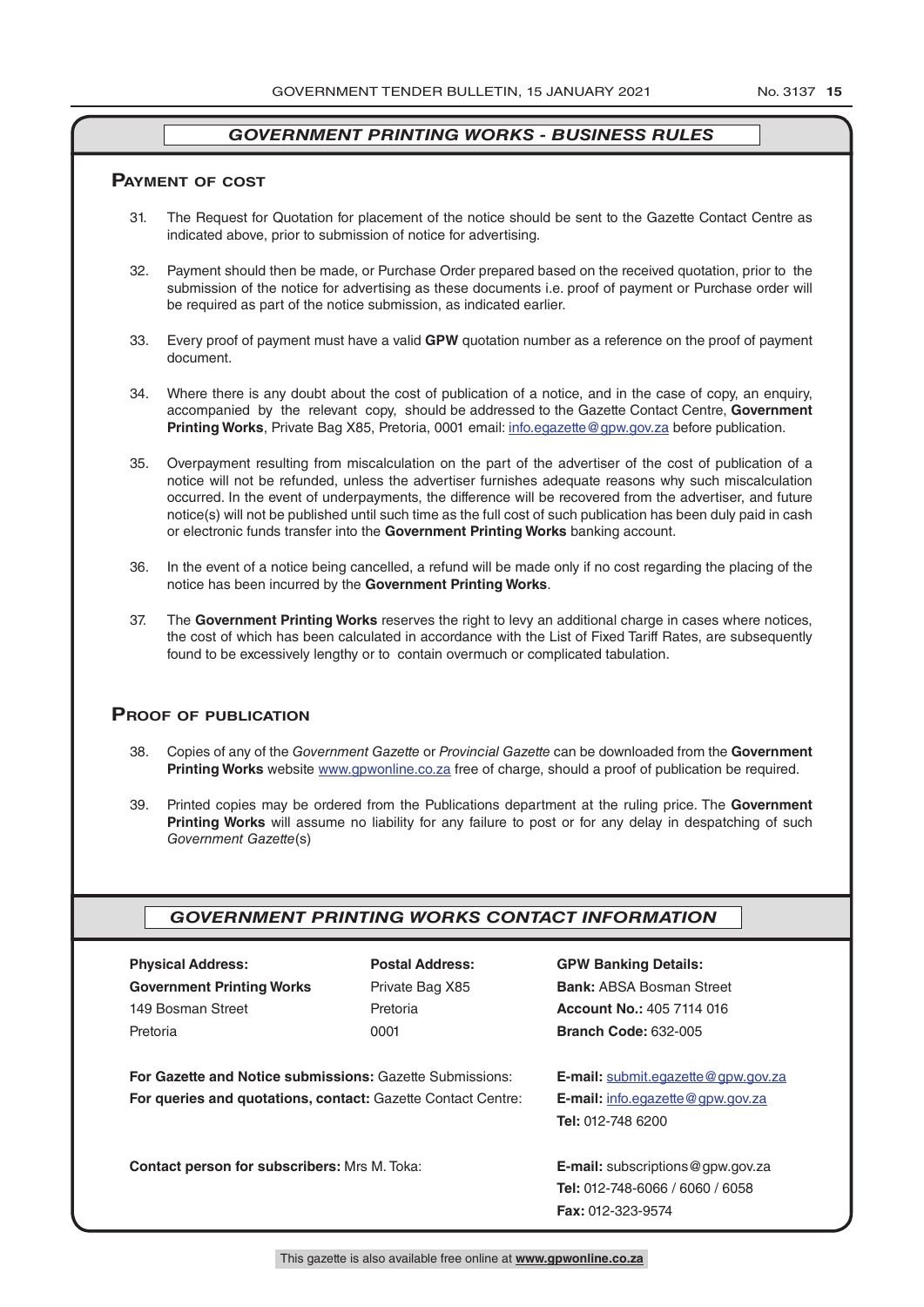# **TENDER INVITED FOR SUPPLIES, SERVICES AND DISPOSALS**

# **SUPPLIES: GENERAL**

| <b>DESCRIPTION</b>                                                                                                                                                                                                                                                                                                                                                                                                                                                                                                                                                                                                                                                                                                                                                                                                                                                                                                                                                                                                                                                                                                                                                                                                                                                                                                                                                                                                                                                                                                                                                                                                                                                                                                                                                                                                                                                                                                                                                                                                                                                                                             | <b>REQUIRED AT</b>                                                                                                                          | <b>TENDER NO</b>  | <b>CLOSING</b><br>DATE        |
|----------------------------------------------------------------------------------------------------------------------------------------------------------------------------------------------------------------------------------------------------------------------------------------------------------------------------------------------------------------------------------------------------------------------------------------------------------------------------------------------------------------------------------------------------------------------------------------------------------------------------------------------------------------------------------------------------------------------------------------------------------------------------------------------------------------------------------------------------------------------------------------------------------------------------------------------------------------------------------------------------------------------------------------------------------------------------------------------------------------------------------------------------------------------------------------------------------------------------------------------------------------------------------------------------------------------------------------------------------------------------------------------------------------------------------------------------------------------------------------------------------------------------------------------------------------------------------------------------------------------------------------------------------------------------------------------------------------------------------------------------------------------------------------------------------------------------------------------------------------------------------------------------------------------------------------------------------------------------------------------------------------------------------------------------------------------------------------------------------------|---------------------------------------------------------------------------------------------------------------------------------------------|-------------------|-------------------------------|
| Refurbishment of insect rearing facilities at ARC-GC Potchefstroom<br>Briefing Session: To be held on 01 February 2021, at 11:00. There is<br>compulsory briefing and site inspection session for this tender.<br>Site Meeting(s): There is compulsory site inspection for this tender. Place :<br>114 Chris Hani Street, Agricultural Research Centre, Hendrik Schoeman &<br>JPF Sellschop Buildings, Potchefstroom. Date: 01/02/2021. Time: 11:00.<br>Bids obtainable from: ARC GC, 114 Chris Hani Street, Agricultural<br>Research Centre, Hendrik Schoeman & JPF Sellschop Buildings,<br>Potchefstroom. Tender documents cost R100 if the service providers want<br>to collect them and it is free if it is e-mailed, Payment Details: Bank name:<br>Standard Bank SA, Account name: Standard Bank tenders, Branch code:<br>051001, Account number: 012588792, Reference: ARC/25/01/2021 Proof<br>of payment to be e-mailed to lesegot@arc.agric.za<br>Post or Deliver Bids to: ARC GC, 114 Chris Hani Street, Agricultural<br>Research Centre, Hendrik Schoeman & JPF Sellschop Buildings,<br>Potchefstroom. Tender documents should be collected and submitted at<br>ARC GC 114 Chris Hani Street, Agricultural Research Centre, Hendrik<br>Schoeman & JPF Sellschop Buildings, Potchefstroom<br>For technical information please contact: Dr Sipho Sibanda. Tel: 012 -842<br>4048 Email: Sibandas@arc.agric.za. Hours: 07:30 am-16:00 pm<br>For completion of bid documents please contact: Ms Lesego<br>Theebeatshipi, Tel: 012 427-9999, Email: lesegot@arc.agric.za, Hours:<br>07:30 am-16:00 pm                                                                                                                                                                                                                                                                                                                                                                                                                                                                                                     | North West: Agri-<br>cultural Research<br>Council: SUPPLY<br><b>CHAIN MANAGE-</b><br><b>MENT</b>                                            | ARC/ 25/ 01/ 2021 | 2021-02-15 at<br>11:00        |
| <b>DESCRIPTION</b>                                                                                                                                                                                                                                                                                                                                                                                                                                                                                                                                                                                                                                                                                                                                                                                                                                                                                                                                                                                                                                                                                                                                                                                                                                                                                                                                                                                                                                                                                                                                                                                                                                                                                                                                                                                                                                                                                                                                                                                                                                                                                             | <b>REQUIRED AT</b>                                                                                                                          | <b>TENDER NO</b>  | <b>CLOSING</b><br><b>DATE</b> |
| PROCUREMENT OF 2 PSIRA GRADE A ARMED CLOSED<br>PROTECTION AND 4 GRADE C STATIC SECURITY GUARDING AT<br>MAFIKENG NORTH WEST PUBLIC WORKS OFFICES FOR THE<br>NORTH WEST ADMINISTRATOR FOR A PERIOD OF 09 MONTHS<br>Briefing Session: To be held on 26 January 2021, at 11:00. A<br>COMPULSORY BRIEFING SESSION WILL BE HELD.<br>Site Meeting(s): NORTH WEST DEPARTMENT OF PUBLIC WORKS<br>NGAKA MODIRI MOLEMA DISTRICT, 810 MAISANTWA STREET, UNIT<br>3 MMABATHO.<br>Bids obtainable from: NB: Hard Copy of Bid Documents are available at the Department of Public works: Head Office: Room 121 Central<br>Government Office<br>Bid Documents are also available for download at no cost on www.<br>etenders.gov.za:, Cost of Documents: R100.00, Payment Details: NB: Bid<br>Documents are available for download at no cost on www.etenders.gov.<br>za: A non-refundable bid deposit of R100.00 for Hard Copy is required/<br>payable on collection of the bid document (cash only). No electronic<br>payments. Only cash payable at the Department, Notes: A MINIMUM<br>50 POINTS FOR FUNCTIONALITY SHOULD BE MET FOR FURTHER<br>EVALUATION ON PRICE AND PREFERENCE.<br>Post or Deliver Bids to: Department of Public works: Head Office: Room<br>121, Central Government Office (CGO) corner Bosman and Vermeulen<br>Street. (Entrance Vermeulen Street) Pretoria,0001. LATE APPLICATIONS<br>WILL NOT BE ACCEPTED. THE TENDER DOCUMENT MUST BE<br>SEALED IN AN ENVELOPE.<br>For technical information please contact: MR. THEMBA NOLUSU. Tel: 082<br>312 8512. Fax: N/A Email: THEMB.NOLUSU@DPW.GOV.ZA. Hours:<br>07:30 AM to 16:00.<br>For completion of bid documents please contact: Ms. PORTIA<br>MOIPOLAI, Tel: 012 406 1812, Fax: N/A, Email: PORTIA.MOIPOLAI@<br>DPW.GOV.ZA, Hours: 07:30 to 16:00.<br>All bidders should register with the National Treasury Central Supplier<br>Database (CSD).<br>Bidders must comply with the Pre-Qualification Criteria for Preferential<br>Procurement. Only bidders with Level 1 and Level 2 minimum B-BBEE<br>status level of contributor will be considered | Gauteng: Depart-<br>ment of Public<br><b>Works: SUPPLY</b><br><b>CHAIN MANAGE-</b><br><b>MENT: ACQUISI-</b><br>TION (GOODS<br>AND SERVICES) | HP20/019GS        | 2021-02-09 at<br>11:00        |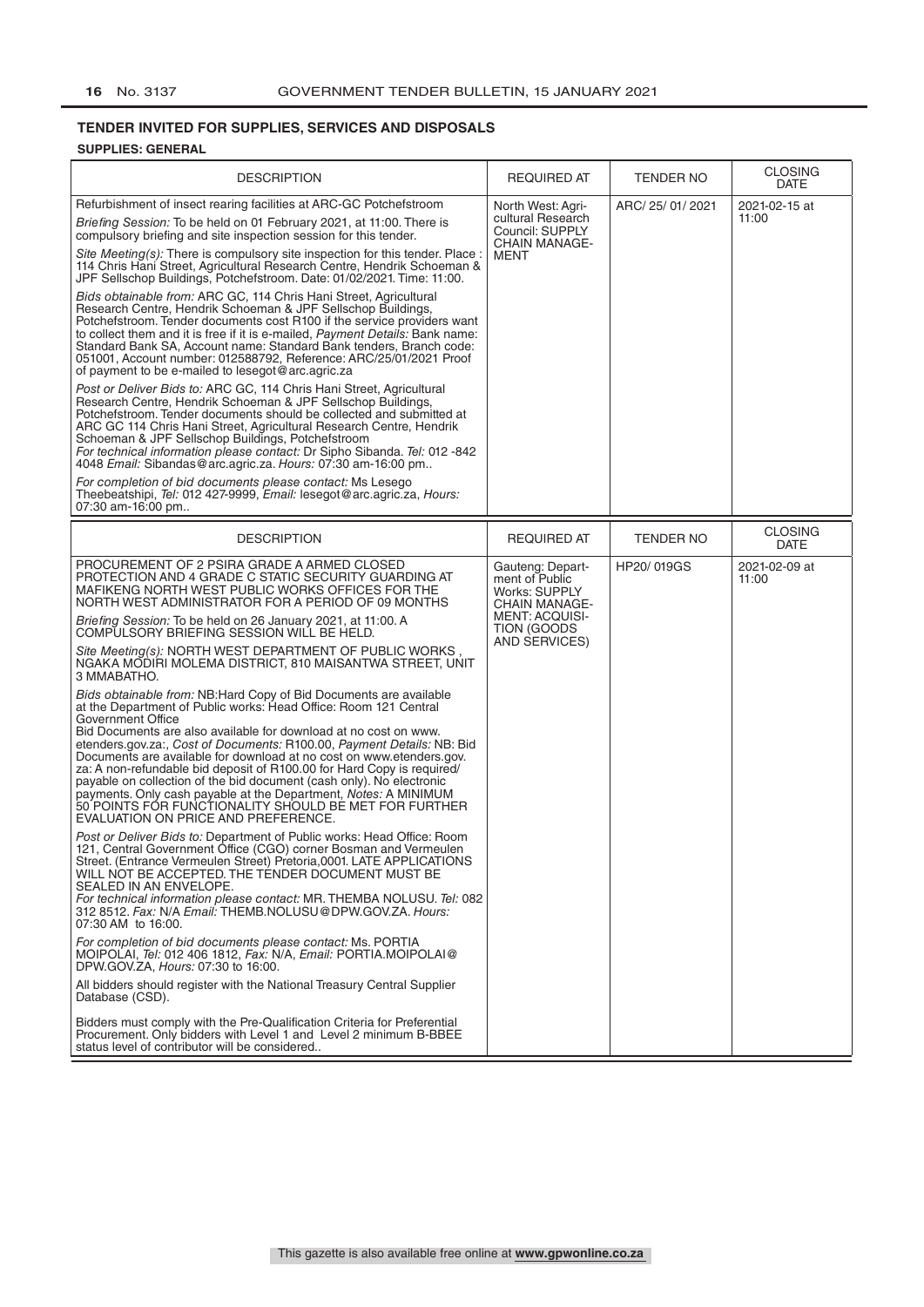# GOVERNMENT TENDER BULLETIN, 15 JANUARY 2021 No. 3137 17

| <b>DESCRIPTION</b>                                                                                                                                                                                                                                                                                                                                                                                                                                                                                                                                                                                                                                                                                                                                                                                           | <b>REQUIRED AT</b>                                                                | <b>TENDER NO</b> | <b>CLOSING</b><br><b>DATE</b> |
|--------------------------------------------------------------------------------------------------------------------------------------------------------------------------------------------------------------------------------------------------------------------------------------------------------------------------------------------------------------------------------------------------------------------------------------------------------------------------------------------------------------------------------------------------------------------------------------------------------------------------------------------------------------------------------------------------------------------------------------------------------------------------------------------------------------|-----------------------------------------------------------------------------------|------------------|-------------------------------|
| SUPPLY AND DELIVERY OF FABRIC AND TOWELLING PRODUCTS TO<br>THE STATE.<br>Briefing Session: No briefing session.<br>Site Meeting(s): No briefing session.<br>Bids obtainable from: http://www.etenders.gov.za/advertised-tenders.,<br>Cost of Documents: Free, Payment Details: None, Notes: None.<br>Post or Deliver Bids to: National Treasury, 240 Madiba Street, Cnr Thabo<br>Sehume Street and Madiba Street, Tender Information Centre (Behind<br>ABSA Bank). None<br>For technical information please contact: N/A. Tel: N/A. Fax: N/A<br>Email: N/A. Hours: N/A.<br>For completion of bid documents please contact: Sithembiso Mahlalela<br>and Noni Myeni, Tel: 012 395 6680 / 012 315 5413, Email: sithembiso.<br>mahlalela@treasury.gov.za / noni.myeni@treasury.gov.za, Hours: 08H00<br>to 16H00. | National: National<br>Treasury: OCPO:<br>Office Of Chief Pro-<br>curement Officer | RT60-1-2018      | 2021-02-15 at<br>11:00        |
| <b>DESCRIPTION</b>                                                                                                                                                                                                                                                                                                                                                                                                                                                                                                                                                                                                                                                                                                                                                                                           | <b>REQUIRED AT</b>                                                                | <b>TENDER NO</b> | <b>CLOSING</b>                |
| SUPPLY. DELIVERY AND INSTALLATION OF A FULLY AUTOMATED                                                                                                                                                                                                                                                                                                                                                                                                                                                                                                                                                                                                                                                                                                                                                       | <b>Western Cape:</b>                                                              | BID 887 - 2020/  | <b>DATE</b><br>2021-02-08 at  |
| BENCHTOP LIQUID HANDLER FOR PCR SETUP                                                                                                                                                                                                                                                                                                                                                                                                                                                                                                                                                                                                                                                                                                                                                                        | <b>Western Cape</b><br>Department of Aq-                                          | 2021             | 11:00                         |
| Bids obtainable from: At Muldersvlei Road, Elsenburg, 7607<br>Or via email DavitaP@elsenburg.com/ MbuleloN@elsenburg.com and<br>AbegailO@elsenburg.com, Cost of Documents: No cost, Payment Details:<br>N/A. Notes: N/A.                                                                                                                                                                                                                                                                                                                                                                                                                                                                                                                                                                                     | riculture: Veterinary<br>Services                                                 |                  |                               |
| Post or Deliver Bids to: Department of Agriculture Western Cape, Private<br>Bag X1, Elsenburg, 7607<br>GPS 33.845259 S 18.834722 E. Completed bid documents to be dropped<br>off in the tender box at the Security Gate:<br>Department of Agriculture Western Cape, Muldersvlei Road, Elsenburg.<br>(GPS 33.845259 S 18.834722 E)<br>For technical information please contact: Francois Dreyer. Tel: 021 808<br>7512 Email: FrancoisD@elsenburg.com. Hours: 07h30 - 16h00.                                                                                                                                                                                                                                                                                                                                   |                                                                                   |                  |                               |
| For completion of bid documents please contact: Ms D Prinsloo /<br>Mr M Nkonyane / Ms A Oostendorp, Tel: 021 808 5442 / 5167 /5156,<br>Email: DavitaP@elsenburg.com / MbuleloN@elsenburg.com / AbegailO@<br>elsenburg.com, Hours: 07h30 - 16h00.                                                                                                                                                                                                                                                                                                                                                                                                                                                                                                                                                             |                                                                                   |                  |                               |
| Documents are available electronically, please send an e-mail to either<br>Davita, Mbulelo or Abegail in this regard                                                                                                                                                                                                                                                                                                                                                                                                                                                                                                                                                                                                                                                                                         |                                                                                   |                  |                               |

# **SUPPLIES: COMPUTER EQUIPMENT**

| <b>DESCRIPTION</b>                                                                                                                                                                                                                                                                                                                                                            | <b>REQUIRED AT</b>                                                        | TENDER NO     | <b>CLOSING</b><br><b>DATE</b> |
|-------------------------------------------------------------------------------------------------------------------------------------------------------------------------------------------------------------------------------------------------------------------------------------------------------------------------------------------------------------------------------|---------------------------------------------------------------------------|---------------|-------------------------------|
| PROCUREMENT OF COMMVAULT SIMPANA BACKUP SOFTWARE<br>LICENCE FOR THE KWA-ZULU NATAL DEPARTMENT OF<br>AGRICULTURE AND RURAL DEVELOPMENT FOR A PERIOD OF 24<br>MONTH.                                                                                                                                                                                                            | KwaZulu-Natal:<br>Department of<br>Agriculture: ICT<br><b>SPECIALISED</b> | RFB 2110/2019 | 2021-01-18 at 11:00           |
| Briefing Session: N/A.                                                                                                                                                                                                                                                                                                                                                        | <b>SUPPORT</b>                                                            |               |                               |
| Bids obtainable from: SITA Erasmuskloof, 459 Tsitsa Street, PRETORIA.,<br>Cost of Documents: R200.00 (Only if Bidders collected the Document<br>from SITA), Payment Details: Standard Bank; Account Name: SITA (Pty)<br>Ltd: Account Number: 410298158: Branch number: 012645: Branch Name:<br>Centurion<br>Ref: Relevant tender/RFB number; International: Bank Sort Code ZA |                                                                           |               |                               |
| 012645 : Swift Code SBZAZAJJ                                                                                                                                                                                                                                                                                                                                                  |                                                                           |               |                               |
| Post or Deliver Bids to: SITA (SOC) LTD<br>P O BOX 26100<br>MONUMENT PARK. SITA HEAD OFFICE<br>459 TSITSA STREET (MAIN GATE)<br>ERASMUSKLOOF, PRETORIA<br>For technical information please contact: Ronald Kgonyane. Tel: 033 395<br>2514 / 081 043 5118 Email: ronald.kgonyane@sita.co.za or tenders@sita.<br>co.za. Hours: 08:00 to 16:30.                                  |                                                                           |               |                               |
| For completion of bid documents please contact: Ronald Kgonyane,<br>Tel: 033 395 2514 / 081 043 5118, Email: tenders@sita.co.za and www.<br>etenders.gov.za, <i>Hours:</i> 08:00 to 16:30.                                                                                                                                                                                    |                                                                           |               |                               |
| Kindly note that bid documents published by SITA are available and can<br>be downloaded from the National Treasury website at www.etenders.<br>gov.za. Bidders can also request bid documents by sending emails to<br>Tenders@sita.co.za                                                                                                                                      |                                                                           |               |                               |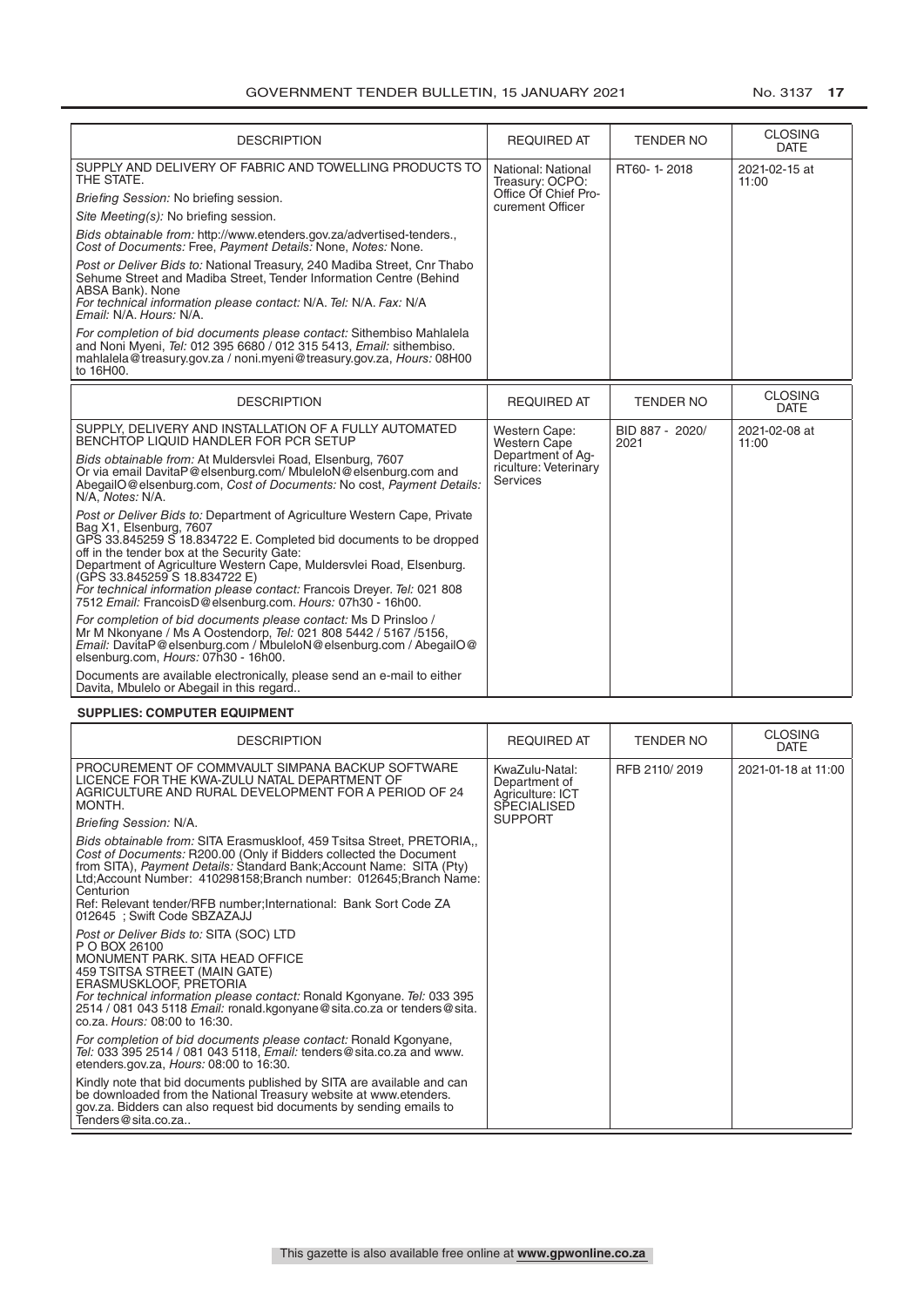| <b>DESCRIPTION</b>                                                                                                                                                                                                                                                                                                                                                                                                        | <b>REQUIRED AT</b>                                                | <b>TENDER NO</b>          | <b>CLOSING</b><br><b>DATE</b> |
|---------------------------------------------------------------------------------------------------------------------------------------------------------------------------------------------------------------------------------------------------------------------------------------------------------------------------------------------------------------------------------------------------------------------------|-------------------------------------------------------------------|---------------------------|-------------------------------|
| SUPPLY, DELIVERY AND INSTALLATION OF IT EQUIPMENT FOR THE<br>EASTERN CAPE DEPARTMENT OF HEALTH FOR A PERIOD OF 36<br><b>MONTHS</b>                                                                                                                                                                                                                                                                                        | Eastern Cape: De-<br>partment of Health:<br>Health                | SCMU3-20/21-<br>0131- NMA | 2021-02-15 at<br>11:00        |
| <i>Briefing Session:</i> As a result of COVID-19, a compulsory briefing meeting<br>will be not be held. However, in the event that potential bidders have any<br>queries, potential bidders are encouraged to seek clarity via e-mail.                                                                                                                                                                                    |                                                                   |                           |                               |
| Bids obtainable from: Documents will also be available at no cost in the<br>departmental website: www.echealth.gov.za, Payment Details: ORDER                                                                                                                                                                                                                                                                             |                                                                   |                           |                               |
| Post or Deliver Bids to: Nelson Mandela Academic Hospital, Level 2<br>Administration Block, Acquisition office, Sisson Street, Fortgale. Mthatha.<br>Deposit in the Tender Box<br>For technical information please contact: MS Z Sangela. Tel: 047 502<br>4488/4485 Email: zovuyo.sangela@echealth.gov.za. Hours: 08H00-<br>16H30.                                                                                        |                                                                   |                           |                               |
| For completion of bid documents please contact: MS Z Sangela, Tel: 047<br>502 4488/4485, Email: zovuyo.sangela@echealth.gov.za, Hours: 08H00-<br>16H30.                                                                                                                                                                                                                                                                   |                                                                   |                           |                               |
| <b>DESCRIPTION</b>                                                                                                                                                                                                                                                                                                                                                                                                        | <b>REQUIRED AT</b>                                                | <b>TENDER NO</b>          | <b>CLOSING</b><br><b>DATE</b> |
| Appointment of service providers that will supply and deliver ICT<br>equipment at Sarah Baartman District in the Eastern Cape Department of<br>Health.                                                                                                                                                                                                                                                                    | Eastern Cape: De-<br>partment of Health:<br>Health                | SCMU3-20/21-<br>0240- CA  | 2021-02-05 at<br>11:00        |
| Briefing Session: As a result of COVID-19, a compulsory briefing meeting<br>will be not be held. However, in the event that potential bidders have any<br>queries, potential bidders are encouraged to seek clarity via e-mail.                                                                                                                                                                                           |                                                                   |                           |                               |
| Bids obtainable from: Documents will also be available at no cost in the<br>departmental website: www.echealth.gov.za, Payment Details: ORDER                                                                                                                                                                                                                                                                             |                                                                   |                           |                               |
| Post or Deliver Bids to: Sarah Baartman District office, 16 Grace Street.<br>Laboria House, Port Elizabeth. Deposit in the Tender Box<br>For technical information please contact: Nandipha Tshentu. Tel: 083 303<br>3412 Email: stella.tswane@echealth.gov.za / welle.tsewu@echealth.gov.<br>za. Hours: 08H00-16H30.                                                                                                     |                                                                   |                           |                               |
| For completion of bid documents please contact: Ms ST Tswane / Mr W<br>Tsewu, Tel: 041 408 8031 / 060 563 1235, Email: stella.tswane@echealth.<br>gov.za / welile.tsewu@echealth.gov.za, Hours: 08H00-16H30.                                                                                                                                                                                                              |                                                                   |                           |                               |
| <b>DESCRIPTION</b>                                                                                                                                                                                                                                                                                                                                                                                                        | <b>REQUIRED AT</b>                                                | <b>TENDER NO</b>          | <b>CLOSING</b><br><b>DATE</b> |
| RFB111/18/19 the provision of Repair, Service and Maintenance of<br>UPS and Batteries at National Health Laboratory Service (NHLS) at<br>Sandringham and Braamfontein for a period of five (5) years.                                                                                                                                                                                                                     | National: National<br><b>Health Laboratory</b><br>Service: Health | RFB111/18/19              | 2021-02-05 at<br>11:00        |
| Briefing Session: To be held on 04 December 2020, at 11:30. A<br>compulsory site inspection meeting will be conducted. Any bidder who<br>does not attend this compulsory site inspection will not be considered                                                                                                                                                                                                           |                                                                   |                           |                               |
| Site Meeting(s): Venue: NHLS Sandringham Campus Outside the<br>Canteen (not inside).                                                                                                                                                                                                                                                                                                                                      |                                                                   |                           |                               |
| <i>Bids obtainable from:</i> Document is available and be be obtained at the<br>following website: www.etenders.gov.za<br>, Cost of Documents: No cost, Payment Details: n/a                                                                                                                                                                                                                                              |                                                                   |                           |                               |
| Post or Deliver Bids to: National Health Laboratory Service,<br>1 Modderfontein Road<br>Sandringham, Johannesburg. All bid submissions must be placed in the<br>tender box at the NHLS main reception, all late submission will not be<br>considered and will be disqualified<br>For technical information please contact: Nicholas Nelani. Tel: 011 555<br>0580 Email: Nicholas.Nelani@nhls.ac.za. Hours: 07:30 - 16:00. |                                                                   |                           |                               |
| For completion of bid documents please contact: Nicholas Nelani,<br>Tel: 011 555 0580, Email: Nicholas. Nelani@nhls.ac.za, Hours: 07:30 -<br>16:00.                                                                                                                                                                                                                                                                       |                                                                   |                           |                               |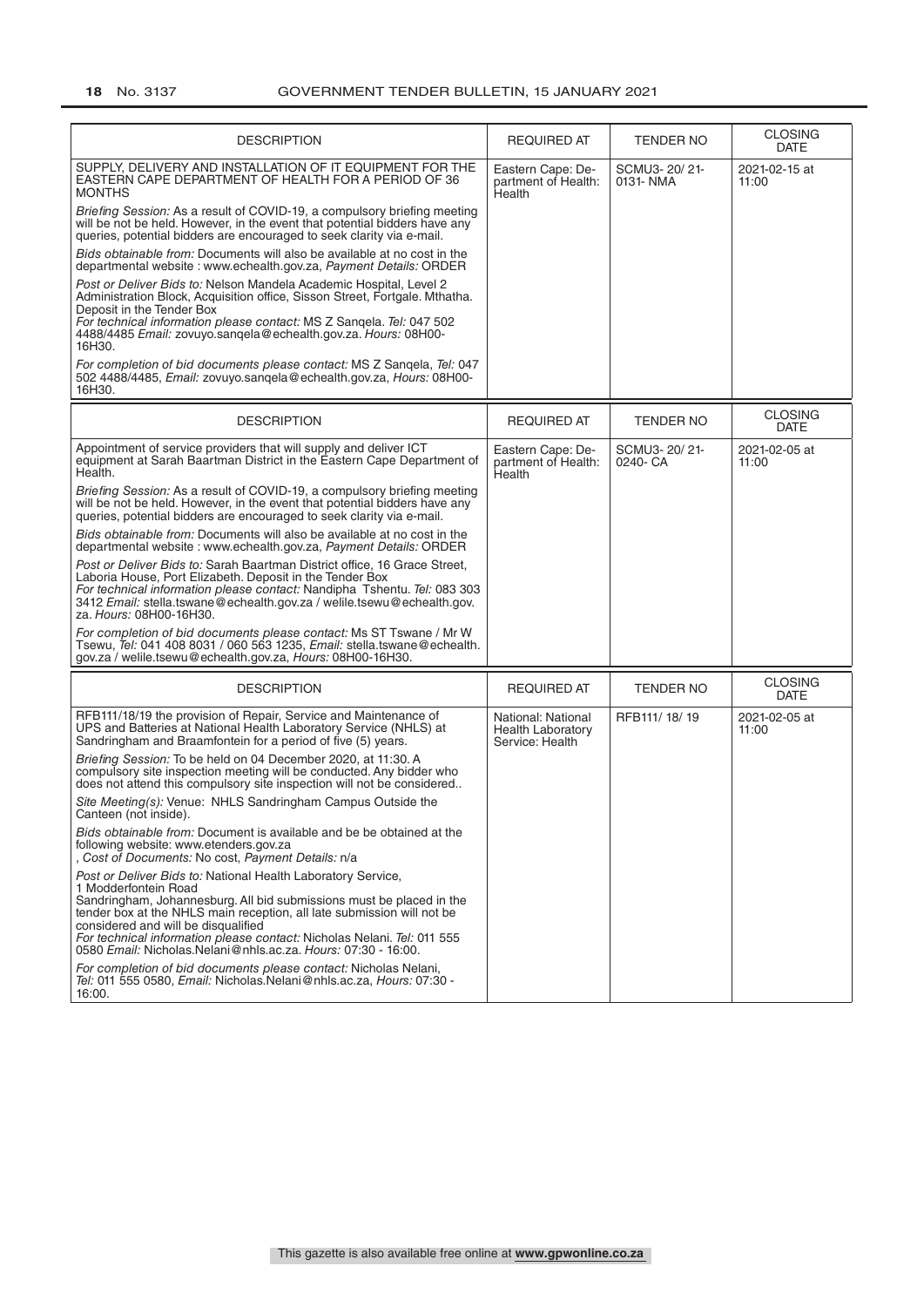# **SERVICES: GENERAL**

| <b>DESCRIPTION</b>                                                                                                                                                                                                                                                                                                                                                   | <b>REQUIRED AT</b>                                           | <b>TENDER NO</b>          | <b>CLOSING</b><br>DATE        |
|----------------------------------------------------------------------------------------------------------------------------------------------------------------------------------------------------------------------------------------------------------------------------------------------------------------------------------------------------------------------|--------------------------------------------------------------|---------------------------|-------------------------------|
| Invitation to prospective bidders to assist in the leasing of commercial<br>office space for Chemical industries Education and Training Authority<br>(CHIETA) Western Cape regional office for a maximum of (45) Months.                                                                                                                                             | National: Chemical<br>Industries Educa-<br>tion and Training | CHIETA-WC-16-<br>2020/21  | 2021-02-09 at<br>11:30        |
| Briefing Session: To be held on 14 January 2021, at 10:30. The briefing<br>session will be through Microsoft Teams, all interested parties should<br>engage Mongezi Shongwe: mshongwe@chieta.org.za prior to 14/01/2021<br>to be provided with the link. In addition, the Microsoft Teams Meeting will<br>be opened at 10:30 on the morning of the 13th January 2021 | Authority: Corpo-<br>rate Services                           |                           |                               |
| Site Meeting(s): N/A.                                                                                                                                                                                                                                                                                                                                                |                                                              |                           |                               |
| Bids obtainable from: Bid documents will be available on the CHIETA<br>website www.chieta.org.za, Payment Details: EFT, Notes: N/A.                                                                                                                                                                                                                                  |                                                              |                           |                               |
| Post or Deliver Bids to: Unit B2 Corner Racecourse and Omuramba Road,<br>Montague Gardens, 7741. The bidder(s) are required to submit Five (5)<br>copies: one (1) original and Four (4) duplicate.<br>For technical information please contact: Lungelo Myeni. Tel: 087 944<br>4377. Fax: +27 11 726 7777 Email: Imyeni@chieta.org.za. Hours: 7:30 -<br>16:30.       |                                                              |                           |                               |
| For completion of bid documents please contact: Ruth Manari, Tel: 087<br>944 4377, Fax: +27 11 726 7777, Email: rtsedu@chieta.org.za, Hours: 7:30<br>$-16:30.$                                                                                                                                                                                                       |                                                              |                           |                               |
| N/A.                                                                                                                                                                                                                                                                                                                                                                 |                                                              |                           |                               |
|                                                                                                                                                                                                                                                                                                                                                                      |                                                              |                           |                               |
| <b>DESCRIPTION</b>                                                                                                                                                                                                                                                                                                                                                   | <b>REQUIRED AT</b>                                           | <b>TENDER NO</b>          | <b>CLOSING</b><br><b>DATE</b> |
| Invitation to prospective bidders to assist in the leasing of commercial<br>office space for Chemical industries Education and Training Authority<br>(CHIETA) Kwa-Zulu Natal regional office for a maximum of (45) Months.                                                                                                                                           | National: Chemical<br>Industries Educa-<br>tion and Training | CHIETA-KZN-15-<br>2020/21 | 2021-02-09 at<br>11:30        |
| Briefing Session: To be held on 13 January 2021, at 10:30. The briefing<br>session will be through Microsoft Teams, all interested parties should<br>engage Mongezi Shongwe: mshongwe@chieta.org.za prior to 13/01/2021<br>to be provided with the link. In addition, the Microsoft Teams Meeting will<br>be opened at 10:30 on the morning of the 13th January 2021 | Authority: Corpo-<br>rate Services                           |                           |                               |
| Site Meeting(s): N/A.                                                                                                                                                                                                                                                                                                                                                |                                                              |                           |                               |
| Bids obtainable from: Bid documents will be available on the CHIETA<br>website www.chieta.org.za, Payment Details: EFT, Notes: N/A.                                                                                                                                                                                                                                  |                                                              |                           |                               |
| Post or Deliver Bids to: 1 The Boulevard, Westway Office Park, Block D,<br>Westville. The bidder(s) are required to submit Five (5) copies: one (1)<br>original and Four (4) duplicate.<br>For technical information please contact: Lungelo Myeni. Tel: 087 944<br>4377. Fax: +27 11 726 7777 Email: Imyeni@chieta.org.za. Hours: 7:30 -<br>16:30.                  |                                                              |                           |                               |
| For completion of bid documents please contact: Ruth Manari, Tel: 087<br>944 4377, Fax: +27 11 726 7777, Email: rtsedu@chieta.org.za, Hours: 7:30<br>$-16:30.$                                                                                                                                                                                                       |                                                              |                           |                               |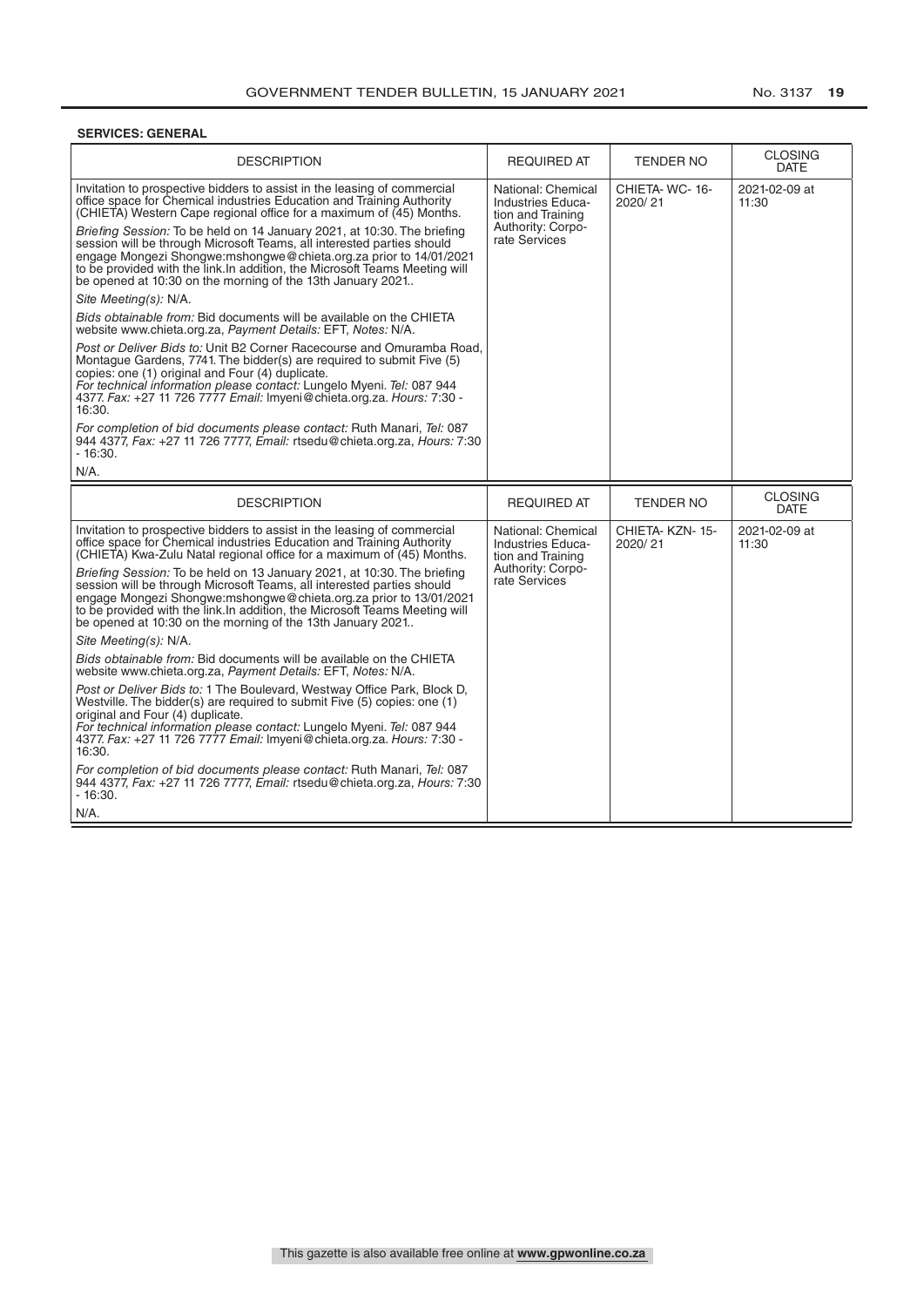| <b>DESCRIPTION</b>                                                                                                                                                                                                                                                                                                                                                                                                                                                                                     | <b>REQUIRED AT</b>                                           | <b>TENDER NO</b>        | <b>CLOSING</b><br><b>DATE</b> |
|--------------------------------------------------------------------------------------------------------------------------------------------------------------------------------------------------------------------------------------------------------------------------------------------------------------------------------------------------------------------------------------------------------------------------------------------------------------------------------------------------------|--------------------------------------------------------------|-------------------------|-------------------------------|
| The Western Cape Department of Agriculture seeks a service provider<br>for the provision of catering services at the existing facilities within the<br>restaurant complex at Elsenburg premises.                                                                                                                                                                                                                                                                                                       | Western Cape:<br>Department of Agri-<br>culture: Operational | BID 888 - 2020/<br>2021 | 2021-02-15 at<br>11:00        |
| Briefing Session: To be held on 04 February 2021, at 10:00. Prospective<br>bidders are required to attend a compulsory briefing session promptly at<br>the time indicated, to acquaint themselves with the requirements of the<br>Department. Kindly be advised that no late arrivals will be permitted to<br>either attend the compulsory briefing session or to submit bids                                                                                                                          | <b>Support Services</b>                                      |                         |                               |
| Site Meeting(s): Auditorium, Ground Floor (At Reception)<br>Main Building, Muldersvlei Road, Elsenburg,<br>Stellenbosch (GPS 33.845259 S 18.834722 E).                                                                                                                                                                                                                                                                                                                                                 |                                                              |                         |                               |
| Bids obtainable from: At Muldersvlei Road, Elsenburg, 7607<br>Or via email DavitaP@elsenburg.com/ MbuleloN@elsenburg.com and<br>AbegailO@elsenburg.com, Cost of Documents: No cost, Payment Details:<br>N/A. Notes: N/A.                                                                                                                                                                                                                                                                               |                                                              |                         |                               |
| Post or Deliver Bids to: Department of Agriculture Western Cape, Private<br>Bag X1, Elsenburg, 7607<br>GPS 33.845259 S 18.834722 E. Completed bid documents to be dropped<br>off in the tender box at the tender box at the Security Gate:<br>Department of Agriculture Western Cape, Muldersviei Road, Elsenburg.<br>(GPS 33.845259 S 18.834722 E)<br>For technical information please contact: Ms C Louw. Tel: 021 808 5145 /<br>083 642 0608 Email: ChristineL@elsenburg.com. Hours: 07h30 - 16h00. |                                                              |                         |                               |
| For completion of bid documents please contact: Ms D Prinsloo /<br>Mr M Nkonyane/ Ms A Oostendorp, Tel: 021 808 5442 /5167/ 5156,<br>Email: DavitaP@elsenburg.com/ MbuleloN@elsenburg.com and<br>AbegailO@elsenburg.com, Hours: 07h30 - 16h00.                                                                                                                                                                                                                                                         |                                                              |                         |                               |
| Documents are available electronically, please send an e-mail to either<br>Abegail, Mbuleo or Davita in this regard                                                                                                                                                                                                                                                                                                                                                                                    |                                                              |                         |                               |
| <b>DESCRIPTION</b>                                                                                                                                                                                                                                                                                                                                                                                                                                                                                     | <b>REQUIRED AT</b>                                           | <b>TENDER NO</b>        | <b>CLOSING</b><br><b>DATE</b> |
| APPOINTMENT OF EVENTS MANAGEMENT SERVICE PROVIDERS<br>FOR KWAZULU NATAL DEPARTMENT OF HEALTH FOR A 3 YEAR<br>CONTRACT PERIOD                                                                                                                                                                                                                                                                                                                                                                           | KwaZulu-Natal: De-<br>partment of Health:<br>Central Supply  | ZNB 5163/2020-H         | 2021-02-09 at<br>11:00        |
| Bids obtainable from: 310 Jabu Ndlovu Street, Old Boys School Building,<br>Pietermaritzburg, alternatively, the document may be downloaded at www.<br>etenders.gov.za at no cost., Cost of Documents: R 450.00, Payment<br>Details: If the document is to be collected, payment for the document must<br>be made at the cashier's office at Natalia Building,<br>330<br>Langalibalele Street, Pietermaritzburg, Notes: Document will be available<br>from no later than 18 January 2021.               | <b>Chain Management</b>                                      |                         |                               |
| Post or Deliver Bids to: Head of Department of Health<br>Central Supply Chain Management Directorate<br>Private Bag X 9051, Pietermaritzburg 3200. Document to be posted or<br>hand delivered at 310 Jabu Ndlovu Street, Old Boys School Building,<br>Pietermaritzburg.<br>For technical information please contact: Mr. N. Maphisa. Tel: 033<br>395 3005 Email: ntokozo.maphisa@kznhealth.gov.za. Hours: 08:00 to<br>15:00(Monday to Friday).                                                         |                                                              |                         |                               |
| For completion of bid documents please contact: Mrs R Deonundhan,<br><i>Tel:</i> 033 815 8361, <i>Email:</i> Tenders@kznhealth.gov.za, <i>Hours:</i> 08:00 to<br>15:00 (Monday to Friday).                                                                                                                                                                                                                                                                                                             |                                                              |                         |                               |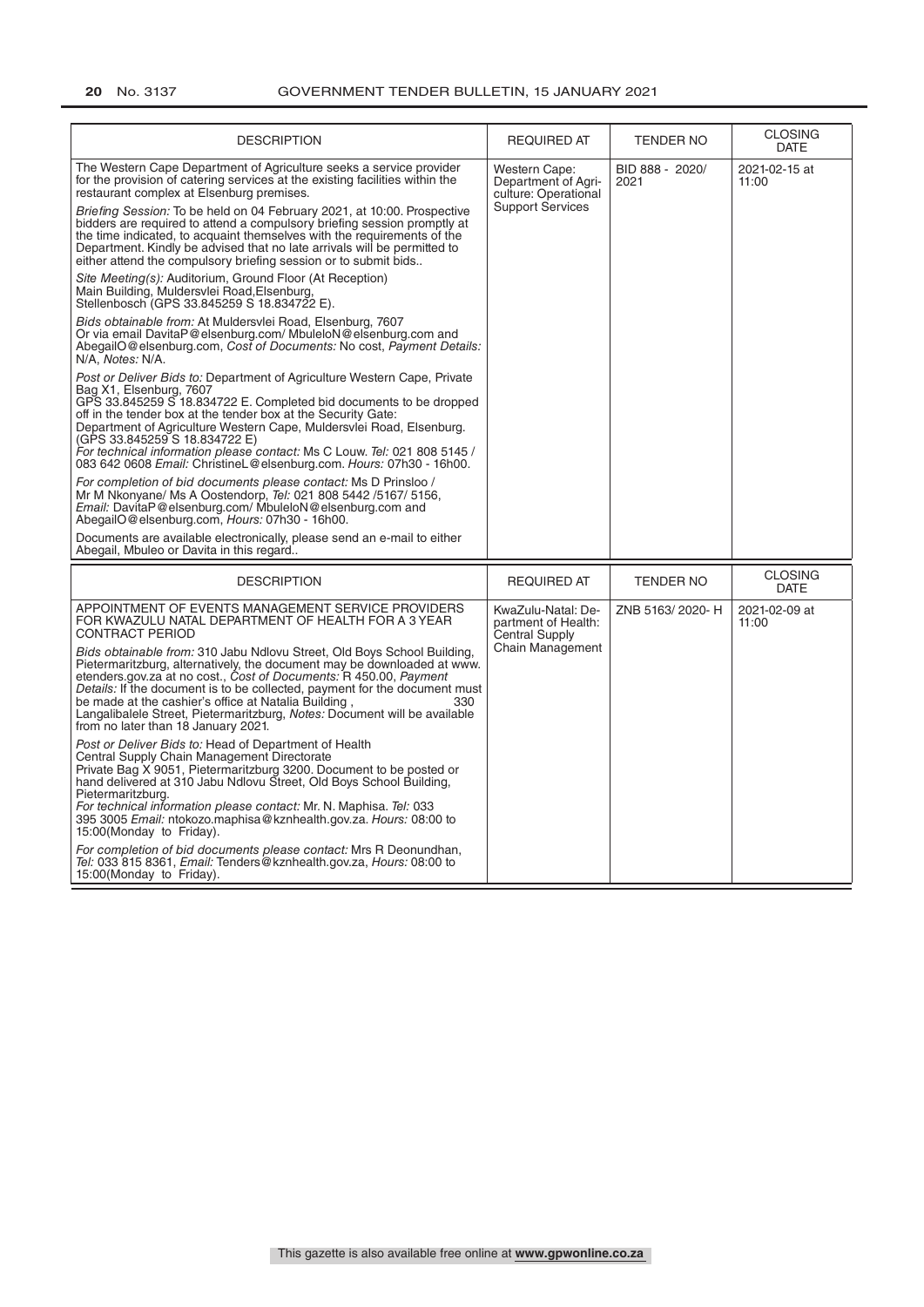# GOVERNMENT TENDER BULLETIN, 15 JANUARY 2021 No. 3137 21

| <b>DESCRIPTION</b>                                                                                                                                                                                                                                                                                                                                                                                                                                                                                          | <b>REQUIRED AT</b>                                                   | TENDER NO                  | <b>CLOSING</b><br><b>DATE</b> |
|-------------------------------------------------------------------------------------------------------------------------------------------------------------------------------------------------------------------------------------------------------------------------------------------------------------------------------------------------------------------------------------------------------------------------------------------------------------------------------------------------------------|----------------------------------------------------------------------|----------------------------|-------------------------------|
| BID WCGHSC0031/2021: FOR THE PROVISION OF A<br>COMPREHENSIVE CATERING SERVICE TO DP MARAIS HOSPITAL<br>UNDER THE CONTROL OF THE DEPARTMENT OF HEALTH.<br>WESTERN CAPE GOVERNMENT, FOR A THREE YEAR PERIOD                                                                                                                                                                                                                                                                                                   | Western Cape: De-<br>partment of Health:<br>Supply Chain<br>Sourcing | <b>WCGHSC0031/</b><br>2021 | 2021-02-12 at<br>11:00        |
| Briefing Session: To be held on 29 January 2021, at 10:00. All prospective<br>bidders must attend a compulsory briefing/information session and site<br>inspection. A 10-minute allowance from the starting time will be made after<br>which the doors of the meeting venue will be locked and late bidders will<br>be excluded. Failure to attend the meeting will invalidate a bidder's offer.                                                                                                            |                                                                      |                            |                               |
| Site Meeting(s): Main Hall, DP Marais Hospital, Corner of Main and White<br>Roads, RETREAT.                                                                                                                                                                                                                                                                                                                                                                                                                 |                                                                      |                            |                               |
| Bids obtainable from: Electronically available from rashaad.matthews@<br>westerncape.gov.za, Cost of Documents: Non-Refundable fee of R50.00,<br>Payment Details: Bank & branch: Nedbank Cape Town, Branch code: 14<br>52 09, Account Number: 1452 045 097, Notes: Deposit slips must reflect<br>bid number as reference and bidder's name and must be e-mailed along<br>with electronic request.                                                                                                           |                                                                      |                            |                               |
| Post or Deliver Bids to: The Head, Department of Health, Western<br>Cape Government, PO Box 2060, Cape Town, 8000, Attention: Rashaad<br>Matthews. In the foyer on the Ground Floor Main entrance of the Provincial<br>Building (under the arches), Corner of Dorp and Keerom Streets (adjacent<br>to Cape High Court), Cape Town, 8001<br>For technical information please contact: Mr Clifford Dilgee. Tel: 021 713<br>7621. Fax: N/A Email: Clifford.Dilgee@westerncape.gov.za. Hours: 08h00<br>- 15h00. |                                                                      |                            |                               |
| For completion of bid documents please contact: Mr Rashaad Matthews,<br>Tel: 021 483 2550, Fax: N/A, Email: rashaad.matthews@westerncape.gov.<br>za, Hours: 07h00 - 15h00.                                                                                                                                                                                                                                                                                                                                  |                                                                      |                            |                               |
| Bid documents will be available electronically only. Please send written<br>requests for documents with full company and contact details to Mr<br>Rashaad Matthews at e-mail rashaad.matthews@westerncape.gov.za.<br>Payments must be deposited into the Department of Health's account.<br>Internet transfers (EFT) are also acceptable.                                                                                                                                                                   |                                                                      |                            |                               |
|                                                                                                                                                                                                                                                                                                                                                                                                                                                                                                             |                                                                      |                            |                               |
| <b>DESCRIPTION</b>                                                                                                                                                                                                                                                                                                                                                                                                                                                                                          | <b>REQUIRED AT</b>                                                   | TENDER NO                  | <b>CLOSING</b><br><b>DATE</b> |
| Rendering of Health Care Risk Waste handling services for Western<br>Cape Government: Health, West Coast, Garden Route and Central Karoo<br>District's for a period ending 30 September 2022.                                                                                                                                                                                                                                                                                                               | Western Cape: De-<br>partment of Health:<br>Supply Chain             | WCGHSC 0090/1/<br>2019     | 2021-02-12 at<br>11:00        |
| Briefing Session: To be held on 29 January 2021, at 10:00. A compulsory<br>virtual briefing session has been scheduled via Microsoft Teams. Prior<br>to the virtual briefing session bidders must indicate if they will join the<br>scheduled briefing session in order to be invited via their email addresses.<br>Offers of bidders who didn't attend the virtual briefing session will not be<br>considered.                                                                                             | Sourcing                                                             |                            |                               |
| Site Meeting(s): Via Microsoft Teams invitation.                                                                                                                                                                                                                                                                                                                                                                                                                                                            |                                                                      |                            |                               |
| Bids obtainable from: Lisa.Nell@westerncape.gov.za, Cost of Documents:<br>Non-refundable fee of R50.00, Payment Details: Bank & branch: Nedbank<br>Cape Town, Branch code: 14 52 09, Account no: 1452 045 097, Notes:<br>Deposit Slips must reflect bid number as reference and bidder's name and<br>must be e-mailed along with electronic request.                                                                                                                                                        |                                                                      |                            |                               |
| Post or Deliver Bids to: Department of Health Bid Box marked<br>"Department of Health" situated at main entrance of Supply Chain<br>Management Offices (M9 building) on premises of Karl Bremer Hospital.<br>c/o Mike Pienaar Boulevard & Frans Conradie Avenue, Bellville.                                                                                                                                                                                                                                 |                                                                      |                            |                               |
| Open Mondays to Fridays from 07:30 am to 04:30pm. Tender/Bid Box<br>marked Department of Health Supply Chain Management Offices (M9<br>building) on premises of Karl Bremer Hospital, c/o Mike Pienaar Boulevard<br>& Frans Conradie Avenue, Bellville.<br>For technical information please contact: Adam Thomas. Tel: 021 918<br>1233 Email: Adam. Thomas@westerncape.gov.za. Hours: 08:30 until<br>16:30.                                                                                                 |                                                                      |                            |                               |
| For completion of bid documents please contact: Lisa Nell, Tel: 021 483<br>8836, <i>Email:</i> Lisa.Nell@westerncape.gov.za, <i>Hours:</i> 07:30 until 16:00.<br>Bid documents will be obtainable electronically ONLY via email. Please                                                                                                                                                                                                                                                                     |                                                                      |                            |                               |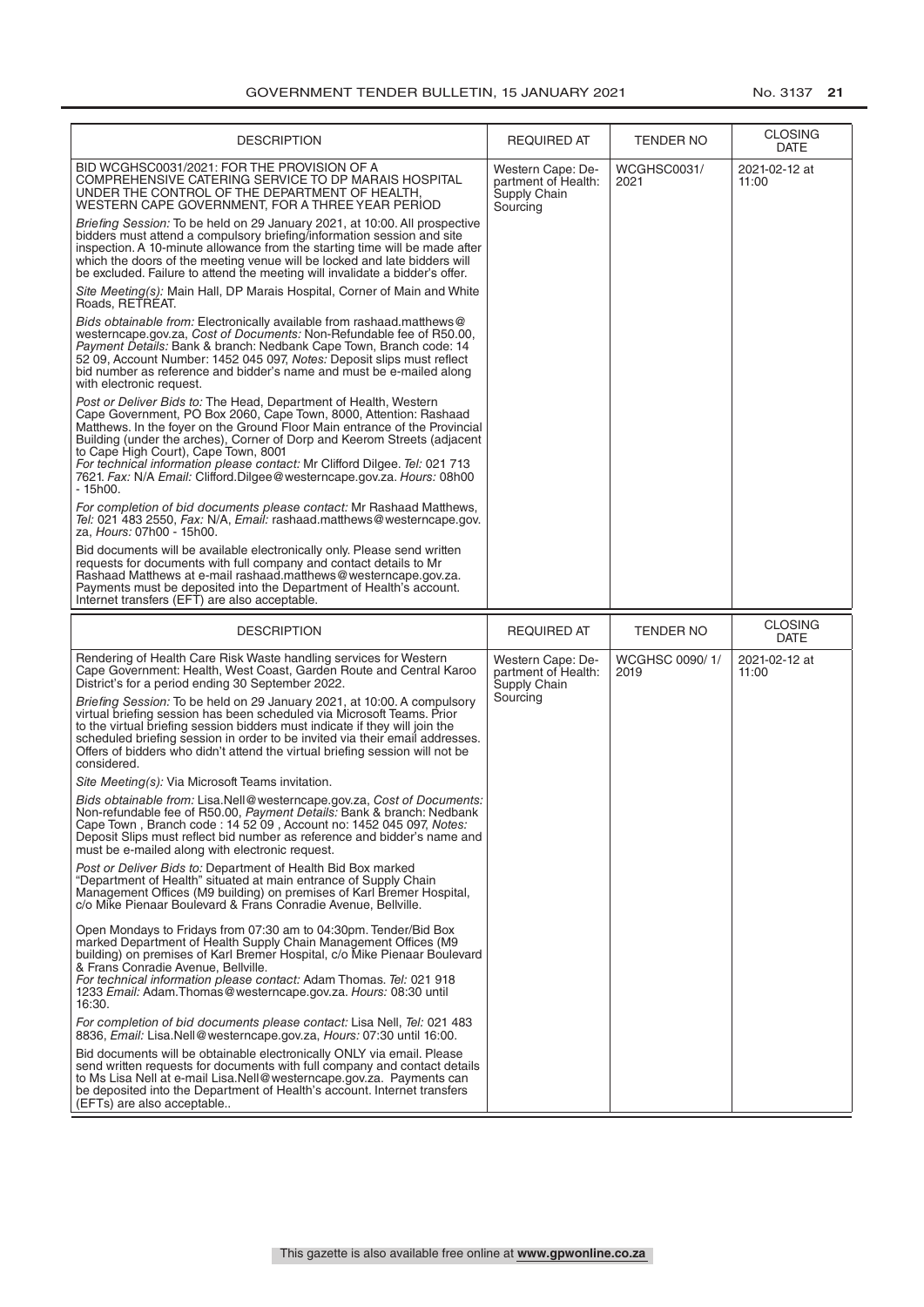| <b>DESCRIPTION</b>                                                                                                                                                                                                                                                                                                                                                                                                                                                                                                                                                                                                                                                                                                                                                                                                                                                                                                                                                                                                                                                                                                                                                                                                                                                                                 | <b>REQUIRED AT</b>                                                                                                                                                            | <b>TENDER NO</b> | <b>CLOSING</b><br><b>DATE</b> |
|----------------------------------------------------------------------------------------------------------------------------------------------------------------------------------------------------------------------------------------------------------------------------------------------------------------------------------------------------------------------------------------------------------------------------------------------------------------------------------------------------------------------------------------------------------------------------------------------------------------------------------------------------------------------------------------------------------------------------------------------------------------------------------------------------------------------------------------------------------------------------------------------------------------------------------------------------------------------------------------------------------------------------------------------------------------------------------------------------------------------------------------------------------------------------------------------------------------------------------------------------------------------------------------------------|-------------------------------------------------------------------------------------------------------------------------------------------------------------------------------|------------------|-------------------------------|
| APPOINTMENT OF A SERVICE PROVIDER TO RENDER TECHNICAL<br>SECURITY MAINTENANCE OF KZN LEGISLATURE'S SECURITY<br>SYSTEMS INFRASTRUCTURE FOR A PERIOD OF 48 MONTHS<br>Briefing Session: To be held on 21 January 2021, at 10:00. NOT<br>COMPULSORY.<br>Site Meeting(s): Microsoft Team visual meeting. Interested bidders are<br>requested to submit the following documents:<br>Name of the company, email address and contact on or before 20 Jan<br>2021 to zumal@kznleg.gov.za and ngcamun@kznleg.gov.za.<br>Bids obtainable from: 244 LANGALIBALELE STREET<br>PIETERMARITZBURG 3200, Cost of Documents: N/A, Payment Details:<br>N/A, Notes: N/A.<br>Post or Deliver Bids to: N/A. N/A<br>For technical information please contact: Advocate Khwezi Masondo.<br>Tel: 033 355 7573 Email: masondok@kznleg.gov.za. Hours: 8h00 to<br>16h00.<br>For completion of bid documents please contact: Nkululeko Ngcamu,<br>Tel: 033 355 7548/060 569 2722, Email: ngcamun@kznlegislature.gov.za,<br>Hours: 8h00 to 16h00.<br>Tender documents can be downloaded at the KZN Legislature website<br>(Under resources) or under the<br>https://kznlegislature.gov.za/advertised-bids-2/.                                                                                                                     | KwaZulu-Natal:<br>KZN Legislature:<br>SCM                                                                                                                                     | KZNL 04/2020     | 2021-02-05 at<br>11:00        |
| <b>DESCRIPTION</b>                                                                                                                                                                                                                                                                                                                                                                                                                                                                                                                                                                                                                                                                                                                                                                                                                                                                                                                                                                                                                                                                                                                                                                                                                                                                                 | <b>REQUIRED AT</b>                                                                                                                                                            | <b>TENDER NO</b> | <b>CLOSING</b><br><b>DATE</b> |
| Botshabelo Magistrate Office: Rendering of Cleaning Services for a<br>period of 24 months.<br>Briefing Session: None.<br>Site Meeting(s): N/A.<br>Bids obtainable from: 18 President Brand Street<br>Bloemfontein, 9300, Cost of Documents: R100.00, Payment Details:<br>DEPT PUBLIC WORKS TRADING ACC<br>ABSA BANK ACC NO: 406 451 8843 NB: PLEASE STATE BID NO. AS<br>YOUR REFERENCE<br>Post or Deliver Bids to: Private Bag X 20605<br><b>Bloemfontein</b><br>9300<br>For technical information please contact: Lydia Molelekoa. Tel: 051 408<br>7314. Fax: N/A Email: lydia.molelekoa@dpw.gov.za. Hours: 7:30am to<br>04:00 pm.<br>For completion of bid documents please contact: Sellwane Tsolo / Rony<br>Moerane, Tel: 051 408 7313 / 051 408 7445, Email: sellwane.tsolo@dpw.<br>gov.za / rony.moerane@dpw.gov.za, Hours: 7:30am to 04:00 pm.<br>N/A.                                                                                                                                                                                                                                                                                                                                                                                                                                      | Free State: National<br>Department of Pub-<br>lic Works & Infra-<br>structure Bloemfon-<br>tein Regional Office:<br><b>BLOEMFONTEIN</b><br><b>REGIONAL OF-</b><br><b>FICE</b> | BL21/003         | 2021-02-09 at<br>11:00        |
| <b>DESCRIPTION</b>                                                                                                                                                                                                                                                                                                                                                                                                                                                                                                                                                                                                                                                                                                                                                                                                                                                                                                                                                                                                                                                                                                                                                                                                                                                                                 | <b>REQUIRED AT</b>                                                                                                                                                            | TENDER NO        | <b>CLOSING</b><br>DAIL        |
| RFB111/18/19 the provision of Repair, Service and Maintenance of<br>UPS and Batteries at National Health Laboratory Service (NHLS) at<br>Sandringham and Braamfontein for a period of five (5) years.<br>Briefing Session: To be held on 22 January 2021, at 11:30. A compulsory<br>briefing session and site inspection meeting will be conducted. Any<br>bidder who does not attend this compulsory site inspection will not be<br>considered<br>Site Meeting(s): Venue: NHLS Sandringham Campus Outside the<br>Canteen (not inside).<br>Bids obtainable from: Document is available and be be obtained at the<br>following website: www.etenders.gov.za<br>Cost of Documents: No cost, Payment Details: n/a<br>Post or Deliver Bids to: National Health Laboratory Service,<br>1 Modderfontein Road<br>Sandringham, Johannesburg. All bid submissions must be placed in the<br>tender box at the NHLS main reception, all late submission will not be<br>considered and will be disqualified<br>For technical information please contact: Nicholas Nelani. Tel: 011 555<br>0580 Email: Nicholas. Nelani@nhls.ac.za. Hours: 07:30 - 16:00.<br>For completion of bid documents please contact: Nicholas Nelani,<br>Tel: 011 555 0580, Email: Nicholas.Nelani@nhls.ac.za, Hours: 07:30 -<br>16:00. | National: National<br><b>Health Laboratory</b><br>Service: Health                                                                                                             | RFB111/18/19     | 2021-02-05 at<br>11:00        |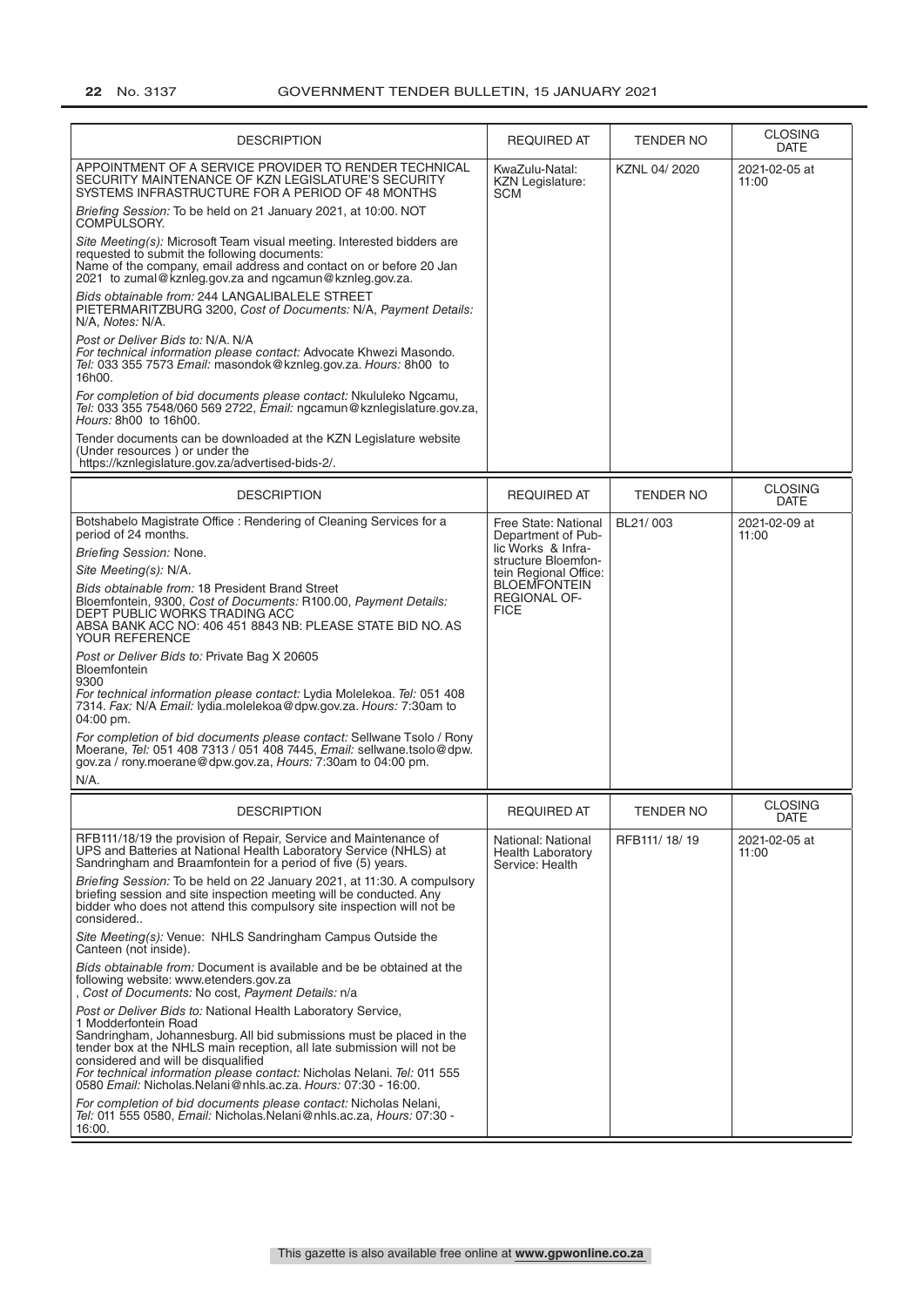| <b>DESCRIPTION</b>                                                                                                                                                                                                                        | <b>REQUIRED AT</b>                        | <b>TENDER NO</b> | <b>CLOSING</b><br><b>DATE</b> |
|-------------------------------------------------------------------------------------------------------------------------------------------------------------------------------------------------------------------------------------------|-------------------------------------------|------------------|-------------------------------|
| Phuthaditihaba Magistrate Office: Rendering of Cleaning Services for a<br>period of 24 months.                                                                                                                                            | Free State: Public<br>Works & Infrastruc- | BL21/002         | 2021-02-09 at<br>11:00        |
| Briefing Session: None.                                                                                                                                                                                                                   | ture Bloemfontein<br>Regional Office:     |                  |                               |
| Site Meeting(s): N/A.                                                                                                                                                                                                                     | <b>BLOEMFONTEIN</b>                       |                  |                               |
| Bids obtainable from: 18 President Brand Street<br>Bloemfontein, 9300, Cost of Documents: R100.00, Payment Details:<br>DEPT PUBLIC WORKS TRADING ACC<br>ABSA BANK ACC NO: 406 451 8843 NB: PLEASE STATE BID NO. AS<br>YOUR REFERENCE      | <b>REGIONAL OF-</b><br><b>FICE</b>        |                  |                               |
| Post or Deliver Bids to: Private Bag X 20605<br><b>Bloemfontein</b><br>9300<br>For technical information please contact: Lydia Molelekoa. Tel: 051 408<br>7314. Fax: N/A Email: Iydia.molelekoa@dpw.gov.za. Hours: 7:30am to<br>04:00 pm. |                                           |                  |                               |
| For completion of bid documents please contact: Sellwane Tsolo / Rony<br>Moerane, Tel: 051 408 7313 / 051 408 7445, Email: sellwane.tsolo@dpw.<br>gov.za / rony.moerane@dpw.gov.za, Hours: 7:30am to 04:00 pm.<br>N/A.                    |                                           |                  |                               |

# **SERVICES: BUILDING**

| <b>DESCRIPTION</b>                                                                                                                                                                                                                                                                                                                                                                                                                                                                                                                                                                                                                                                                                                                                                                                                                                                                                                                                                                                                                                                                                                                                                                                                                                                                                                                                                                                                                                                                                                                                                                                                                                                                                                                                                                                                                                                                                                                                                                                                                            | <b>REQUIRED AT</b>                                                                     | <b>TENDER NO</b>                            | <b>CLOSING</b><br><b>DATE</b> |
|-----------------------------------------------------------------------------------------------------------------------------------------------------------------------------------------------------------------------------------------------------------------------------------------------------------------------------------------------------------------------------------------------------------------------------------------------------------------------------------------------------------------------------------------------------------------------------------------------------------------------------------------------------------------------------------------------------------------------------------------------------------------------------------------------------------------------------------------------------------------------------------------------------------------------------------------------------------------------------------------------------------------------------------------------------------------------------------------------------------------------------------------------------------------------------------------------------------------------------------------------------------------------------------------------------------------------------------------------------------------------------------------------------------------------------------------------------------------------------------------------------------------------------------------------------------------------------------------------------------------------------------------------------------------------------------------------------------------------------------------------------------------------------------------------------------------------------------------------------------------------------------------------------------------------------------------------------------------------------------------------------------------------------------------------|----------------------------------------------------------------------------------------|---------------------------------------------|-------------------------------|
| CONSTRUCTION OF SANITATION INFRASTRUCTURE FACILITIES IN<br><b>LIMPOPO PROVINCE</b><br>Bids obtainable from: www.etenders.treasury.gov.za<br>, Payment Details: R0, Notes: Documents will be available on the Treasury<br>e-tender portal for downloading and self-printing from 8:00a.m. on Friday,<br>15 Jan 2021.<br>Post or Deliver Bids to: ROP 6 Rhodesdrift Office Park<br><b>Rhodesdrift Street</b><br>Bendor, Polokwane.<br>For technical information please contact: Vongani Chauke.<br>Tel: 0152912405. Fax: 0114033425 Email: vongani@themvulatrust.org.za.<br>Hours: 8h00 to 16h00.<br>For completion of bid documents please contact: Mduduzi Ntuli, Tel: 011<br>4033425, Fax: 0114033425, Email: mduduzin@themvulatrust.org.za,<br>Hours: 8h00-16h00.                                                                                                                                                                                                                                                                                                                                                                                                                                                                                                                                                                                                                                                                                                                                                                                                                                                                                                                                                                                                                                                                                                                                                                                                                                                                           | Limpopo: Depart-<br>ment of Basic<br>Education                                         | TMT- DBE- 2021-<br>SAFE-LPCL01/1<br>$-49/1$ | 2021-01-29 at<br>12:00        |
| <b>DESCRIPTION</b>                                                                                                                                                                                                                                                                                                                                                                                                                                                                                                                                                                                                                                                                                                                                                                                                                                                                                                                                                                                                                                                                                                                                                                                                                                                                                                                                                                                                                                                                                                                                                                                                                                                                                                                                                                                                                                                                                                                                                                                                                            | <b>REQUIRED AT</b>                                                                     | <b>TENDER NO</b>                            | <b>CLOSING</b><br><b>DATE</b> |
| APPOINTMENT OF A SERVICE PROVIDER FOR SUPPLY AND<br>FITTING / APPLICATION OF EPOXY FLOORING: KGOSI MAMPURU<br>II MANAGEMENT AREA: GAUTENG REGION: DEPARTMENT OF<br>CORRECTIONAL SERVICES.<br>Briefing Session: To be held on 22 January 2021, at 10:00. There will<br>be a compulsory briefing session and site inspection scheduled for 10<br>am, 22 January 2021 at the Department of Correctional Services, Kgoši<br>Mampuru II Management Area (Mess Hall).001 Kgosi Mampuru<br>street, Salvokop, Pretoria.<br>Site Meeting(s): There will be a compulsory briefing session and site<br>inspection scheduled for 10am, 22 January 2021 at the Department of<br>Correctional Services, Kgoši Mampuru II Management Area (Mess Hall).<br>001 Kgosi Mampuru street, Salvokop, Pretoria.<br>Bids obtainable from: E-Tender Publication Portal, Payment Details: N/A,<br>Notes: N/A.<br>Post or Deliver Bids to: Department of Correctional Service: Gauteng<br><b>Regional Office</b><br>Private bag X 393, Pretoria<br>0001. Department of Correctional Service: Gauteng Regional Office, 1077<br>Arcadia Street, East Forum Building, Hatfield, Pretoria<br>Hand Delivered Bids must be submitted in the tender box at the foyer in<br>a sealed enveloped. The name and address of the bidder, the bid number<br>and the closing date must be indicated on the envelope.<br>For technical information please contact: Mr Selane Selane. Tel: 012<br>420 0139 / 012 314 1979 Email: selane.selane@dcs.gov.za / sipho.<br>mkhwanazi@dcs.gov.za. Hours: 07:15am to 15:30.<br>For completion of bid documents please contact: Mrs Thakanyane E,<br>Tel: 012 420 0210, Fax: 012 342 4212, Email: eunice thakanyane@dcs.<br>gov.za, Hours: 07:15am to 15:30.<br>Potential Bidders must be registered on the Central Supplier database and<br>the following pre-qualification criteria will be applied:<br>Price quotations will only be awarded to Level 1 to 4 B-BBEE status level<br>contributor and a CIDB contractor grading of 2GB or higher | Gauteng: Depart-<br>ment of Correc-<br>tional Services:<br>Regional Office:<br>Gauteng | GTC 03/2020                                 | 2021-02-05 at<br>11:00        |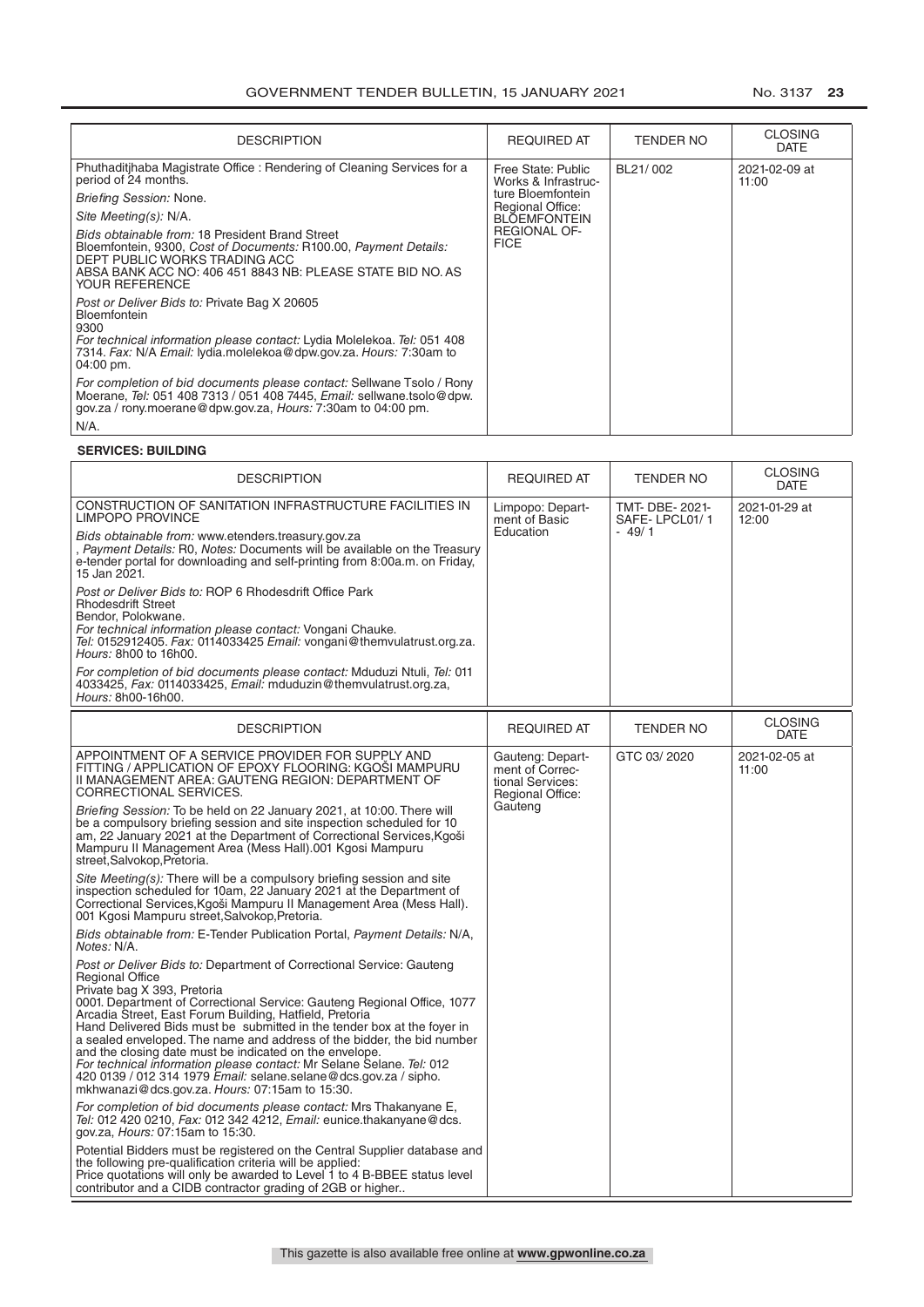| <b>DESCRIPTION</b>                                                                                                                                                                                                                                                                                                                                                                                                                                                                                                                                                                                                                                                                                                                                                                                                                                                                                                                                  | <b>REQUIRED AT</b>                                                                                                              | <b>TENDER NO</b>              | <b>CLOSING</b><br><b>DATE</b> |
|-----------------------------------------------------------------------------------------------------------------------------------------------------------------------------------------------------------------------------------------------------------------------------------------------------------------------------------------------------------------------------------------------------------------------------------------------------------------------------------------------------------------------------------------------------------------------------------------------------------------------------------------------------------------------------------------------------------------------------------------------------------------------------------------------------------------------------------------------------------------------------------------------------------------------------------------------------|---------------------------------------------------------------------------------------------------------------------------------|-------------------------------|-------------------------------|
| The SAAO is looking to appoint a suitably qualified building contractor<br>(CIDB GB5) to build an office block on the site of the SAAO in Observatory<br>Cape Town, to house SAEON staff. SAEON are currently housed at the<br>Kirstenbosch Gardens, in offices they rent. SAEON require an office<br>block to house the staff permanently and this will be constructed on<br>the site of the SAAO. The SAAO site is considered a sensitive site,<br>with special requirements to environment and heritage. The SAAO will<br>appoint an independent archaeologist and herpetologist to monitor the<br>activities of the appointed contractor. The successful bidder is required<br>to co-operate with all instructions and guidelines of these consultants.<br>The office block is a single storey building with a foot print of around 300<br>sgm. The documents and drawings are available at https://www.saao.<br>ac.za/2021/01/04/saeon office/ | Western Cape:<br>National Research<br>Foundation - South<br>African Astronomi-<br>cal Observatory:<br>Observatory, Cape<br>Town | NRF/ SAAO SAEO/<br>41/2020-21 | 2021-02-05 at<br>11:00        |
| Briefing Session: To be held on 26 January 2021, at 14:00. There will be<br>a compulsory briefing session at the Main Building on the SAAO Site.<br>Observatory Road, Observatory on Tuesday 26 January 2021 at 14:00.<br>Please ensure you have a copy of the tender document and attendance<br>certificate at the meeting                                                                                                                                                                                                                                                                                                                                                                                                                                                                                                                                                                                                                         |                                                                                                                                 |                               |                               |
| Site Meeting(s): There will be a compulsory briefing session at the Main<br>Building on the SAAO Site, Observatory Road, Observatory on Tuesday<br>26 January 2021 at 14:00. Please ensure you have a copy of the tender<br>document and attendance certificate at the meeting                                                                                                                                                                                                                                                                                                                                                                                                                                                                                                                                                                                                                                                                      |                                                                                                                                 |                               |                               |
| Bids obtainable from: Document must be downloaded from https://www.<br>saao.ac.za/2021/01/04/saeon office/, Payment Details: Not applicable                                                                                                                                                                                                                                                                                                                                                                                                                                                                                                                                                                                                                                                                                                                                                                                                         |                                                                                                                                 |                               |                               |
| Post or Deliver Bids to: SAAO Site, Observatory Road, Observatory, Cape<br>Town, 7925.<br>For technical information please contact: Mr Eugene Lakey. Tel: 021-<br>4470025 Email: scm@saao.ac.za. Hours: Available office hours from 8am<br>to 4pm.                                                                                                                                                                                                                                                                                                                                                                                                                                                                                                                                                                                                                                                                                                  |                                                                                                                                 |                               |                               |
| For completion of bid documents please contact: Grant Southey, Tel: 021-<br>4609376, <i>Email:</i> scm@saao.ac.za, <i>Hours:</i> Available office hours from 8am<br>to 4pm.                                                                                                                                                                                                                                                                                                                                                                                                                                                                                                                                                                                                                                                                                                                                                                         |                                                                                                                                 |                               |                               |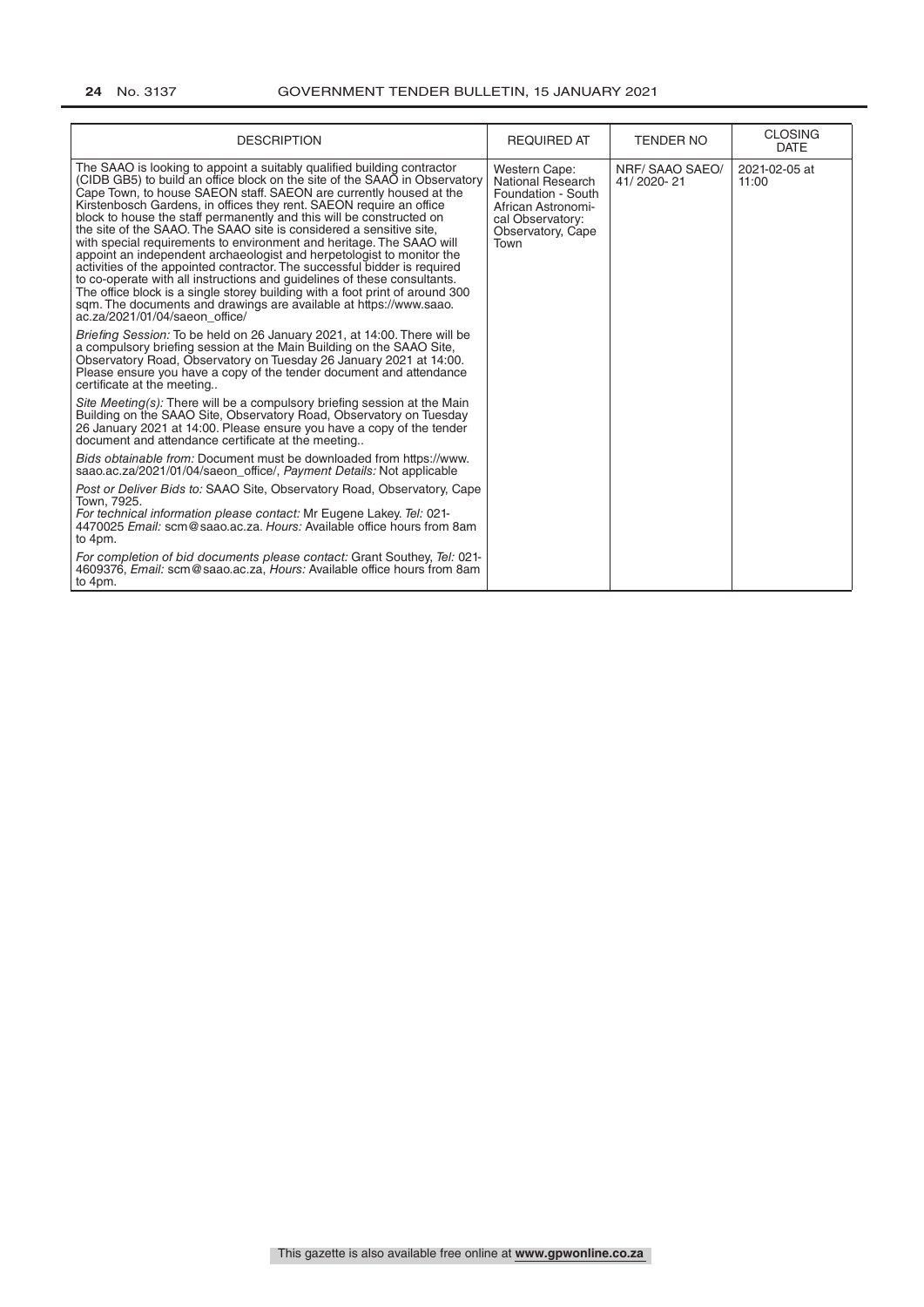# **SERVICES: CIVIL**

| <b>DESCRIPTION</b>                                                                                                                                                                                                                                                                                                                                                                                                                                                                                                                                                                                                                                                                                                                                                                                                                        | <b>REQUIRED AT</b>                                                                                                         | <b>TENDER NO</b>             | <b>CLOSING</b><br><b>DATE</b> |
|-------------------------------------------------------------------------------------------------------------------------------------------------------------------------------------------------------------------------------------------------------------------------------------------------------------------------------------------------------------------------------------------------------------------------------------------------------------------------------------------------------------------------------------------------------------------------------------------------------------------------------------------------------------------------------------------------------------------------------------------------------------------------------------------------------------------------------------------|----------------------------------------------------------------------------------------------------------------------------|------------------------------|-------------------------------|
| The South African National Roads Agency SOC Limited (SANRAL) invites<br>suitably qualified tendereres for the provision of consulting engineering<br>services for the supervision of slope stabilisation on National Route 2<br>section 2 from km 11.20 to km 13.20: Sir Lowry's Pass. This project is in<br>the province of Western Cape and in the metropolitan municipality of Cape<br>Town and the approximate programme is for supervision of 9 months<br>including 2 months for the mobilisation period, commencing May 2021.<br>Preferences are offered to tenderers who comply with the criteria stated<br>in the Tender Data. Only tenderers with a B-BBEE contributor status level<br>of 1, 2, 3 or 4 are eligible to tender. Joint Ventures (JV) will be allowed on<br>condition that one JV partner is a Targeted Enterprise. | <b>Western Cape:</b><br>The South African<br><b>National Roads</b><br>Agency Limited:<br><b>WESTERN RE-</b><br><b>GION</b> | SANRAL N.002-<br>020-2020/1F | 2021-02-12 at<br>11:00        |
| Briefing Session: There is no clarification meeting for this tender. A<br>tenderer's clarification presentation are available to be downloaded from<br>the SANRAL website by the following link: https://www.nra.co.za/service-<br>provider-zone/tenders/open-tenders/.                                                                                                                                                                                                                                                                                                                                                                                                                                                                                                                                                                   |                                                                                                                            |                              |                               |
| Site Meeting(s): Not applicable                                                                                                                                                                                                                                                                                                                                                                                                                                                                                                                                                                                                                                                                                                                                                                                                           |                                                                                                                            |                              |                               |
| Bids obtainable from: Tender documents are available from 15 January<br>2021 at no cost in electronic format downloadable from SANRAL's website<br>by following the link https://www.nra.co.za/service-provider-zone/tenders/<br>open-tenders/., Cost of Documents: Tender documents are available at<br>no cost in electronic format. Tenderers must have access to MS Office<br>©2013 and Acrobat Adobe, Payment Details: N/A, Notes: Tenderers must<br>have access to Microsoft Office (@2013 and Acrobat Adobe 0 9.0 or similar<br>compatible software                                                                                                                                                                                                                                                                                |                                                                                                                            |                              |                               |
| Post or Deliver Bids to: The South African National Roads Agency SOC<br>Limited (SANRAL), Western Region, 1 Havenga Street, Oakdale, Bellville<br>7530. Telegraphic, telephonic, telex, email, facsimile, late tenders and<br>submissions from tenderers will not be accepted. Tenders may only be<br>submitted in the format as stated in the Tender Data.<br>Requirements for sealing, addressing, delivery, opening and assessment<br>of tenders are stated in the Tender Data.<br>For technical information please contact: Mr. Derrick Links. Tel: 021 957<br>4600, Fax: 021 910 1966 Email: Procurementwr@nra.co.za, Hours: 09:00<br>to 16:00.                                                                                                                                                                                      |                                                                                                                            |                              |                               |
| For completion of bid documents please contact: Mr. Derrick Links,<br>Tel: 021 957 4600, Fax: 021 910 1966, Email: procurementwr@nra.co.za,<br>Hours: 09:00 to 16:00.                                                                                                                                                                                                                                                                                                                                                                                                                                                                                                                                                                                                                                                                     |                                                                                                                            |                              |                               |
| Tenderers must submit, via email, the duly completed Form A1.1<br>Certificate of Intention to Submit a Tender within seven (7) days from the<br>tender advertisement date. Failure to submit this certificate would result<br>in the tenderer not receiving addenda or additional issued information and<br>may result in the tenderer being non-responsive                                                                                                                                                                                                                                                                                                                                                                                                                                                                               |                                                                                                                            |                              |                               |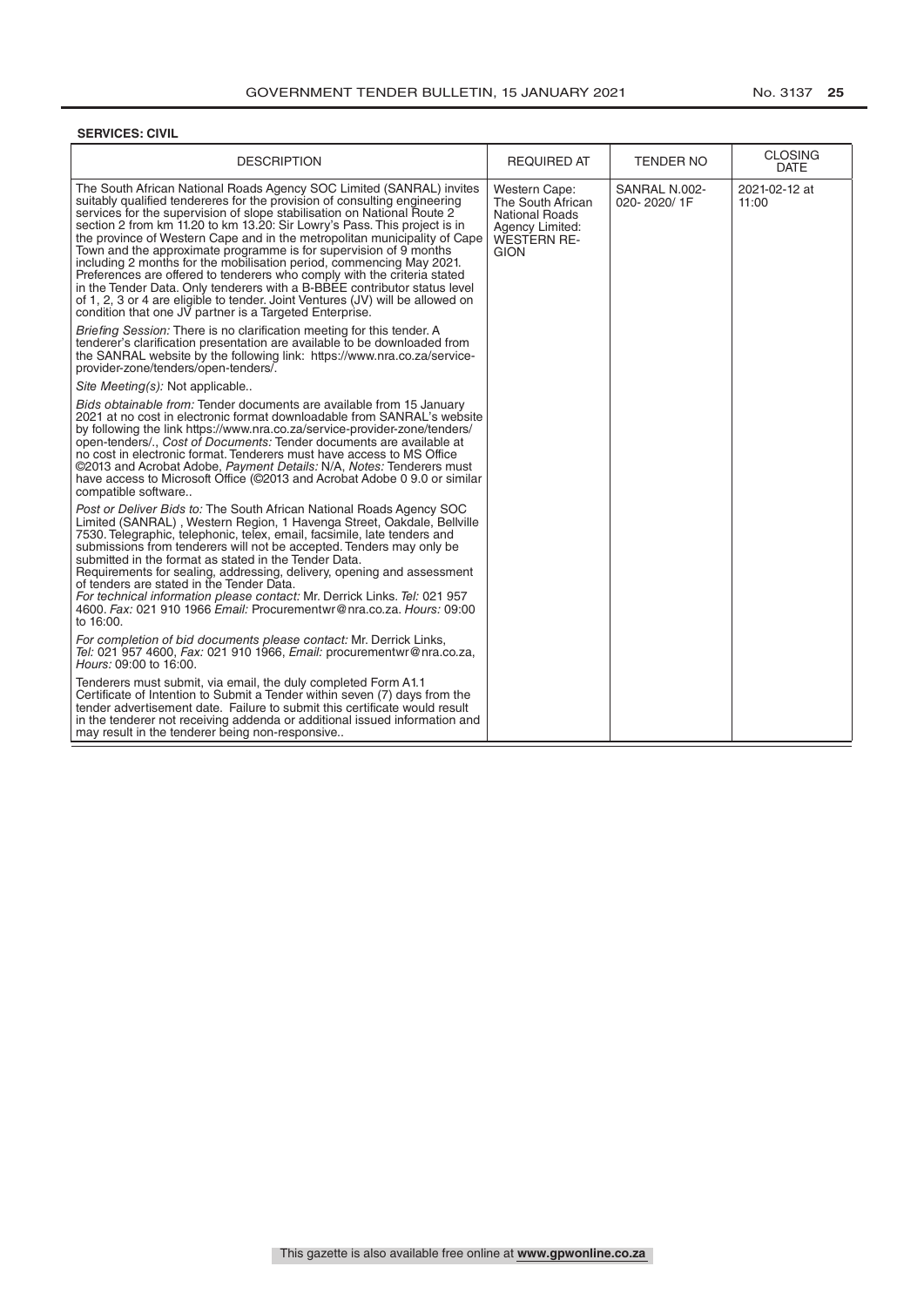| <b>DESCRIPTION</b>                                                                                                                                                                                                                                                                                                                                                                                                                                                                                                                                                                                                                                                                                                                                                                                                                                                                                                                                                                                                      | <b>REQUIRED AT</b>                                                                                                         | <b>TENDER NO</b>      | <b>CLOSING</b><br><b>DATE</b> |
|-------------------------------------------------------------------------------------------------------------------------------------------------------------------------------------------------------------------------------------------------------------------------------------------------------------------------------------------------------------------------------------------------------------------------------------------------------------------------------------------------------------------------------------------------------------------------------------------------------------------------------------------------------------------------------------------------------------------------------------------------------------------------------------------------------------------------------------------------------------------------------------------------------------------------------------------------------------------------------------------------------------------------|----------------------------------------------------------------------------------------------------------------------------|-----------------------|-------------------------------|
| The South African National Roads Agency SOC Limited (SANRAL)<br>invites tenders for the provision of consulting engineering services for<br>the supervision of slope stabilisation. This project is on National Route<br>2 section 6 from km 89.4 to km 91.4: Hartenbos Hills. This project is<br>in the province of the Western Cape and in the district municipality of<br>Garden Route and the approximate programme is for the supervision of<br>eleven (11) months, including a mobilisation period of two (2) months,<br>commencing July 2021. Preferences are offered to tenderers who comply<br>with the criteria stated in the Tender Data. Only tenderers with a B-BBEE<br>contributor status level 1, 2, 3 or 4. There is no sub-contracting to Targeted<br>Enterprises requirements for this project. Joint Ventures (JV) will be<br>allowed on condition that one JV partner is a Targeted Enterprise. The JV<br>partner will, however, not contribute to sub-contract target for Targeted<br>Enterprises. | <b>Western Cape:</b><br>The South African<br><b>National Roads</b><br>Agency Limited:<br><b>WESTERN RE-</b><br><b>GION</b> | N.002-060-2020/<br>4S | 2021-02-12 at<br>11:00        |
| <i>Briefing Session:</i> There is no clarification meeting for this tender. A<br>tenderer's clarification presentation and pre-recorded video are available<br>to be downloaded from the SANRAL website by the following link https://<br>www.nra.co.za/live/content.php?ltem ID=310                                                                                                                                                                                                                                                                                                                                                                                                                                                                                                                                                                                                                                                                                                                                    |                                                                                                                            |                       |                               |
| Site Meeting(s): Not applicable                                                                                                                                                                                                                                                                                                                                                                                                                                                                                                                                                                                                                                                                                                                                                                                                                                                                                                                                                                                         |                                                                                                                            |                       |                               |
| Bids obtainable from: Tender documents are available at no cost in<br>electronic format downloadable from the SANRAL's website by following<br>the link https://www.nra.co.za/live/content.php?ltem ID=310 as from Friday<br>15, January 2021 during the hours 09:00 to 16:00 (working days), Cost<br>of Documents: Tender documents are available at no cost in electronic<br>format. Tenderers must have access to MS Office @2013 and Acrobat<br>Adobe, Payment Details: N/A, Notes: Tenderers must have access to<br>Microsoft Office (@2013 and Acrobat Adobe 0 9.0 or similar compatible<br>software                                                                                                                                                                                                                                                                                                                                                                                                              |                                                                                                                            |                       |                               |
| Post or Deliver Bids to: The South African National Roads Agency SOC<br>Limited (SANRAL), Western Region, 1 Havenga Street, Oakdale, Bellville<br>7530. Telegraphic, telephonic, telex, email, facsimile, late tenders and<br>submissions from tenderers will not be accepted. Tenders may only be<br>submitted in the format as stated in the Tender Data.<br>Requirements for sealing, addressing, delivery, opening and assessment<br>of tenders are stated in the Tender Data.<br>For technical information please contact: Craig Francis. Tel: 021 957 4679.<br><i>Fax:</i> 021 910 1966 <i>Email:</i> Procurementwr@nra.co.za. Hours: 09:00 to<br>16:00.                                                                                                                                                                                                                                                                                                                                                          |                                                                                                                            |                       |                               |
| For completion of bid documents please contact: Craig Francis, Tel: 021<br>957 4679, Fax: 021 910 1966, Email: procurementwr@nra.co.za, Hours:<br>09:00 to 16:00.                                                                                                                                                                                                                                                                                                                                                                                                                                                                                                                                                                                                                                                                                                                                                                                                                                                       |                                                                                                                            |                       |                               |
| Tenderers must submit, via email, the duly completed Form A1.1<br>Certificate of Intention to Submit a Tender within seven (7) days from the<br>tender advertisement date. Failure to submit this certificate would result<br>in the tenderer not receiving addenda or additional issued information and<br>may result in the tenderer being non-responsive                                                                                                                                                                                                                                                                                                                                                                                                                                                                                                                                                                                                                                                             |                                                                                                                            |                       |                               |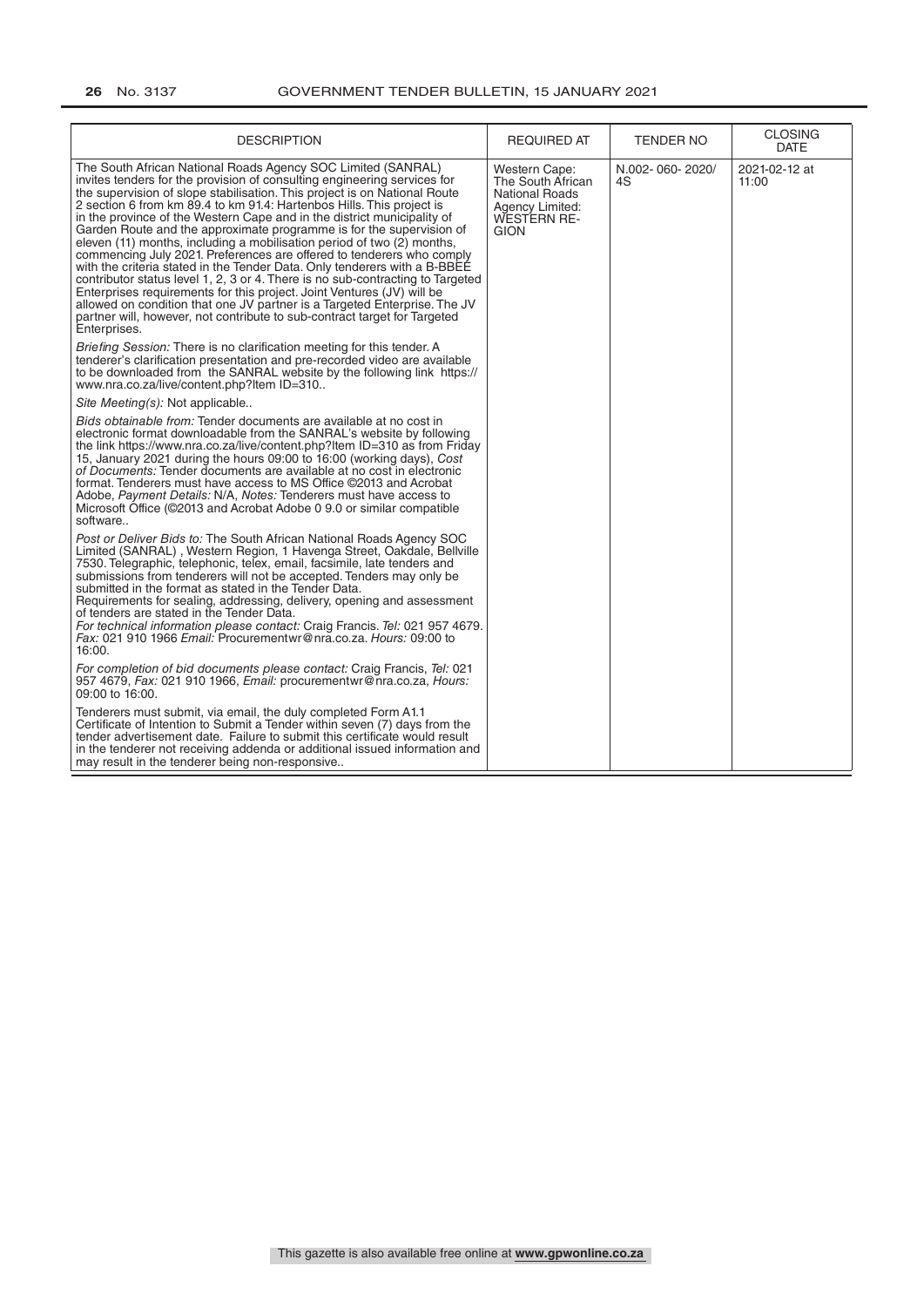# GOVERNMENT TENDER BULLETIN, 15 JANUARY 2021 No. 3137 27

| <b>DESCRIPTION</b>                                                                                                                                                                                                                                                                                                                                                                                                                                                                                                                                                                                                                                                                                                                                                                                                                                                                                                                                                                                  | <b>REQUIRED AT</b>                                                                                                  | <b>TENDER NO</b>             | <b>CLOSING</b><br>DATE |
|-----------------------------------------------------------------------------------------------------------------------------------------------------------------------------------------------------------------------------------------------------------------------------------------------------------------------------------------------------------------------------------------------------------------------------------------------------------------------------------------------------------------------------------------------------------------------------------------------------------------------------------------------------------------------------------------------------------------------------------------------------------------------------------------------------------------------------------------------------------------------------------------------------------------------------------------------------------------------------------------------------|---------------------------------------------------------------------------------------------------------------------|------------------------------|------------------------|
| The South African National Roads Agency SOC Limited (SANRAL)<br>invites tenders for the provision of Consulting Engineering Services for<br>the Supervision of Slope Stabilisation on National Route 2 Section 2 from<br>km 11.20 to km 13.20: Sir Lowry's Pass This project is in the province of<br>the Western Cape and in the City of Cape Town Metropolitan and the<br>approximate programme is for supervision of 9 months including 2 months<br>for the mobilisation period, commencing July 2021. Only tenderers with a<br>B-BBEE contributor status level of 1, 2, 3 or 4; who are registered on the<br>National Treasury Central Supplier Database at the tender closing date;<br>and who are registered as a consulting engineering firm as stated in the<br>Tender Data are eligible to tender. There is no sub-contracting to Targeted<br>Enterprises requirements for this project. Joint Ventures (JV) will be<br>allowed on condition that one JV partner is a Targeted Enterprise. | Western Cape:<br>The South African<br><b>National Roads</b><br>Agency Limited:<br><b>WESTERN RE-</b><br><b>GION</b> | SANRAL N.002-<br>020-2020/1S | 2021-02-12 at<br>11:00 |
| Briefing Session: There is no clarification meeting for this tender. A<br>tenderer's clarification presentation are available to be downloaded from<br>the SANRAL website by the following link: https://www.nra.co.za/service-<br>provider-zone/tenders/open-tenders/.                                                                                                                                                                                                                                                                                                                                                                                                                                                                                                                                                                                                                                                                                                                             |                                                                                                                     |                              |                        |
| Site Meeting(s): Not applicable                                                                                                                                                                                                                                                                                                                                                                                                                                                                                                                                                                                                                                                                                                                                                                                                                                                                                                                                                                     |                                                                                                                     |                              |                        |
| Bids obtainable from: Tender documents are available from 15 January<br>2021 at no cost in electronic format downloadable from SANRAL's website<br>by following the link https://www.nra.co.za/service-provider-zone/tenders/<br>open-tenders/., Cost of Documents: Tender documents are available at<br>no cost in electronic format. Tenderers must have access to MS Office<br>©2013 and Acrobat Adobe, Payment Details: N/A, Notes: Tenderers must<br>have access to Microsoft Office (@2013 and Acrobat Adobe 0 9.0 or similar<br>compatible software                                                                                                                                                                                                                                                                                                                                                                                                                                          |                                                                                                                     |                              |                        |
| Post or Deliver Bids to: The South African National Roads Agency SOC<br>Limited (SANRAL), Western Region, 1 Havenga Street, Oakdale, Bellville<br>7530. Telegraphic, telephonic, telex, email, facsimile, late tenders and<br>submissions from tenderers will not be accepted. Tenders may only be<br>submitted in the format as stated in the Tender Data.<br>Requirements for sealing, addressing, delivery, opening and assessment<br>of tenders are stated in the Tender Data.<br>For technical information please contact: Mr. Derrick Links. Tel: 021 957<br>4600, Fax: 021 910 1966 Email: Procurementwr@nra.co.za, Hours: 09:00<br>to 16:00.                                                                                                                                                                                                                                                                                                                                                |                                                                                                                     |                              |                        |
| For completion of bid documents please contact: Mr. Derrick Links,<br>Tel: 021 957 4600, Fax: 021 910 1966, Email: procurementwr@nra.co.za,<br>Hours: 09:00 to 16:00.                                                                                                                                                                                                                                                                                                                                                                                                                                                                                                                                                                                                                                                                                                                                                                                                                               |                                                                                                                     |                              |                        |
| Tenderers must submit, via email, the duly completed Form A1.1<br>Certificate of Intention to Submit a Tender within seven (7) days from the<br>tender advertisement date. Failure to submit this certificate would result<br>in the tenderer not receiving addenda or additional issued information and<br>may result in the tenderer being non-responsive                                                                                                                                                                                                                                                                                                                                                                                                                                                                                                                                                                                                                                         |                                                                                                                     |                              |                        |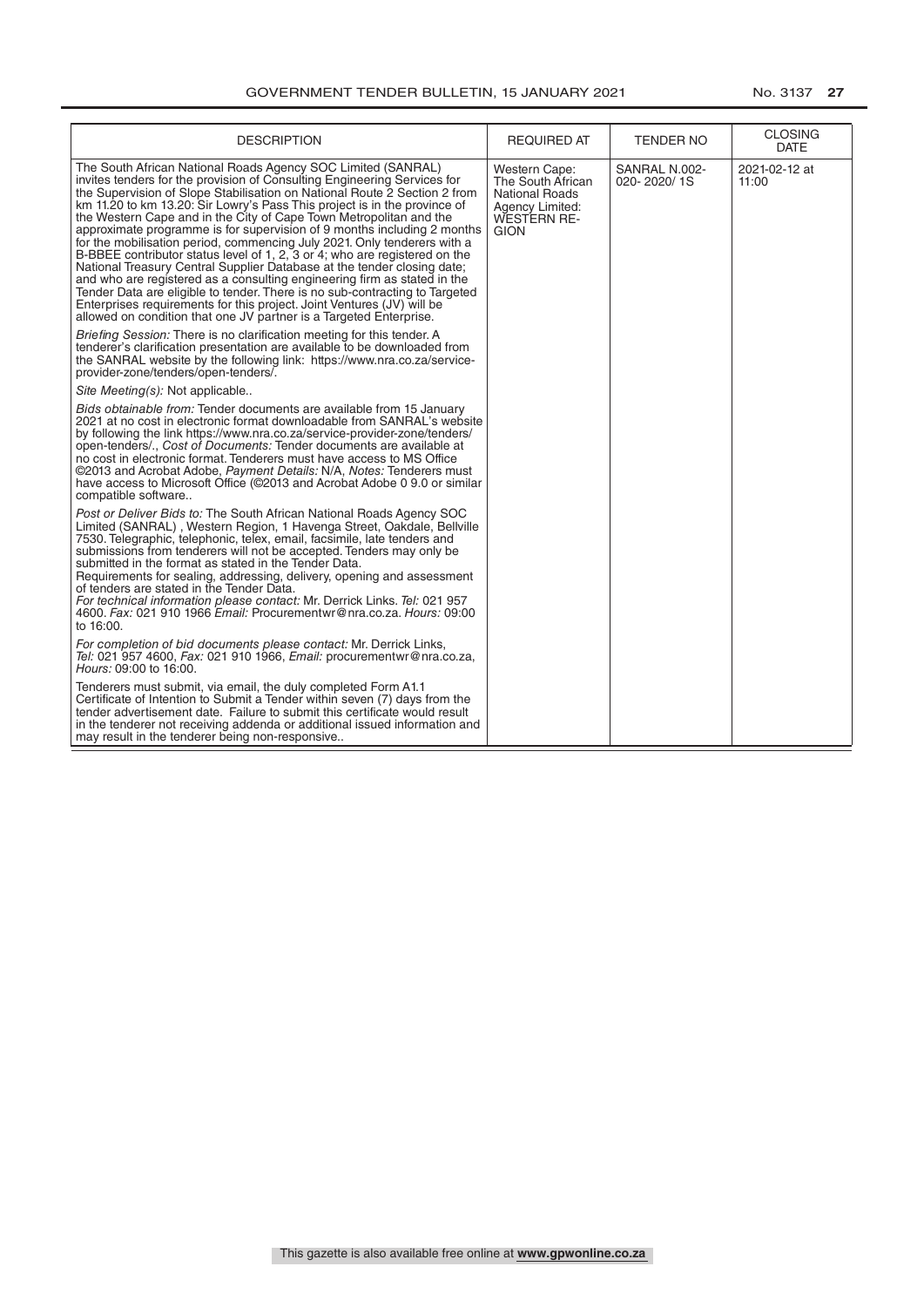| <b>DESCRIPTION</b>                                                                                                                                                                                                                                                                                                                                                                                                                                                                                                                                                                                                                                                                                                                                                                                                                                                                                                                                                                                                                                                                                                                                                                              | <b>REQUIRED AT</b>                                                                                                         | <b>TENDER NO</b>      | <b>CLOSING</b><br>DATE |
|-------------------------------------------------------------------------------------------------------------------------------------------------------------------------------------------------------------------------------------------------------------------------------------------------------------------------------------------------------------------------------------------------------------------------------------------------------------------------------------------------------------------------------------------------------------------------------------------------------------------------------------------------------------------------------------------------------------------------------------------------------------------------------------------------------------------------------------------------------------------------------------------------------------------------------------------------------------------------------------------------------------------------------------------------------------------------------------------------------------------------------------------------------------------------------------------------|----------------------------------------------------------------------------------------------------------------------------|-----------------------|------------------------|
| The South African National Roads Agency SOC Limited (SANRAL)<br>invites tenders for the provision of consulting engineering services for<br>the supervision of slope stabilisation. This project is on National Route<br>2 section 6 from km 89.4 to km 91.4: Hartenbos Hills. This project is<br>in the province of the Western Cape and in the district municipality of<br>Garden Route and the approximate programme is for the supervision of<br>eleven (11) months, including a mobilisation period of two (2) months,<br>commencing July 2021. Preferences are offered to tenderers who comply<br>with the criteria stated in the Tender Data. Only tenders with a valid<br>B-BBEE contributor status level of 1, 2, 3 or 4, who are registered on<br>the National Treasury Central Supplier Database at the tender closing<br>date; and who are registered as a consulting engineering firm There is<br>no sub-contracting to Targeted Enterprises requirements for this project.<br>Joint Ventures (JV) will be allowed on condition that one JV partner is a<br>Targeted Enterprise. The JV partner will, however, not contribute to sub-<br>contract target for Targeted Enterprises. | <b>Western Cape:</b><br>The South African<br><b>National Roads</b><br>Agency Limited:<br><b>WESTERN RE-</b><br><b>GION</b> | N.002-060-2020/<br>4S | 2021-02-12 at<br>11:00 |
| Briefing Session: There is no clarification meeting for this tender. A<br>tenderer's clarification presentation and pre-recorded video are available<br>to be downloaded from the SANRAL website by the following link https://<br>www.nra.co.za/live/content.php?ltem ID=310                                                                                                                                                                                                                                                                                                                                                                                                                                                                                                                                                                                                                                                                                                                                                                                                                                                                                                                   |                                                                                                                            |                       |                        |
| Site Meeting(s): Not applicable                                                                                                                                                                                                                                                                                                                                                                                                                                                                                                                                                                                                                                                                                                                                                                                                                                                                                                                                                                                                                                                                                                                                                                 |                                                                                                                            |                       |                        |
| Bids obtainable from: Tender documents are available at no cost in<br>electronic format downloadable from the SANRAL's website by following<br>the link https://www.nra.co.za/live/content.php?ltem ID=310 as from Friday<br>15, January 2021 during the hours 09:00 to 16:00 (working days), Cost<br>of Documents: Tender documents are available at no cost in electronic<br>format. Tenderers must have access to MS Office ©2013 and Acrobat<br>Adobe, Payment Details: N/A, Notes: Tenderers must have access to<br>Microsoft Office (@2013 and Acrobat Adobe 0 9.0 or similar compatible<br>software                                                                                                                                                                                                                                                                                                                                                                                                                                                                                                                                                                                      |                                                                                                                            |                       |                        |
| <i>Post or Deliver Bids to:</i> The South African National Roads Agency SOC<br>Limited (SANRAL), Western Region, 1 Havenga Street, Oakdale, Bellville<br>7530. Telegraphic, telephonic, telex, email, facsimile, late tenders and<br>submissions from tenderers will not be accepted. Tenders may only be<br>submitted in the format as stated in the Tender Data.<br>Requirements for sealing, addressing, delivery, opening and assessment<br>of tenders are stated in the Tender Data.<br>For technical information please contact: Craig Francis. Tel: 021 957 4679.<br>Fax: 021 910 1966 Email: Procurementwr@nra.co.za. Hours: 09:00 to<br>16:00.                                                                                                                                                                                                                                                                                                                                                                                                                                                                                                                                         |                                                                                                                            |                       |                        |
| For completion of bid documents please contact: Craig Francis, Tel: 021<br>957 4679, Fax: 021 910 1966, Email: procurementwr@nra.co.za, Hours:<br>09:00 to 16:00.                                                                                                                                                                                                                                                                                                                                                                                                                                                                                                                                                                                                                                                                                                                                                                                                                                                                                                                                                                                                                               |                                                                                                                            |                       |                        |
| Tenderers must submit, via email, the duly completed Form A1.1<br>Certificate of Intention to Submit a Tender within seven (7) days from the<br>tender advertisement date. Failure to submit this certificate would result<br>in the tenderer not receiving addenda or additional issued information and<br>may result in the tenderer being non-responsive                                                                                                                                                                                                                                                                                                                                                                                                                                                                                                                                                                                                                                                                                                                                                                                                                                     |                                                                                                                            |                       |                        |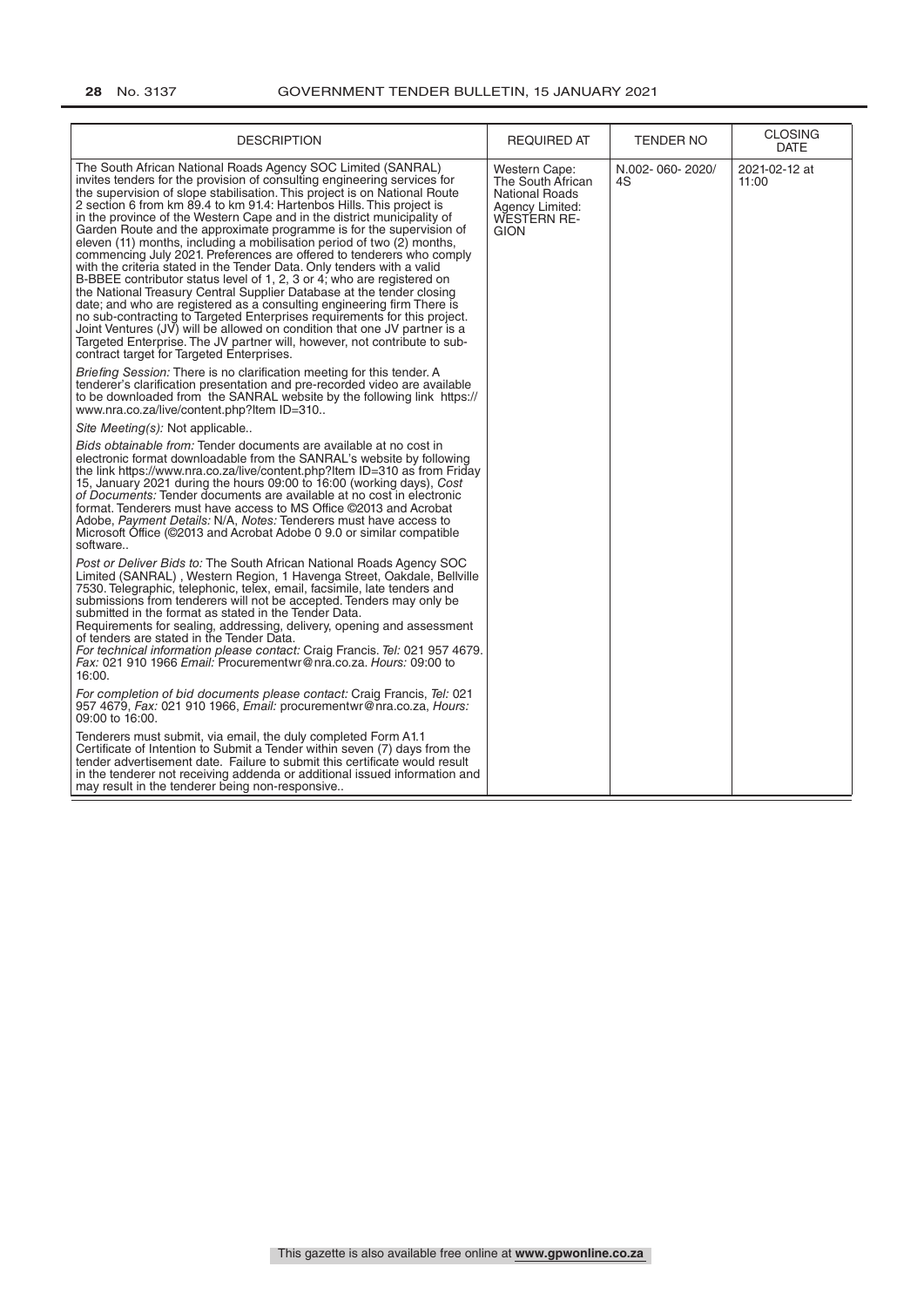# GOVERNMENT TENDER BULLETIN, 15 JANUARY 2021 No. 3137 29

| <b>DESCRIPTION</b>                                                                                                                                                                                                                                                                                                                                                                                                                                                                                                                                                                                                                                                                                                                                                                                                                                                                                                                                                                                                                                                                                                                                                                                                                                                                                 | <b>REQUIRED AT</b>                                                                                                                 | <b>TENDER NO</b>            | <b>CLOSING</b><br>DATE |
|----------------------------------------------------------------------------------------------------------------------------------------------------------------------------------------------------------------------------------------------------------------------------------------------------------------------------------------------------------------------------------------------------------------------------------------------------------------------------------------------------------------------------------------------------------------------------------------------------------------------------------------------------------------------------------------------------------------------------------------------------------------------------------------------------------------------------------------------------------------------------------------------------------------------------------------------------------------------------------------------------------------------------------------------------------------------------------------------------------------------------------------------------------------------------------------------------------------------------------------------------------------------------------------------------|------------------------------------------------------------------------------------------------------------------------------------|-----------------------------|------------------------|
| Capacity improvements on National Route N2 section 25 from Edwin<br>Swales interchange (km 11.8) to south of EB Cloete interchange (km<br>16.0). The project inter alia includes upgrading of the existing Edwin<br>Swales Interchange to a full free-flow interchange with four new ramps,<br>2 new loops, and 2 new Directional Ramp bridges. Upgrading of Route<br>M7 (interchange cross-road) is also included within the interchange area.<br>This project is in the province of KwaZulu Natal in the eThekwini Metro<br>Municipality. The approximate duration is 51 months including 3 months<br>for the Mobilisation Period. CIDB Regulation 25(1B) will not be applicable<br>to this contract Only tenders with a B-BBEE contributor status level of<br>1, 2, 3 or 4, are eligible to tender. Only tenderers who are registered on<br>the National Treasury Central Supplier Database, are eligible to tender.<br>The tenderer must meet the minimum threshold designated for local<br>production and content as stated in the Tender Data sub-subclause 4.1.1. It<br>is a requirement of this project that the successful tenderer subcontract a<br>minimum of thirty percent (30%) of the work by the end of the contract to<br>Targeted Enterprise(s) as defined in the Contract Data. | KwaZulu-Natal:<br>The South African<br><b>National Roads</b><br>Agency Limited:<br>Eastern Region:<br>Design and Con-<br>struction | SANRAL N.002-<br>250-2018/9 | 2021-03-26 at<br>11:00 |
| Briefing Session: A tenderer's clarification briefing presentation is<br>available to be downloaded from the SANRAL website by the following<br>link: https://www.nra.co.za/service-provider-zone/tenders/open-tenders/.                                                                                                                                                                                                                                                                                                                                                                                                                                                                                                                                                                                                                                                                                                                                                                                                                                                                                                                                                                                                                                                                           |                                                                                                                                    |                             |                        |
| Bids obtainable from: Tender documents can be downloaded from the<br>SANRAL's website by the following link https://www.nra.co.za/service-<br>provider-zone/tenders/. Tenderers must have access to MS Office<br>©2013 and Acrobat Adobe ©9.0, or similar compatible software., Cost<br>of Documents: Tender documents are available at no cost in electronic<br>format downloadable from the SANRAL's website, Notes: Tenderers must<br>have access to Microsoft Office © 2013 and Acrobat Adobe © 9.0, or<br>similar compatible software.                                                                                                                                                                                                                                                                                                                                                                                                                                                                                                                                                                                                                                                                                                                                                        |                                                                                                                                    |                             |                        |
| Post or Deliver Bids to: SANRAL Eastern Region; 58 Van Eck Place;<br>Mkondeni; Pietermaritzburg; 3204. Telegraphic, telephonic, telex, e-mail,<br>facsimile and late tenders will not be accepted. Tenders may only be<br>submitted in the format as stated in the Tender Data. Requirements for<br>completing, sealing, addressing, delivery, opening and assessment of<br>tenders are stated<br>in the Tender Data.<br>For technical information please contact: Sanele Ngubane. Tel: (033) 392<br>8133. Fax: (033) 386 3365 Email: ngubanes@nra.co.za. Hours: 09:00 to<br>16:00 Monday to Friday.                                                                                                                                                                                                                                                                                                                                                                                                                                                                                                                                                                                                                                                                                               |                                                                                                                                    |                             |                        |
| For completion of bid documents please contact: Sanele Ngubane,<br>Tel: (033) 392 8133, Fax: (033) 386 3365, Email: ngubanes@nra.co.za,<br>Hours: 09:00 to 16:00 Monday to Friday.                                                                                                                                                                                                                                                                                                                                                                                                                                                                                                                                                                                                                                                                                                                                                                                                                                                                                                                                                                                                                                                                                                                 |                                                                                                                                    |                             |                        |
| The duly completed Form A1.1 Certificate of Intention to Submit a Tender<br>must be submitted, via email to ngubanes@nra.co.za, by close of<br>business on 22 January 2021. Failure to submit this certificate would result<br>in the tenderer not receiving addenda or additional issued information and<br>may result in the tenderer being non-responsive                                                                                                                                                                                                                                                                                                                                                                                                                                                                                                                                                                                                                                                                                                                                                                                                                                                                                                                                       |                                                                                                                                    |                             |                        |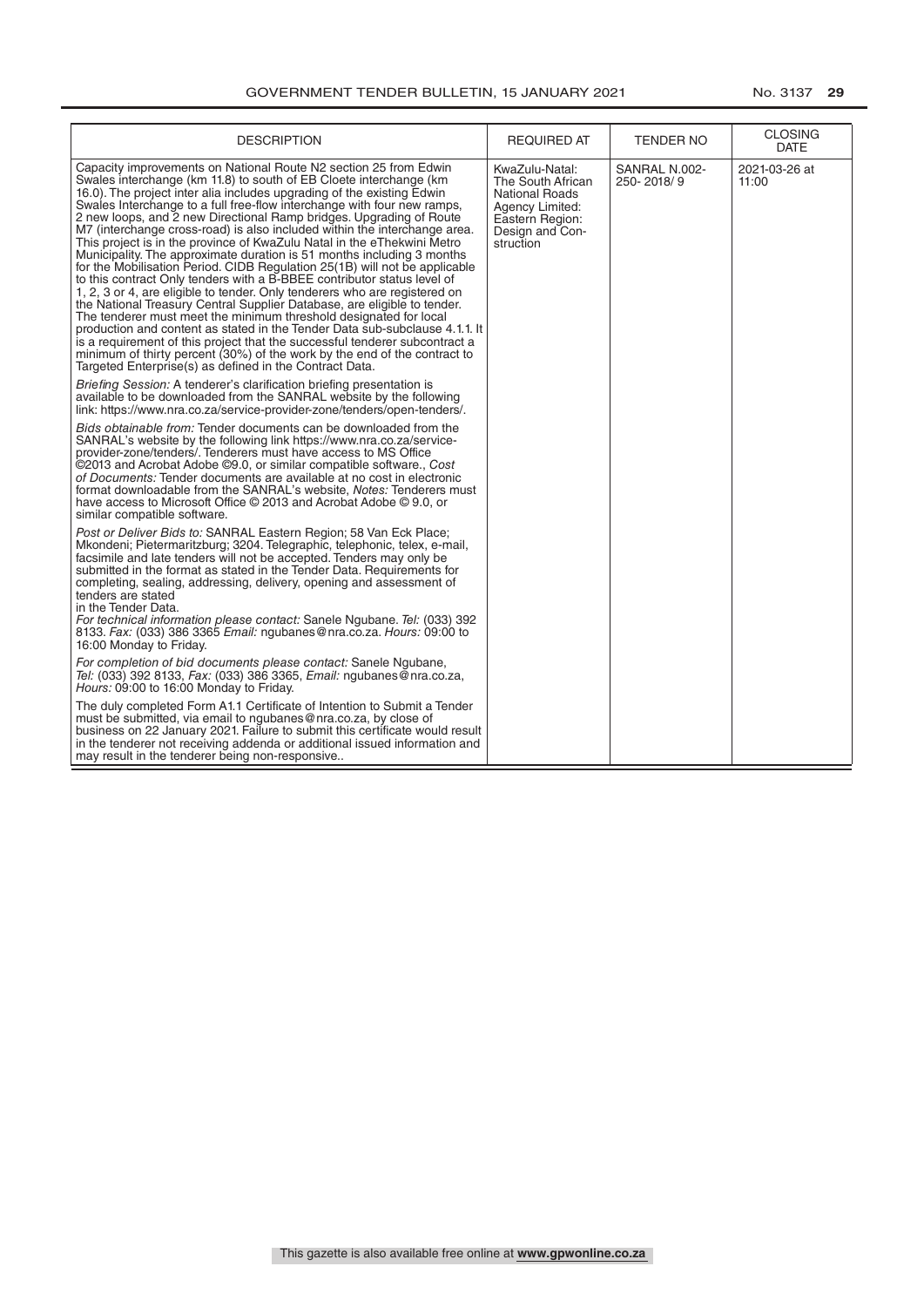| <b>DESCRIPTION</b>                                                                                                                                                                                                                                                                                                                                                                                                                                                                                                                                                                                                                                                                                                                                                                                                                                                                                                                                                                                                                                                                                                                    | <b>REQUIRED AT</b>                                                                                            | <b>TENDER NO</b>     | <b>CLOSING</b><br><b>DATE</b> |
|---------------------------------------------------------------------------------------------------------------------------------------------------------------------------------------------------------------------------------------------------------------------------------------------------------------------------------------------------------------------------------------------------------------------------------------------------------------------------------------------------------------------------------------------------------------------------------------------------------------------------------------------------------------------------------------------------------------------------------------------------------------------------------------------------------------------------------------------------------------------------------------------------------------------------------------------------------------------------------------------------------------------------------------------------------------------------------------------------------------------------------------|---------------------------------------------------------------------------------------------------------------|----------------------|-------------------------------|
| The South African National Roads Agency SOC Limited (SANRAL)<br>invites tenders for the provision of Consulting Engineering Services for<br>the Improvement on National Route 14 Sections 2 and 3 between Alheit<br>(km 122.00) and Keimoes (km 41.20). This project is in the province of<br>Northern Cape and in the district municipality of ZF Mgcawu and the<br>approximate programme is for design and construction documentation<br>to be completed by February 2023, followed by supervision of 21<br>months, commencing July 2023. Preferences are offered to tenderers who<br>comply with the criteria stated in the Tender Data. Only tenderers with a<br>B-BBEE contributor status level of 1, 2, 3 or 4 are eligible to tender. It is<br>a requirement of this project that the tenderer sub-contract a minimum<br>of thirty percent (30%) (of the work to Targeted Enterprise(s) as defined<br>in the Contract Data. Joint Ventures (JV) will be allowed on condition that<br>one JV partner is a Targeted Enterprise. The JV partner will, however, not<br>contribute to sub-contract target for Targeted Enterprises. | Northern Cape:<br>The South African<br>National Roads<br>Agency Limited:<br><b>WESTERN RE-</b><br><b>GION</b> | N014-023-2020/<br>1F | 2021-01-15 at 11:00           |
| Briefing Session: There is no clarification meeting for this tender. A<br>tenderer's clarification is available to be downloaded from the SANRAL<br>website by the following link https://www.nra.co.za/service-provider-zone/<br>tenders/open-tenders/                                                                                                                                                                                                                                                                                                                                                                                                                                                                                                                                                                                                                                                                                                                                                                                                                                                                               |                                                                                                               |                      |                               |
| Site Meeting(s): Not applicable                                                                                                                                                                                                                                                                                                                                                                                                                                                                                                                                                                                                                                                                                                                                                                                                                                                                                                                                                                                                                                                                                                       |                                                                                                               |                      |                               |
| Bids obtainable from: Tender documents are available from 20 November<br>2020 at no cost in electronic format downloadable from the SANRAL's<br>website by following the link https://www.nra.co.za/service-provider-zone/<br>tenders/open-tenders/., Cost of Documents: Tender documents are<br>available at no cost in electronic format. Tenderers must have access<br>to MS Office ©2013 and Acrobat Adobe, Payment Details: N/A, Notes:<br>Requirements for completing, sealing, addressing, delivery, opening and<br>assessment of tenders are stated in the Tender Data                                                                                                                                                                                                                                                                                                                                                                                                                                                                                                                                                        |                                                                                                               |                      |                               |
| Post or Deliver Bids to: The South African National Roads Agency SOC<br>Limited (SANRAL), Western Region, 1 Havenga Street, Oakdale, Bellville,<br>Cape Town 7530. Telegraphic, telephonic, telex, email, facsimile, late<br>tenders and submissions from tenderers will not be accepted. Tenders<br>may only be submitted in the format as stated in the Tender Data.                                                                                                                                                                                                                                                                                                                                                                                                                                                                                                                                                                                                                                                                                                                                                                |                                                                                                               |                      |                               |
| Requirements for sealing, addressing, delivery, opening and assessment<br>of tenders are stated in the Tender Data.<br>For technical information please contact: Hazel Gxilishe. Tel: 021 957<br>4600, Fax: n/a Email: Procurementwr@nra.co.za, Hours: 09:00 to 16:00.                                                                                                                                                                                                                                                                                                                                                                                                                                                                                                                                                                                                                                                                                                                                                                                                                                                                |                                                                                                               |                      |                               |
| For completion of bid documents please contact: Hazel Gxilishe, Tel: 021<br>957 4600, Email: procurementwr@nra.co.za, Hours: 09:00 to 16:00.                                                                                                                                                                                                                                                                                                                                                                                                                                                                                                                                                                                                                                                                                                                                                                                                                                                                                                                                                                                          |                                                                                                               |                      |                               |
| Tenderers must submit, via email, the duly completed Form A1.1<br>Certificate of Intention to Submit a Tender within seven (7) days from the<br>tender advertisement date. Failure to submit this certificate would result<br>in the tenderer not receiving addenda or additional issued information and<br>may result in the tenderer being non-responsive                                                                                                                                                                                                                                                                                                                                                                                                                                                                                                                                                                                                                                                                                                                                                                           |                                                                                                               |                      |                               |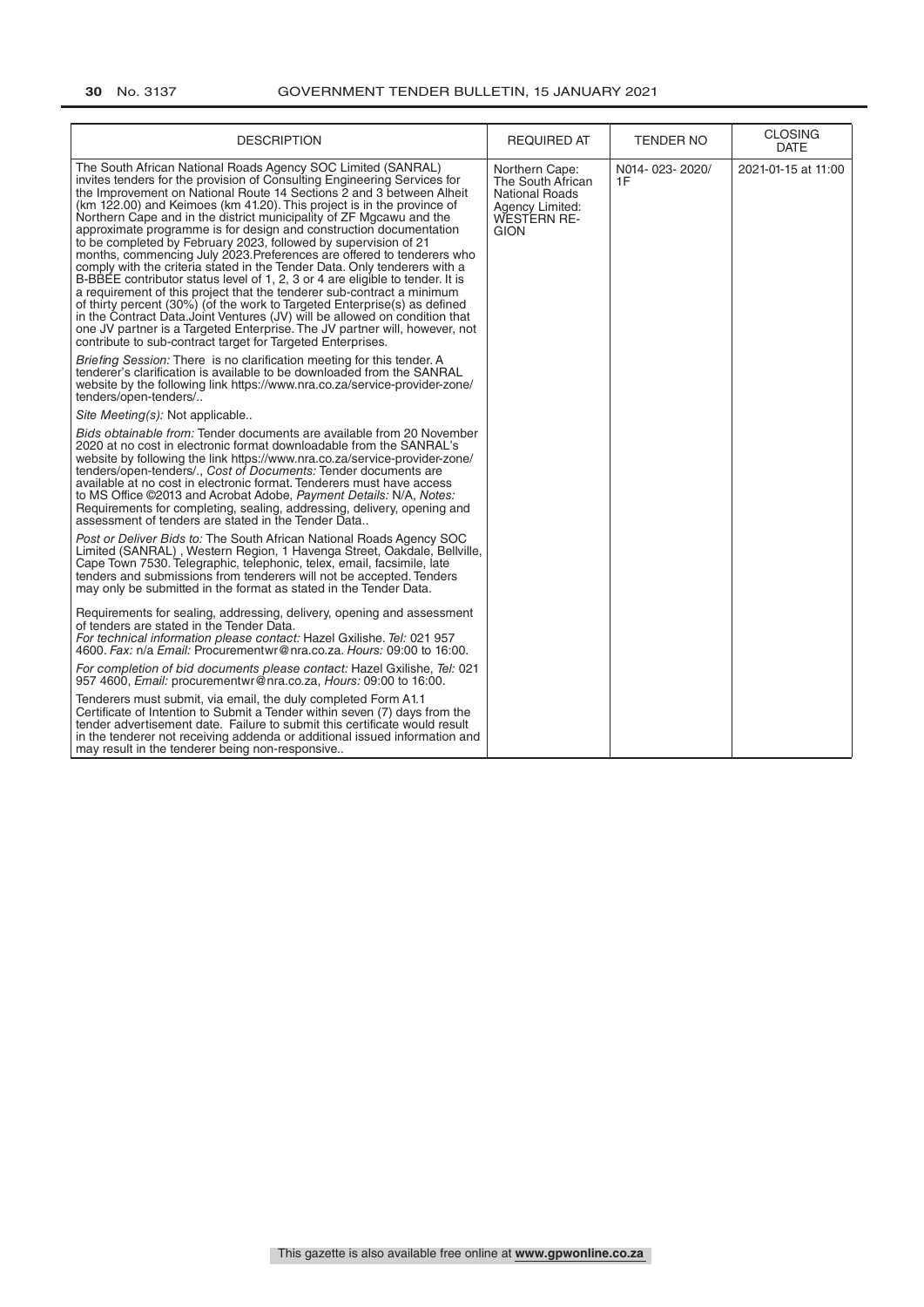# **SERVICES: ELECTRICAL**

| <b>DESCRIPTION</b>                                                                                                                                                                                                                                                                                                                                                                                                                               | <b>REQUIRED AT</b>                                                                                         | <b>TENDER NO</b>        | <b>CLOSING</b><br><b>DATE</b> |
|--------------------------------------------------------------------------------------------------------------------------------------------------------------------------------------------------------------------------------------------------------------------------------------------------------------------------------------------------------------------------------------------------------------------------------------------------|------------------------------------------------------------------------------------------------------------|-------------------------|-------------------------------|
| Invitation to bid for the supply, delivery, installation, commissioning and<br>maintenance of 2 (two) 45 kVA, three-phase diesel generators and the<br>supply and delivery of 2 (two) portable floodlights each mounted to a 3.5<br>kVA generator to the Sport Development Directorate of the Western Cape<br>Department of Cultural Affairs and Sport                                                                                           | Western Cape: De-<br>partment of Cultural<br>Affairs and Sport:<br><b>Sport Development</b><br>Directorate | 5/ 1/ 3 CAS 03/<br>2020 | 2021-02-05 at<br>11:00        |
| Briefing Session: See details of the Compulsory Briefing Sessions under<br>the "Site Meetings" heading. Contact person Mr Moegamat Sedick Khan<br>(Moegamat.Khan@westerncape.gov.za). Please register your intention to<br>attend the briefing sessions (site meetings) with Mr Khan who will provide<br>you with an electronic copy of the bid documents, to enable you to study<br>the documents before the briefing sessions (site meetings)  |                                                                                                            |                         |                               |
| Site Meeting(s): PLACE: LHCARES Shared Services Facility, 14th<br>Avenue, Rondevlei, Lavender Hill<br>DATE: Wednesday 20 January 2021<br>TIME:<br>11:00: and<br>PLACE: Malmesbury Shared Services Facility, Schoonspruit Secondary<br>School, Darling Street, Malmesbury<br>DATE: Thursday 21 January 2021<br>TIME:<br>11:00.                                                                                                                    |                                                                                                            |                         |                               |
| Bids obtainable from: 1. E-mail: Moegamat.Khan@westerncape.gov.za<br>(Soft copies only) - No cost                                                                                                                                                                                                                                                                                                                                                |                                                                                                            |                         |                               |
| 2. There will be no copies of bid documents available at the briefing<br>sessions. Therefore, all prospective bidders who attend but who did not<br>register their intention to attend, will be provided with such documents<br>(electronically) after the briefing session., Payment Details: N/A, Notes:<br>It is compulsory to attend the briefing sessions (site meetings) at both<br>venues. 80/20 Preference Policy will apply to this bid |                                                                                                            |                         |                               |
| Post or Deliver Bids to: Head: Department of Cultural Affairs and Sport,<br>Ground Floor (Foyer), Protea Assurance Building, Greenmarket Square,<br>Cape Town. No late bid submissions will be accepted.<br>For technical information please contact: Ms Marlene Petersen. Tel: (021)<br>483 9651 Email: Marlene. Petersen@westerncape.gov.za. Hours: 07:30 to<br>16:00.                                                                         |                                                                                                            |                         |                               |
| For completion of bid documents please contact: Mr Moegamat Sedick<br>Khan, Tel: (021) 483 9560, Email: Moegamat.Khan@westerncape.gov.za,<br>Hours: 07:30 to 16:00.                                                                                                                                                                                                                                                                              |                                                                                                            |                         |                               |
| Prospective bidders must please ensure that they arrive in time for the<br>start of the briefing sessions (no later than 11:15) as late comers run<br>the risk of being refused entrance to the meeting venue if the on-time<br>attendees requested such refusal                                                                                                                                                                                 |                                                                                                            |                         |                               |

# **SERVICES: FUNCTIONAL (INCLUDING CLEANING AND SECURITY SERVICES)**

| <b>DESCRIPTION</b>                                                                                                                                                                                                                                                                                                                                                                                                                                              | REQUIRED AT                                                                                      | <b>TENDER NO</b> | <b>CLOSING</b><br><b>DATE</b> |
|-----------------------------------------------------------------------------------------------------------------------------------------------------------------------------------------------------------------------------------------------------------------------------------------------------------------------------------------------------------------------------------------------------------------------------------------------------------------|--------------------------------------------------------------------------------------------------|------------------|-------------------------------|
| Provision of Cleaning Services at 30 Simmonds for Thirty-Six Months                                                                                                                                                                                                                                                                                                                                                                                             | Gauteng: Depart-                                                                                 | COGTA 11/2021    | 2021-02-10 at                 |
| Briefing Session: To be held on 21 January 2021, at 11:00. Compulsory<br>Briefing Session.                                                                                                                                                                                                                                                                                                                                                                      | ment of Co-oper-<br>ative Governance<br>and Traditional Af-<br>fairs: Supply Chain<br>Management |                  | 11:00                         |
| Site Meeting(s): Zealandia Boardroom, Provincial Disaster Management<br>Centre, Block B, Riverview Park, 11 Janadel Avenue, Midrand.                                                                                                                                                                                                                                                                                                                            |                                                                                                  |                  |                               |
| <i>Bids obtainable from: e-Tender Portal: https://etenders.treasury.gov.za/</i><br>content/advertised-tenders, Cost of Documents: Downloaded for free on<br>e-Tender Portal: www.etenders.tresury.gov.za, Payment Details: None                                                                                                                                                                                                                                 |                                                                                                  |                  |                               |
| Post or Deliver Bids to: The Tender Document must be Delivered in the<br>Tender Box at Reception, Provincial Disaster Management Centre, Block<br>B, Riverview Park, 11 Janadel Avenue, Midrand. Completed tender<br>documents should be sealed in an envelope clearly marked with the<br>relevant tender number and description<br>For technical information please contact: Mr. Andre Du Plooy<br>Email: andre duplooy@gauteng.gov.za. Hours: 09:00 to 15:00. |                                                                                                  |                  |                               |
| For completion of bid documents please contact: Ms. Janine Johannes,<br>Email: janine.johannes@gauteng.gov.za, Hours: 09:00 to 15:00.                                                                                                                                                                                                                                                                                                                           |                                                                                                  |                  |                               |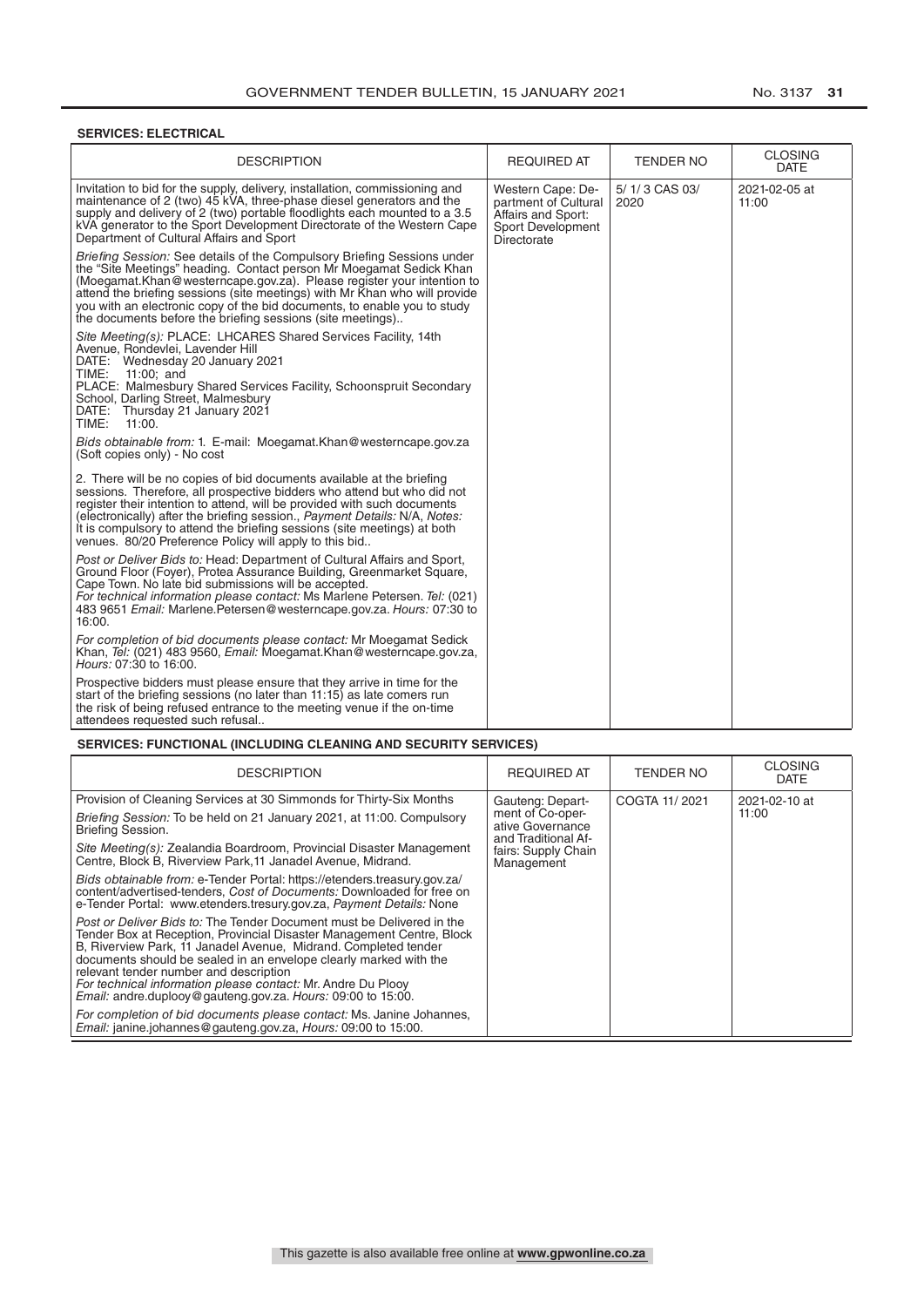| <b>DESCRIPTION</b>                                                                                                                                                                                                                                                                                                                                                                                                                                                                                                                                                                                                                                                                                                                                                                                                                                                                                                                                                                                                                                       | <b>REQUIRED AT</b>                                                                                                   | <b>TENDER NO</b> | <b>CLOSING</b><br><b>DATE</b> |
|----------------------------------------------------------------------------------------------------------------------------------------------------------------------------------------------------------------------------------------------------------------------------------------------------------------------------------------------------------------------------------------------------------------------------------------------------------------------------------------------------------------------------------------------------------------------------------------------------------------------------------------------------------------------------------------------------------------------------------------------------------------------------------------------------------------------------------------------------------------------------------------------------------------------------------------------------------------------------------------------------------------------------------------------------------|----------------------------------------------------------------------------------------------------------------------|------------------|-------------------------------|
| Provision of Cleaning Services at the Gauteng Provincial Disaster<br>Management Centre (PDMC) for Thirty-Six Months<br>Briefing Session: To be held on 20 January 2021, at 11:00. Compulsory<br>Briefing Session.<br>Site Meeting(s): Zealandia Boardroom, Provincial Disaster Management<br>Centre, Block B, Riverview Park, 11 Janadel Avenue, Midrand.<br>Bids obtainable from: e-Tender Portal: https://etenders.treasury.gov.za/<br>content/advertised-tenders, Cost of Documents: Downloaded for free on<br>e-Tender Portal: www.etenders.tresury.gov.za, Payment Details: None<br>Post or Deliver Bids to: The Tender Document must be Delivered in the<br>Tender Box at Reception, Provincial Disaster Management Centre, Block<br>B, Riverview Park, 11 Janadel Avenue, Midrand. Completed tender<br>documents should be sealed in an envelope clearly marked with the<br>relevant tender number and description<br>For technical information please contact: Mr. Andre Du Plooy<br>Email: andre.duplooy@gauteng.gov.za. Hours: 09:00 to 15:00. | Gauteng: Depart-<br>ment of Co-oper-<br>ative Governance<br>and Traditional Af-<br>fairs: Supply Chain<br>Management | COGTA 10/2021    | 2021-02-09 at<br>11:00        |
| For completion of bid documents please contact: Ms. Janine Johannes,<br>Email: janine.johannes@gauteng.gov.za, Hours: 09:00 to 15:00.                                                                                                                                                                                                                                                                                                                                                                                                                                                                                                                                                                                                                                                                                                                                                                                                                                                                                                                    |                                                                                                                      |                  |                               |
| <b>DESCRIPTION</b>                                                                                                                                                                                                                                                                                                                                                                                                                                                                                                                                                                                                                                                                                                                                                                                                                                                                                                                                                                                                                                       | <b>REQUIRED AT</b>                                                                                                   | <b>TENDER NO</b> | <b>CLOSING</b><br><b>DATE</b> |
| Westcol hereby invite bids from established, registered providers to<br>provide physical security services (guards) to one or more of the following<br>Westcol campuses for a period of 24 months. Krugersdorp, Krugersdorp<br>West, Randfontein, Westonaria, Carletonville                                                                                                                                                                                                                                                                                                                                                                                                                                                                                                                                                                                                                                                                                                                                                                              | Gauteng: Western<br><b>TVET College: Cor-</b><br>porate services                                                     | WT 2021/0003     | 2021-02-05 at<br>11:00        |
| Briefing Session: Compulsory site inspection:.                                                                                                                                                                                                                                                                                                                                                                                                                                                                                                                                                                                                                                                                                                                                                                                                                                                                                                                                                                                                           |                                                                                                                      |                  |                               |
| Site Meeting(s): • Carletonville Campus: 25 January 2021, 09:00 - 12:00<br>• Randfontein Campus: 26 January 2021, 09:00 - 12:00<br>• Corporate Office Park: 26 January 2021, 09:00 - 14:00<br>· Westonaria Campus: 25 January 2020, 10:00 - 14:00<br>• Krugersdorp Campus: 27 January 2021 09:00 - 12:00<br>• Krugersdorp West Campus: 27 January 2021, 09:00 - 13:30.                                                                                                                                                                                                                                                                                                                                                                                                                                                                                                                                                                                                                                                                                   |                                                                                                                      |                  |                               |
| Bids obtainable from: Westcol Corporate Office Park, 42 Johnstone street,<br>Hectorton, Randfontein<br>www.westcol.co.za, tender.admin@westcol.co.za<br>, Payment Details: Free of charge                                                                                                                                                                                                                                                                                                                                                                                                                                                                                                                                                                                                                                                                                                                                                                                                                                                                |                                                                                                                      |                  |                               |
| Post or Deliver Bids to: Westcol Corporate Office Park, 42 Johnstone<br>street, Hectorton, Randfontein                                                                                                                                                                                                                                                                                                                                                                                                                                                                                                                                                                                                                                                                                                                                                                                                                                                                                                                                                   |                                                                                                                      |                  |                               |
| . Delivery to reception on or before bid closing date & time. Document to<br>be signed in.                                                                                                                                                                                                                                                                                                                                                                                                                                                                                                                                                                                                                                                                                                                                                                                                                                                                                                                                                               |                                                                                                                      |                  |                               |
| For completion of bid documents please contact: Frans Moilamashi,<br>Tel: 011 692 4004, Fax: 0866644196, Email: fmoilamashi@westcol.co.za,<br>Hours: 08:00 - 14:00.                                                                                                                                                                                                                                                                                                                                                                                                                                                                                                                                                                                                                                                                                                                                                                                                                                                                                      |                                                                                                                      |                  |                               |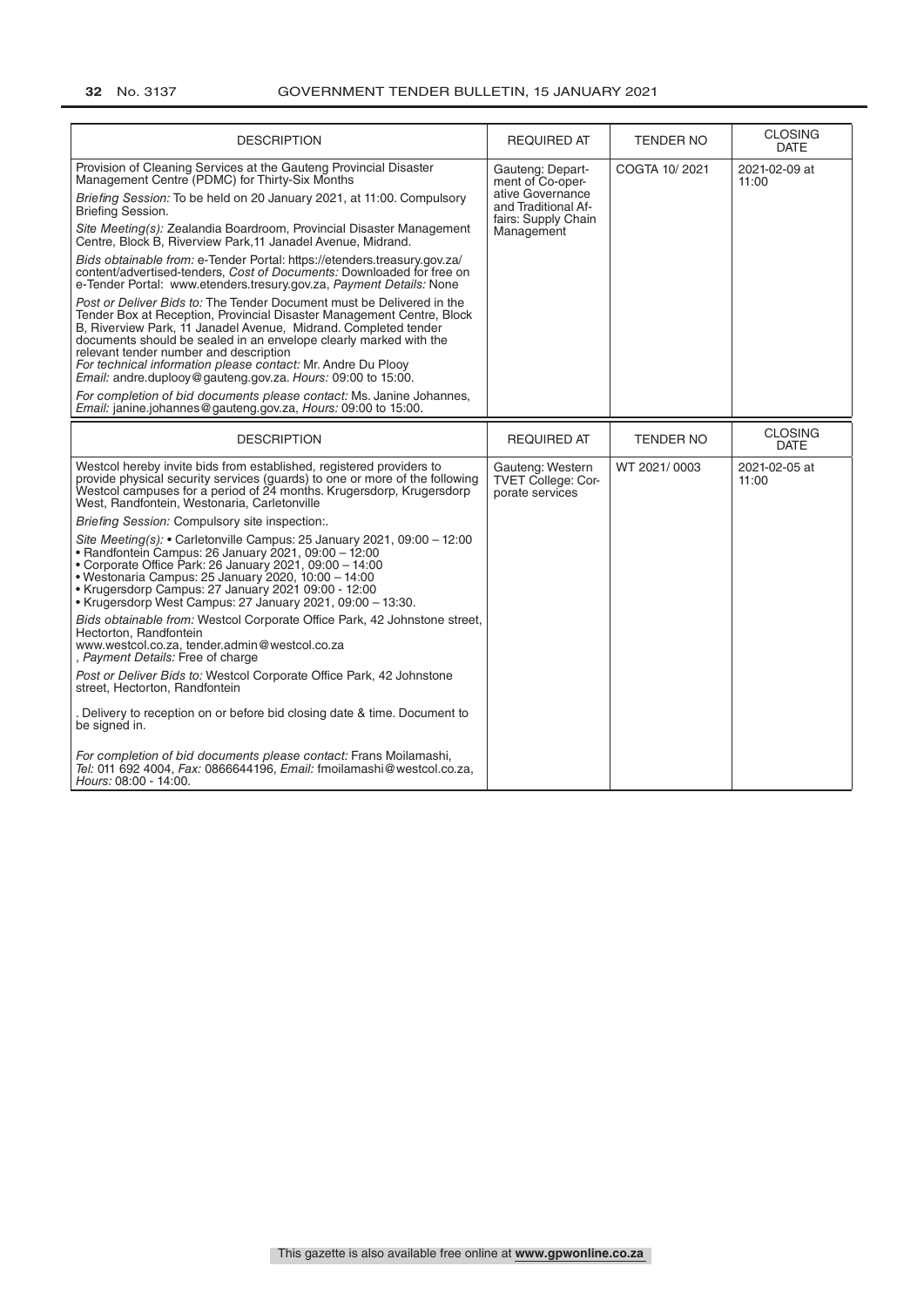# **SERVICES: PROFESSIONAL**

| <b>DESCRIPTION</b>                                                                                                                                                                                                                                                                                                                                                                                                                                                                                                                                                                                                                                                                                                                                                                                                                                                                                                                                                                                                                                                                                                                                                                                                                                                                                                                                                                                                                                                                                                                                                                                                                                                                                                                                                                                                                                                                                                                                                                                                                                                                                                                                                                                                                                                                                                                                                                                                                                 | <b>REQUIRED AT</b>                                                                              | <b>TENDER NO</b>                              | <b>CLOSING</b><br>DATE                |
|----------------------------------------------------------------------------------------------------------------------------------------------------------------------------------------------------------------------------------------------------------------------------------------------------------------------------------------------------------------------------------------------------------------------------------------------------------------------------------------------------------------------------------------------------------------------------------------------------------------------------------------------------------------------------------------------------------------------------------------------------------------------------------------------------------------------------------------------------------------------------------------------------------------------------------------------------------------------------------------------------------------------------------------------------------------------------------------------------------------------------------------------------------------------------------------------------------------------------------------------------------------------------------------------------------------------------------------------------------------------------------------------------------------------------------------------------------------------------------------------------------------------------------------------------------------------------------------------------------------------------------------------------------------------------------------------------------------------------------------------------------------------------------------------------------------------------------------------------------------------------------------------------------------------------------------------------------------------------------------------------------------------------------------------------------------------------------------------------------------------------------------------------------------------------------------------------------------------------------------------------------------------------------------------------------------------------------------------------------------------------------------------------------------------------------------------------|-------------------------------------------------------------------------------------------------|-----------------------------------------------|---------------------------------------|
| APPOINTMENT OF A PANEL OF SERVICE PROVIDERS TO<br>CONDUCT FULLY-FLEDGED FORENSIC INVESTIGATIONS INTO<br>COMPLEX MATTERS OR PORTIONS OF COMPLEX MATTERS<br>REQUIRING FORENSIC HANDWRITING ANALYSIS ON BEHALF OF<br>THE DEPARTMENT OF AGRICULTURE, LAND REFORM AND RURAL<br>DEVELOPMENT FOR A PERIOD OF TWO (2) YEARS.<br>Briefing Session: N/A.<br>Bids obtainable from: The Department of Agriculture, Rural Development<br>and Land Reform 184 Jeff Masemola Street, Pretoria, 0001 or can also<br>be forwarded by email or downloaded from www.drdlr.gov.za or Treasury<br>e-portal, Cost of Documents: The tender document is obtainable on www.<br>drdlr.gov.za for free of charge. Hard copy documents are available at<br>R100, Payment Details: Account name: Department of Rural Development<br>and Land Reform, Bank: ABSA; Branch number: 632005; Account number:<br>40-5400-6793; Reference number: 04009549<br><i>Post or Deliver Bids to:</i> The Department of Agriculture, Rural Development<br>and Land Reform, 184 Jeff Masemola Street, Pretoria, 0001. BID<br>PROPOSALS MUST BE DEPOSITED IN THE BID BOX WHICH<br>IS IDENTIFIED AS THE "BID/TENDER BOX SITUATED AT THE<br>RECEPTION." THE BID BOX OF THE OFFICE OF THE DEPARTMENT<br>OF RURAL DEVELOPMENT & LAND REFORM IS OPEN 5 DAYS A<br>WEEK. THE BID BOX WILL BE CLOSED AT 11H00 WHICH IS THE<br>CLOSING TIME OF BIDS<br>For technical information please contact: Ms Ria Colling. Tel: (012) 312<br>9051/9452 / 9079 Email: Ria.Colling@dalrrd.gov.za. Hours: 07:30 - 16:00.<br>For completion of bid documents please contact: Ms Tshepo Mlambo/<br>Mr Pfarelo Makhado, Tel: (012) 312 9786/9772/9518, Fax: (012) 321 2974,<br>Email: pfarelo.makhado@drdlr.gov.za/tshepo.mlambo@drdlr.gov.za/,<br>Hours: 07:30 - 16:00.                                                                                                                                                                                                                                                                                                                                                                                                                                                                                                                                                                                                                                                 | National: Agricul-<br>ture, Land Řeform<br>and Rural Develop-<br>ment: INTERNAL<br><b>AUDIT</b> | 5/ 2/ 2/ 1- DARL-<br>RRD 0058 (2020/<br>2021) | 2021-02-04 at<br>11:00                |
| <b>DESCRIPTION</b>                                                                                                                                                                                                                                                                                                                                                                                                                                                                                                                                                                                                                                                                                                                                                                                                                                                                                                                                                                                                                                                                                                                                                                                                                                                                                                                                                                                                                                                                                                                                                                                                                                                                                                                                                                                                                                                                                                                                                                                                                                                                                                                                                                                                                                                                                                                                                                                                                                 | <b>REQUIRED AT</b>                                                                              | <b>TENDER NO</b>                              | <b>CLOSING</b>                        |
| TRANSACTIONS ADVISORY SERVICES FOR THE DEVELOPMENT<br>OF MODULAR LOGISTICS BASES IN AFRICA The Coega Development<br>Corporation is inviting capable and competent South Africa and Foreign<br>Country-Based Companies (Service Providers) to submit proposals for<br>undertaking a detailed transactions advisory services (operation and<br>financing) for the development of modular Logistics Bases Facilities<br>to be located in the rest of the African Continent. Preference will be<br>given to respondents who comply with the CDC's Procurement Policy<br>& Procedures. Public Finance Management Act (PFMA) shall apply.<br>Preferential Procurement Policy Framework Act (PPPFA) 2000: Preferential<br>Procurement Regulations, 2017 will apply. Bids will be evaluated on 80/20<br>preference point system and the points will be allocated as follows: Price<br>- 80 and BBBEE Score - 20. Bids will be evaluated based on functionality<br>and bidders must meet the minimum threshold of 75% in order to pass<br>functionality. For more information on this bid, please visit the Coega<br>website (www.coega.com) under current tenders and refer to Advert<br>attached.<br><i>Briefing Session:</i> There will be no mandatory briefing meeting<br>Bids obtainable from: Request for Proposal documents shall be<br>downloaded from the CDC website www.coega.com from Friday, 15th<br>January 2021, at 12h00, at no cost.<br>Post or Deliver Bids to: CDC main office Coega Business Centre, Cnr<br>Alcyon Road and Zibuko Street, Zone 1, Coega SEZ, Port Elizabeth. One<br>original completed bid document shall be placed in a sealed envelope<br>clearly marked: "CDC/620/20 - RFP: Transaction Advisory Services for<br>the Development of Modular Logistics Bases in Africa" or sent by email<br>to tenders@coega.co.za, with the heading clearly marked: "CDC/620/20<br>- RFP: Transaction Advisory Services for the Development of Modular<br>Logistics Bases in Africa"<br>For technical information please contact: Email: tenders@coega.co.za<br>For completion of bid documents please contact: SCM Unit Head: Zine<br>Mtanda, Tel: Not allowed to phone, Fax: N/A, Email: tenders@coega.<br>co.za, Hours: 08:00 to 16:30.<br>No telephonic or any other form of communication with any other CDC<br>member of staff, other than the named individual above relating to this<br>request for bid will be permitted. | Eastern Cape:<br>COEGA DEVELOP-<br><b>MENT CORPORA-</b><br>TION: PROCURE-<br><b>MENT</b>        | CDC/620/20                                    | <b>DATE</b><br>2021-02-08 at<br>12:00 |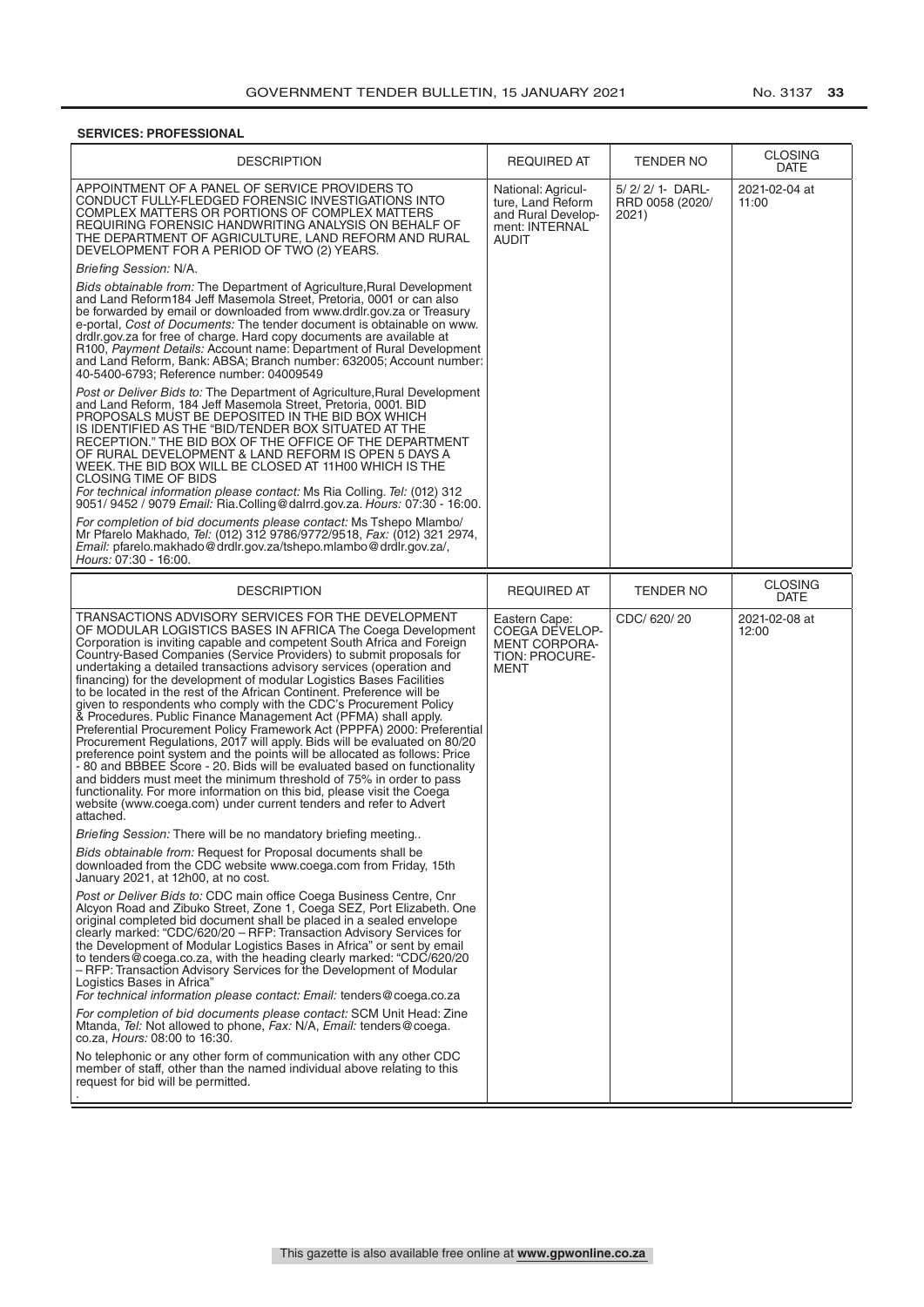| <b>DESCRIPTION</b>                                                                                                                                                                                                                                                                                                                                                                                                                                                                                                                                                                                                                                                                                                                                                                                                                                                                                                                                                                                                                                                                                                                                                                                                                                                                                                                                                                                                                                                                                                                                                                                                                                                                                                                                                                                                                                                                                                                                                                                                                                                                                                                                                                                                                                                                                                                                                                                                                                                                                                                                                                                                                                                                                                                                                                                                 | REQUIRED AT                                                                                                      | <b>TENDER NO</b>                             | <b>CLOSING</b><br><b>DATE</b> |
|--------------------------------------------------------------------------------------------------------------------------------------------------------------------------------------------------------------------------------------------------------------------------------------------------------------------------------------------------------------------------------------------------------------------------------------------------------------------------------------------------------------------------------------------------------------------------------------------------------------------------------------------------------------------------------------------------------------------------------------------------------------------------------------------------------------------------------------------------------------------------------------------------------------------------------------------------------------------------------------------------------------------------------------------------------------------------------------------------------------------------------------------------------------------------------------------------------------------------------------------------------------------------------------------------------------------------------------------------------------------------------------------------------------------------------------------------------------------------------------------------------------------------------------------------------------------------------------------------------------------------------------------------------------------------------------------------------------------------------------------------------------------------------------------------------------------------------------------------------------------------------------------------------------------------------------------------------------------------------------------------------------------------------------------------------------------------------------------------------------------------------------------------------------------------------------------------------------------------------------------------------------------------------------------------------------------------------------------------------------------------------------------------------------------------------------------------------------------------------------------------------------------------------------------------------------------------------------------------------------------------------------------------------------------------------------------------------------------------------------------------------------------------------------------------------------------|------------------------------------------------------------------------------------------------------------------|----------------------------------------------|-------------------------------|
| TALENT DEVELOPMENT PROGRAMMES The CDC seeks to appoint<br>Service Provider(s) that will provide the Talent Development Programmes.<br>The duration of the contract(s) shall be one (1) year, starting from 01<br>March 2021 to 28th Feb 2022, for the three Programmes and two (2)<br>years for the Women Executive Development Programme, starting 01<br>March 2021 - 28 Feb 2023. Preference will be given to respondents who<br>comply with the CDC's Procurement Policy & Procedures. Public Finance<br>Management Act (PFMA) shall apply. Preferential Procurement Policy<br>Framework Act (PPPFA) 2000: Preferential Procurement Regulations,<br>2017 will apply. The scores will be determined as follows: Price - 80 and<br>B-BBEE Score - 20. Bidders must be VAT registered and bids must be<br>submitted VAT inclusive. Bidders will be evaluated on functionality and are<br>expected to meet the minimum threshold of 60% in order to be evaluated<br>further. The evaluation criteria for measuring functionality and weight<br>of each criteria are provided in the document. For more information on<br>this bid, please visit the Coega website (www.coega.com) under current<br>tenders and refer to Advert attached.<br>Briefing Session: To be held on 22 January 2021, at 10:00. Due to the<br>outbreak of COVID-19, a virtual non-mandatory briefing meeting will be<br>conducted on Microsoft Teams on Friday, 22 January 2021 at 10h00,<br>however, the briefing minutes will be made available to all the bidders<br>who downloaded the RFP document from the CDC Website. Bidders will<br>be requested to send electronic mails via tenders@coega.co.za, for any<br>enquiries related to the bid, between the periods of 15 January 2021 to 29<br>January 2021<br>Bids obtainable from: Request for Proposal documents shall be<br>downloaded from the CDC website www.coega.com from Friday, 15th<br>January 2021, at 12h00, at no cost.<br>Post or Deliver Bids to: CDC main office Coega Business Centre, Cnr<br>Alcyon Road and Zibuko Street, Zone 1, Coega SEZ, Port Elizabeth.<br>In the case of a bidder bidding for multiple contracts, a separate RFP<br>document for each bid MUST be submitted. One original of the completed<br>bid document shall be placed in a sealed envelope clearly marked for<br>each contract number.<br>For technical information please contact: Email: tenders@coega.co.za<br>For completion of bid documents please contact: SCM Unit Head: Zine<br>Mtanda, Tel: Not allowed to phone, Fax: N/A, Email: tenders@coega.<br>co.za, Hours: 08:00 to 16:30.<br>No telephonic or any other form of communication with any other CDC<br>member of staff, other than the named individual above relating to this<br>request for bid will be permitted. | Eastern Cape:<br>COEGA DEVELOP-<br><b>MENT CORPORA-</b><br><b>TION: PROCURE-</b><br>MENT                         | CDC/604/20 et al                             | 2021-02-08 at<br>12:00        |
| <b>DESCRIPTION</b>                                                                                                                                                                                                                                                                                                                                                                                                                                                                                                                                                                                                                                                                                                                                                                                                                                                                                                                                                                                                                                                                                                                                                                                                                                                                                                                                                                                                                                                                                                                                                                                                                                                                                                                                                                                                                                                                                                                                                                                                                                                                                                                                                                                                                                                                                                                                                                                                                                                                                                                                                                                                                                                                                                                                                                                                 | <b>REQUIRED AT</b>                                                                                               | <b>TENDER NO</b>                             | <b>CLOSING</b><br><b>DATE</b> |
| APPOINTMENT OF A PANEL OF SERVICE PROVIDERS TO CONDUCT<br>FULLY-FLEDGED FORENSIC INVESTIGATIONS INTO COMPLEX<br>MATTERS OR PORTIONS OF COMPLEX MATTERS REQUIRING<br>DIGITAL FORENSIC SERVICES ON BEHALF OF THE DEPARTMENT<br>OF AGRICULTURE, LAND REFORM AND RURAL DEVELOPMENT FOR<br>A PERIOD OF TWO (2) YEARS<br>Briefing Session: N/A.<br><i>Bids obtainable from:</i> Department of Agriculture, Rural Development and<br>Land Reform 184 Jeff Masemola Street, Pretoria, 0001 or can also be<br>forwarded by email or downloaded from www.drdlr.gov.za or National<br>Treasury e-portal, Cost of Documents: The tender document is obtainable<br>on www.drdlr.gov.za for free of charge. Hard copy documents are                                                                                                                                                                                                                                                                                                                                                                                                                                                                                                                                                                                                                                                                                                                                                                                                                                                                                                                                                                                                                                                                                                                                                                                                                                                                                                                                                                                                                                                                                                                                                                                                                                                                                                                                                                                                                                                                                                                                                                                                                                                                                              | National: De-<br>partment of<br>Agriculture, Rural<br>Development and<br>Land Reform: IN-<br><b>TERNAL AUDIT</b> | 5/ 2/ 2/ 1- DARL-<br>RRD 0059(2020/<br>2021) | 2021-02-04 at<br>11:00        |
| available at R100, Payment Details: Account name: Department of Rural<br>Development and Land Reform, Bank: ABSA; Branch number: 632005;<br>Account number: 40-5400-6793; Reference number: 04009549                                                                                                                                                                                                                                                                                                                                                                                                                                                                                                                                                                                                                                                                                                                                                                                                                                                                                                                                                                                                                                                                                                                                                                                                                                                                                                                                                                                                                                                                                                                                                                                                                                                                                                                                                                                                                                                                                                                                                                                                                                                                                                                                                                                                                                                                                                                                                                                                                                                                                                                                                                                                               |                                                                                                                  |                                              |                               |
| Post or Deliver Bids to: Department of Agriculture, Rural Development and<br>Land Reform, 184 Jeff Masemola Street, Pretoria, 0001. BID PROPOSALS<br>MUST BE DEPOSITED IN THE BID BOX WHICH IS IDENTIFIED AS THE<br>"BID/TENDER BOX SITUATED AT THE RECEPTION." THE BID BOX<br>OF THE OFFICE OF THE DEPARTMENT OF AGRICULTURE, RURAL<br>DEVELOPMENT & LAND REFORM IS OPEN 7 DAYS A WEEK. THE BID<br>BOX WILL BE CLOSED AT 11H00 WHICH IS THE CLOSING TIME OF<br><b>BIDS</b><br>For technical information please contact: Ms Ria Colling.<br>Tel: 0123129051/9452/9079 Email: Ria.Colling@dalrrd.gov.za. Hours:<br>08:00 - 16:30.<br>For completion of bid documents please contact: Ms Daisy Mongwai /Mr                                                                                                                                                                                                                                                                                                                                                                                                                                                                                                                                                                                                                                                                                                                                                                                                                                                                                                                                                                                                                                                                                                                                                                                                                                                                                                                                                                                                                                                                                                                                                                                                                                                                                                                                                                                                                                                                                                                                                                                                                                                                                                           |                                                                                                                  |                                              |                               |
| P Makhado, Tel: (012) 312 9518/8711, Fax: (012) 321 2974, Email: pfarelo.<br>makhado@drdlr.gov.za/daisy.mongwai@drdlr.gov.za, Hours: 08:00 - 16:30.                                                                                                                                                                                                                                                                                                                                                                                                                                                                                                                                                                                                                                                                                                                                                                                                                                                                                                                                                                                                                                                                                                                                                                                                                                                                                                                                                                                                                                                                                                                                                                                                                                                                                                                                                                                                                                                                                                                                                                                                                                                                                                                                                                                                                                                                                                                                                                                                                                                                                                                                                                                                                                                                |                                                                                                                  |                                              |                               |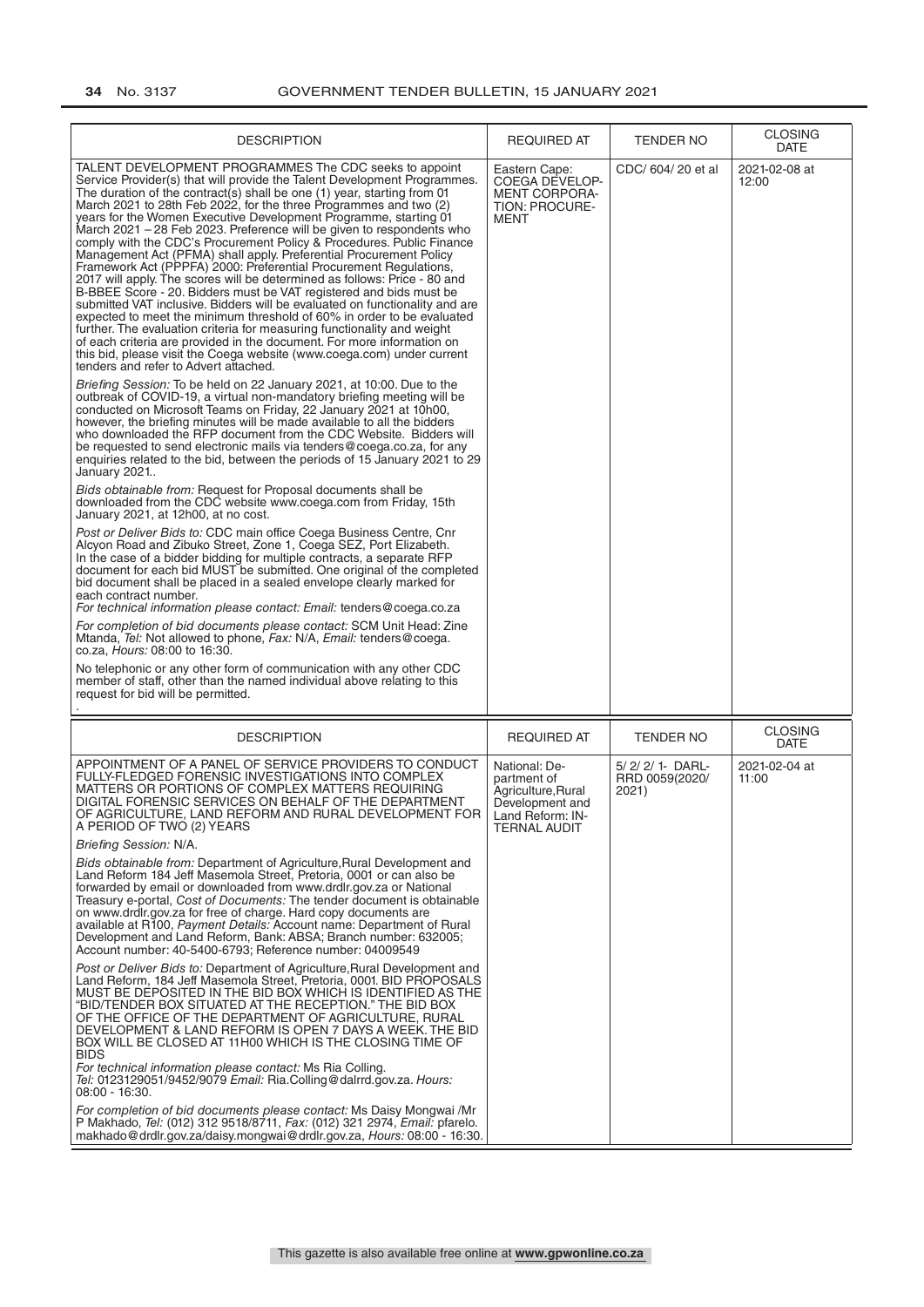# GOVERNMENT TENDER BULLETIN, 15 JANUARY 2021 No. 3137 35

| <b>DESCRIPTION</b>                                                                                                                                                                                                                                                                                                                                                                                                                                                                                                                                                                                                                                                                                                                                                                                                                                                                                                                                                                                                                                                                                                                                                                                                                                                                                                                                                                                                                                                                                                                                                                                                                                   | <b>REQUIRED AT</b>                                                                                                   | <b>TENDER NO</b>                             | <b>CLOSING</b><br><b>DATE</b> |
|------------------------------------------------------------------------------------------------------------------------------------------------------------------------------------------------------------------------------------------------------------------------------------------------------------------------------------------------------------------------------------------------------------------------------------------------------------------------------------------------------------------------------------------------------------------------------------------------------------------------------------------------------------------------------------------------------------------------------------------------------------------------------------------------------------------------------------------------------------------------------------------------------------------------------------------------------------------------------------------------------------------------------------------------------------------------------------------------------------------------------------------------------------------------------------------------------------------------------------------------------------------------------------------------------------------------------------------------------------------------------------------------------------------------------------------------------------------------------------------------------------------------------------------------------------------------------------------------------------------------------------------------------|----------------------------------------------------------------------------------------------------------------------|----------------------------------------------|-------------------------------|
| APPOINTMENT OF A PANEL OF SERVICE PROVIDERS TO CONDUCT<br>FULLY-FLEDGED FORENSIC INVESTIGATIONS INTO COMPLEX<br>MATTERS OR PORTIONS OF COMPLEX MATTERS REQUIRING<br>FORENSIC ACCOUNTNG AND FINANCIAL ANALYSIS ON BEHALF OF<br>THE DEPARTMENT OF AGRICULTURE, LAND REFORM AND RURAL<br>DEVELOPMENT FOR A PERIOD OF TWO (2) YEARS<br>Briefing Session: N/A.<br>Site Meeting(s):<br><i>Bids obtainable from:</i> Department of Agriculture, Rural Development and<br>Land Reform 184 Jeff Masemola Street, Pretoria, 0001 or can also be<br>forwarded by email or downloaded from www.drdlr.gov.za or National<br>Treasury e-portal, Cost of Documents: The tender document is obtainable<br>on www.drdlr.gov.za for free of charge. Hard copy documents are<br>available at R100, Payment Details: Account name: Department of Rural<br>Development and Land Reform, Bank: ABSA; Branch number: 632005;<br>Account number: 40-5400-6793; Reference number: 04009549<br>Post or Deliver Bids to: Department of Agriculture, Rural Development and<br>Land Reform, 184 Jeff Masemola Street, Pretoria, 0001. BID PROPOSALS<br>MUST BE DEPOSITED IN THE BID BOX WHICH IS IDENTIFIED AS THE<br>"BID/TENDER BOX SITUATED AT THE RECEPTION." THE BID BOX<br>OF THE OFFICE OF THE DEPARTMENT OF RURAL DEVELOPMENT<br>& LAND REFORM IS OPEN 7 DAYS A WEEK. THE BID BOX WILL BE<br>CLOSED AT 11H00 WHICH IS THE CLOSING TIME OF BIDS<br>For technical information please contact: Ms Ria Colling. Tel: 012 312<br>9051/9452/9079 Email: Ria.Colling@dalrrd.gov.za. Hours: 08:00 - 16:30.<br>For completion of bid documents please contact: Ms K Modise/Mr Olyn | National: De-<br>partment of<br>Agriculture, Rural<br>Development and<br>Land Reform: IN-<br><b>TERNAL AUDIT</b>     | $5/2/2/1$ - DARL-<br>RRD 0060(2020/<br>2021) | 2021-02-04 at<br>11:00        |
| Abie/Mr Pfarelo Makhado, Tel: (012) 312 9772/9518/8711/8359, Fax: (012)<br>321 2974, Email: kedumetse.modise@drdlr.gov.za/abie.olyn@drdlr.gov.za/<br>Pfarelo.Makhado@drdlr.gov.za, Hours: 08:00 - 16:30.                                                                                                                                                                                                                                                                                                                                                                                                                                                                                                                                                                                                                                                                                                                                                                                                                                                                                                                                                                                                                                                                                                                                                                                                                                                                                                                                                                                                                                             |                                                                                                                      |                                              |                               |
| <b>DESCRIPTION</b>                                                                                                                                                                                                                                                                                                                                                                                                                                                                                                                                                                                                                                                                                                                                                                                                                                                                                                                                                                                                                                                                                                                                                                                                                                                                                                                                                                                                                                                                                                                                                                                                                                   | <b>REQUIRED AT</b>                                                                                                   | <b>TENDER NO</b>                             | <b>CLOSING</b><br><b>DATE</b> |
| APPOINTMENT OF A SERVICE PROVIDER TO PROVIDE<br>TRADITIONAL MEDIA BUYING FOR CIVIC AWARENESS CAMPAIGNS<br>Briefing Session: To be held on 22 January 2021, at 11:00. Compulsory<br>Briefing.<br>Site Meeting(s): Provincial Disaster Management Centre, 11 Janadel<br>Avenue, Riverview Office Park, Midrand.<br>Bids obtainable from: e-Tender Portal: https://etenders.treasury.gov.za/<br>content/advertised-tenders, Cost of Documents: downloaded for free on<br>e-Tender Portal, Payment Details: None<br>Post or Deliver Bids to: The Tender Document must be Delivered at<br>Reception (in the Tender Box), Provincial Disaster Management Centre,<br>Block B, Riverview Park, 11 Janadel Avenue, Midrand. Completed tender<br>documents clearly marked with the relevant reference number and placed<br>in a sealed envelope<br>For technical information please contact: Mr. Jackie Seshaoka<br>Email: jackie.seshaoka@gauteng.gov.za. Hours: 09:00 to 15:00.<br>For completion of bid documents please contact: Ms. Mahlatse Madiba/<br>Ms Janine Johannes/Ms Phumzile Malgas, Email: mahlatse.madiba@<br>gauteng.gov.za, Hours: 09:00 to 15:00.                                                                                                                                                                                                                                                                                                                                                                                                                                                                                          | Gauteng: Depart-<br>ment of Co-oper-<br>ative Governance<br>and Traditional Af-<br>fairs: Supply Chain<br>Management | COGTA 12/2021                                | 2021-02-11 at<br>11:00        |
| <b>DESCRIPTION</b>                                                                                                                                                                                                                                                                                                                                                                                                                                                                                                                                                                                                                                                                                                                                                                                                                                                                                                                                                                                                                                                                                                                                                                                                                                                                                                                                                                                                                                                                                                                                                                                                                                   | <b>REQUIRED AT</b>                                                                                                   | <b>TENDER NO</b>                             | <b>CLOSING</b><br><b>DATE</b> |
| Civic Awareness: Participants Mobilisation<br>Briefing Session: To be held on 27 January 2021, at 11:00. Compulsory<br>Briefing.<br>Site Meeting(s): Provincial Disaster Management Centre, 11 Janadel<br>Avenue, Riverview Office Park, Midrand.<br>Bids obtainable from: e-Tender Portal: https://etenders.treasury.gov.za/<br>content/advertised-tenders, Cost of Documents: downloaded for free on<br>e-Tender Portal, Payment Details: None<br>Post or Deliver Bids to: The Tender Document must be Delivered at<br>Reception (in the Tender Box), Provincial Disaster Management Centre,<br>Block B, Riverview Park, 11 Janadel Avenue, Midrand. Completed tender<br>documents clearly marked with the relevant reference number and placed<br>in a sealed envelope<br>For technical information please contact: Mr Jacky Seshaoka<br>Email: jackie.seshaoka@gauteng.gov.za. Hours: 09:00 to 15:00.<br>For completion of bid documents please contact: Ms. Mahlatse Madiba/<br>Ms Janine Johannes/Ms Phumzile Malgas, Email: mahlatse.madiba@<br>gauteng.gov.za, Hours: 09:00 to 15:00.                                                                                                                                                                                                                                                                                                                                                                                                                                                                                                                                                        | Gauteng: Depart-<br>ment of Co-oper-<br>ative Governance<br>and Traditional Af-<br>fairs: Supply Chain<br>Management | COGTA 15/2021                                | 2021-02-16 at<br>11:00        |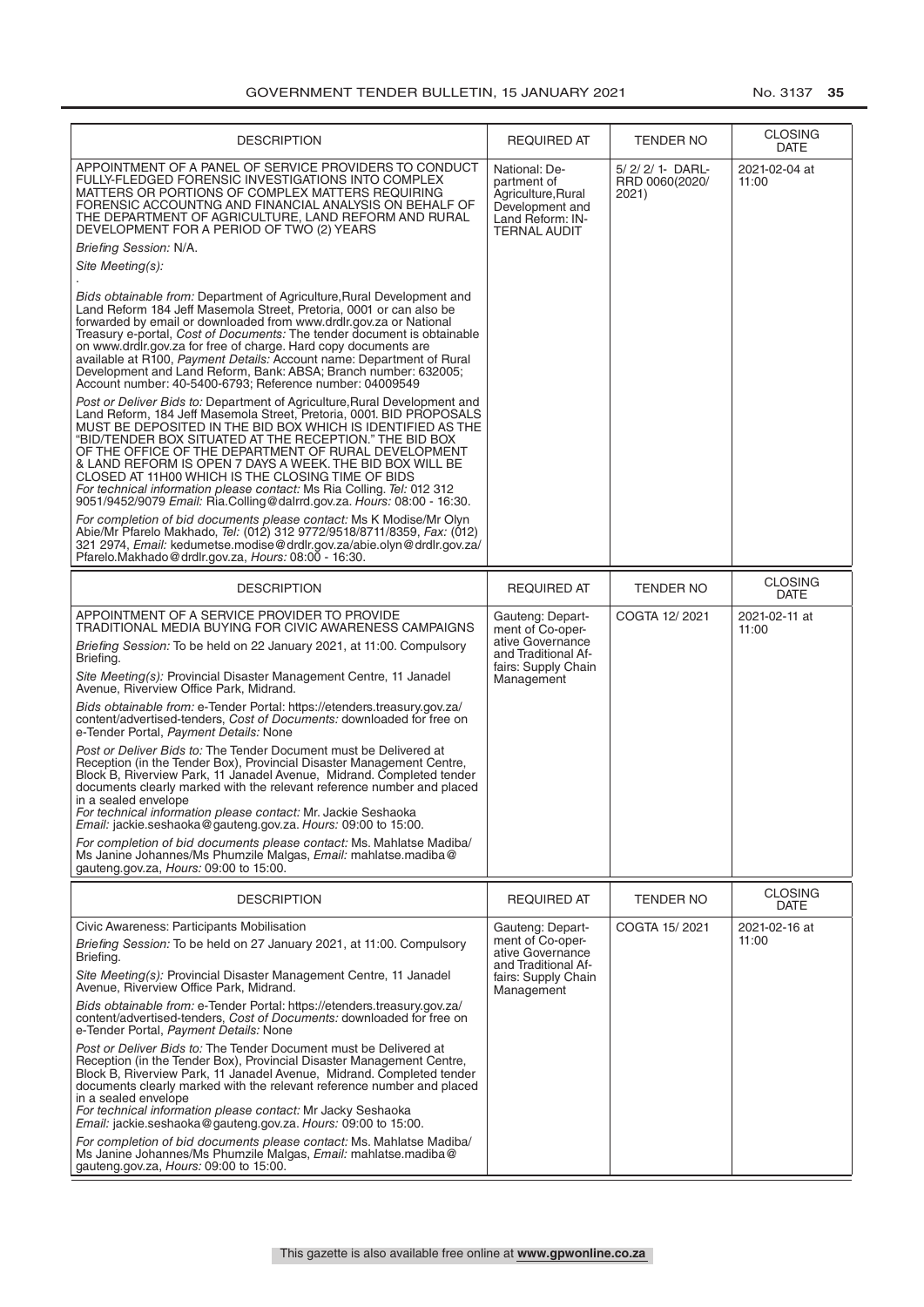| <b>DESCRIPTION</b>                                                                                                                                                                                                                                                                                                                                                                                                                                             | <b>REQUIRED AT</b>                                                                                     | <b>TENDER NO</b> | <b>CLOSING</b><br>DATE        |
|----------------------------------------------------------------------------------------------------------------------------------------------------------------------------------------------------------------------------------------------------------------------------------------------------------------------------------------------------------------------------------------------------------------------------------------------------------------|--------------------------------------------------------------------------------------------------------|------------------|-------------------------------|
| APPOINTMENT OF A SERVICE PROVIDER TO PROVIDE DESIN AND<br>PRINTING FOR CIVIC AWARENESS CAMPAIGNS<br>Briefing Session: To be held on 25 January 2021, at 11:00. Compulsory<br>Briefing.                                                                                                                                                                                                                                                                         | Gauteng: Depart-<br>ment of Co-oper-<br>ative Governance<br>and Traditional Af-                        | COGTA 13/2021    | 2021-02-12 at<br>11:00        |
| Site Meeting(s): Provincial Disaster Management Centre, 11 Janadel<br>Avenue, Riverview Office Park, Midrand.                                                                                                                                                                                                                                                                                                                                                  | fairs: Supply Chain<br>Management                                                                      |                  |                               |
| Bids obtainable from: e-Tender Portal: https://etenders.treasury.gov.za/<br>content/advertised-tenders, Cost of Documents: downloaded for free on<br>e-Tender Portal, Payment Details: None                                                                                                                                                                                                                                                                    |                                                                                                        |                  |                               |
| Post or Deliver Bids to: The Tender Document must be Delivered at<br>Reception (in the Tender Box), Provincial Disaster Management Centre,<br>Block B, Riverview Park, 11 Janadel Avenue, Midrand. Completed tender<br>documents clearly marked with the relevant reference number and placed<br>in a sealed envelope<br>For technical information please contact: Mr. Jackie Seshaoka<br><i>Email:</i> jackie.seshaoka@gauteng.gov.za. Hours: 09:00 to 15:00. |                                                                                                        |                  |                               |
| For completion of bid documents please contact: Ms. Mahlatse Madiba/<br>Ms Janine Johannes/Ms Phumzile Malgas, Email: mahlatse.madiba@<br>gauteng.gov.za, Hours: 09:00 to 15:00.                                                                                                                                                                                                                                                                               |                                                                                                        |                  |                               |
| <b>DESCRIPTION</b>                                                                                                                                                                                                                                                                                                                                                                                                                                             | <b>REQUIRED AT</b>                                                                                     | TENDER NO        | <b>CLOSING</b><br><b>DATF</b> |
| APPOINTMENT OF A SERVICE PROVIDER TO CONDUCT A WORK<br>STUDY INVESTIGATION AND BUSINESS PROCESS MAPPING (TO-BE)<br>TO ASSESS THE CURRENT SITUATION AT GAUTENG – DEPARTMENT<br>OF CORPORATE GOVERNANCE AND TRADITIONAL AFFAIRS<br>(COGTA)                                                                                                                                                                                                                       | Gauteng: Depart-<br>ment of Co-oper-<br>ative Governance<br>and Traditional Af-<br>fairs: Supply Chain | COGTA 09/2021    | 2021-02-08 at<br>11:00        |
| Briefing Session: To be held on 19 January 2021, at 11:00. Compulsory<br>Briefing Session.                                                                                                                                                                                                                                                                                                                                                                     | Management                                                                                             |                  |                               |
| Site Meeting(s): Provincial Disaster Management Centre, 11 Janadel<br>Avenue, Riverview Office Park, Midrand.                                                                                                                                                                                                                                                                                                                                                  |                                                                                                        |                  |                               |
| Bids obtainable from: e-Tender Portal: https://etenders.treasury.gov.za/<br>content/advertised-tenders. Cost of Documents: downloaded for free on<br>e-Tender Portal, Payment Details: None                                                                                                                                                                                                                                                                    |                                                                                                        |                  |                               |
| Post or Deliver Bids to: The Tender Document must be Delivered at<br>Reception (in the Tender Box), Provincial Disaster Management Centre,<br>Block B, Riverview Park, 11 Janadel Avenue, Midrand. Completed tender<br>documents clearly marked with the relevant reference number and placed<br>in a sealed envelope<br>For technical information please contact: Mr. Odwa Chabula Email: odwa.<br>chabula@gauteng.gov.za. Hours: 09:00 to 15:00.             |                                                                                                        |                  |                               |
| For completion of bid documents please contact: Ms. Mahlatse Madiba/<br>Ms Janine Johannes/Ms Phumzile Malgas, Email: phumzile.malgas@<br>gauteng.gov.za, Hours: 09:00 to 15:00.                                                                                                                                                                                                                                                                               |                                                                                                        |                  |                               |
| <b>DESCRIPTION</b>                                                                                                                                                                                                                                                                                                                                                                                                                                             | <b>REQUIRED AT</b>                                                                                     | <b>TENDER NO</b> | <b>CLOSING</b><br><b>DATE</b> |
| Civic Awareness: Digital and Social Media Graphic Design and Buying &<br><b>WIFI Provision</b>                                                                                                                                                                                                                                                                                                                                                                 | Gauteng: Depart-<br>ment of Co-oper-                                                                   | COGTA 14/2021    | 2021-02-15 at<br>11:00        |
| Briefing Session: To be held on 26 January 2021, at 11:00. Compulsory<br>Briefing.                                                                                                                                                                                                                                                                                                                                                                             | ative Governance<br>and Traditional Af-                                                                |                  |                               |
| Site Meeting(s): Provincial Disaster Management Centre, 11 Janadel<br>Avenue, Riverview Office Park, Midrand.                                                                                                                                                                                                                                                                                                                                                  | fairs: Supply Chain<br>Management                                                                      |                  |                               |
| Bids obtainable from: e-Tender Portal: https://etenders.treasury.gov.za/<br>content/advertised-tenders. Cost of Documents: downloaded for free on<br>e-Tender Portal, Payment Details: None                                                                                                                                                                                                                                                                    |                                                                                                        |                  |                               |
| Post or Deliver Bids to: The Tender Document must be Delivered at<br>Reception (in the Tender Box), Provincial Disaster Management Centre,<br>Block B, Riverview Park, 11 Janadel Avenue, Midrand. Completed tender<br>documents clearly marked with the relevant reference number and placed<br>in a sealed envelope<br>For technical information please contact: Mr Jacky Seshaoka<br>Email: jackie.seshaoka@gauteng.gov.za. Hours: 09:00 to 15:00.          |                                                                                                        |                  |                               |
| For completion of bid documents please contact: Ms. Mahlatse Madiba/<br>Ms Janine Johannes/Ms Phumzile Malgas, Email: mahlatse.madiba@<br>gauteng.gov.za, Hours: 09:00 to 15:00.                                                                                                                                                                                                                                                                               |                                                                                                        |                  |                               |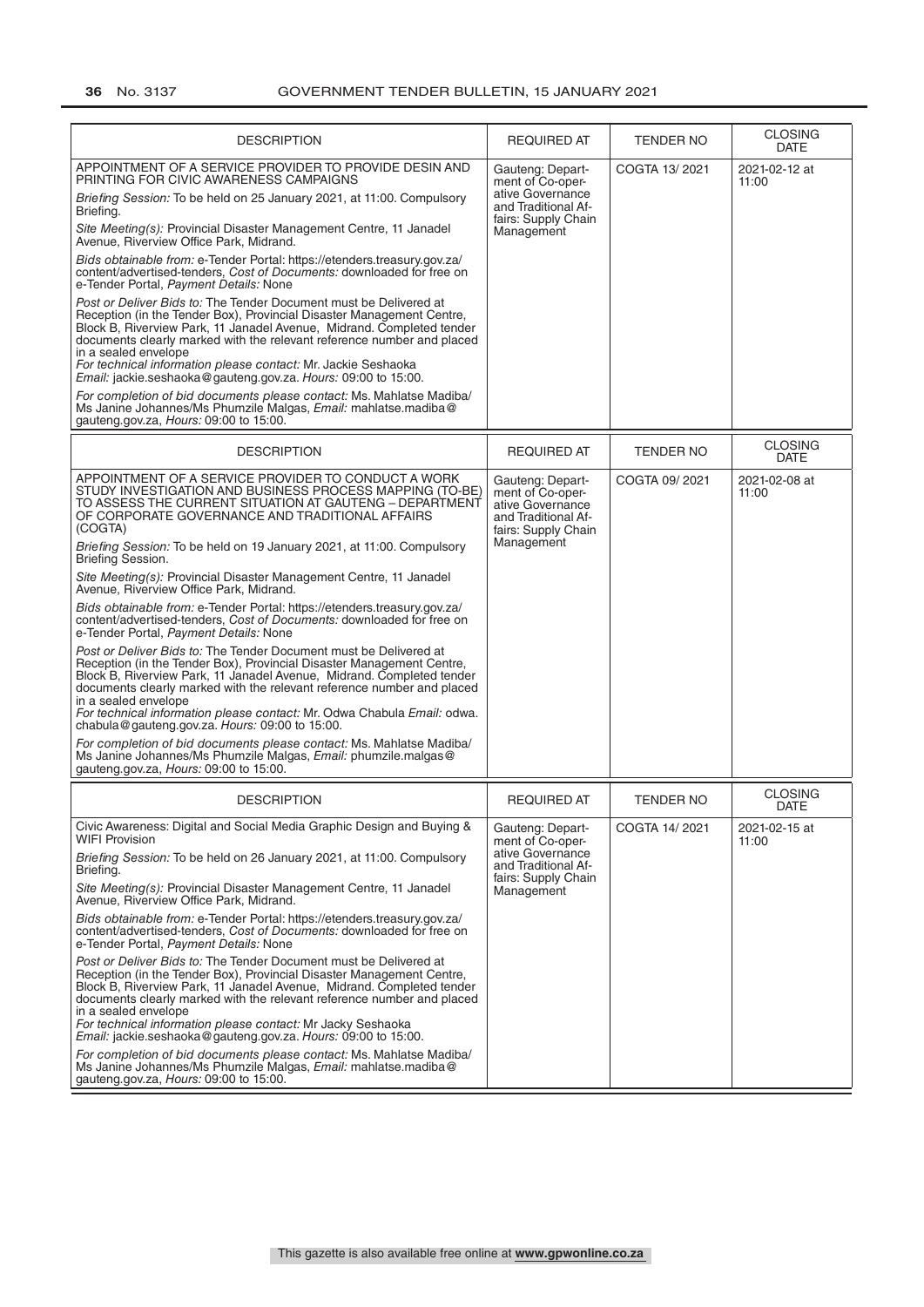| <b>DESCRIPTION</b>                                                                                                                                                                                                                                                                                                                                                                                                                                                                                                                                                                                                                                                                                                                                                                                                                                                                                                                                                                                                                                                                                                                                                                            | <b>REQUIRED AT</b>                                                                                                   | <b>TENDER NO</b> | <b>CLOSING</b><br><b>DATE</b> |
|-----------------------------------------------------------------------------------------------------------------------------------------------------------------------------------------------------------------------------------------------------------------------------------------------------------------------------------------------------------------------------------------------------------------------------------------------------------------------------------------------------------------------------------------------------------------------------------------------------------------------------------------------------------------------------------------------------------------------------------------------------------------------------------------------------------------------------------------------------------------------------------------------------------------------------------------------------------------------------------------------------------------------------------------------------------------------------------------------------------------------------------------------------------------------------------------------|----------------------------------------------------------------------------------------------------------------------|------------------|-------------------------------|
| Developing Capital Expenditure Framework for Emfuleni Local<br>Municipality<br>Briefing Session: To be held on 27 January 2021, at 13:00. Compulsory<br>Briefing Session.<br>Site Meeting(s): Zealandia Boardroom, Provincial Disaster Management<br>Centre, Block B, Riverview Park, 11 Janadel Avenue, Midrand.<br>Bids obtainable from: Provincial Disaster Management Centre, Block B,<br>Riverview Office Park, 11 Janadel Avenue, Midrand, Cost of Documents:<br>Documents to be downloaded for free on e-Tender Portal, Payment<br>Details: None<br>Post or Deliver Bids to: The Tender Document must be Delivered in the<br>Tender Box at Reception, Provincial Disaster Management Centre, Block<br>B. Riverview Park, 11 Janadel Avenue, Midrand. Completed tender<br>documents should be sealed in an envelope clearly marked with the<br>relevant tender number and description<br>For technical information please contact: Mr. Maema Mmonwa<br>Email: maema.mmonwa@gauteng.gov.za. Hours: 09:00 to 15:00.<br>For completion of bid documents please contact: Ms. Janine Johannes,<br>Email: janine.johannes@gauteng.gov.za, Hours: 09:00 to 15:00.                              | Gauteng: Depart-<br>ment of Co-oper-<br>ative Governance<br>and Traditional Af-<br>fairs: Supply Chain<br>Management | COGTA 16/2021    | 2021-02-17 at<br>11:00        |
| <b>DESCRIPTION</b>                                                                                                                                                                                                                                                                                                                                                                                                                                                                                                                                                                                                                                                                                                                                                                                                                                                                                                                                                                                                                                                                                                                                                                            | <b>REQUIRED AT</b>                                                                                                   | <b>TENDER NO</b> | <b>CLOSING</b><br><b>DATE</b> |
| Appointment of Multi-disciplinary Technical Assistance Team: 1 x Local<br>Government Labour Relations Expert (Admitted Attorney)<br>Briefing Session: To be held on 28 January 2021, at 11:00. Compulsory<br>Briefing.<br>Site Meeting(s): Provincial Disaster Management Centre, 11 Janadel<br>Avenue, Riverview Office Park, Midrand.<br>Bids obtainable from: e-Tender Portal: https://etenders.treasury.gov.za/<br>content/advertised-tenders, Cost of Documents: downloaded for free on<br>e-Tender Portal, Payment Details: None<br>Post or Deliver Bids to: The Tender Document must be Delivered at<br>Reception (in the Tender Box), Provincial Disaster Management Centre,<br>Block B, Riverview Park, 11 Janadel Avenue, Midrand. Completed tender<br>documents clearly marked with the relevant reference number and placed<br>in a sealed envelope<br>For technical information please contact: Ms Nomathemba Kgwefane<br>Email: nomathemba.kgwefane@gauteng.gov.za. Hours: 09:00 to 15:00.<br>For completion of bid documents please contact: Ms. Mahlatse Madiba/<br>Ms Janine Johannes/Ms Phumzile Malgas, Email: mahlatse.madiba@<br>gauteng.gov.za, Hours: 09:00 to 15:00.  | Gauteng: Depart-<br>ment of Co-oper-<br>ative Governance<br>and Traditional Af-<br>fairs: Supply Chain<br>Management | COGTA 17/2021    | 2021-02-18 at<br>11:00        |
| <b>DESCRIPTION</b>                                                                                                                                                                                                                                                                                                                                                                                                                                                                                                                                                                                                                                                                                                                                                                                                                                                                                                                                                                                                                                                                                                                                                                            | <b>REQUIRED AT</b>                                                                                                   | <b>TENDER NO</b> | <b>CLOSING</b><br><b>DATE</b> |
| Appointment of the service provider to provide Programme Management<br>Services for the establishment of Integrated Provincial Disaster<br>Management Centre for the period of 36 months<br>Briefing Session: To be held on 29 January 2021, at 13:00. Compulsory<br>Briefing.<br>Site Meeting(s): Provincial Disaster Management Centre, 11 Janadel<br>Avenue, Riverview Office Park, Midrand.<br>Bids obtainable from: e-Tender Portal: https://etenders.treasury.gov.za/<br>content/advertised-tenders, Cost of Documents: downloaded for free on<br>e-Tender Portal, Payment Details: None<br>Post or Deliver Bids to: The Tender Document must be Delivered at<br>Reception (in the Tender Box), Provincial Disaster Management Centre,<br>Block B, Riverview Park, 11 Janadel Avenue, Midrand. Completed tender<br>documents clearly marked with the relevant reference number and placed<br>in a sealed envelope<br>For technical information please contact: Dr Elias Sithole Email: elias.<br>sithole@gauteng.gov.za. Hours: 09:00 to 15:00.<br>For completion of bid documents please contact: Ms Janine Johannes,<br>Email: janine.johannes@gauteng.gov.za, Hours: 09:00 to 15:00. | Gauteng: Depart-<br>ment of Co-oper-<br>ative Governance<br>and Traditional Af-<br>fairs: Supply Chain<br>Management | COGTA 20/2021    | 2021-02-23 at<br>11:00        |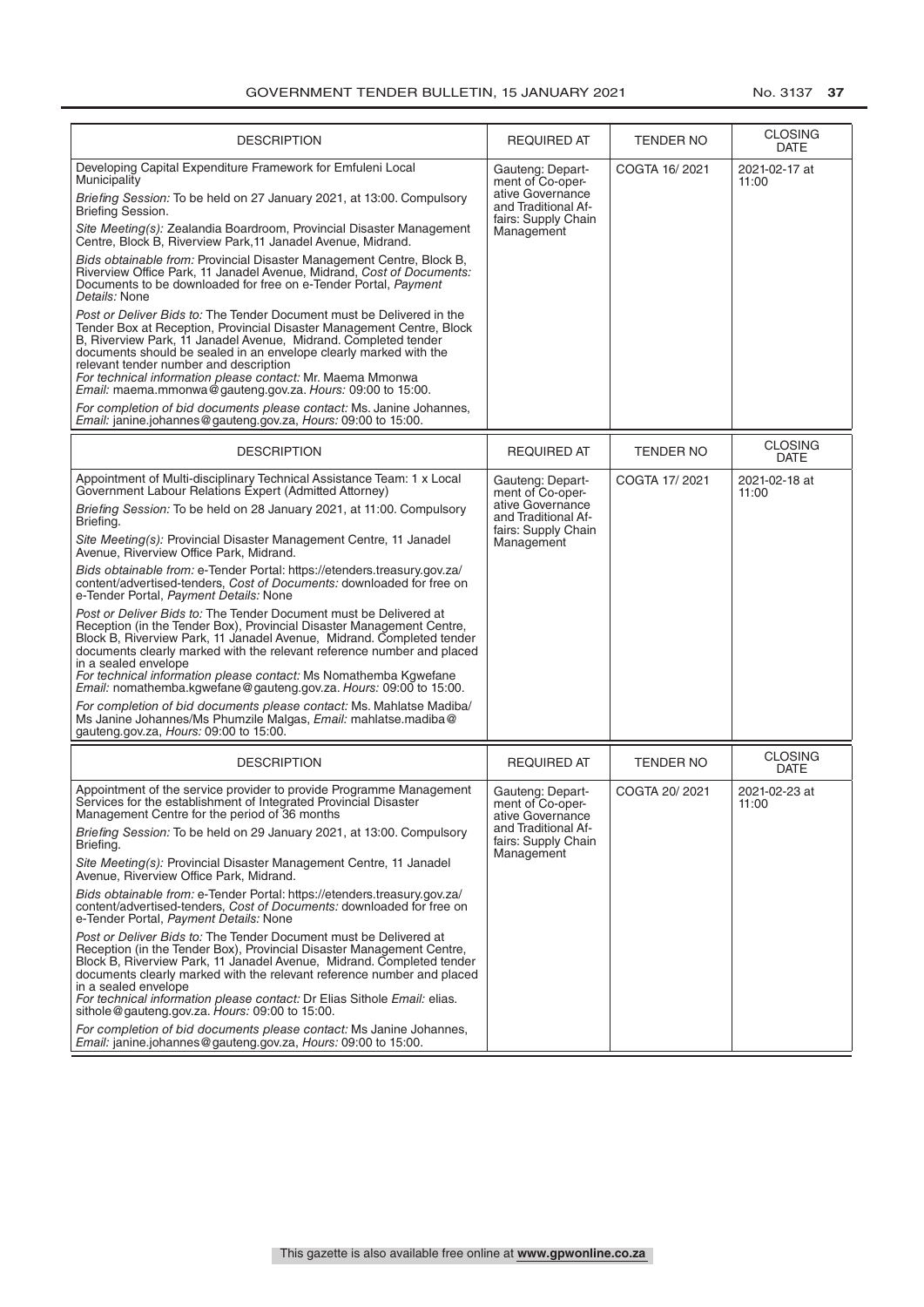# **38** No. 3137 GOVERNMENT TENDER BULLETIN, 15 JANUARY 2021

| <b>DESCRIPTION</b>                                                                                                                                                                                                                                                                                                                                                                                                                                                                                                                    | <b>REQUIRED AT</b>                                                                                                   | <b>TENDER NO</b> | <b>CLOSING</b><br><b>DATE</b> |
|---------------------------------------------------------------------------------------------------------------------------------------------------------------------------------------------------------------------------------------------------------------------------------------------------------------------------------------------------------------------------------------------------------------------------------------------------------------------------------------------------------------------------------------|----------------------------------------------------------------------------------------------------------------------|------------------|-------------------------------|
| Supply, Deliver and Install Tools of Trade for COGTA Staff<br>Briefing Session: To be held on 29 January 2021, at 11:00. Compulsory<br>Briefing.<br>Site Meeting(s): Provincial Disaster Management Centre, 11 Janadel<br>Avenue, Riverview Office Park, Midrand.<br>Bids obtainable from: e-Tender Portal: https://etenders.treasury.gov.za/<br>content/advertised-tenders, Cost of Documents: downloaded for free on<br>e-Tender Portal, Payment Details: None<br>Post or Deliver Bids to: The Tender Document must be Delivered at | Gauteng: Depart-<br>ment of Co-oper-<br>ative Governance<br>and Traditional Af-<br>fairs: Supply Chain<br>Management | COGTA 19/2021    | 2021-02-22 at<br>11:00        |
| Reception (in the Tender Box), Provincial Disaster Management Centre,<br>Block B, Riverview Park, 11 Janadel Avenue, Midrand. Completed tender<br>documents clearly marked with the relevant reference number and placed<br>in a sealed envelope<br>For technical information please contact: Mr Matthew Thema<br>Email: matthew.thema@gauteng.gov.za. Hours: 09:00 to 15:00.<br>For completion of bid documents please contact: Ms Janine Johannes,                                                                                  |                                                                                                                      |                  |                               |
| Email: janine.johannes@gauteng.gov.za, Hours: 09:00 to 15:00.                                                                                                                                                                                                                                                                                                                                                                                                                                                                         |                                                                                                                      |                  |                               |
| <b>DESCRIPTION</b>                                                                                                                                                                                                                                                                                                                                                                                                                                                                                                                    | <b>REQUIRED AT</b>                                                                                                   | <b>TENDER NO</b> | <b>CLOSING</b><br><b>DATE</b> |
| APPOINTMENT OF A SERVICE PROVIDER FOR THE DEVELOPMENT<br>OF A MASTER SYSTEMS PLAN (MSP) FOR THE ESTABLISHMENT OF<br>THE INTEGRATED PROVINCIAL DISASTER MANAGEMENT CENTRE<br>FOR A PERIOD OF TWENTY-FOUR MONTHS                                                                                                                                                                                                                                                                                                                        | Gauteng: Depart-<br>ment of Co-oper-<br>ative Governance<br>and Traditional Af-                                      | COGTA 08/2021    | 2021-02-05 at<br>11:00        |
| Briefing Session: To be held on 18 January 2021, at 11:00. Compulsory<br>Briefing.                                                                                                                                                                                                                                                                                                                                                                                                                                                    | fairs: Supply Chain<br>Management                                                                                    |                  |                               |
| Site Meeting(s): Provincial Disaster Management Centre, 11 Janadel<br>Avenue, Riverview Office Park, Midrand.                                                                                                                                                                                                                                                                                                                                                                                                                         |                                                                                                                      |                  |                               |
| Bids obtainable from: e-Tender Portal: https://etenders.treasury.gov.za/<br>content/advertised-tenders, Cost of Documents: downloaded for free on<br>e-Tender Portal, Payment Details: None                                                                                                                                                                                                                                                                                                                                           |                                                                                                                      |                  |                               |
| Post or Deliver Bids to: The Tender Document must be Delivered at<br>Reception (in the Tender Box), Provincial Disaster Management Centre,<br>Block B, Riverview Park, 11 Janadel Avenue, Midrand. Completed tender<br>documents clearly marked with the relevant reference number and placed<br>in a sealed envelope<br>For technical information please contact: Dr. Elias Sithole Email: elias.<br>sithole@gauteng.gov.za. Hours: 09:00 to 15:00.                                                                                  |                                                                                                                      |                  |                               |
| For completion of bid documents please contact: Ms Phumzile Malgas /<br>Ms. Mahlatse Madiba/ Ms Janine Johannes, <i>Email:</i> phumzile.malgas@<br>gauteng.gov.za, Hours: 09:00 to 15:00.                                                                                                                                                                                                                                                                                                                                             |                                                                                                                      |                  |                               |
| <b>DESCRIPTION</b>                                                                                                                                                                                                                                                                                                                                                                                                                                                                                                                    | <b>REQUIRED AT</b>                                                                                                   | <b>TENDER NO</b> | <b>CLOSING</b><br><b>DATE</b> |
| Appointment of Multi-disciplinary Technical Assistance Team: 1 x Local<br>Government Legal and Contract Expert (Admitted Attorney)<br>Briefing Session: To be held on 28 January 2021, at 13:00. Compulsory<br>Briefing.                                                                                                                                                                                                                                                                                                              | Gauteng: Depart-<br>ment of Co-oper-<br>ative Governance<br>and Traditional Af-                                      | COGTA 18/2021    | 2021-02-19 at<br>11:00        |
| Site Meeting(s): Provincial Disaster Management Centre, 11 Janadel<br>Avenue, Riverview Office Park, Midrand.                                                                                                                                                                                                                                                                                                                                                                                                                         | fairs: Supply Chain<br>Management                                                                                    |                  |                               |
| Bids obtainable from: e-Tender Portal: https://etenders.treasury.gov.za/<br>content/advertised-tenders, Cost of Documents: downloaded for free on<br>e-Tender Portal, Payment Details: None                                                                                                                                                                                                                                                                                                                                           |                                                                                                                      |                  |                               |
| Post or Deliver Bids to: The Tender Document must be Delivered at<br>Reception (in the Tender Box), Provincial Disaster Management Centre,<br>Block B, Riverview Park, 11 Janadel Avenue, Midrand. Completed tender<br>documents clearly marked with the relevant reference number and placed<br>in a sealed envelope<br>For technical information please contact: Ms Nomathemba Kgwefane<br><i>Email:</i> nomathemba.kgwefane@gauteng.gov.za. <i>Hours:</i> 09:00 to 15:00.                                                          |                                                                                                                      |                  |                               |
| For completion of bid documents please contact: Ms Janine Johannes,<br>Email: janine.johannes@gauteng.gov.za, Hours: 09:00 to 15:00.                                                                                                                                                                                                                                                                                                                                                                                                  |                                                                                                                      |                  |                               |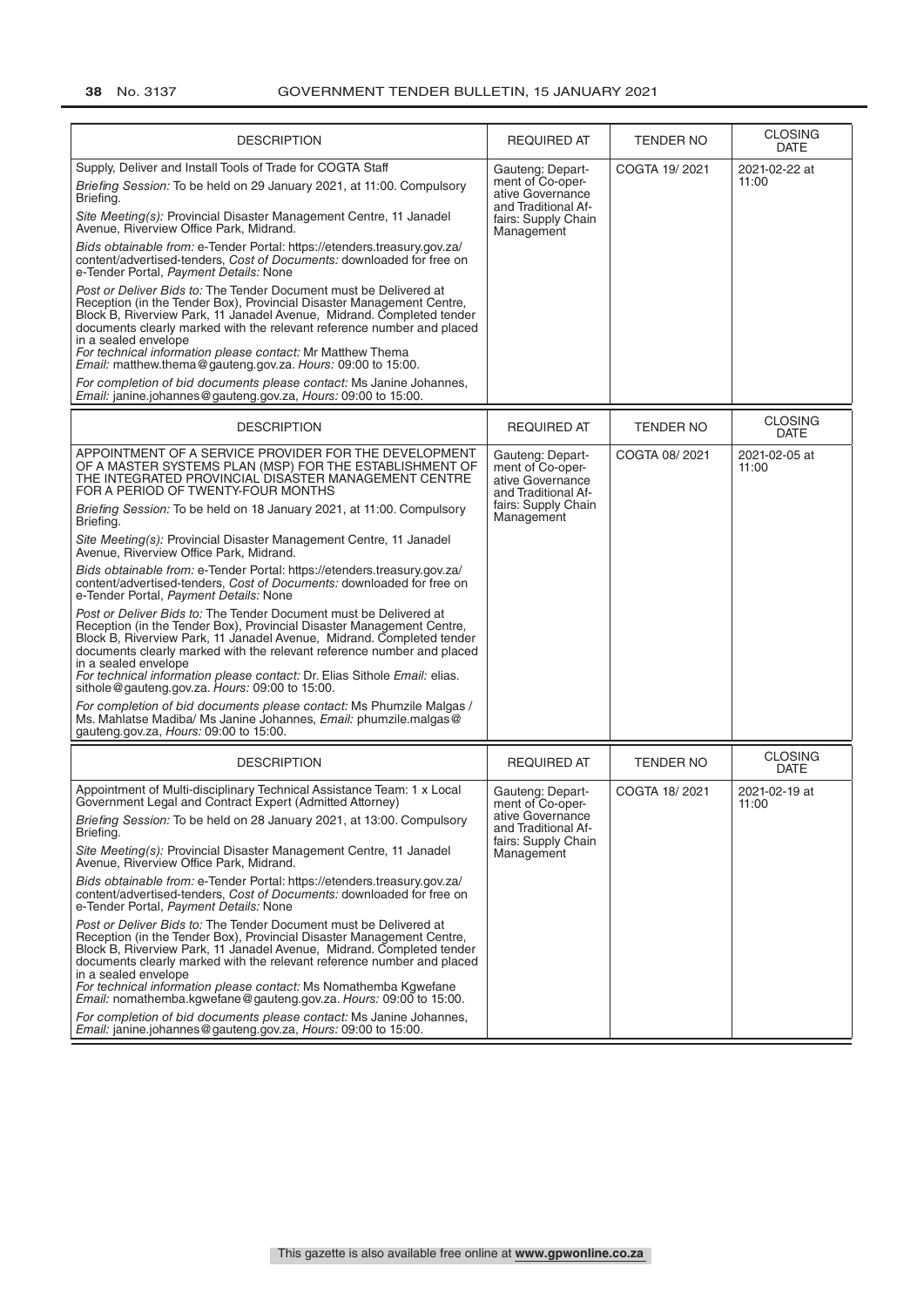# GOVERNMENT TENDER BULLETIN, 15 JANUARY 2021 No. 3137 39

| <b>DESCRIPTION</b>                                                                                                                                                                                                                                                                                                                                                                                                                                                                                                                                                                                                 | REQUIRED AT                                                                                      | <b>TENDER NO</b>                         | <b>CLOSING</b><br><b>DATE</b> |
|--------------------------------------------------------------------------------------------------------------------------------------------------------------------------------------------------------------------------------------------------------------------------------------------------------------------------------------------------------------------------------------------------------------------------------------------------------------------------------------------------------------------------------------------------------------------------------------------------------------------|--------------------------------------------------------------------------------------------------|------------------------------------------|-------------------------------|
| Land Ports of Entry: Makhaleng, Telle Bridge and Sepapushek:<br>Appointment of a service provider/s for the maintenance and repairs of<br>building, civil, mechanical, electrical infrastructure and installations at<br>the three (03) Ports of Entry for a period of 36 months NB: Bidders must<br>comply with Pre-qualification criteria for Preferential Procurement. B-BBEE<br>should be SANAS accredited ONLY or sworn affidavit. B-BBEE Level 1<br>and Level 2 required. The minimum functionality score is 50%. NB: All<br>Bidders must be registered on National Treasury Supplier Database (CSD)         | National: Depart-<br>ment of Public<br>Works: Supply<br><b>Chain Management</b>                  | H20/019AI                                | 2021-02-09 at<br>11:00        |
| Briefing Session: N/A.                                                                                                                                                                                                                                                                                                                                                                                                                                                                                                                                                                                             |                                                                                                  |                                          |                               |
| Site Meeting(s): N/A.                                                                                                                                                                                                                                                                                                                                                                                                                                                                                                                                                                                              |                                                                                                  |                                          |                               |
| Bids obtainable from: Tender Documents are available at: The National<br>Department of Public Works, CGO Building, Bosman and Madiba/<br>Vermuelen street, Pretoria Central, for non refundable amount of R200.00<br>payable at the Departmental premises: Cash only and document can also<br>be downloaded at www.etenders.gov.za                                                                                                                                                                                                                                                                                 |                                                                                                  |                                          |                               |
| <i>Payment Details:</i> Non-refundable payment of R200.00, Cash only:<br>No electronic payment accepted, Notes: Non-refundable payment of<br>R200.00, Cash only: No electronic payment accepted.                                                                                                                                                                                                                                                                                                                                                                                                                   |                                                                                                  |                                          |                               |
| Post or Deliver Bids to: Attention to: Procurement/Tender: The National<br>Department of Public Works, CGO Building, Bosman and Madiba/<br>Vermuelen street, Pretoria Central, 0001. Attention to: Procurement/Tender:<br>The National Department of Public Works, CGO Building, Bosman and<br>Madiba/Vermuelen, Pretoria Central, Room 121, Reception area<br>For technical information please contact: Lulamile Mashaba. Tel: 015<br>293 8045/ 074 499 7307. Fax: n/a Email: Iulamile.mashaba@dpw.gov.za.<br>Hours: 07h30 to 12h45 - 13h30 to 16h00.                                                             |                                                                                                  |                                          |                               |
| For completion of bid documents please contact: Merven Kganyago,<br>Tel: 012 406 2023, Fax: N/A, Email: merven.kganyago@dpw.gov.za,<br>Hours: 07h30 to 12h45 - 13h30 to 16h00.                                                                                                                                                                                                                                                                                                                                                                                                                                     |                                                                                                  |                                          |                               |
| FUNCTIONALITY: 1. Locality: Service providers to indicate the location<br>and distances in kilometres for their offices to 3 border posts=15%. 2.<br>Work Force: Service provider to provide proof of proposed work force<br>that will be full-time employed for duration of project=35%. 3. Relevant<br>Experience: Service provider to provide list of comparative projects=30%.<br>4. Financial Capability=20%.                                                                                                                                                                                                 |                                                                                                  |                                          |                               |
| <b>DESCRIPTION</b>                                                                                                                                                                                                                                                                                                                                                                                                                                                                                                                                                                                                 | <b>REQUIRED AT</b>                                                                               | <b>TENDER NO</b>                         | <b>CLOSING</b><br><b>DATE</b> |
| THE APPOINTMENT OF A PANEL OF SERVICE PROVIDERS TO<br>CONDUCT FULLY-FLEDGED FORENSIC INVESTIGATIONS INTO<br>COMPLEX MATTERS ON BEHALF OF THE DEPARTMENT OF<br>AGRICULTURE, LAND REFORM AND RURAL DEVELOPMENT FOR A<br>PERIOD OF TWO (2) YEARS                                                                                                                                                                                                                                                                                                                                                                      | National: Depart-<br>ment of Rural<br>Development and<br>Land Reform: IN-<br><b>TERNAL AUDIT</b> | 5/2/2/1-DARL-<br>RRD 0056(2020/<br>2021) | 2021-02-05 at<br>11:00        |
| Briefing Session: N/A.<br><i>Bids obtainable from:</i> The Department of Agriculture, Land Reform and<br>Rural Development 184 Jeff Masemola Street, Pretoria, 0001 or can also<br>be forwarded by email or downloaded from www.drdlr.gov.za, Cost of<br><i>Documents:</i> The tender document is obtainable on www.drdlr.gov.za for<br>free of charge. Hard copy documents are available at R100, Payment<br>Details: Account name: The Department of Agriculture, Land Reform<br>and Rural Development, Bank: ABSA; Branch number: 632005; Account<br>number: 40-5400-6793: Reference number: 04009549           |                                                                                                  |                                          |                               |
| Post or Deliver Bids to: The Department of Agriculture, Land Reform<br>and Rural Development 184 Jeff Masemola Street, Pretoria, 0001.<br>BID PROPOSALS MUST BE DEPOSITED IN THE BID BOX WHICH<br>IS IDENTIFIED AS THE "BID/TENDER BOX SITUATED AT THE<br>RECEPTION." THE BID BOX OF THE OFFICE OF THE DEPARTMENT<br>OF RURAL DEVELOPMENT & LAND REFORM IS OPEN 5 DAYS A<br>WEEK. THE BID BOX WILL BE CLOSED AT 11H00 WHICH IS THE<br>CLOSING TIME OF BIDS<br>For technical information please contact: Ms Ria Colling. Tel: (012) 312<br>9051/9452 / 9079 Email: Ria.Colling@dalrrd.gov.za. Hours: 07:30 - 16:00. |                                                                                                  |                                          |                               |
| For completion of bid documents please contact: Ms Tshepo Mlambo/<br>Mr Pfarelo Makhado, Tel: (012) 312 9786/9772/9518, Fax: (012) 321 2974,<br>Email: pfarelo.makhado@drdlr.gov.za/tshepo.mlambo@drdlr.gov.za/<br>kedumetse.modise@drdlr.gov.za/Daisy.Mongwai@drdlr, Hours: 07:30 -<br>16:00.                                                                                                                                                                                                                                                                                                                     |                                                                                                  |                                          |                               |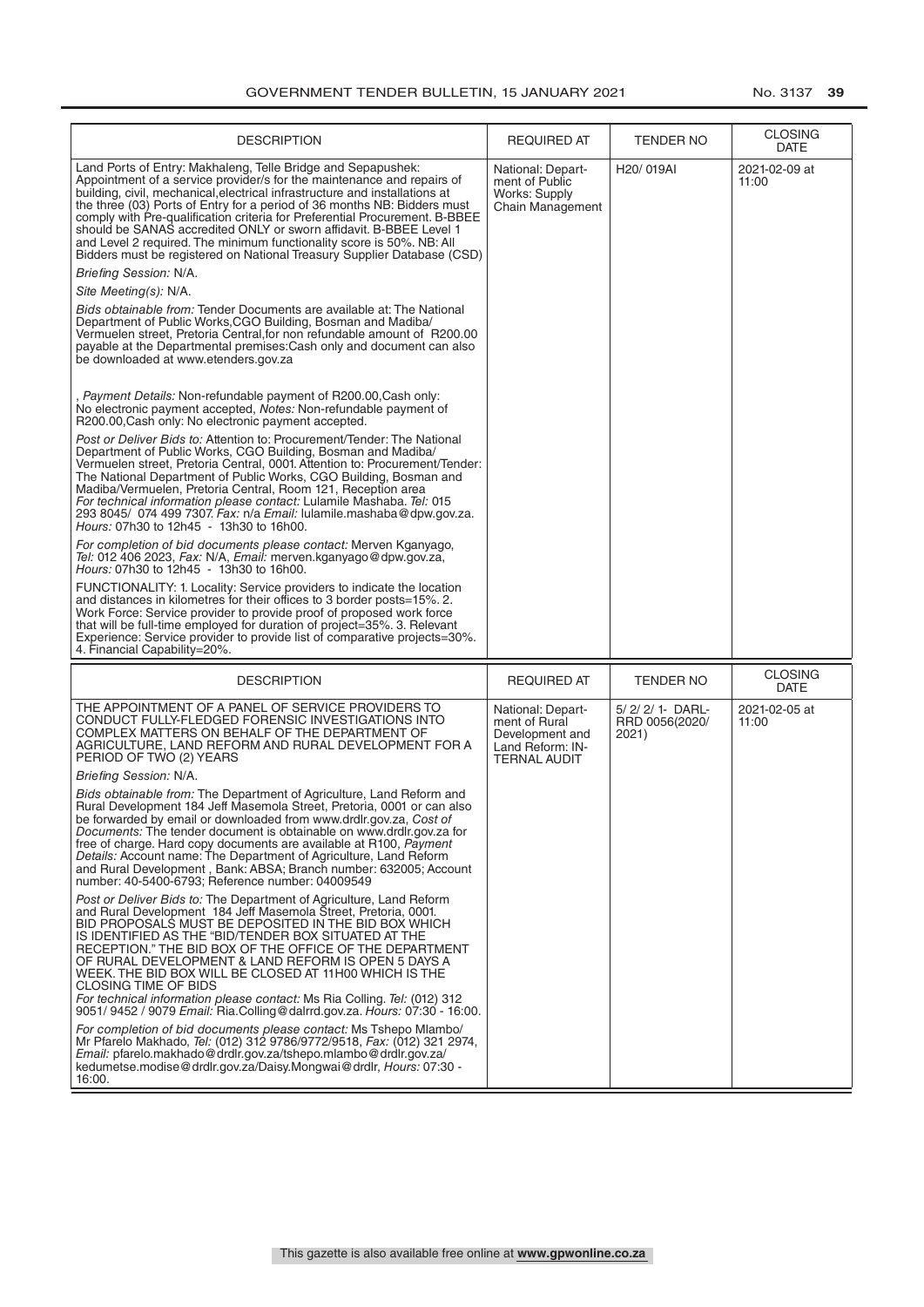| <b>DESCRIPTION</b>                                                                                                                                                                                                                                                                                                                                                                                                                                                                                                                                                                                                                | <b>REQUIRED AT</b>                                                                               | <b>TENDER NO</b>                              | <b>CLOSING</b><br><b>DATE</b> |
|-----------------------------------------------------------------------------------------------------------------------------------------------------------------------------------------------------------------------------------------------------------------------------------------------------------------------------------------------------------------------------------------------------------------------------------------------------------------------------------------------------------------------------------------------------------------------------------------------------------------------------------|--------------------------------------------------------------------------------------------------|-----------------------------------------------|-------------------------------|
| APPOINTMENT OF A PANEL OF SERVICE PROVIDERS TO CONDUCT<br>FULLY-FLEDGED FORENSIC INVESTIGATIONS INTO COMPLEX<br>MATTERS OR PORTIONS OF COMPLEX MATTERS REQUIRING<br>SPECIALISED LEGAL SERVICES ON BEHALF OF THE DEPARTMENT<br>OF AGRICULTURE, LAND REFORM AND RURAL DEVELOPMENT FOR<br>A PERIOD OF TWO (2) YEARS<br>Briefing Session: N/A.<br>Bids obtainable from: THE DEPARTMENT OF AGRICULTURE, LAND<br>REFORM AND RURAL DEVELOPMENT 184 Jeff Masemola Street,                                                                                                                                                                 | National: Depart-<br>ment of Rural<br>Development and<br>Land Reform: IN-<br><b>TERNAL AUDIT</b> | 5/ 2/ 2/ 1- DARL-<br>RRD 0057 (2020/<br>2021) | 2021-02-05 at<br>11:00        |
| Pretoria, 0001 or can also be forwarded by email or downloaded from<br>www.drdlr.gov.za, Cost of Documents: The tender document is obtainable<br>on www.drdlr.gov.za for free of charge. Hard copy documents are<br>available at R100, Payment Details: Account name: THE DEPARTMENT<br>OF AGRICULTURE, LAND REFORM AND RURAL DEVELOPMENT,<br>Bank: ABSA; Branch number: 632005; Account number: 40-5400-6793;<br>Reference number: 04009549                                                                                                                                                                                      |                                                                                                  |                                               |                               |
| Post or Deliver Bids to: THE DEPARTMENT OF AGRICULTURE,<br>LAND REFORM AND RURAL DEVELOPMENT 184 Jeff Masemola<br>Street, Pretoria, 0001. BID PROPOSALS MUST BE DEPOSITED IN<br>THE BID BOX WHICH IS IDENTIFIED AS THE "BID/TENDER BOX<br>SITUATED AT THE RECEPTION." THE BID BOX OF THE OFFICE OF<br>THE DEPARTMENT OF AGRICULTURE, LAND REFORM AND RURAL<br>DEVELOPMENT IS OPEN 5 DAYS A WEEK. THE BID BOX WILL BE<br>CLOSED AT 11H00 WHICH IS THE CLOSING TIME OF BIDS<br>For technical information please contact: Ms Ria Colling. Tel: (012) 312<br>9051/9452 / 9079 Email: Ria.Colling@dalrrd.gov.za. Hours: 07:30 - 16:00. |                                                                                                  |                                               |                               |
| For completion of bid documents please contact: Ms Tshepo Mlambo/<br>Mr Pfarelo Makhado, <i>Tel:</i> (012) 312 9786/9772/9518, Fax: (012) 321 2974,<br>Email: pfarelo.makhado@drdlr.gov.za/tshepo.mlambo@drdlr.gov.za/<br>kedumetse.modise@drdlr.gov.za/Daisy.Mongwai@drdlr, Hours: 07:30 -<br>16:00.                                                                                                                                                                                                                                                                                                                             |                                                                                                  |                                               |                               |
| <b>DESCRIPTION</b>                                                                                                                                                                                                                                                                                                                                                                                                                                                                                                                                                                                                                | <b>REQUIRED AT</b>                                                                               | <b>TENDER NO</b>                              | <b>CLOSING</b><br><b>DATE</b> |
| Provision of document management services for a period of three years                                                                                                                                                                                                                                                                                                                                                                                                                                                                                                                                                             | Gauteng: Energy                                                                                  | EWSETA/ RFP/24/                               | 2021-02-09 at                 |
| Briefing Session: N/A.                                                                                                                                                                                                                                                                                                                                                                                                                                                                                                                                                                                                            | and Water Sector<br>Education and                                                                | 2020                                          | 11:00                         |
| Site Meeting(s): N/A.                                                                                                                                                                                                                                                                                                                                                                                                                                                                                                                                                                                                             | Training Authority:<br>Head Office/JHB                                                           |                                               |                               |
| Bids obtainable from: ewseta website / etender website / or send a<br>request to scmadmin@ewseta.org.za, Payment Details: Nil, Notes: N/A.                                                                                                                                                                                                                                                                                                                                                                                                                                                                                        |                                                                                                  |                                               |                               |
| Post or Deliver Bids to: Building B, Ground Floor, Sunnyside Office Park,<br>32 Princess of Wales Terrace, Parktwon 2193. Hand delivery<br>For technical information please contact: Atul Patel. Tel: 011 274 4700.<br><i>Fax:</i> 0866960478 <i>Email:</i> scmadmin@ewseta.org.za/atulp@ewseta.org.za.<br>Hours: 08h30-16h30.                                                                                                                                                                                                                                                                                                    |                                                                                                  |                                               |                               |
| For completion of bid documents please contact: Mpho Maphuti, Tel: 011<br>274 4700, Fax: 0866960478, Email: scmadmin@ewseta.org.za, Hours:<br>08h30-16h30.                                                                                                                                                                                                                                                                                                                                                                                                                                                                        |                                                                                                  |                                               |                               |
| <b>DESCRIPTION</b>                                                                                                                                                                                                                                                                                                                                                                                                                                                                                                                                                                                                                | <b>REQUIRED AT</b>                                                                               | <b>TENDER NO</b>                              | <b>CLOSING</b><br>DATE        |
| Provision of Printing Services for a period of 36 months                                                                                                                                                                                                                                                                                                                                                                                                                                                                                                                                                                          | Gauteng: Energy                                                                                  | EWSETA/RFP/22/                                | 2021-02-09 at                 |
| Briefing Session: N/A.                                                                                                                                                                                                                                                                                                                                                                                                                                                                                                                                                                                                            | and Water Sector<br>Education and                                                                | 2020                                          | 11:00                         |
| Site Meeting(s): N/A.                                                                                                                                                                                                                                                                                                                                                                                                                                                                                                                                                                                                             | Training Authority:                                                                              |                                               |                               |
| Bids obtainable from: ewseta website / etender website / or send a<br>request to scmadmin@ewseta.org.za, Payment Details: Nil, Notes: N/A.                                                                                                                                                                                                                                                                                                                                                                                                                                                                                        | Head Office/JHB                                                                                  |                                               |                               |
| Post or Deliver Bids to: Building B, Ground Floor, Sunnyside Office Park,<br>32 Princess of Wales Terrace, Parktwon 2193. Hand delivery<br>For technical information please contact: Atul Patel. Tel: 011 274 4700.<br>Fax: 0866960478 Email: scmadmin@ewseta.org.za/atulp@ewseta.org.za.<br>Hours: 08h30-16h30.                                                                                                                                                                                                                                                                                                                  |                                                                                                  |                                               |                               |
| For completion of bid documents please contact: Mpho Maphuti, Tel: 011<br>274 4700, Fax: 0866960478, Email: scmadmin@ewseta.org.za, Hours:<br>08h30-16h30.                                                                                                                                                                                                                                                                                                                                                                                                                                                                        |                                                                                                  |                                               |                               |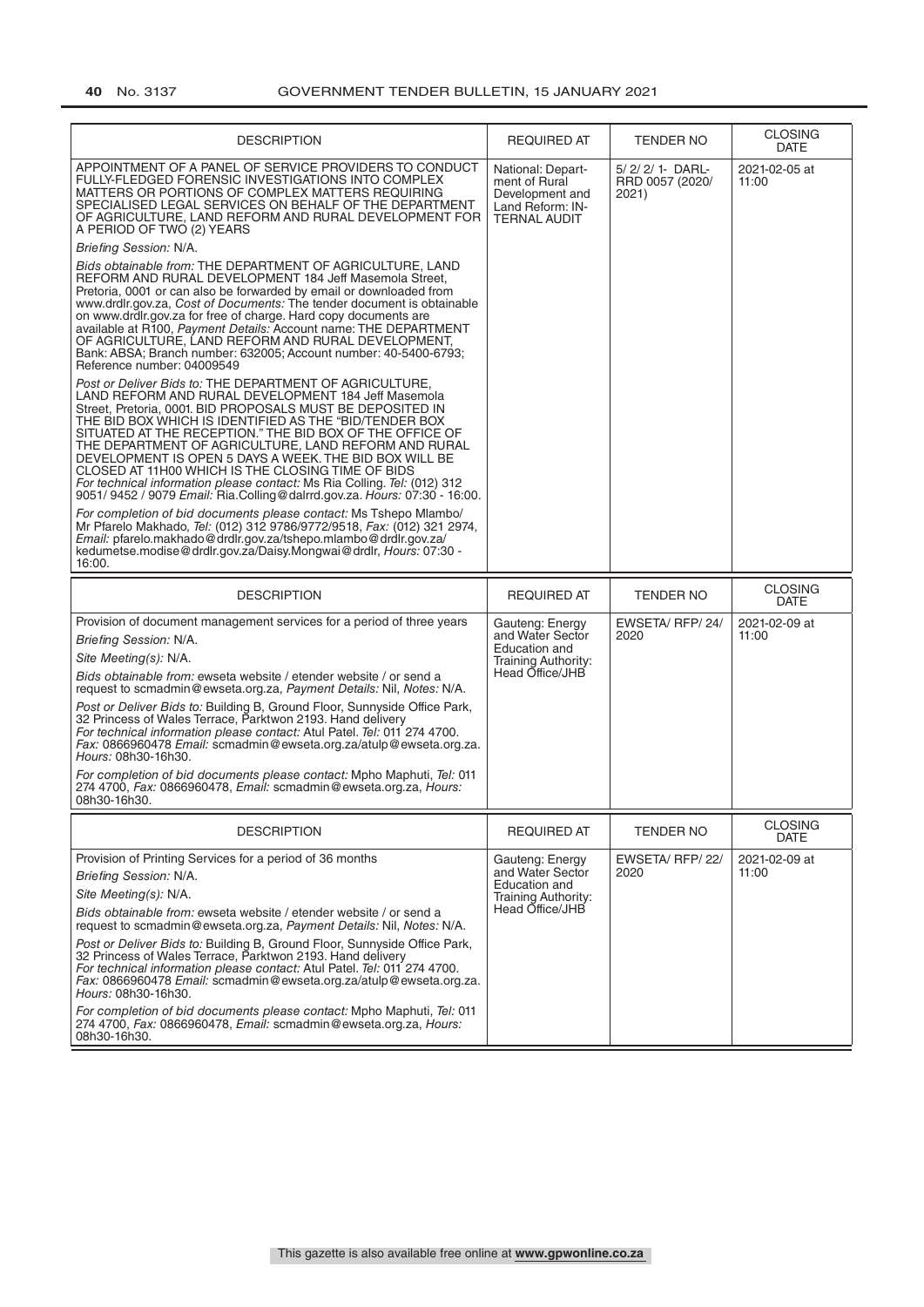| <b>DESCRIPTION</b>                                                                                                                                                                                                                                                                                                                                                                                                                                                                                                                                                                                                                                                                                                                                | <b>REQUIRED AT</b>                                                          | <b>TENDER NO</b> | <b>CLOSING</b><br><b>DATE</b> |
|---------------------------------------------------------------------------------------------------------------------------------------------------------------------------------------------------------------------------------------------------------------------------------------------------------------------------------------------------------------------------------------------------------------------------------------------------------------------------------------------------------------------------------------------------------------------------------------------------------------------------------------------------------------------------------------------------------------------------------------------------|-----------------------------------------------------------------------------|------------------|-------------------------------|
| Provision of a Graphic Design Agency to conceptualise, design, produce<br>and print creative communication and marketing elements for the Gautrain<br><b>Management Agency</b>                                                                                                                                                                                                                                                                                                                                                                                                                                                                                                                                                                    | Gauteng: Gautrain<br>Management<br>Agency: Marketing                        | GMA/004/20       | 2021-02-05 at<br>11:00        |
| Briefing Session: n/a.                                                                                                                                                                                                                                                                                                                                                                                                                                                                                                                                                                                                                                                                                                                            | and Communica-<br>tions                                                     |                  |                               |
| Site Meeting(s): n/a.                                                                                                                                                                                                                                                                                                                                                                                                                                                                                                                                                                                                                                                                                                                             |                                                                             |                  |                               |
| <i>Bids obtainable from:</i> Bid documents are obtainable from the Gautrain<br>Management Agency automated tender system (ATS), here is the link:<br>https://eprocurement.gautrain.co.za/, Cost of Documents: N/A, Payment<br>Details: N/A, Notes: Prospective Bidders MUST submit their bids through<br>ATS, here is the link: https://eprocurement.gautrain.co.za/.                                                                                                                                                                                                                                                                                                                                                                             |                                                                             |                  |                               |
| Post or Deliver Bids to: Bidders are to submit their bids using an online<br>web-based ATS which operates in a secured environment. The ATS<br>provides universal access to all registered bidders to upload their bids<br>into the system. The ATS has data security and enables probity for audit<br>purposes. The ATS provides easy access to bid documents and manages<br>the bid process. All bids must be submitted through an online web-based<br>secured Automated Tender System before closing date and time. Any bid<br>received after 11h00 will automatically be rejected. Here is the link: https://<br>eprocurement.gautrain.co.za/<br>For technical information please contact: N/A. Tel: N/A. Fax: N/A<br>Email: N/A. Hours: N/A. |                                                                             |                  |                               |
| For completion of bid documents please contact: Nkosinathi Zulu,<br>Tel: 0110863500, Email: tenderenquiries@Gautrain.co.za, Hours: 08:00am<br>$-17:00.$                                                                                                                                                                                                                                                                                                                                                                                                                                                                                                                                                                                           |                                                                             |                  |                               |
| - Interested bidders must attendance briefing session /site inspection<br>meeting: Bidders MUST book their attendance. - All bids must be<br>submitted through the ATS before closing date and time                                                                                                                                                                                                                                                                                                                                                                                                                                                                                                                                               |                                                                             |                  |                               |
| <b>DESCRIPTION</b>                                                                                                                                                                                                                                                                                                                                                                                                                                                                                                                                                                                                                                                                                                                                | <b>REQUIRED AT</b>                                                          | <b>TENDER NO</b> | <b>CLOSING</b><br><b>DATE</b> |
| REQUEST FOR PROPOSALS: APPOINTMENT OF A SUITABLE<br>SERVICE PROVIDER FOR THE ORGANISATIONAL STRUCTURE<br>REVIEW SERVICE TO THE NHBRC FOR A PERIOD OF FIVE (05)<br><b>MONTHS</b>                                                                                                                                                                                                                                                                                                                                                                                                                                                                                                                                                                   | National: National<br>Home Build-<br>ers Registration<br>Council: Corporate | NHBRC 08/2020    | 2021-02-05 at<br>11:00        |
| Briefing Session: To be held on 22 January 2021, at 11:00. NHBRC HEAD<br>OFFICE: 27 LEEUWKOP ROAD SUNNINGHILL, JOHANNESBURG<br>THERE WILL BE A COMPULSORY BRIEFING SESSION.                                                                                                                                                                                                                                                                                                                                                                                                                                                                                                                                                                       | <b>Services</b>                                                             |                  |                               |
| Site Meeting(s): NHBRC HEAD OFFICE: 27 LEEUWKOP ROAD<br>SUNNINGHILL, JOHANNESBURG.                                                                                                                                                                                                                                                                                                                                                                                                                                                                                                                                                                                                                                                                |                                                                             |                  |                               |
| Bids obtainable from: Bid documents can be downloaded on the NHBRC<br>website: www.nhbrc.org.za/current-tenders from 15 January 2021, Cost of<br>Documents: 0, Payment Details: 0, Notes: TO BE DOWNLOADED FROM<br>NHBRC WEBSITÉ.                                                                                                                                                                                                                                                                                                                                                                                                                                                                                                                 |                                                                             |                  |                               |
| Post or Deliver Bids to: All bids should be deposited to Tender Box at<br>NHBRC Head Office, 27 Leeuwkop road sunninghill. No faxed, emailed<br>and late bids will be accepted. ALL BIDS DOCUMENTS SHOULD BE<br>DEPOSITTED IN THE TENDER BOX AT NHBRC HEAD OFFICE, 27<br>LEEUWKOP ROAD SUNNINGHILL JOHANNESBURG.<br>For technical information please contact: Ms Lulu Nenzinane. Tel: 011 317<br>0409 Email: tenders@nhbrc.org.za. Hours: 08H30 TO 16H30.                                                                                                                                                                                                                                                                                         |                                                                             |                  |                               |
| For completion of bid documents please contact: Ms Paballo Relela / Mr<br>Bernard Kekana, Tel: 011 317 0144 /0114, Email: tenders@nhbrc.org.za,<br>Hours: 08H30 TO 16H30.                                                                                                                                                                                                                                                                                                                                                                                                                                                                                                                                                                         |                                                                             |                  |                               |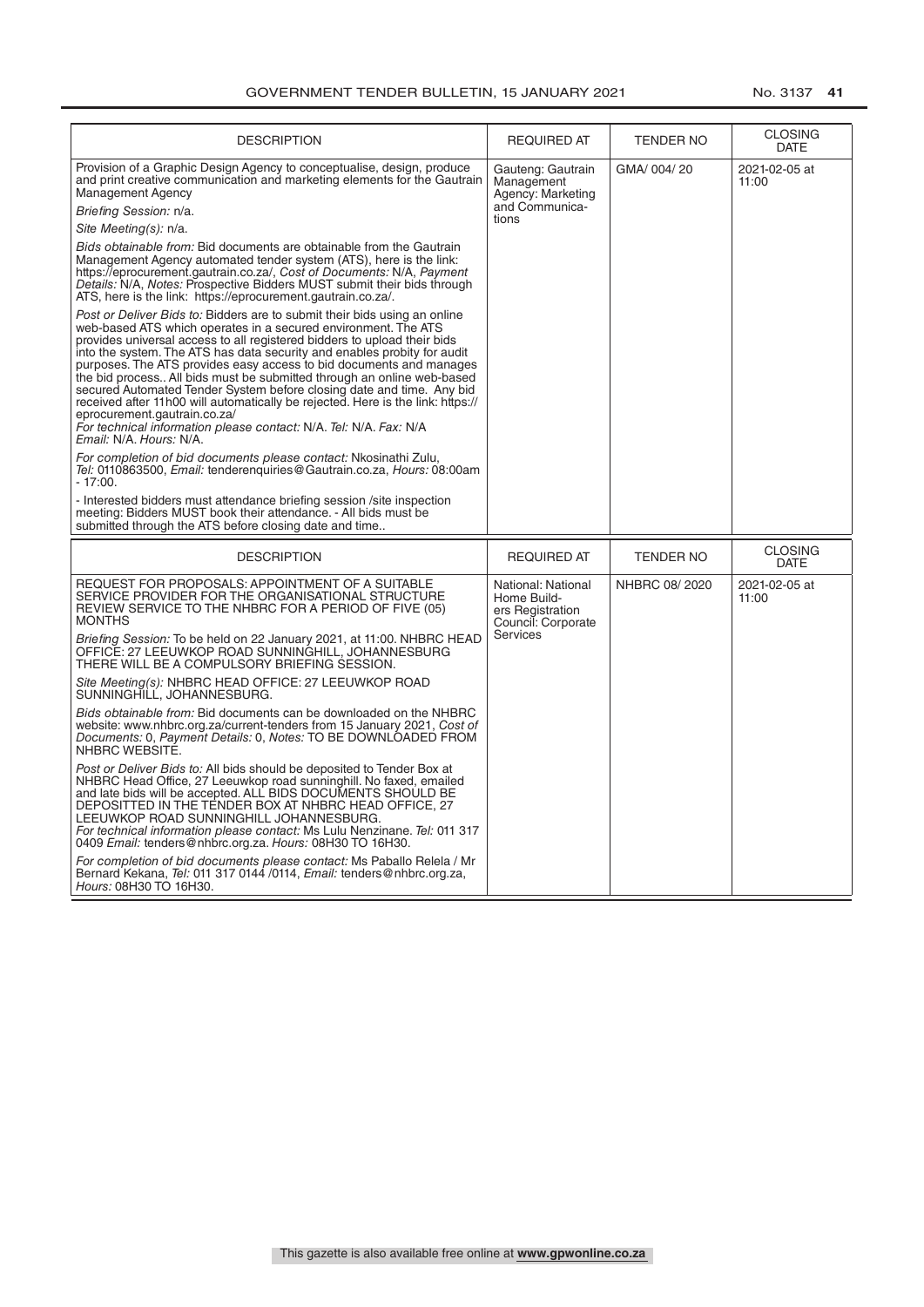| <b>DESCRIPTION</b>                                                                                                                                                                                                                                                                                                                                                                                                                                                                                                                                                                                                                                                                                                                                                                                                                                                                                                                                                                                                                                                                                                                                                                                                                                                                                                                                                                                                                                                                                                                              | <b>REQUIRED AT</b>                                                                  | TENDER NO                     | <b>CLOSING</b><br><b>DATE</b> |
|-------------------------------------------------------------------------------------------------------------------------------------------------------------------------------------------------------------------------------------------------------------------------------------------------------------------------------------------------------------------------------------------------------------------------------------------------------------------------------------------------------------------------------------------------------------------------------------------------------------------------------------------------------------------------------------------------------------------------------------------------------------------------------------------------------------------------------------------------------------------------------------------------------------------------------------------------------------------------------------------------------------------------------------------------------------------------------------------------------------------------------------------------------------------------------------------------------------------------------------------------------------------------------------------------------------------------------------------------------------------------------------------------------------------------------------------------------------------------------------------------------------------------------------------------|-------------------------------------------------------------------------------------|-------------------------------|-------------------------------|
| Appointment of a professional service provider to conduct an<br>Organisational Review and Skills Audit over a period of eighteen (18)<br>months<br>Briefing Session: To be held on 27 January 2021, at 10:00. Non-<br><b>Compulsory Briefing Session</b><br>https://zoom.us/j/97383378447?pwd=Z2Z4ek5wMEplM1Zld1d6Q2wyTX<br>RGZz09.<br>Site Meeting(s): Virtual Zoom Meeting<br>https://zoom.us/j/97383378447?pwd=Z2Z4ek5wMEpIM1ZId1d6Q2wyTX<br>RGZz09.<br>Bids obtainable from: www.nrf.ac.za/procurement/procurement-invitations<br>www.etenders.gov.za<br>Post or Deliver Bids to: Electronic Submission (Maximum Size: 20MB)                                                                                                                                                                                                                                                                                                                                                                                                                                                                                                                                                                                                                                                                                                                                                                                                                                                                                                                | National: National<br>Research Founda-<br>tion: Science and<br>Innovation           | NRF/CORP HRM/<br>45/2020-21   | 2021-02-12 at<br>11:00        |
| Bids@nrf.ac.za. Bid submission to be split into number of emails should<br>the pack exceed maximum size of 20MB. NRF will send acknowledge of<br>receipt of bids to each bidder submitting.<br>For technical information please contact: Sino Simpson. Tel: +27 12 481<br>4211 Email: Sino.simpson@nrf.ac.za. Hours: 08:00 - 16:00.<br>For completion of bid documents please contact: Lebogang Mosoma,<br>Tel: +27 12 481 4337, Email: Lebogang.mosoma@nrf.ac.za, Hours: 08:00<br>- 16:00.                                                                                                                                                                                                                                                                                                                                                                                                                                                                                                                                                                                                                                                                                                                                                                                                                                                                                                                                                                                                                                                     |                                                                                     |                               |                               |
| <b>DESCRIPTION</b>                                                                                                                                                                                                                                                                                                                                                                                                                                                                                                                                                                                                                                                                                                                                                                                                                                                                                                                                                                                                                                                                                                                                                                                                                                                                                                                                                                                                                                                                                                                              | <b>REQUIRED AT</b>                                                                  | <b>TENDER NO</b>              | <b>CLOSING</b><br><b>DATE</b> |
| South African Civil Aviation Authority (SACAA) currently wishes to appoint<br>a suitably qualified service provider who will provide comprehensive<br>BCM, ICT Disaster Recovery (DR) and ICT Business Continuity Services<br>to SACAA that build organisational resilience such that it continues<br>the delivery of goods and/or services at acceptable predefined levels<br>following a disruptive incident. The successful bidders will be appointed<br>for a period of three (3) years. The tender reference number is - SACAA/<br>BCM/0006/2020-2021.<br>Briefing Session: To be held on 22 January 2021, at 11:00. 1. A briefing<br>meeting will be held at South African Civil Aviation Authority Head Offices<br>in Midrand. 2. Any other questions relating to this bid can be sent via email<br>to mbandes@caa.co.za<br>Site Meeting(s): None.<br>Bids obtainable from: The bid document can be obtained on the following<br>portals:<br>1. SACAA website - www.caa.co.za<br>2. National Treasury eTender Portal, Payment Details: None, Notes: None.<br>Post or Deliver Bids to: 16 Building Treur Close<br><b>Bekker Street</b><br>Waterfall Park, Midrand. For Attention: BEC Chairperson<br>For technical information please contact: Sambeso Mbande. Tel: 011 545<br>1020, Fax: 011 545 1455 Email: mbandes@caa.co.za, Hours: 08:00am -<br>16:30pm.<br>For completion of bid documents please contact: Sambeso Mbande,<br>Tel: 011 545 1020, Fax: 011 545 1455, Email: mbandes@caa.co.za, Hours:<br>08:00am - 16:30pm.<br>None. | Gauteng: South Af-<br>rican Civil Aviation<br>Authority: Supply<br>Chain Management | SACAA/ BCM/<br>0006/2020-2021 | 2021-02-05 at<br>11:00        |
| <b>DESCRIPTION</b>                                                                                                                                                                                                                                                                                                                                                                                                                                                                                                                                                                                                                                                                                                                                                                                                                                                                                                                                                                                                                                                                                                                                                                                                                                                                                                                                                                                                                                                                                                                              | <b>REQUIRED AT</b>                                                                  | TENDER NO                     | <b>CLOSING</b><br><b>DATE</b> |
| Synthetic Aperture Radar Data Acquisition<br>Briefing Session: To be held on 29 January 2021, at 12:00. There will be<br>a non-compulsory video conferencing/teleconferencing briefing session<br>on Friday, 29 January 2021 from 12h00 to 14h00 SA time. Respondents<br>intending to participate in this briefing session should indicate their<br>intention via email, marked for the attention of Azola Nodali and quoting<br>the Tender number by 26 January 2021 to eo-scm@sansa.org.za or via<br>telephone +27128440428<br>Site Meeting(s): Virtual (Online).<br>Bids obtainable from: (https://www.sansa.org.za/tenders/) and E-Tender<br>Portal, Cost of Documents: None, Payment Details: Not Applicable<br>Post or Deliver Bids to: Enterprise Building, Mark Shuttleworth Street,<br>Innovation Hub, Pretoria. Two envelope system<br>For technical information please contact: Imraan Salooje. Tel: 012 844<br>0500 Email: eo-scm@sansa.org.za. Hours: 09h00 to 16h00.<br>For completion of bid documents please contact: SANSA SCM Earth<br>Observation, Tel: 012 844 0500, Email: eo-scm@sansa.org.za, Hours:<br>09h00 to 16h00.                                                                                                                                                                                                                                                                                                                                                                                                  | Gauteng: South<br>African National<br>Space Agency:<br><b>Earth Observation</b>     | EO/009/01/2021                | 2021-02-16 at<br>11:00        |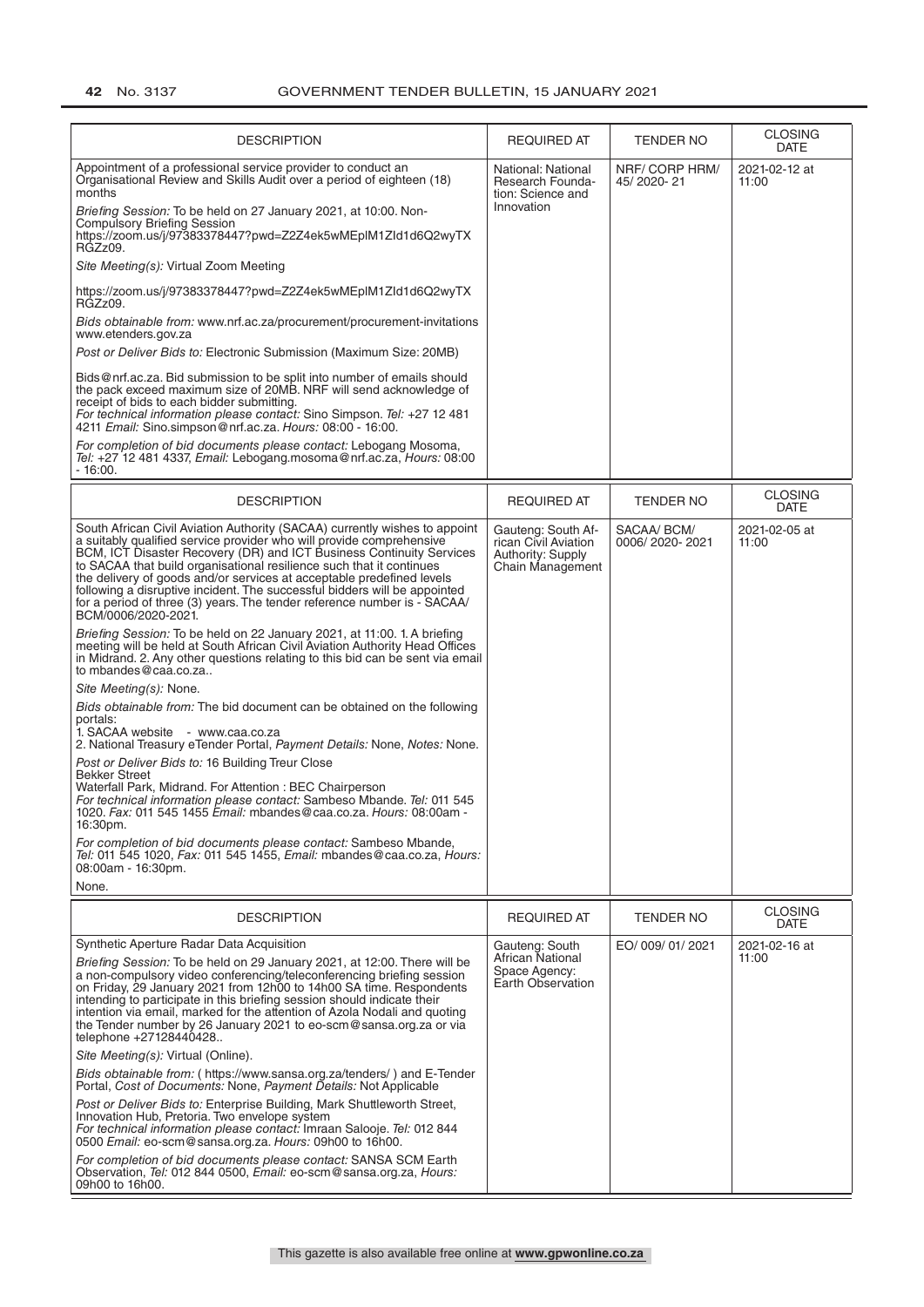# GOVERNMENT TENDER BULLETIN, 15 JANUARY 2021 No. 3137 43

| <b>DESCRIPTION</b>                                                                                                                                                                                                                                                                       | <b>REQUIRED AT</b>                                       | <b>TENDER NO</b> | <b>CLOSING</b><br><b>DATE</b> |
|------------------------------------------------------------------------------------------------------------------------------------------------------------------------------------------------------------------------------------------------------------------------------------------|----------------------------------------------------------|------------------|-------------------------------|
| Appointment of an Exhibition Management Company to manage the<br>following 2 Exhibitions owned by South African Tourism                                                                                                                                                                  | Gauteng: South<br>African Tourism:<br>South AfriNational | SAT 182/20       | 2021-02-08 at<br>12:00        |
| Briefing Session: Compulsory Briefing Session: 22 January 2021 via<br>Zoom Meetings link to be posted on the South African Tourism Website<br>(https://www.southafrica.net/gl/en/corporate/page/tenders).                                                                                | <b>Convention Bureau</b>                                 |                  |                               |
| Site Meeting(s): Not Applicable.                                                                                                                                                                                                                                                         |                                                          |                  |                               |
| Bids obtainable from: https://www.southafrica.net/gl/en/corporate/page/<br>tenders, Payment Details: Not Applicable                                                                                                                                                                      |                                                          |                  |                               |
| Post or Deliver Bids to: http://e-procurement.southafrica.net. Refer to bid<br>document on https://www.southafrica.net/gl/en/corporate/page/tenders<br>For technical information please contact: Evah Mkwanazi. Tel: 011 895<br>3000 Email: Evah@southafrica.net. Hours: 08h00 to 16h00. |                                                          |                  |                               |
| For completion of bid documents please contact: Evah Mkwanazi,<br>Tel: 011 895 3000, Email: Evah@southafrica.net, Hours: 08h00 to 16h00.                                                                                                                                                 |                                                          |                  |                               |
| <b>DESCRIPTION</b>                                                                                                                                                                                                                                                                       | <b>REQUIRED AT</b>                                       | <b>TENDER NO</b> | <b>CLOSING</b><br><b>DATE</b> |
| Westcol hereby invite bids from reputable, experienced providers to render<br>out-sourced Internal Audit Services to Westcol for a period of 24 months.                                                                                                                                  | Gauteng: Western<br>College for TVET:                    | WT 2021/0002     | 2021-02-05 at<br>11:00        |
| Briefing Session: None.                                                                                                                                                                                                                                                                  | Corporate services                                       |                  |                               |
| Bids obtainable from: Westcol Corporate Office Park, 42 Johnstone street,<br>Hectorton, Randfontein<br>www.westcol.co.za, tender.admin@westcol.co.za<br>, Payment Details: Free of charge                                                                                                |                                                          |                  |                               |
| Post or Deliver Bids to: Westcol Corporate Office Park, 42 Johnstone<br>street. Hectorton. Randfontein                                                                                                                                                                                   |                                                          |                  |                               |
| . Delivery to reception on or before bid closing date & time. Document to<br>be signed in.                                                                                                                                                                                               |                                                          |                  |                               |
| For completion of bid documents please contact: Carel van Biljon,<br>Tel: 011 6924004 ext 3009, Fax: 0866644196, Email: cvanbiljon@westcol.<br>co.za, Hours: 08:00 - 14:00.                                                                                                              |                                                          |                  |                               |

#### **ERRATUM**

# **SUPPLIES: GENERAL**

| <b>DESCRIPTION</b>                                                                                                                                                                                                                                                                                                                                                                                                                                                                                     | <b>REQUIRED AT</b>                   | <b>TENDER NO</b>  | <b>CLOSING</b><br><b>DATE</b> |
|--------------------------------------------------------------------------------------------------------------------------------------------------------------------------------------------------------------------------------------------------------------------------------------------------------------------------------------------------------------------------------------------------------------------------------------------------------------------------------------------------------|--------------------------------------|-------------------|-------------------------------|
| Original Publication Date: 2020-11-20                                                                                                                                                                                                                                                                                                                                                                                                                                                                  | North West: Agri-                    | ARC/ 13/ 11/ 2020 | 2021-01-29 at 11:00           |
| Supply, delivery and installation of cooling units at ARC-GC Potchefstroom                                                                                                                                                                                                                                                                                                                                                                                                                             | cultural Research<br>Council: SUPPLY |                   |                               |
| Briefing Session: To be held on 08 December 2020, at 11:00. There is<br>compulsory briefing and site inspection session for this tender.                                                                                                                                                                                                                                                                                                                                                               | <b>CHAIN MANAGE-</b><br><b>MENT</b>  |                   |                               |
| Site Meeting(s): There is compulsory site inspection for this tender. Place<br>: 114 Chris Hani Street, Agricultural Research Centre, Hendrik Schoeman<br>& JPF Sellschop Buildings, Potchefstroom. Date : 08/12/2020. Time :<br>11:00.                                                                                                                                                                                                                                                                |                                      |                   |                               |
| Bids obtainable from: ARC GC, 114 Chris Hani Street, Agricultural<br>Research Centre, Hendrik Schoeman & JPF Sellschop Buildings,<br>Potchefstroom. Tender documents cost R100 if the service providers want<br>to collect them and it is free if it is e-mailed, <i>Payment Details:</i> Bank name:<br>Standard Bank SA, Account name: Standard Bank tenders, Branch code:<br>051001, Account number: 012588792, Reference: ARC/13/11/2020 Proof<br>of payment to be e-mailed to lesegot@arc.agric.za |                                      |                   |                               |
| Post or Deliver Bids to: ARC GC, 114 Chris Hani Street, Agricultural<br>Research Centre, Hendrik Schoeman & JPF Sellschop Buildings,<br>Potchefstroom. Tender documents cost R100 if the service providers want<br>to collect them and it is free if it is e-mailed. Tender documents should be<br>collected and submitted at ARC GC 114 Chris Hani Street, Agricultural<br>Research Centre, Hendrik Schoeman & JPF Sellschop Buildings,<br>Potchefstroom                                              |                                      |                   |                               |
| For technical information please contact: Dr Sipho Sibanda. Tel: 012 -842<br>4048 Email: Sibandas@arc.agric.za. Hours: 07:30 am-16:00 pm                                                                                                                                                                                                                                                                                                                                                               |                                      |                   |                               |
| For completion of bid documents please contact: Ms Lesego<br>Theebeatshipi, Tel: 012 427-9999, Email: lesegot@arc.agric.za, Hours:<br>07:30 am-16:00 pm                                                                                                                                                                                                                                                                                                                                                |                                      |                   |                               |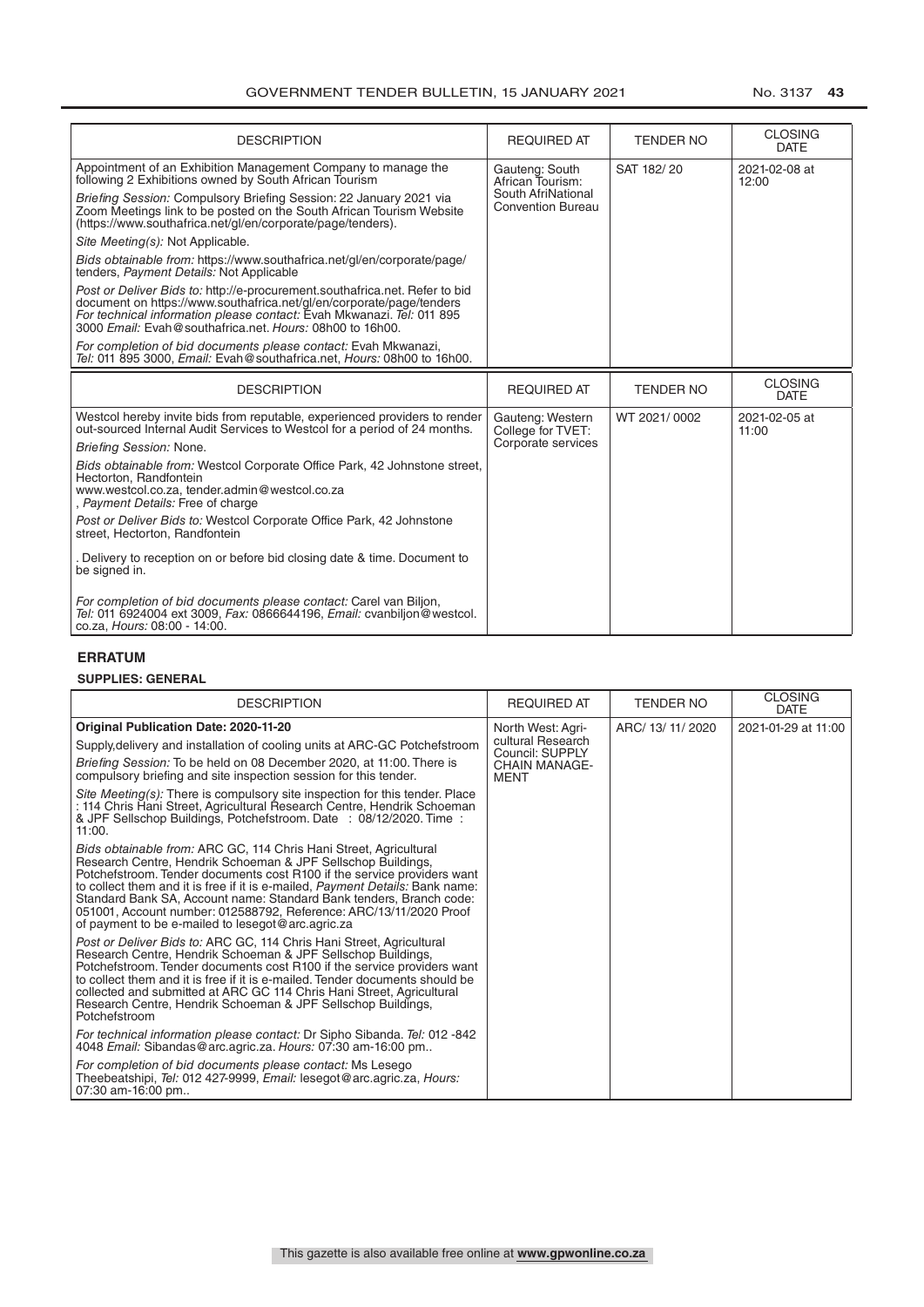# **SUPPLIES: COMPUTER EQUIPMENT**

| <b>DESCRIPTION</b>                                                                                                                                                                                                                                                                                                                                                                                                                                                                                                                                                                                                                                                                                                                                                                                                                                                                                                                                                                                                                                                                                                             | <b>REQUIRED AT</b>                                                                                             | <b>TENDER NO</b>                  | <b>CLOSING</b><br><b>DATE</b> |
|--------------------------------------------------------------------------------------------------------------------------------------------------------------------------------------------------------------------------------------------------------------------------------------------------------------------------------------------------------------------------------------------------------------------------------------------------------------------------------------------------------------------------------------------------------------------------------------------------------------------------------------------------------------------------------------------------------------------------------------------------------------------------------------------------------------------------------------------------------------------------------------------------------------------------------------------------------------------------------------------------------------------------------------------------------------------------------------------------------------------------------|----------------------------------------------------------------------------------------------------------------|-----------------------------------|-------------------------------|
| <b>Original Publication Date: 2020-11-27</b><br>THE PROVISION OF THE MPLS WAN FOR A PERIOD OF THREE (3)<br>YEARS.<br>Briefing Session: To be held on 09 December 2020, at 11:00. Compulsory<br>Briefing Session National Health Laboratory Service (NHLS), 1<br>Modderfontein Road, Sandringham, Johannesburg.<br>Site Meeting(s): 1 MODDERFONTEIN ROAD SANDRINGHAM,<br>NATIONAL HEALTH LABORATORY SERVICE.<br>Bids obtainable from: e-tender portal iTender portal, Cost of Documents:<br>n/a, Payment Details: n/a<br>Post or Deliver Bids to: National Health Laboratory Service (NHLS), 1<br>Modderfontein Road, Sandringham, Johannesburg. All bid submissions<br>must be placed in the tender box at the National Health Laboratory<br>Service (NHLS) main reception, all late submission will be disqualified<br>For technical information please contact: Phumzile Rikhotso. Tel: 011 386<br>6165 Email: Phumzile.Rikhotso@nhls.ac.za. Hours: 08:00 - 16:00.<br>For completion of bid documents please contact: Phumzile Rikhotso,<br>Tel: 011 386 6165, Email: Phumzile.Rikhotso@nhls.ac.za, Hours: 08:00 -<br>16:00. | Gauteng: National<br><b>Health Laboratory</b><br>Service: Information<br>Technology (IT)                       | RFB 006/20/21                     | 2021-01-22 at 11:00           |
|                                                                                                                                                                                                                                                                                                                                                                                                                                                                                                                                                                                                                                                                                                                                                                                                                                                                                                                                                                                                                                                                                                                                |                                                                                                                |                                   | <b>CLOSING</b>                |
| <b>DESCRIPTION</b><br><b>Original Publication Date: 2020-11-27</b><br>SUPPLY, IMPLEMENTATION, SUPPORT AND MAINTENANCE OF AN<br>IVR-ENABLE CALL CENTRE SYSYTEM FOR A PERIOD OF FIVE (5)<br>YEARS.<br>Briefing Session: To be held on 09 December 2020, at 10:00. Compulsory<br>Briefing Session National Health Laboratory Service (NHLS), 1                                                                                                                                                                                                                                                                                                                                                                                                                                                                                                                                                                                                                                                                                                                                                                                    | <b>REQUIRED AT</b><br>Gauteng: National<br><b>Health Laboratory</b><br>Service: Information<br>Technology (IT) | <b>TENDER NO</b><br>RFB 030/20/21 | DATE<br>2021-01-21 at 11:00   |
| Modderfontein Road, Sandringham, Johannesburg.<br>Site Meeting(s): 1 MODDERFONTEIN ROAD SANDRINGHAM,<br>NATIONAL HEALTH LABORATORY SERVICE.<br>Bids obtainable from: e-tender portal iTender portal, Cost of Documents:<br>n/a, Payment Details: n/a                                                                                                                                                                                                                                                                                                                                                                                                                                                                                                                                                                                                                                                                                                                                                                                                                                                                           |                                                                                                                |                                   |                               |
| Post or Deliver Bids to: National Health Laboratory Service (NHLS), 1<br>Modderfontein Road, Sandringham, Johannesburg. All bid submissions<br>must be placed in the tender box at the National Health Laboratory<br>Service (NHLS) main reception, all late submission will be disqualified<br>For technical information please contact: Phumzile Rikhotso. Tel: 011 386                                                                                                                                                                                                                                                                                                                                                                                                                                                                                                                                                                                                                                                                                                                                                      |                                                                                                                |                                   |                               |
| 6165 Email: Phumzile.Rikhotso@nhls.ac.za. Hours: 08:00 - 16:00.<br>For completion of bid documents please contact: Phumzile Rikhotso,<br>Tel: 011 386 6165, Email: Phumzile.Rikhotso@nhls.ac.za, Hours: 08:00 -<br>16:00.                                                                                                                                                                                                                                                                                                                                                                                                                                                                                                                                                                                                                                                                                                                                                                                                                                                                                                      |                                                                                                                |                                   |                               |
| <b>DESCRIPTION</b>                                                                                                                                                                                                                                                                                                                                                                                                                                                                                                                                                                                                                                                                                                                                                                                                                                                                                                                                                                                                                                                                                                             | <b>REQUIRED AT</b>                                                                                             | <b>TENDER NO</b>                  | <b>CLOSING</b><br><b>DATE</b> |
| <b>Original Publication Date: 2020-11-27</b><br>The Supply, Implementation and Support of an Email Security, Archiving<br>and Continuity System for a period of three (3) years.<br>Briefing Session: To be held on 09 December 2020, at 12:00. Compulsory<br>Briefing Session National Health Laboratory Service (NHLS), 1<br>Modderfontein Road, Sandringham, Johannesburg.<br>Site Meeting(s): 1 MODDERFONTEIN ROAD SANDRINGHAM<br>NATIONAL HEALTH LABORATORY SERVICE                                                                                                                                                                                                                                                                                                                                                                                                                                                                                                                                                                                                                                                       | National: National<br><b>Health Laboratory</b><br>Service: Health                                              | RFB 118/19/20                     | 2021-01-21 at 11:00           |
| Bids obtainable from: etender portal iTender portal, Cost of Documents:<br>n/a, Payment Details: n/a<br>Post or Deliver Bids to: National Health Laboratory Service (NHLS), 1<br>Modderfontein Road, Sandringham, Johannesburg. All bid submissions<br>must be placed in the tender box at the National Health Laboratory<br>Service (NHLS) main reception, all late submission will be disqualified<br>For technical information please contact: Phumzile Rikhotso. Tel: 011 555<br>0591 Email: Phumzile.Rikhotso@nhls.ac.za. Hours: 08:00 - 16:00.<br>For completion of bid documents please contact: Phumzile Rikhotso,<br>Tel: 011 555 0591, Email: Phumzile.Rikhotso@nhls.ac.za, Hours: 08:00 -<br>16:00.                                                                                                                                                                                                                                                                                                                                                                                                                 |                                                                                                                |                                   |                               |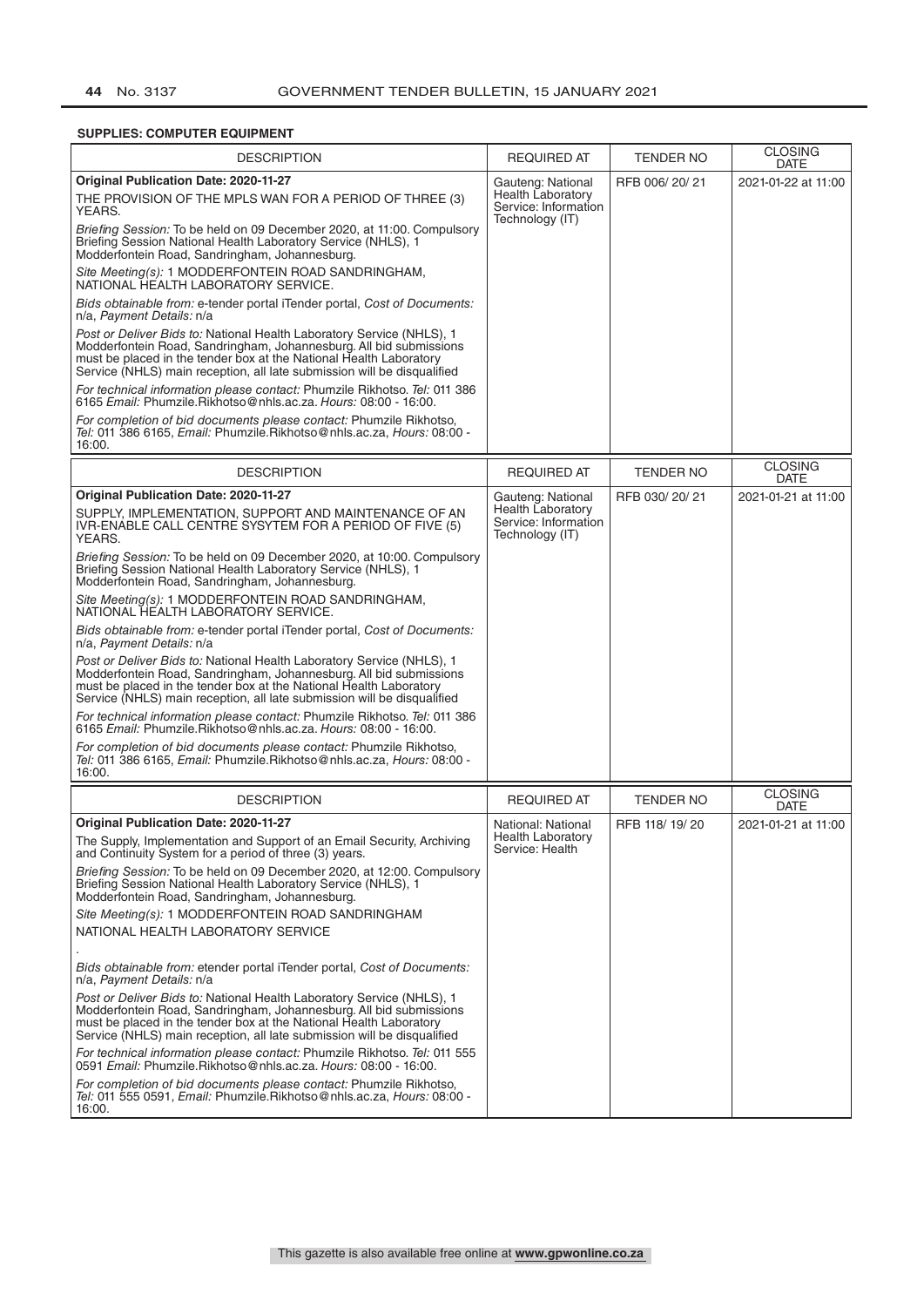# **SERVICES: GENERAL**

| <b>DESCRIPTION</b>                                                                                                                                                                                                                                                                                                                                                                                                                                                                                                                                                                                                                                                                                                                                                                                                                                                                                                                                                                                                                                                                                                                                                                                                                          | <b>REQUIRED AT</b>                                                      | <b>TENDER NO</b> | <b>CLOSING</b><br><b>DATE</b> |
|---------------------------------------------------------------------------------------------------------------------------------------------------------------------------------------------------------------------------------------------------------------------------------------------------------------------------------------------------------------------------------------------------------------------------------------------------------------------------------------------------------------------------------------------------------------------------------------------------------------------------------------------------------------------------------------------------------------------------------------------------------------------------------------------------------------------------------------------------------------------------------------------------------------------------------------------------------------------------------------------------------------------------------------------------------------------------------------------------------------------------------------------------------------------------------------------------------------------------------------------|-------------------------------------------------------------------------|------------------|-------------------------------|
| Original Publication Date: 2020-12-04<br>Land Port of Entry: GOLELA and ONVERWACHT: Appointment of<br>the service provider for the maintanance and repairs on building<br>Civil, Mechanical and Electrical Infrastructure and installations at<br>Two Ports of Entry, s for a 36 Months period Prospective bidders must<br>meet the below criteria to qualify for further consideration for price and<br>preference: detailed functionality will be included in the tender document<br>in the PA 04 Form Notice and invitation to tender: NB: BBB-EE level<br>one(1) and Level(2) only!!!qualify to tender for this project accredited by<br>SANAS or Sworn affidavit on the DTI WEB: Minimum functionality: The<br>service provider to submitt proof of full-time workforce for this project<br>30%. The service provider to submit list of projects similar to this one and<br>contactable references 30%, The service provider to submit adequate<br>financial resources 20%, The service provider to provide the evidence of<br>plant, utility vehicles and instrumentation owned or to be hired to carry<br>out the project 20%. NB: The service provider to fully complete and submit<br>Annexure B for mandatory 30% sub contracting | Gauteng: Depart-<br>ment of Public<br>Works: Supply<br>chain management | H20/016 AI       | 2021-02-02 at<br>11:00        |
| Briefing Session: NO BRIEFING MEETING DUE TO COVID-19<br>PANDĒMIC.                                                                                                                                                                                                                                                                                                                                                                                                                                                                                                                                                                                                                                                                                                                                                                                                                                                                                                                                                                                                                                                                                                                                                                          |                                                                         |                  |                               |
| Site Meeting(s): NO BRIEFING MEETING DUE TO COVID-19<br>PANDEMIC.                                                                                                                                                                                                                                                                                                                                                                                                                                                                                                                                                                                                                                                                                                                                                                                                                                                                                                                                                                                                                                                                                                                                                                           |                                                                         |                  |                               |
| Bids obtainable from: Tender document will be purchased with the non-<br>refundable amount of R700,00 at the departmental premises: method of<br>payment is cash only!! OR can be downloaded at the www.etenders.gov.<br>za at the National Treasury Website at no cost (for free), Payment Details:<br>Tender document will be purchased with the non-refundable amount<br>of R700,00 at the departmental premises: method of payment is cash<br>only!! OR can be downloaded at the www.etenders.gov.za at the National<br>Treasury Website at no cost (for free)., Notes: NO LATE BIDS WILL BE<br>CONSIDERED: CLOSING IS AT 11H00 SHARP!!!!!.                                                                                                                                                                                                                                                                                                                                                                                                                                                                                                                                                                                             |                                                                         |                  |                               |
| Post or Deliver Bids to: Department of Public Works: Bosman and Madiba<br>ST: Private bag X 65: Pretoria Central: 0001. Department of Public Works:<br>CGO Building: Bosman and Madiba ST: Pretoria Central                                                                                                                                                                                                                                                                                                                                                                                                                                                                                                                                                                                                                                                                                                                                                                                                                                                                                                                                                                                                                                 |                                                                         |                  |                               |
| For technical information please contact: Musawenkosi Mcwango. Tel: 012<br>406 2150/073 648 6837. Fax: N/A Email: musawenkosi.mcwango@dpw.<br>gov.za. Hours: 7:30-12:45<br>after lunch<br>13:30-15:30.                                                                                                                                                                                                                                                                                                                                                                                                                                                                                                                                                                                                                                                                                                                                                                                                                                                                                                                                                                                                                                      |                                                                         |                  |                               |
| For completion of bid documents please contact: Joseph Nyalunga,<br>Tel: 012 406 1655, Fax: N/A, Email: joseph.nyalunga@dpw.gov.za, Hours:<br>after lunch<br>7:30-12:45<br>13:30-15:30.                                                                                                                                                                                                                                                                                                                                                                                                                                                                                                                                                                                                                                                                                                                                                                                                                                                                                                                                                                                                                                                     |                                                                         |                  |                               |
| NB:All bidders who do not comply with all the requirements stated will not<br>be considered for further evaluation for price and preference                                                                                                                                                                                                                                                                                                                                                                                                                                                                                                                                                                                                                                                                                                                                                                                                                                                                                                                                                                                                                                                                                                 |                                                                         |                  |                               |
| Compulsory: PA 36 Local production and content of designed sectors must<br>be duly signed and completed. The required grading for the project is 7CE<br>or higher.                                                                                                                                                                                                                                                                                                                                                                                                                                                                                                                                                                                                                                                                                                                                                                                                                                                                                                                                                                                                                                                                          |                                                                         |                  |                               |

# **SERVICES: BUILDING**

| <b>DESCRIPTION</b>                                                                                                                                                                                                                                                                                                                                                           | <b>REQUIRED AT</b>        | TENDER NO         | <b>CLOSING</b><br><b>DATE</b> |
|------------------------------------------------------------------------------------------------------------------------------------------------------------------------------------------------------------------------------------------------------------------------------------------------------------------------------------------------------------------------------|---------------------------|-------------------|-------------------------------|
| <b>Original Publication Date: 2021-01-15</b>                                                                                                                                                                                                                                                                                                                                 | Gauteng: Electoral        | IEC/ GP- 03/ 2020 | 2021-01-22 at 11:00           |
| GT484 - Merafong City Local Office Accommodation                                                                                                                                                                                                                                                                                                                             | Commission: Sup-          |                   |                               |
| Briefing Session: Not applicable.                                                                                                                                                                                                                                                                                                                                            | ply Chain Manage-<br>ment |                   |                               |
| Bids obtainable from: The Electoral Commission's website at www.<br>elections.org.za or https://votaquotes.elections.org.za/eproc_inter/Default.<br>aspx                                                                                                                                                                                                                     |                           |                   |                               |
| Bid documents are also available on the National Treasury eTender<br>Portal., Cost of Documents: Free, Payment Details: N/A, Notes: Refer<br>notice on website                                                                                                                                                                                                               |                           |                   |                               |
| Post or Deliver Bids to: Cambridge Building, Shop 1,                                                                                                                                                                                                                                                                                                                         |                           |                   |                               |
| Corner Halite and Emerald Street                                                                                                                                                                                                                                                                                                                                             |                           |                   |                               |
| Carletonville. Delivery before the closing date and time in the applicable<br>tender box only.                                                                                                                                                                                                                                                                               |                           |                   |                               |
| NO BIDS BY POST WILL BE ACCEPTED!                                                                                                                                                                                                                                                                                                                                            |                           |                   |                               |
| For technical information please contact: Ledimo Nthejane/Quincy Sedisa.<br>Tel: 011 644-7400/018 786-2471 Email: NthejaneL@elections.org.za /<br>SedisaO@elections.org.za. Hours: 08:30 to 17:00.                                                                                                                                                                           |                           |                   |                               |
| For completion of bid documents please contact: Vincent Qwabe, Tel: 012<br>622 5700, Fax: N/A, Hours: 08:30 to 17:00.                                                                                                                                                                                                                                                        |                           |                   |                               |
| Bids received will be evaluated in respect of the evaluation criteria<br>as set out in the bid documentation as provided for in the Preferential<br>Procurement Regulations, 2017.All services providers that wish to render<br>goods/services to the Electoral Commission must self-register on the<br>National Treasury Central Suppliers Database (CSD) at www.csd.gov.za |                           |                   |                               |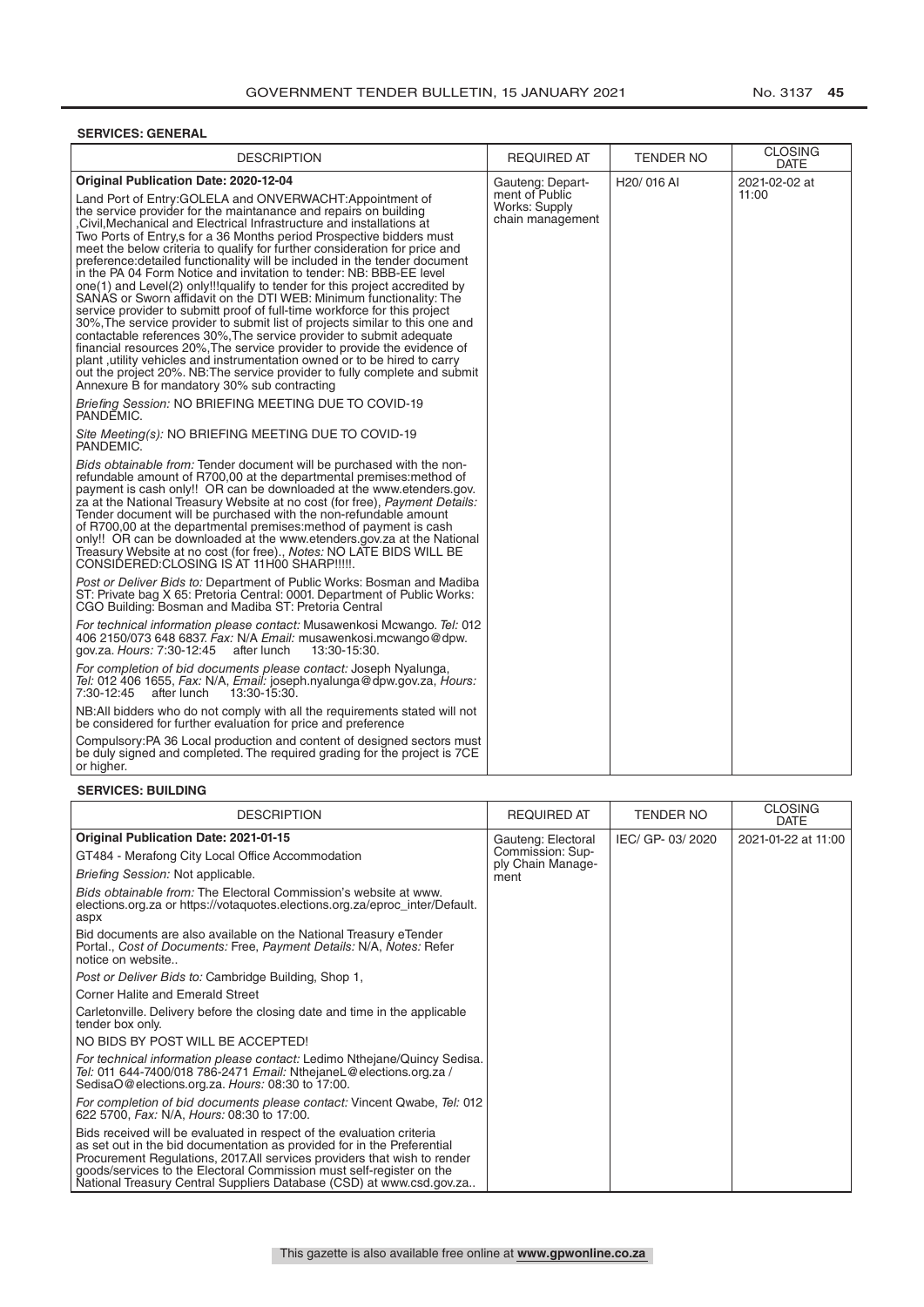# **TENDER RESPONSES RECEIVED ON OR BEFORE CLOSING DATE**

# **SERVICES: CIVIL**

#### **KWAZULU-NATAL: THE SOUTH AFRICAN NATIONAL ROADS AGENCY SOC LIMITED: EASTERN REGION - DESIGN AND CON-STRUCTION**

| TENDER NO                    | <b>DESCRIPTION</b>                                                                                                                                                                                          | BIDDERS/SUPPLIERS THAT SUBMITTED<br>TENDER RESPONSES                                                                                                                                                                                                                                                                                                                                                                                                                                                                                                                                                                                                                                                                                                                                                                                        |
|------------------------------|-------------------------------------------------------------------------------------------------------------------------------------------------------------------------------------------------------------|---------------------------------------------------------------------------------------------------------------------------------------------------------------------------------------------------------------------------------------------------------------------------------------------------------------------------------------------------------------------------------------------------------------------------------------------------------------------------------------------------------------------------------------------------------------------------------------------------------------------------------------------------------------------------------------------------------------------------------------------------------------------------------------------------------------------------------------------|
| SANRAL N.003-010-2017/<br>9S | Consulting Engineering Services for the<br>Administration and Construction Monitoring for<br>capacity improvements on National Route 3<br>section 1 from Westville viaduct (Km 11.80) to<br>Paradise Valley | 1. Aurecon South Africa (Pty) Ltd<br>2. Bosch Projects (Pty) Ltd<br>3. Bovicon Mohloa JV<br>4. BVi Consulting Engineers Western Cape<br>5. GladAfrica Consulting Engineers (Pty) Ltd<br>6. HATCH Africa (Pty) Ltd<br>7. HHO Consulting Engineers (Pty) Ltd<br>8. Ibhongo Consulting Engineers<br>9. Infraconsult Engineering<br>10. Ingerop South Africa (Pty) Ltd<br>11. JG Afrika (Pty) Ltd<br>12. Madan Singh and Associates cc<br>13. Meraki Consulting Engineering (Pty) Ltd<br>14. PMAX/DNMZ JV<br>15. SMEC South Africa (Pty) Ltd<br>16. V3 Consulting Engineers (Pty) Ltd<br>17. Xariba Enterprises cc T/A Nankhoo Consulting Engi-<br>neers<br>18. ZAI Consulting (Pty) Ltd<br>19. SNA-SKI JV<br>20. WSP Group Africa<br>21. NAKO ILISO-Thewo JV<br>22. Drop Dot (Pty) Ltd<br>23. Mayula Trading<br>24. Naidu Consulting (Pty) Ltd |

# **SERVICES: FUNCTIONAL (INCLUDING CLEANING AND SECURITY SERVICES)**

#### **FREE STATE: DEPARTMENT OF LABOUR: PROVINCIAL OPERATION MANAGEMENT SUPPORT**

| <b>TENDER NO</b> | <b>DESCRIPTION</b>                                                                                                                        | BIDDERS/SUPPLIERS THAT SUBMITTED<br><b>TENDER RESPONSES</b>                                                                                                                                                                                                                                                                                                                                                                                                                                                                                                                                                                                                                                                                                                                                                                                                                                                                                                                                                                                                                                                                                                                                                                                                                                                                                                                                                    |
|------------------|-------------------------------------------------------------------------------------------------------------------------------------------|----------------------------------------------------------------------------------------------------------------------------------------------------------------------------------------------------------------------------------------------------------------------------------------------------------------------------------------------------------------------------------------------------------------------------------------------------------------------------------------------------------------------------------------------------------------------------------------------------------------------------------------------------------------------------------------------------------------------------------------------------------------------------------------------------------------------------------------------------------------------------------------------------------------------------------------------------------------------------------------------------------------------------------------------------------------------------------------------------------------------------------------------------------------------------------------------------------------------------------------------------------------------------------------------------------------------------------------------------------------------------------------------------------------|
| FSDOL03/2020     | RECEIVED BIDS DURING THE SECURITY<br><b>TENDER</b><br>ADVERTISED ON THE 02 NOVEMBER 2020<br>AND CLOSED ON THE 11 NOVEMBER 2020<br>@ 11:00 | 1 Africanism Security Service R4 226 560.52<br>2 APM Security Service R5 429 721.65<br>3 Blatew Security R649 776.00<br>4 Bohlale Risk Protection R3 982 430.40<br>5 Buffalo Security R745 200.00<br>6 Calvary Enterprise R1 633 391.18<br>7 Defensor R3 925 188.00<br>8 Ensemble Security R4 579 794.95<br>9 Fezile Security Service R4 388 482.80<br>10 General Siphiwe Security Advisory R3 357 038.79<br>11 Khayalami Security R4 814 015.95<br>12 Kill Crime Security R4 968 769.50<br>13 Kopanong Safety Service R3 731 520.00<br>14 Ligit Security Solutions R4 579 794.96<br>15 Manaba Security R2 904 000.00<br>16 Mefa Potection Service R4 175 718.82<br>17 MTG Protection Service R2 991 222.92<br>18 Ngqutura Transport R3 427 605.36<br>19 Octaves Group R3 034 521.84<br>20 Phuthadichaba Trading R4 073 015.35<br>21 Mabaso Holdings T/A Pioneer Security Solution R4 490<br>768.40<br>22 Quick Bopha Security R3 453 754.16<br>23 Rising Star Protection R3 761 273.52<br>24 Sinolin Security R4 773 868.80<br>25 Singobile Security R4 259 207.15<br>26 Tee White Security R34 212.26<br>27 Tikedi Holdings (Tugela Risk Management) R4 496<br>400.00<br>28 Vemisani Security Service R4 079 056.80<br>29 ZZZ Building Construction and Security Services R3<br>888 000.00<br>30 Cleft Security Service PTY LTD R11 645 548.80<br>31 Uncommon Favour R856 000.00<br>32 Simonye R2 571 511.68 |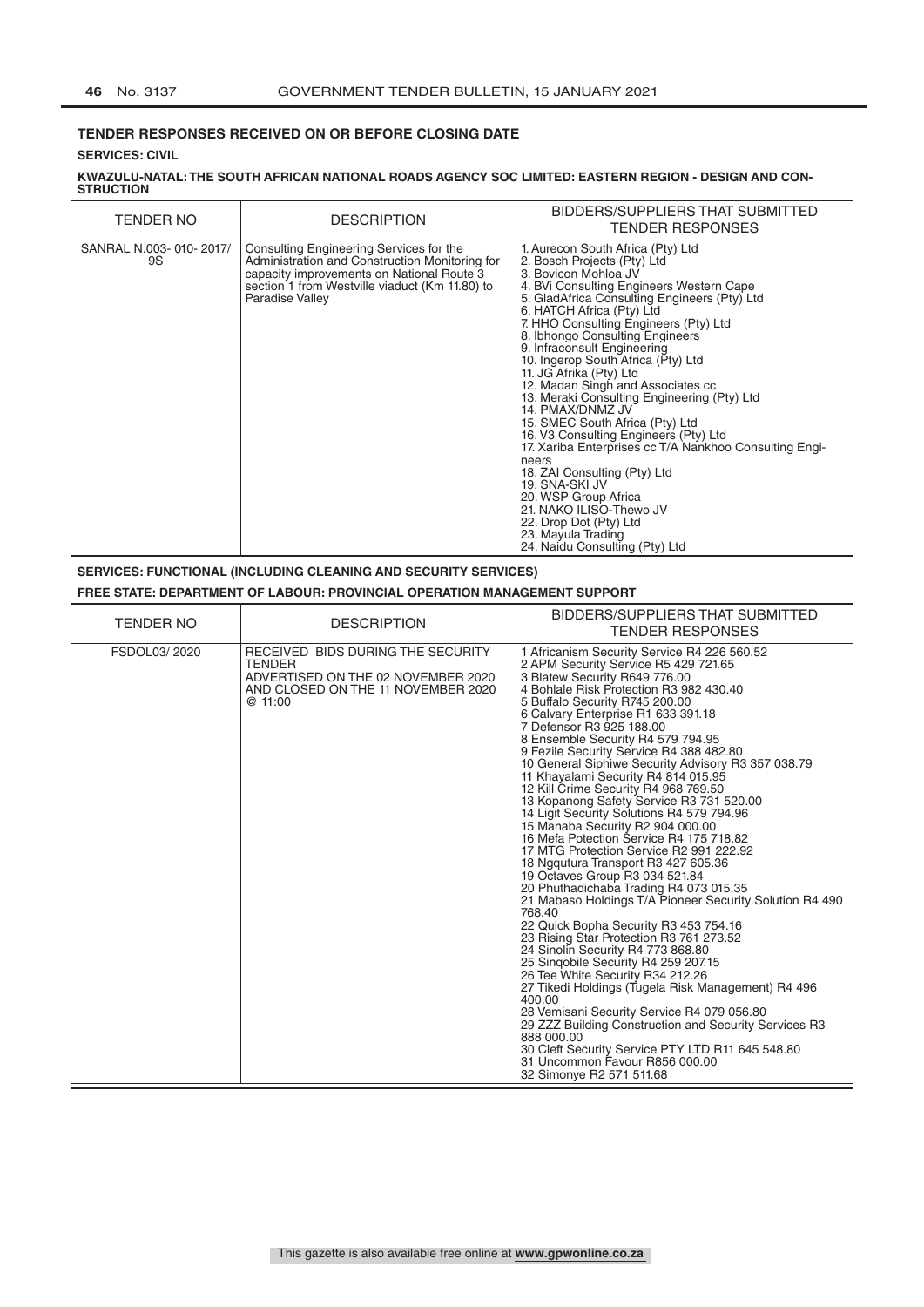# GOVERNMENT TENDER BULLETIN, 15 JANUARY 2021 No. 3137 47

| <b>TENDER NO</b> | <b>DESCRIPTION</b>                                                                                                                        | BIDDERS/SUPPLIERS THAT SUBMITTED<br><b>TENDER RESPONSES</b>                                                                                                                                                                                                                                                                                                                                                                                                                                                                                                                                                                                                                                                                                                                                                                                                                                                                                                                                                                                                                                                                                            |
|------------------|-------------------------------------------------------------------------------------------------------------------------------------------|--------------------------------------------------------------------------------------------------------------------------------------------------------------------------------------------------------------------------------------------------------------------------------------------------------------------------------------------------------------------------------------------------------------------------------------------------------------------------------------------------------------------------------------------------------------------------------------------------------------------------------------------------------------------------------------------------------------------------------------------------------------------------------------------------------------------------------------------------------------------------------------------------------------------------------------------------------------------------------------------------------------------------------------------------------------------------------------------------------------------------------------------------------|
| FSDOL02/2020     | RECEIVED BIDS DURING THE SECURITY<br>TENDER<br>ADVERTISED ON THE 02 NOVEMBER 2020<br>AND CLOSED ON THE 11 NOVEMBER 2020<br>@11:00         | 1 Africanism Security Service R 200 808.32<br>2 APM Security Service R 1 451 065.03<br>3 Bohlale Risk Protection R 4 778 916.48<br>4 Buffalo Security R 1 500 474.00<br>5 Calvary Enterprise R 1 633 391.18<br>6 Cleft Security Service R 4 996 411.20<br>7 Defensor R 5 837 170.00<br>8 Ensemble Security R 1 831 917.98<br>9 Fezile Security Service R 5 234 715.36<br>10 General Siphiwe Security Advisory R 1 647 322.19<br>11 Khayalami Security R 1 925 606.38<br>12 Kill Crime Security R 3 298 896.90<br>13 Ligit Security Solutions R 5 495 753.76<br>14 Mefa Potection Service R 5 853 286.56<br>15 MTG Protection Service R 1 498 370.88<br>16 Ngqutura Transport R 1 548 311.98<br>17 Octaves Group<br>18 Phuthaditjhaba Trading R 5 860 073.95<br>19 Pioneer Security Solution R 224 538.42<br>20 Quick Bopha Security R 1 546 879.54<br>21 Rising Star Protection R 1 849 444.08<br>22 Simunye Sakhi Trading R 3 925 537.92<br>23 Sinolin Security R 5 465 613.60<br>24 Singobile Security R 5 021 292.96<br>25 Tugela Risk Management R 3 909 600.00<br>26 Uncommon Favor R 1 684 000.00<br>27 Vemisani Security Service R 4 684 345.68 |
| <b>TENDER NO</b> | <b>DESCRIPTION</b>                                                                                                                        | BIDDERS/SUPPLIERS THAT SUBMITTED<br><b>TENDER RESPONSES</b>                                                                                                                                                                                                                                                                                                                                                                                                                                                                                                                                                                                                                                                                                                                                                                                                                                                                                                                                                                                                                                                                                            |
| FSDOL01/2020     | RECEIVED BIDS DURING THE SECURITY<br><b>TENDER</b><br>ADVERTISED ON THE 02 NOVEMBER 2020<br>AND CLOSED ON THE 11 NOVEMBER 2020<br>@ 11:00 | 1 Africanism Security Service R 5 870 543.25<br>2 Bohlale Risk Protection R 5 770 443.36<br>3 Buffalo Security R 1 873 074.00<br>4 Calvary Enterprise R 5 716 869.14<br>5 Cleft Security R 5 980 646.40<br>6 Defensor R 7 124 125.80<br>7 Ensemble Security R 5 495 753.87<br>8 Fezile Security Service R 6 080 947.92<br>9 General Siphiwe R 5 729 062.27<br>10 Khayalami R 8 518 711.48<br>11 Kopanong Safety Service R 4 850 976.00<br>12 Machoe Technical R 6 295 560.00<br>13 Mefa Protection R 4 676 631.70<br>14 MTG Protection Service R 4 860 047.40<br>15 Ngqutura Transport R 5 483 587.34<br>16 Puthaditchaba Trading R 6 791 799.44<br>17 Quick Bopha Security R 5 414 078.38<br>18 Rising Star R 5 727 769.68<br>19 Senwabile Security R 4 177 454.40<br>20 Simunye Sakhi R 4 500 145.44<br>21 Sinolin Security R 6 685 431.60<br>22 Singobile Security R 5 921 379.56<br>23 Tikedi Holdings R 4 141 800.00<br>24 Uncommon Favor Consulting R 1 684 000.00<br>25 Vemisani Security Service R 5 537 686.08<br>26 VMR Trading R 5 848 459.68                                                                                               |

# **TENDER INVITATION CANCELLATIONS**

#### **GAUTENG: COMMUNITY SCHEMES OMBUD SERVICE: ICT**

| TENDER NO     | <b>TENDER DESCRIPTION</b>                                                                                                                                                   | <b>CLOSING DATE</b> | <b>ENQUIRIES</b>                        |
|---------------|-----------------------------------------------------------------------------------------------------------------------------------------------------------------------------|---------------------|-----------------------------------------|
| CSOS004-2020R | CSOS004-2020R: THE SUPPLY. DEVELOP-<br>MENT AND IMPLEMENTATION OF BUSINESS<br>AUTOMATION SOLUTIONS INCLUDING MAIN-<br>TENANCE AND SUPPORT FOR A PERIOD OF<br>FIVE (5) YEARS | 2021-01-29          | Mawande Jadezweni, Tel: 010 593<br>0533 |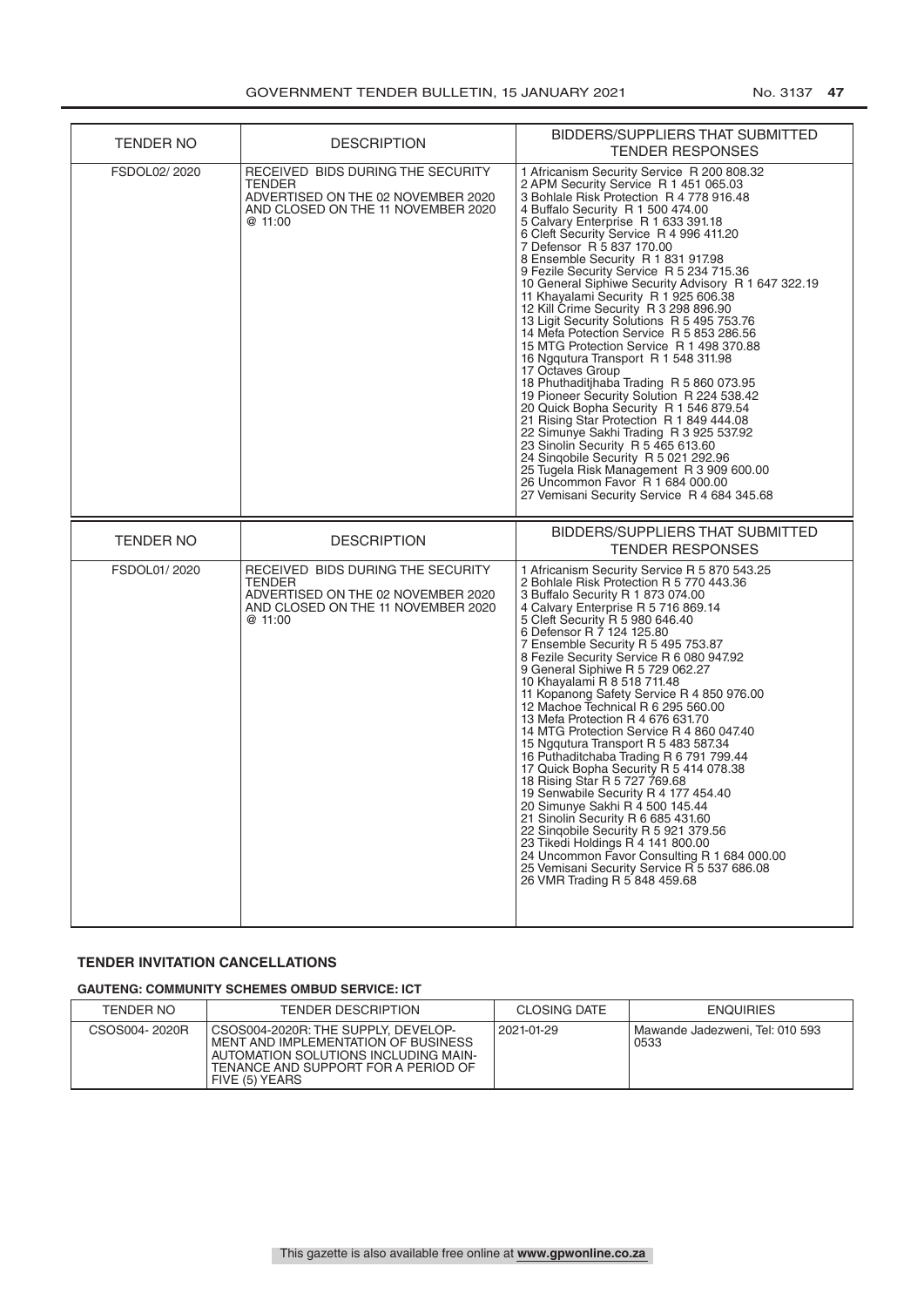# **GAUTENG: COMMUNITY SCHEMES OMBUD SERVICE: OFFICE OF THE CEO & HR**

| TENDER NO    | <b>TENDER DESCRIPTION</b>                                                                                                                                                                                   | <b>CLOSING DATE</b> | <b>ENQUIRIES</b>                    |
|--------------|-------------------------------------------------------------------------------------------------------------------------------------------------------------------------------------------------------------|---------------------|-------------------------------------|
| CSOS007-2020 | CSOS007-2020: THE APPOINTMENT OF A<br>QUALIFIED INSTITUTION TO RENDER IN-<br>SURANCE BROKING SERVICES TO THE<br>COMMUNITY SCHEMES OMBUD SERVICES<br>(DIRECTOR'S AND PRESCRIBED OFFICERS<br>INDEMNITY COVER) | 2020-09-14          | Jabulani Makhaye, Tel: 010 593 0533 |

#### **GAUTENG: GAUTENG DEPARTMENT OF ECONOMIC DEVELOPMENT: SUPPLY CHAIN MANAGEMENT**

| TENDER NO | <b>TENDER DESCRIPTION</b>                                                                                                                                                                                                    | <b>CLOSING DATE</b> | <b>ENQUIRIES</b>                         |
|-----------|------------------------------------------------------------------------------------------------------------------------------------------------------------------------------------------------------------------------------|---------------------|------------------------------------------|
|           | GT/ GDED/ 042/ 2020   SUPPLY AND DELIVERY OF CLEANING<br>MATERIAL AND EQUIPMENT FOR THE<br><b>GAUTENG DEPARTMENT OF ECONOMIC</b><br>DEVELOPMENT(GDED) 56 ELOFF STREET.<br>JOHANNESBURG FOR A PERIOD OF THREE<br>$(03)$ YEARS | 2020-09-18          | HLAMALANI MASETONI. Tel: 011 355<br>8126 |

#### **GAUTENG: GPAA: GPAA**

| TENDER NO     | TENDER DESCRIPTION                                                                                                              | <b>CLOSING DATE</b> | <b>ENQUIRIES</b>                              |
|---------------|---------------------------------------------------------------------------------------------------------------------------------|---------------------|-----------------------------------------------|
| RFB 2334/2020 | RFB 2334/2020: REQUEST FOR LICENCE<br>RENEWAL SECURITY INCIDENT AND EVENT<br>MANAGEMENT (SIEM) AND RAPID 7 SOLU-<br><b>TION</b> | 2021-01-19          | <sup>1</sup> Portia Mphela, Tel: 012 482 2754 |

#### **GAUTENG: NATIONAL HEALTH LABORATORY SERVICE: HEALTH**

| TENDER NO    | <b>TENDER DESCRIPTION</b>                                                                                                                                                             | <b>CLOSING DATE</b>                                   | <b>ENQUIRIES</b>                        |
|--------------|---------------------------------------------------------------------------------------------------------------------------------------------------------------------------------------|-------------------------------------------------------|-----------------------------------------|
| RFB093/19/20 | PLACEMENT OF A TOTAL AUTOMATED SOLU-<br>2020-05-29<br>TION FOR HIGH-RESOLUTION CAPILLARY<br>AND GEL-BASED PROTEIN ELECTROPHORE-<br>SIS FOR STEVE BIKO HOSPITAL                        |                                                       | Nonduduzo Mahlaba, Tel: 011 555<br>0580 |
| RFB112/19/20 | OUTRIGHT PURCHASE OF AUTOMATING<br>PIPETTING EQUIPMENT FOR NICD                                                                                                                       | 2020-09-11<br>Nonduduzo Mahlaba, Tel: 011 555<br>0580 |                                         |
| RFB105/19/20 | SUPPLY AND INSTALLATION OF SPECIMEN<br>PUT-THROUGH/ CUT/ UP GROSSING STATION<br>X <sub>2</sub> FOR NIOH.                                                                              |                                                       |                                         |
| TENDER NO    | <b>TENDER DESCRIPTION</b>                                                                                                                                                             |                                                       | <b>ENQUIRIES</b>                        |
| RFB070/19/20 | PLACEMENT OF TISSUE PROCESSOR AT<br>NATIONAL HEALTH LABORATORY SERVICE<br>(NHLS) AT GROOTE SCHUUR HOSPITAL HIS-<br>TOPATHOLOGY AND NIOH- PATHOLOGY FOR A<br>PERIOD OF 5 (FIVE) YEARS. |                                                       | Nicholas Nelani, Tel: 011 555 0580      |
| RFB115/18/19 | PLACEMENT OF TISSUE PROCESSOR AT<br>NATIONAL HEALTH LABORATORY SERVICE<br>(NHLS) AT ANATOMICAL PATHOLOGY – DGM<br>AND CMJAH FOR A PERIOD OF 5 (FIVE)<br>YEARS.                        | 2019-06-05                                            | icholas Nelani, Tel: 011 555 0580       |

#### **GAUTENG: NATIONAL RESEARCH FOUNDATION: SUPPLY CHAIN MANAGEMENT**

| <b>TENDER NO</b>                        | <b>TENDER DESCRIPTION</b>                                                                                                                 |            | <b>ENQUIRIES</b>                   |
|-----------------------------------------|-------------------------------------------------------------------------------------------------------------------------------------------|------------|------------------------------------|
| NRF/ SAASTA HERES I<br>/ 01/ 2020- 2021 | APPOINTMENT OF A SERVICE PROVIDER<br>TO OFFER TRAINING ON LIFE SKILLS TO<br><b>GRADUATES FOR A PERIOD OF 36 MONTHS.</b><br>$(3$ YEARS).   | 2020-08-28 | Tshepo Matheane, Tel: 012 392 9358 |
| NRF/ SAASTA HRES/<br>02/2020-2021       | APPOINTMENT OF A SERVICE PROVIDER TO<br>OFFER TRAINING ON ENTREPRENEURSHIP<br>SKILLS TO GRADUATES FOR A PERIOD OF 36<br>MONTHS, (3 YEARS) | 2020-09-04 | Tshepo Matheane, Tel: 012 392 9358 |

#### **GAUTENG: SOUTH AFRICAN CIVIL AVIATION AUTHORITY: SUPPLY CHAIN MANAGEMENT**

| TENDER NO                     | <b>TENDER DESCRIPTION</b>       | <b>CLOSING DATE</b> | <b>ENQUIRIES</b>                  |
|-------------------------------|---------------------------------|---------------------|-----------------------------------|
| SACAA/ PA/ 0005/<br>2020-2021 | Provision of Panel of Attorneys | 2020-10-22          | Sambeso Mbande, Tel: 011 545 1020 |

#### **GAUTENG: STATE INFORMATION TECHNOLOGY AGENCY: SCM**

| TENDER NO     | <b>TENDER DESCRIPTION</b>                                                                                                                                                                                | <b>CLOSING DATE</b> | <b>ENQUIRIES</b>                     |
|---------------|----------------------------------------------------------------------------------------------------------------------------------------------------------------------------------------------------------|---------------------|--------------------------------------|
| RFB 2322-2020 | I REQUEST TO APPROVE THE PROCUREMENT<br>OF PROFFESSIONAL SERVICES FOR THE SITA<br>EMPLOYEE ASSISTANCE PROGRAMME (EAP)<br>FOR A PERIOD OF THREE (03) YEARS. WITH<br>AN OPTION TO RENEW FOR TWO (02) YEARS | 2021-01-19          | Bongi Mochalatjie, Tel: 012 482 2034 |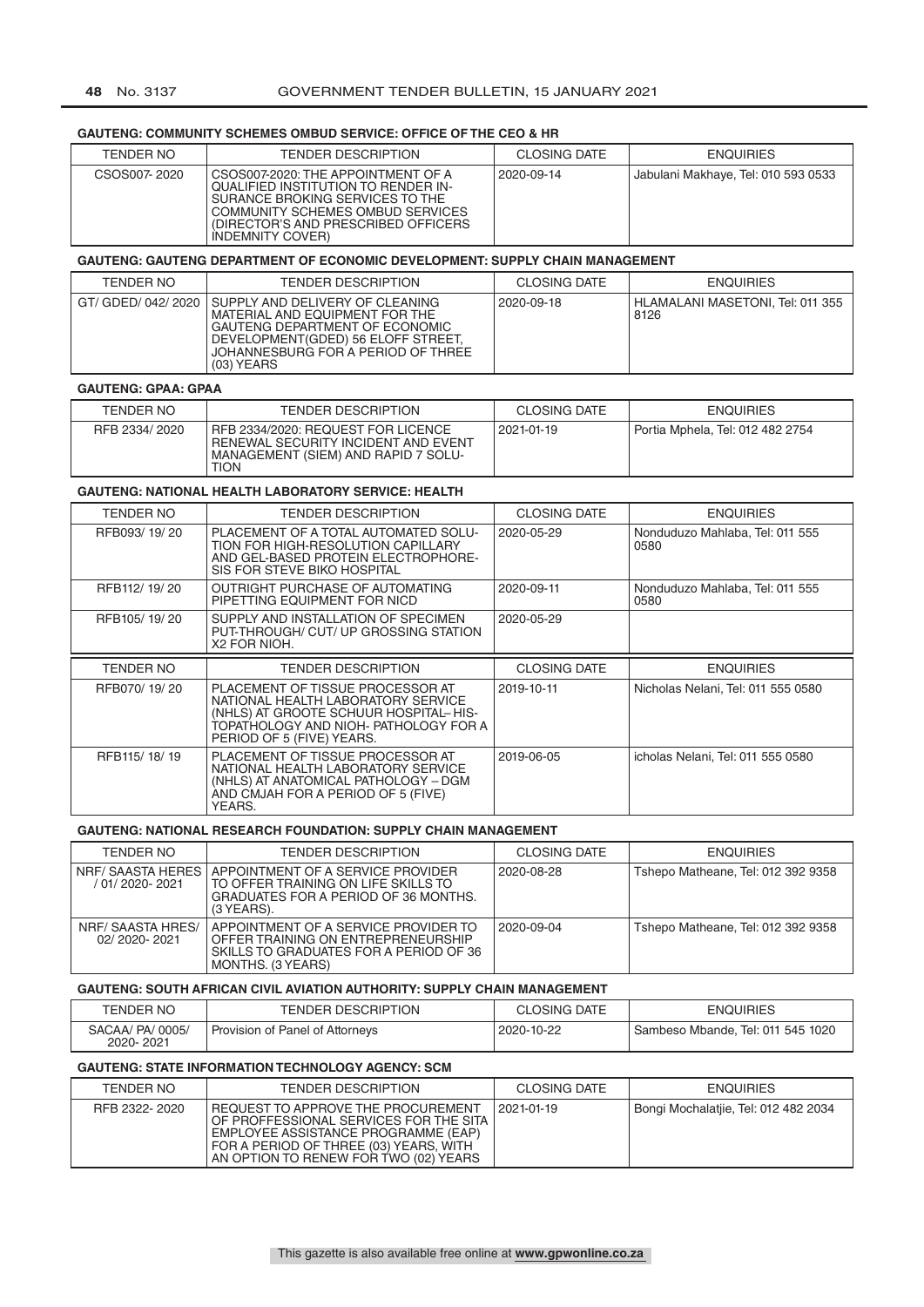# **NATIONAL: EDUCATION, TRAINING AND DEVELOPMENT PRACTICES SETA: SUPPLY CHAIN MANAGEMENT**

| TENDER DESCRIPTION<br>TENDER NO |                                                                                                       | <b>CLOSING DATE</b> | <b>ENQUIRIES</b>                           |
|---------------------------------|-------------------------------------------------------------------------------------------------------|---------------------|--------------------------------------------|
|                                 | SCMU: 03 - 2020/21   Terms of Reference for lease of office space for<br>ETDP SETA Provincial offices | 2020-10-07          | Siphesihle Khonjelwayo, Tel:<br>0113723313 |

## **WESTERN CAPE: DEPARTMENT OF PUBLIC WORKS: SUPPLY CHAIN MANAGEMENT**

| TENDER NO   | <b>TENDER DESCRIPTION</b>                                                                                                                                                           | <b>CLOSING DATE</b> | <b>ENQUIRIES</b>                  |
|-------------|-------------------------------------------------------------------------------------------------------------------------------------------------------------------------------------|---------------------|-----------------------------------|
| CPT 1002/20 | MALMESBURY CORRECTIONAL CENTRE:<br>INTEGRATED SECURITY SYSTEMS (ISS):<br>MAINTENANCE CONTRACT FOR A PERÍOD OF<br>36 MONTHS: APPOINTMENT OF ELECTRICAL<br><b>ENGINEER</b>            | 2020-07-31          | MS N MANZEZULU, Tel: 021 402 2189 |
| CPT 1003/20 | GOODWOOD CORRECTIONAL CENTRE:<br>INTEGRATED SECURITY SYSTEMS (ISS):<br>MAINTENANCE CONTRACT FOR A PERÍOD OF<br>36 MONTHS: APPOINTMENT OF ELECTRICAL<br><b>ENGINEER</b>              | 2020-07-31          | MS N MANZEZULU, Tel: 021 402 2189 |
| CPTC 014/20 | VANRHYNSDORP CORRECTIONAL CENTRE:<br>INTEGRATED SECURITY SYSTEMS (ISS):<br>MAINTENANCE CONTRACT FOR A PERIOD OF<br>36 MONTHS: APPOINTMENT OF ELECTRICAL<br><b>ENGINEER</b>          | 2020-08-07          | MS N MANZEZULU, Tel: 021 402 2189 |
| CPTC 015/20 | CERES (WARMBOKKEVELD) CORRECTIONAL<br>CENTRE: INTEGRATED SECURITY SYSTEMS<br>(ISS): MAINTENANCE CONTRACT FOR A<br>PERIOD OF 36 MONTHS: APPOINTMENT OF<br><b>ELECTRICAL ENGINEER</b> | 2020-08-07          | MS N MANZEZULU, Tel: 021 402 2189 |

#### **WESTERN CAPE: DEPARTMENT OF PUBLIC WORKS AND INFRASTRUCTURE: SUPPLY CHAIN MANAGEMENT**

| TENDER NO   | <b>TENDER DESCRIPTION</b>                                                                             | <b>CLOSING DATE</b> | <b>ENQUIRIES</b>                       |
|-------------|-------------------------------------------------------------------------------------------------------|---------------------|----------------------------------------|
| CPT 1008/19 | WESTERN CAPE: DYSSELDORP: CONTRACT:<br>TWO: DYSSELDORP POLICE STATION: RE-<br>PAIRS TO LATENT DEFECTS | 2019-11-29          | MR A ENGELBRECHT. Tel: 021 402<br>2270 |

#### **WESTERN CAPE: STATE INFORMATION TECHNOLOGY AGENCY: FACILITIES**

| TENDER NO     | <b>TENDER DESCRIPTION</b>                                                                                                                                                            | <b>CLOSING DATE</b> | <b>ENQUIRIES</b>                                  |
|---------------|--------------------------------------------------------------------------------------------------------------------------------------------------------------------------------------|---------------------|---------------------------------------------------|
| RFB 2338/2020 | REQUEST TO GO OUT ON A REQUEST FOR<br>BID (RFB) TO ACQUIRE SUITABLE OFFICE<br>SPACE FOR SITA WESTERN CAPE, CAPE<br>TOWN OFFICE THROUGH AN OPERATING<br>LEASE FOR A PERIOD OF 5 YEARS | 2021-01-22          | <sup>1</sup> Athini Ndungane, Tel: 021 - 442 8531 |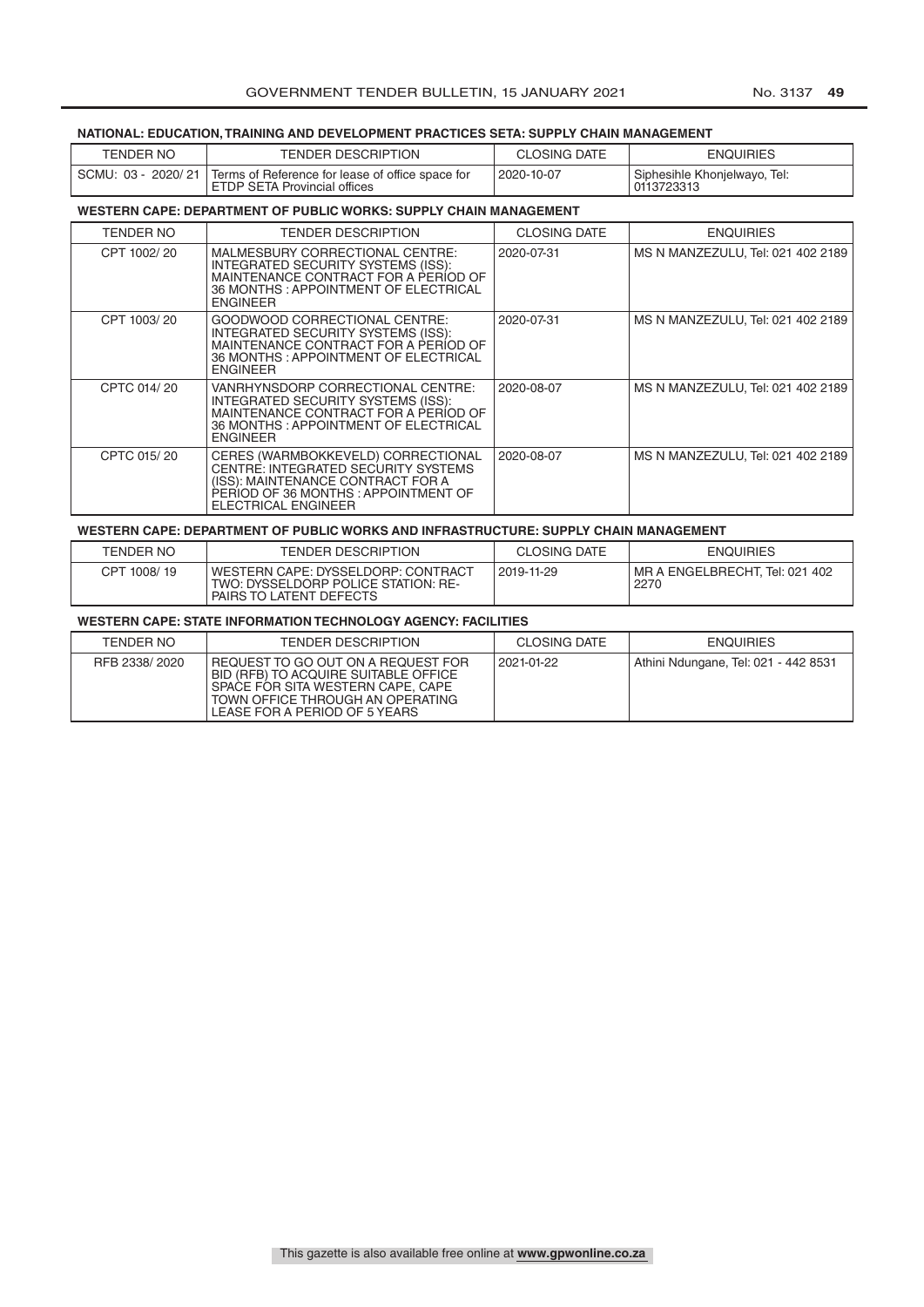#### **RESULTS OF TENDER INVITATIONS**

#### **SUPPLIES**

#### **WESTERN CAPE: DEPARTMENT OF AGRICULTURE: RESEARCH & TECHNOLOGY DEVELOPMENT**

| TENDER NO        | <b>TENDER DESCRIPTION</b>                                                                                                                       | AWARDED TO                               | <b>AMOUNT</b>  | <b>B-BEEE</b> | <b>POINTS</b> |
|------------------|-------------------------------------------------------------------------------------------------------------------------------------------------|------------------------------------------|----------------|---------------|---------------|
| 881 - 2020/ 2021 | BID 881-2020/2021 SUPPLY AND<br>DELIVERY OF ONE NEW AGRICUL-<br>TURAL DIESEL TRACTOR WITH CAB<br>AS WELL AS A FITTED FRONT-END<br>LOADER SYSTEM | <b>Parkers and Partners</b><br>(Pty) Ltd | R 2 014 225.00 |               | 100           |

#### **WESTERN CAPE: DEPARTMENT OF AGRICULTURE: RESEARCH & TECHNOLOGY DEVELOPMENT**

| TENDER NO       | <b>TENDER DESCRIPTION</b>                                                                                                                                      | AWARDED TO | <b>AMOUNT</b> | <b>B-BEEE</b> | <b>POINTS</b> |
|-----------------|----------------------------------------------------------------------------------------------------------------------------------------------------------------|------------|---------------|---------------|---------------|
| 880 - 2020/2021 | BID 880 - 2020/2021 THE WESTERN<br>CAPE DEPARTMENT OF AGRICUL-<br>TURE: ELSENBURG REQUIRES THE<br>SUPPLY. DELIVERY AND COMMIS-<br>SIONING OF AN AUTO TITRATOR. | Metrohm SA | R 802 304.52  |               | 98            |

#### **SERVICES**

# **EASTERN CAPE: THE SOUTH AFRICAN NATIONAL ROADS AGENCY LIMITED: SOUTHERN REGION**

| TENDER NO             | <b>TENDER DESCRIPTION</b>                                                                                                               | AWARDED TO                                                         | <b>AMOUNT</b>  | <b>B-BEFF</b> | <b>POINTS</b> |
|-----------------------|-----------------------------------------------------------------------------------------------------------------------------------------|--------------------------------------------------------------------|----------------|---------------|---------------|
| R.072-020-<br>2018/2F | FOR CONSULTING ENGINEERING<br>SERVICES FOR THE IMPROVEMENT<br>WITHIN ALEXANDRIA ON NATIONAL<br>ROUTE R72 SECTION 2 KM 0.00 TO<br>KM 1.2 | <b>BVI CONSULTING</b><br><b>ENGINEERING</b><br><b>WESTERN CAPE</b> | R30 682 138.00 |               | 100           |

#### **EASTERN CAPE: THE SOUTH AFRICAN NATIONAL ROADS AGENCY LIMITED: SOUTHERN REGION**

| TENDER NO                    | TENDER DESCRIPTION                                                                                                    | AWARDED TO                                              | <b>AMOUNT</b>               | <b>B-BEEE</b> | <b>POINTS</b> |
|------------------------------|-----------------------------------------------------------------------------------------------------------------------|---------------------------------------------------------|-----------------------------|---------------|---------------|
| SANRAL N.002-<br>178-2020/1F | CONSULTING ENGINEERING SER-<br>VICES FOR THE NEW RING ROAD ON<br>NATIONAL ROUTE N2 SECTION 17<br>AND 18 AROUND DUTYWA | SNA/SKI CIVIL AND<br>STRUCTURAL JOINT<br><b>VENTURE</b> | R <sub>169</sub> 296 764.70 |               | 99            |

#### **GAUTENG: GAUTENG PROVINCIAL TREASURY: GAUTENG PROVINCIAL TREASURY**

| <b>TENDER NO</b>      | <b>TENDER DESCRIPTION</b>                      | AWARDED TO                                                 | <b>AMOUNT</b>  | <b>B-BEEE</b> | <b>POINTS</b> |
|-----------------------|------------------------------------------------|------------------------------------------------------------|----------------|---------------|---------------|
| GT/ GPT/ 034/<br>2020 | AUTOMATION OF FINANCIAL STATE-<br><b>MENTS</b> | Ducharme Asset<br>Management and Ac-<br>counting (Pty) Ltd | R 5.400.515.00 |               | 98            |

#### **GAUTENG: MINE HEALTH AND SAFETY COUNCIL: MINING**

| TENDER NO           | <b>TENDER DESCRIPTION</b>                                                                                                                                                                                    | AWARDED TO   | <b>AMOUNT</b> | <b>B-BEEE</b> | <b>POINTS</b> |
|---------------------|--------------------------------------------------------------------------------------------------------------------------------------------------------------------------------------------------------------|--------------|---------------|---------------|---------------|
| MHSC003/2020-<br>21 | Appointment of a service provider for the   Price Waterhouse<br>Project CoE 200903 "Assess the Imple-<br>mentation of the Culture Transformation<br>Framework (CTF) by the South African<br>Mining Industry" | Coopers Inc. | R893 976.00   | Level         | 100.00        |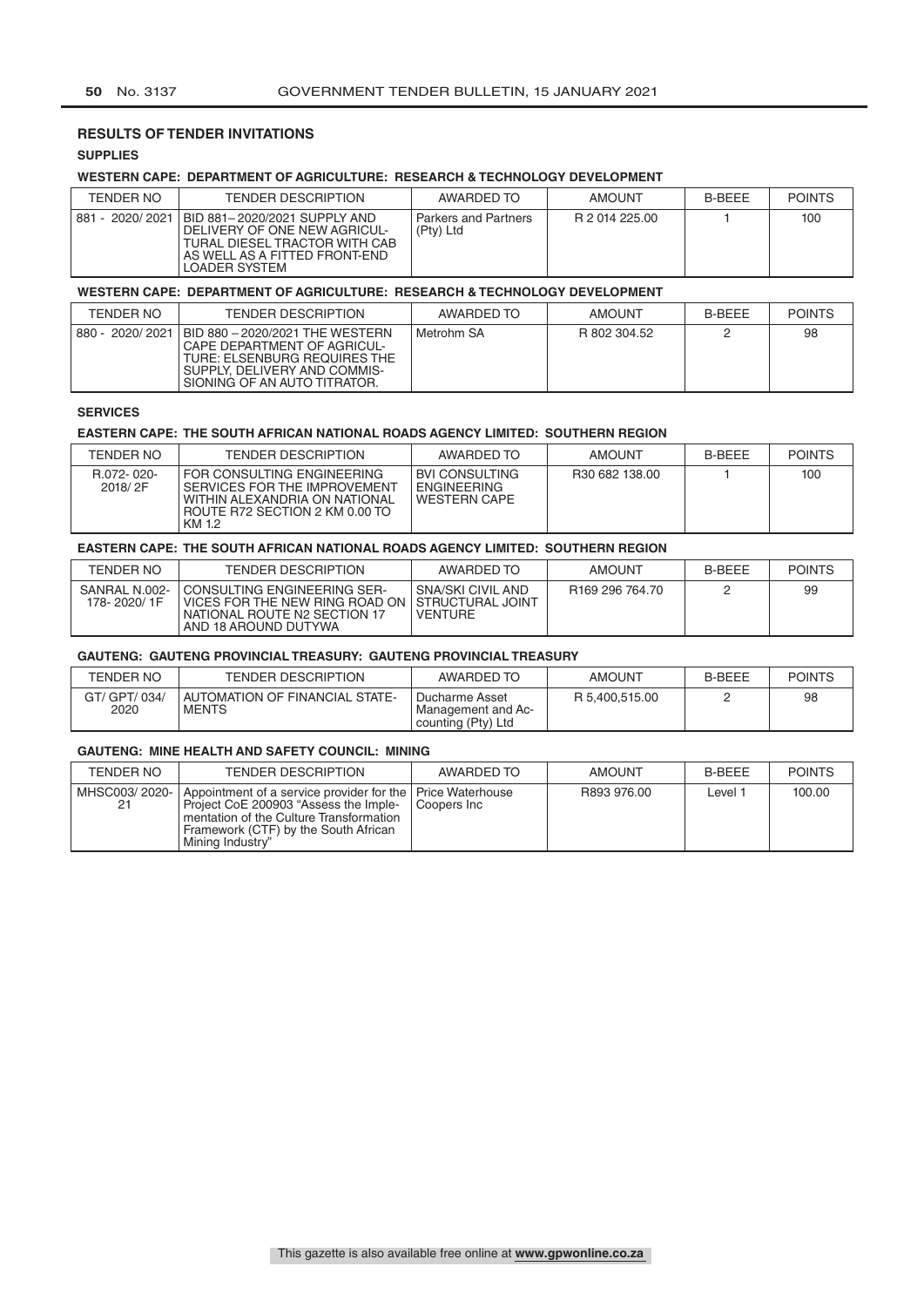# **GAUTENG: NATIONAL CONSUMER TRIBUNAL:**



| <b>Tender</b><br><b>Number</b> | <b>Tender</b><br>description                                                             | Name(s)<br>the<br>of<br><b>suppliers</b><br>that<br>the Tender was<br>awarded<br>to<br>(panel) | <b>Amounts</b><br>in<br><b>SA Rand</b>                                                                                                  | <b>B-BBEE</b><br><b>Status Points</b> | <b>Total points</b>                                                       |
|--------------------------------|------------------------------------------------------------------------------------------|------------------------------------------------------------------------------------------------|-----------------------------------------------------------------------------------------------------------------------------------------|---------------------------------------|---------------------------------------------------------------------------|
| <b>NCT</b><br>4/3/2/37         | Provision of legal<br>services<br>(appointed<br>as<br>part of a panel of<br>legal firms) | Hajra Patel (HP)<br>Attorneys                                                                  | Not applicable<br>as this is a<br>panel<br>appointment.<br>Price will only<br>be evaluated<br>the<br>when<br>service<br>is<br>required. | $\mathbf{1}$                          | <b>Not</b><br>applicable as<br>only<br>functionality<br>was<br>evaluated. |
| <b>NCT</b><br>4/3/2/37         | Provision of legal<br>services (a panel<br>of legal firms)                               | S M Vakalisa Inc<br>Attorneys                                                                  | Not applicable<br>as this is a<br>panel<br>appointment.<br>Price will only<br>be evaluated<br>when<br>the<br>service<br>is<br>required. | $\mathbf{1}$                          | Not<br>applicable as<br>only<br>functionality<br>was<br>evaluated.        |
| <b>NCT</b><br>4/3/2/37         | Provision of legal<br>services (a panel<br>of legal firms)                               | Ramatshila-<br>Mugeri Attorneys<br><b>Inc</b>                                                  | Not applicable<br>as this is a<br>panel<br>appointment.<br>Price will only<br>be evaluated<br>when<br>the<br>is<br>service              | $\mathbf{1}$                          | <b>Not</b><br>applicable as<br>only<br>functionality<br>was<br>evaluated. |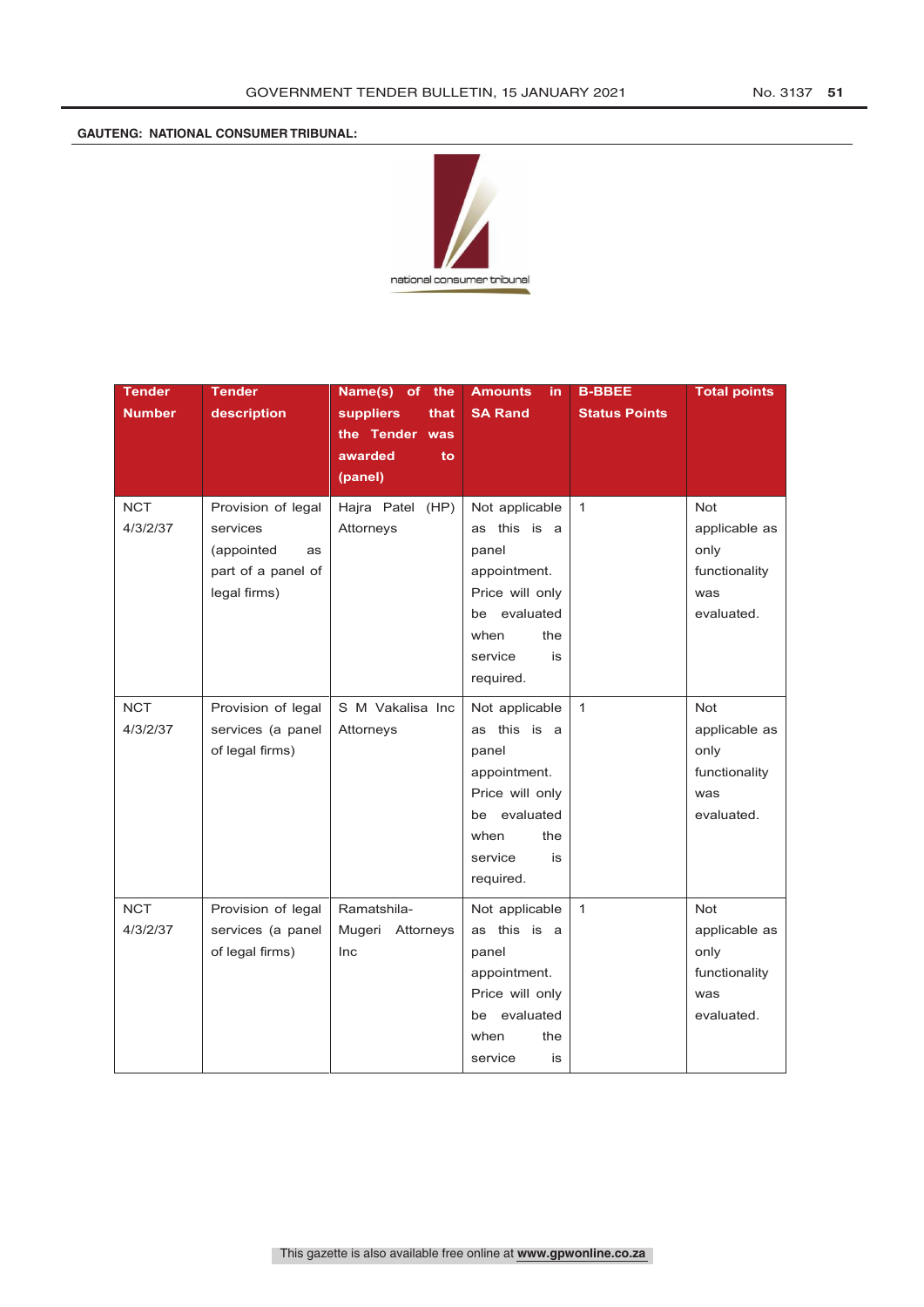

|                        |                                                            |                                        | required.                                                                                                                                  |              |                                                                           |
|------------------------|------------------------------------------------------------|----------------------------------------|--------------------------------------------------------------------------------------------------------------------------------------------|--------------|---------------------------------------------------------------------------|
| <b>NCT</b><br>4/3/2/37 | Provision of legal<br>services (a panel<br>of legal firms) | Gildenhuys Malatji<br>Attorneys        | Not applicable<br>this is a<br>as<br>panel<br>appointment.<br>Price will only<br>be evaluated<br>when<br>the<br>service<br>is<br>required. | $\mathbf{1}$ | <b>Not</b><br>applicable as<br>only<br>functionality<br>was<br>evaluated. |
| <b>NCT</b><br>4/3/2/37 | Provision of legal<br>services (a panel<br>of legal firms) | Maenetja<br>Attorneys                  | Not applicable<br>as this is a<br>panel<br>appointment.<br>Price will only<br>be evaluated<br>when<br>the<br>service<br>is<br>required.    | $\mathbf{1}$ | Not<br>applicable as<br>only<br>functionality<br>was<br>evaluated.        |
| <b>NCT</b><br>4/3/2/37 | Provision of legal<br>services (a panel<br>of legal firms) | Cheadle<br>Thompson<br>&<br>Haysom Inc | Not applicable<br>as this is a<br>panel<br>appointment.<br>Price will only<br>be evaluated<br>when<br>the<br>service<br>is<br>required.    | $\mathbf{1}$ | Not<br>applicable as<br>only<br>functionality<br>was<br>evaluated.        |
| <b>NCT</b><br>4/3/2/37 | Provision of legal<br>services (a panel<br>of legal firms) | Phungo Inc                             | Not applicable<br>as this is a<br>panel<br>appointment.<br>Price will only<br>be evaluated<br>when<br>the<br>service<br>is<br>required.    | $\mathbf{1}$ | <b>Not</b><br>applicable as<br>only<br>functionality<br>was<br>evaluated. |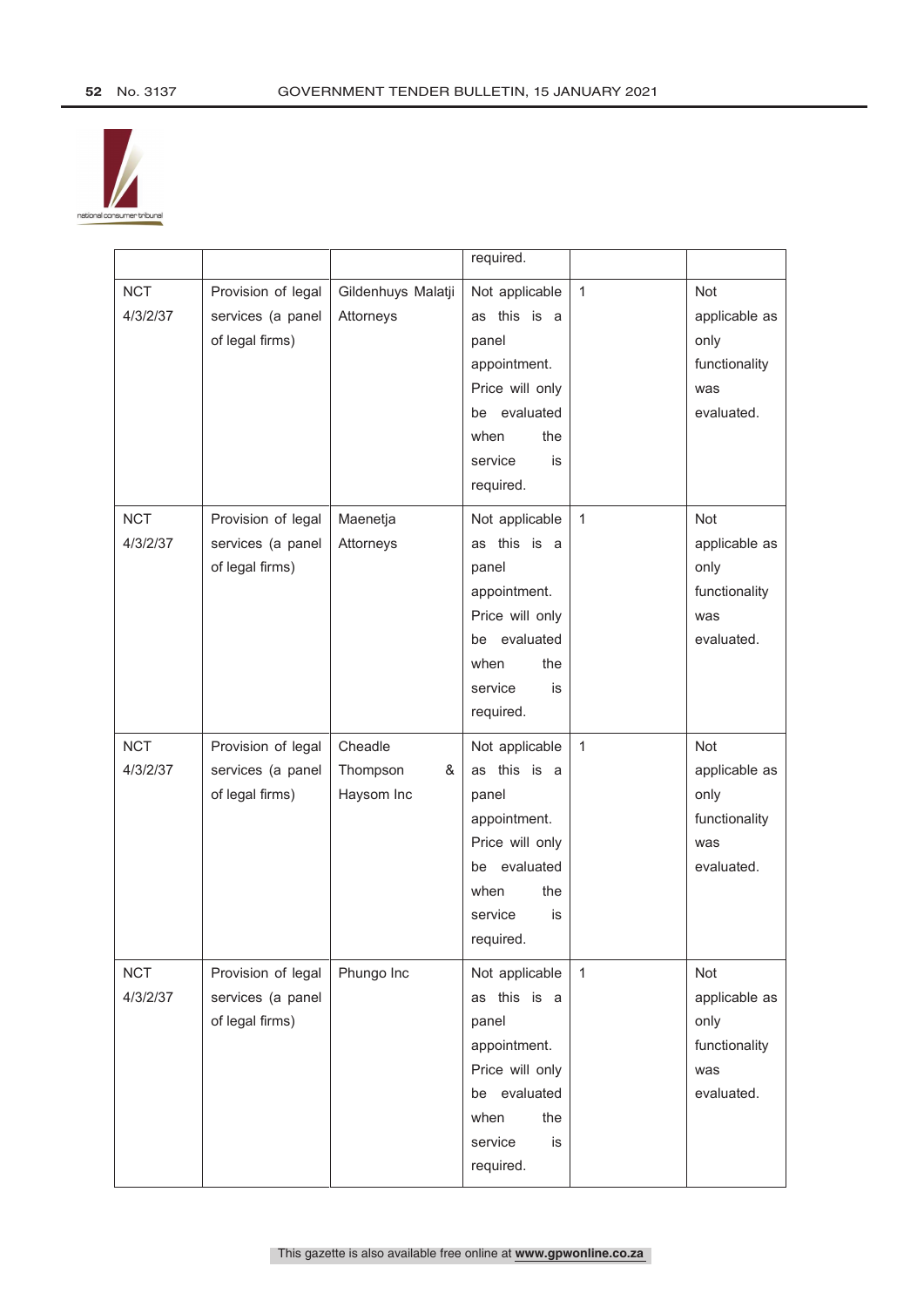

| <b>NCT</b> | Provision of legal | Mothle<br>Jooma | Not applicable  | -1 | <b>Not</b>    |
|------------|--------------------|-----------------|-----------------|----|---------------|
| 4/3/2/37   | services (a panel  | Sabdia (MJS)    | this is a<br>as |    | applicable as |
|            | of legal firms)    |                 | panel           |    | only          |
|            |                    |                 | appointment.    |    | functionality |
|            |                    |                 | Price will only |    | was           |
|            |                    |                 | evaluated<br>be |    | evaluated.    |
|            |                    |                 | the<br>when     |    |               |
|            |                    |                 | is<br>service   |    |               |
|            |                    |                 | required.       |    |               |
|            |                    |                 |                 |    |               |

# **GAUTENG: NATIONAL ECONOMIC DEVELOPMENT AND LABOUR COUNCIL: PROFESSIONAL**

| TENDER NO      | <b>TENDER DESCRIPTION</b>                                                                                              | AWARDED TO                              | <b>AMOUNT</b> | <b>B-BEEE</b> | <b>POINTS</b> |
|----------------|------------------------------------------------------------------------------------------------------------------------|-----------------------------------------|---------------|---------------|---------------|
| Nedlac 2020/06 | Economic and Employment Trends and<br>Indicators in South Africa                                                       | Rebel Group Advisory<br>Southern Africa | R994 321.63   |               | 73.3          |
| Nedlac 2020/03 | Assess, repair, supply and Install ducting   Cool Breeze Air-condi-<br>system and servicing air-conditioning<br>svstem | tioning and Refrigera-<br>tion          | R1 252 000.00 |               | 92            |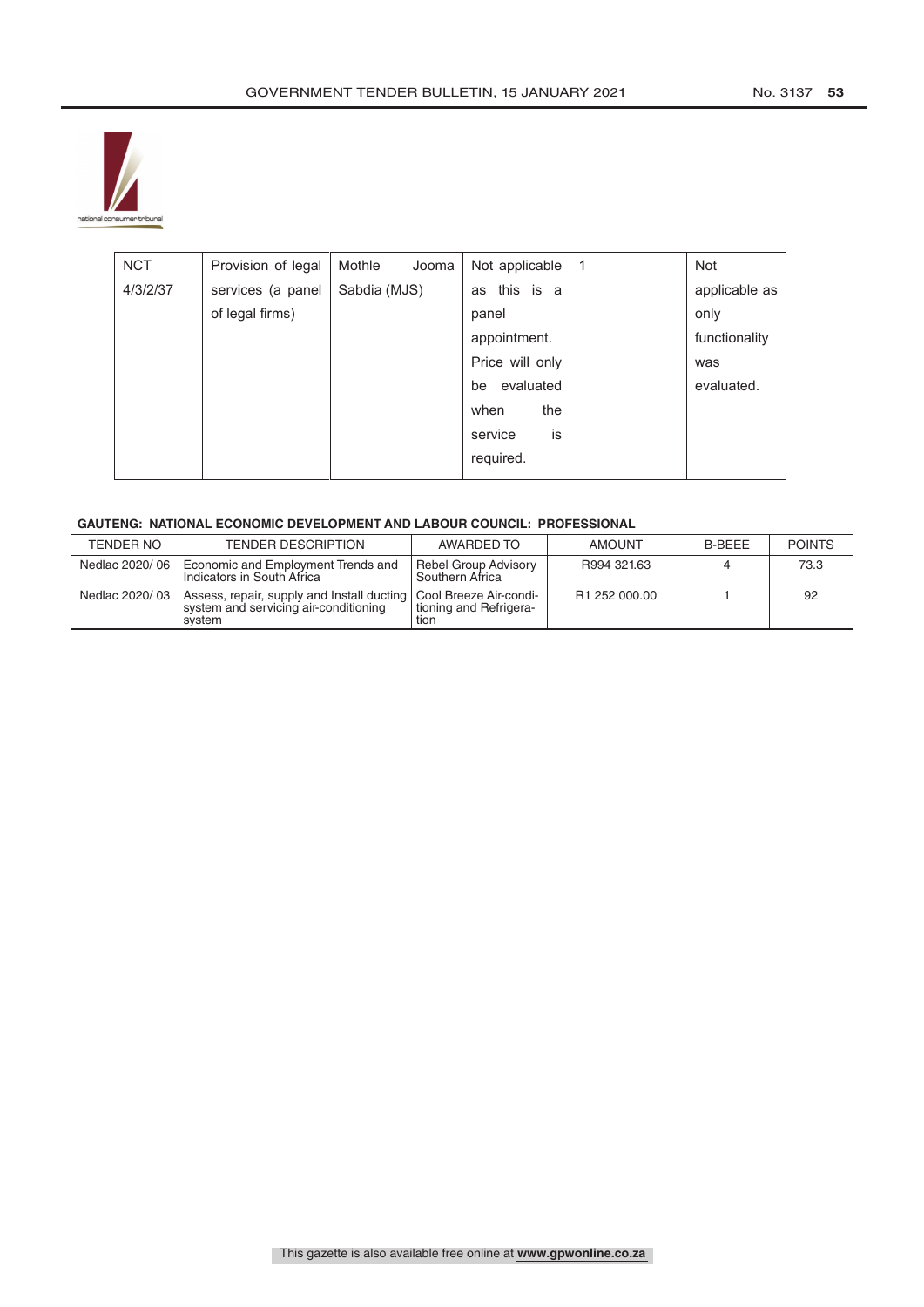#### **GAUTENG: NATIONAL YOUTH DEVELOPMENT AGENCY: SCM**

| <b>TENDER NO</b>           | TENDER DESCRIPTION                                                                         | AWARDED TO          | <b>AMOUNT</b> | <b>B-BEEE</b>          | <b>POINTS</b> |
|----------------------------|--------------------------------------------------------------------------------------------|---------------------|---------------|------------------------|---------------|
| NYDA2020/01/<br><b>CSP</b> | APPOINTMENT OF A SHORT-TERM<br>INSURANCE BROKER FOR NYDA<br>FOR A PERIOD OF THREE (3) YEAR | Quintosys (Pty) LTD | 5.061.281.00  | Level 1 (20<br>points) | 100           |

**GAUTENG: NATIONAL YOUTH DEVELOPMENT AGENCY: SCM**



# **AWARD FOR THE TENDER DESCRIPTION:**

**APPOINTMENT OF A PANEL OF ATTORNEYS FOR THE PROVISION OF LEGAL SERVICES TO THE NYDA FOR A PERIOD OF THIRTY SIX (36) MONTHS**

## **TENDER NUMBER: NYDA2019/01/LS**

Please note that due to the fact that the Service Providers who are awarded for this tender are awarded on a panel therefore, Pricing and B-BBEE evaluation will only be considered at the time the services of the awarded Service Providers is required on a request for quotation basis.

| <b>ITEM NO.</b> | <b>SUCCESSFUL BIDDERS</b>              |
|-----------------|----------------------------------------|
|                 | Molati Attorneys                       |
| 2               | MT Makwela Incorporated Attorneys      |
|                 | Mabuza Attorneys                       |
| 4               | AP Ngubo Attorneys                     |
| 5               | Sibeko Attorneys / Sibeko Incorporated |

#### **GAUTENG: TECHNOLOGY INNOVATION AGENCY: WORKOUT**

| TENDER NO   | <b>TENDER DESCRIPTION</b>                                                                                                  | AWARDED TO                 | <b>AMOUNT</b> | <b>B-BEFF</b> | <b>POINTS</b> |
|-------------|----------------------------------------------------------------------------------------------------------------------------|----------------------------|---------------|---------------|---------------|
| TIA003/2020 | APPOINTMENT OF A PANEL OF SER-<br>VICE PROVIDERS FOR THE SUPPLY<br>OF COMPANY VALUATION SERVICES<br>"AS AND WHEN REQUIRED" | Nexia SAB&T                | N/A           |               | 20            |
| TIA003/2020 | APOINTMENT OF A PANEL OF SER-<br>VICE PROVIDERS FOR THE SUPPLY<br>OF COMPANY VALUATION SERVICES<br>"AS AND WHEN" REQUIRED  | <b>Middel and Partners</b> | N/A           |               | 18            |

#### **GAUTENG: WATER RESEARCH COMMISSION: SCM**

| TENDER NO           | <b>TENDER DESCRIPTION</b>                                                                                                                                                             | AWARDED TO                                   | <b>AMOUNT</b>  | <b>B-BEEE</b> | <b>POINTS</b> |
|---------------------|---------------------------------------------------------------------------------------------------------------------------------------------------------------------------------------|----------------------------------------------|----------------|---------------|---------------|
| WRC-002-2020/<br>21 | APPOINTMENT OF A SERVICE<br>PROVIDER FOR RENEWAL OF THE<br>ACRONIS / CTERA BACKUP SOLU-<br>TION FOR ALL BUSINESS-CRITICAL<br>WORKLOADS AT THE WRC FOR A<br>PERIOD OF THREE (03) YEARS | <b>GLOBAL MICRO SO-</b><br>LUTIONS (PTY) LTD | R 1 109 363.23 | LEVEL 2       | 98.00         |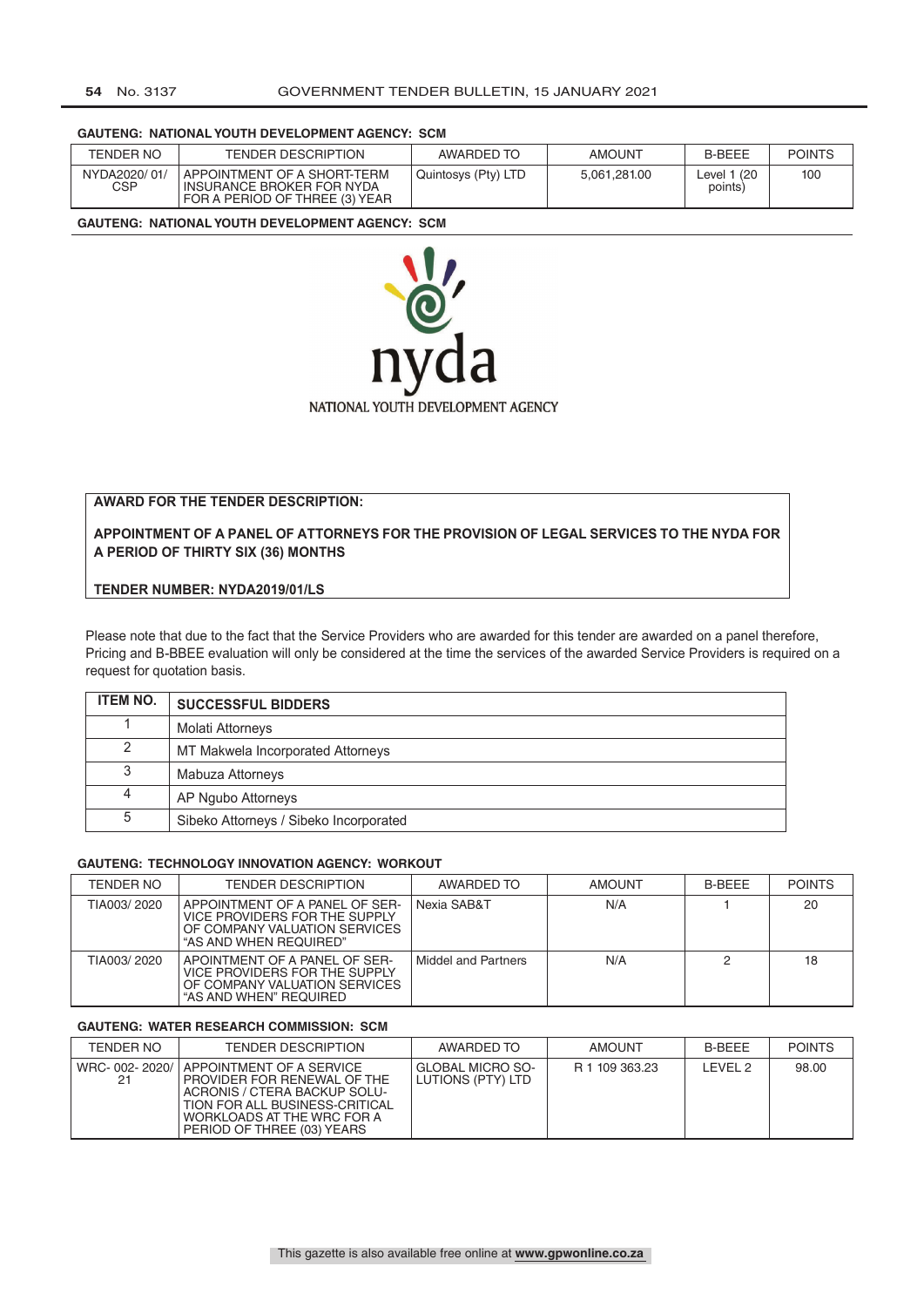#### **KWAZULU-NATAL: KWAZULU-NATAL LEGISLATURE:**

| TENDER NO    | <b>TENDER DESCRIPTION</b>                                                                                                                                                                                                       | AWARDED TO                                 | <b>AMOUNT</b>   | B-BEEE | <b>POINTS</b> |
|--------------|---------------------------------------------------------------------------------------------------------------------------------------------------------------------------------------------------------------------------------|--------------------------------------------|-----------------|--------|---------------|
| KZNL 03/2020 | Appointment of a service provider to<br>supply services of community radio slots<br>campaigns to enhance public participa-<br>tion, law making and oversight for the<br>Kwazulu Natal legislature for a period of<br>four years | Outside Broadcasting<br>Facilities PTY LTD | R 14 944 021.44 |        | 100           |

#### **KWAZULU-NATAL: THE SOUTH AFRICAN NATIONAL ROADS AGENCY LIMITED: EASTERN REGION - DESIGN AND CONSTRUC-TION**

| TENDER NO                    | TENDER DESCRIPTION                                                                                                     | AWARDED TO                               | <b>AMOUNT</b>    | <b>B-BEEE</b> | <b>POINTS</b> |
|------------------------------|------------------------------------------------------------------------------------------------------------------------|------------------------------------------|------------------|---------------|---------------|
| SANRAL N.003-<br>010-2017/9S | The Construction of the Kokstad Inter-<br>change and Traffic Control Centre on<br>National Route 2 Scetion 21 (km 6.4) | V3 Consulting Engi-<br>neering (Pty) Ltd | R 259 155 071.40 | ∟evel 1       | 100.00        |

## **LIMPOPO: SITA: HUMAN CAPITAL**

| TENDER NO     | <b>TENDER DESCRIPTION</b>                                                                                                                                           | AWARDED TO                             | <b>AMOUNT</b>  | <b>B-BEEE</b> | <b>POINTS</b> |
|---------------|---------------------------------------------------------------------------------------------------------------------------------------------------------------------|----------------------------------------|----------------|---------------|---------------|
| RFB 2178-2020 | RFB 2178-2020: The Provision of<br><b>Physical Security Services for Limpopo-</b><br>Polokwane Office & Switching Centre for<br>a period of thirty-six (36) months. | <b>R5 SERCURITY</b><br><b>SERVICES</b> | R 2 741 596.87 | Level         | 100           |

#### **LIMPOPO: THE SOUTH AFRICAN NATIONAL ROADS AGENCY LIMITED: SANRAL NORTHERN REGION: CONSULTANTS**

| TENDER NO         | TENDER DESCRIPTION                                                                                                                                                                                                  | AWARDED TO                       | <b>AMOUNT</b>   | <b>B-BEEE</b> | <b>POINTS</b> |
|-------------------|---------------------------------------------------------------------------------------------------------------------------------------------------------------------------------------------------------------------|----------------------------------|-----------------|---------------|---------------|
| X.002- 090- 2019/ | ROUTINE ROAD MAINTENANCE OF<br>NATIONAL ROUTE N11 FROM MOKO-<br>PANE TO BLOUBERG MUNICIPAL<br>BORDER, R518 FROM MOKOPANE<br>TO LEPELLE-NKUMPI MUNICIPAL<br>BORDER, R101 FROM MOKOPANE TO<br>POLOKWANE MUNICIPAL BOR | <b>BCB SOLUTIONS</b><br>(PTY)LTD | R 63 277 032.66 |               | 100           |

# **LIMPOPO: THE SOUTH AFRICAN NATIONAL ROADS AGENCY LIMITED: SANRAL NORTHERN REGION: CONSULTANTS**

| TENDER NO       | <b>TENDER DESCRIPTION</b>                                                                 | AWARDED TO                                          | AMOUNT          | <b>B-BEEE</b> | <b>POINTS</b> |
|-----------------|-------------------------------------------------------------------------------------------|-----------------------------------------------------|-----------------|---------------|---------------|
| S.002-001-2018/ | CONSULTING ENGINNERING SER-<br>VICES FOR THE UPGRADING OF<br>BOTLOKWA CLINIC ACCESS ROAD. | LATHISO CONSULTIN<br><b>ENGINEERS (PTY)</b><br>LTD. | R 17 474 951.88 |               | 100           |

# **MPUMALANGA: THE SOUTH AFRICAN NATIONAL ROADS AGENCY LIMITED: SANRAL NORTHERN REGION: CONSULTANTS**

| TENDER NO       | <b>TENDER DESCRIPTION</b>                                                                                                                                                                                             | AWARDED TO            | <b>AMOUNT</b>   | <b>B-BEEE</b> | <b>POINTS</b> |
|-----------------|-----------------------------------------------------------------------------------------------------------------------------------------------------------------------------------------------------------------------|-----------------------|-----------------|---------------|---------------|
| X.002-105-2019/ | ROUTINE ROAD MAINTENANCE OF<br>NATIONAL ROAD R555 FROM JACKA-<br>ROO PARK TO THE STEVE TSHWETE<br>MUNICIPAL BORDER, N12 FROM<br>GAUTENG / MPUMALANGA BORDER<br>TO EMALAHLENI. AND R573 FROM<br>MOLOTO TO MOTETI AND W | <b>RAIL REFURB CC</b> | R 80 303 735.25 |               | 100           |

# **NATIONAL: DEPARTMENT OF WOMEN, YOUTH AND PERSONS WITH DISABILITIES: SUPPLY CHAIN MANAGEMENT**

| TENDER NO            | <b>TENDER DESCRIPTION</b>                                                                                                                                                              | AWARDED TO          | <b>AMOUNT</b>                | <b>B-BEEE</b> | <b>POINTS</b> |
|----------------------|----------------------------------------------------------------------------------------------------------------------------------------------------------------------------------------|---------------------|------------------------------|---------------|---------------|
| DWYPD 01-<br>2020/21 | <b>Provision of Physical Security Services</b><br>for the Department of Women, Youth and   curity Protection and<br>Persons with Disabilities for period of 24   Projects CC<br>months | l Idlangamandla Se- | R <sub>2</sub> . 378, 660.48 |               | 100           |

# **NATIONAL: EDUCATION, TRAINING AND DEVELOPMENT PRACTICES SETA: SUPPLY CHAIN MANAGEMENT**

| <b>TENDER NO</b>      | <b>TENDER DESCRIPTION</b>                                | AWARDED TO                         | AMOUNT                    | <b>B-BFFF</b> | <b>POINTS</b> |
|-----------------------|----------------------------------------------------------|------------------------------------|---------------------------|---------------|---------------|
| SCMU: 02 -<br>2020/21 | SUPPLY AND DELIVERY OF 70 LAP-<br>TOPS FOR ETDP SETA     | BATSHA IT                          | R <sub>2</sub> 056 775.00 | I FVFI        | 20            |
| SCMU: 01 -<br>2020/21 | CONDUCTING LABOUR MARKET<br>ANALYSIS STUDY FOR ETDP SETA | I OD MANAGEMENT<br><b>SERVICES</b> | R887 800.00               | I FVFI        | 20            |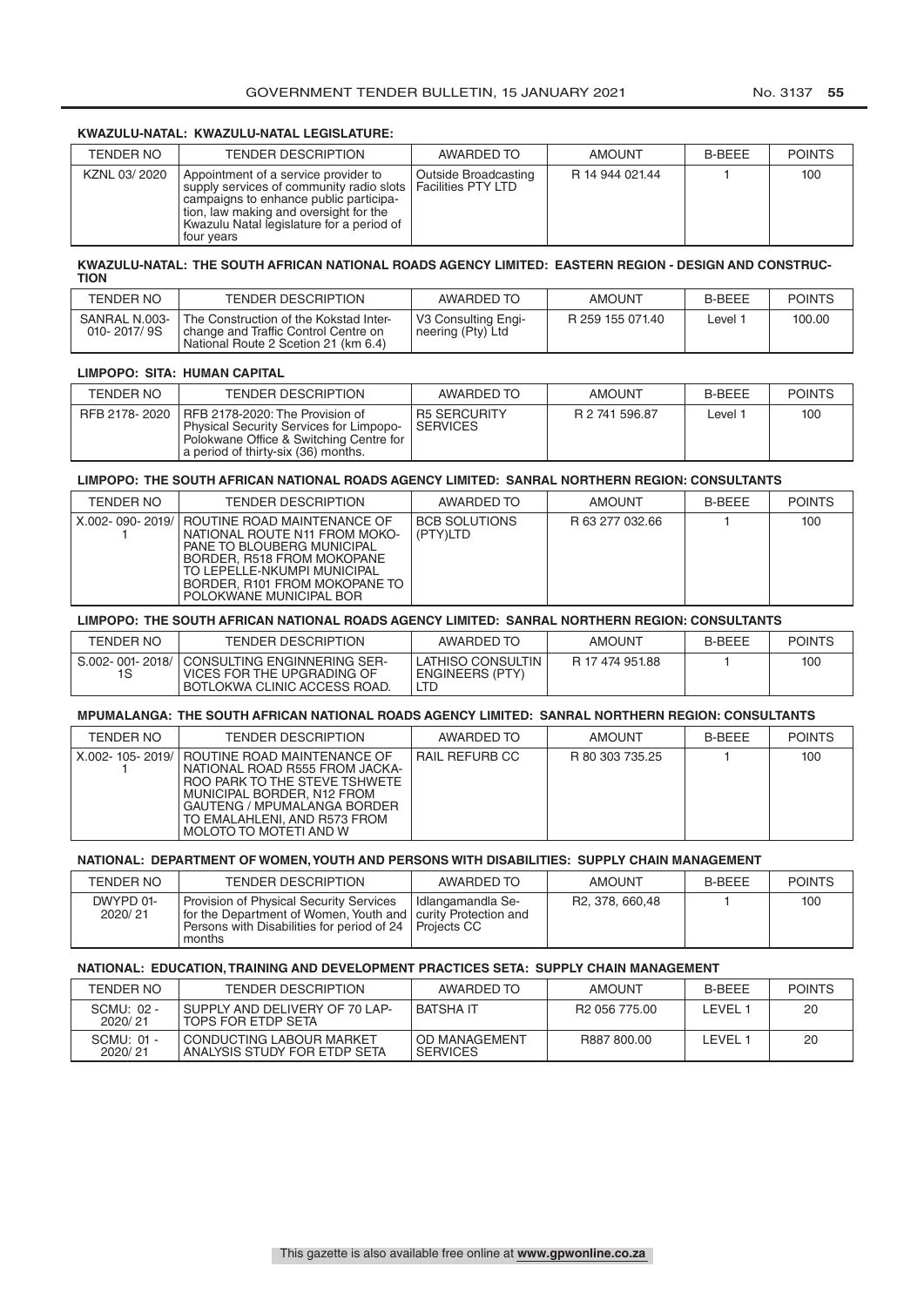# **56** No. 3137 GOVERNMENT TENDER BULLETIN, 15 JANUARY 2021

# **NATIONAL: HEALTH AND WELFARE SECTOR EDUCATION TRAINING AUTHORITY: CORPORATE SERVICE**

| TENDER NO          | <b>TENDER DESCRIPTION</b>                                                                                                                            | AWARDED TO                                                           | <b>AMOUNT</b>  | <b>B-BEEE</b> | <b>POINTS</b> |
|--------------------|------------------------------------------------------------------------------------------------------------------------------------------------------|----------------------------------------------------------------------|----------------|---------------|---------------|
| HWSETA004/<br>2021 | APPOINTMENT OF A SERVICE PRO-<br>VIDER TO PROVIDE OFFICE SPACE.<br>FOR THE HWSETA FREE STATE<br>OFFICE FOR A PERIOD OF FIVE (5)<br><b>YEARS</b>      | <b>JJL TRUST</b>                                                     | R 4 081 149.01 | 12            | 92            |
| HWSETA008/<br>2021 | APPOINTMENT OF A SERVICE PRO-<br>VIDER TO PROVIDE OFFICE SPACE<br>FOR THE HWSETA EASTERN CAPE<br>PROVINCIAL OFFICE FOR A PERIOD<br>OF FIVE (5) YEARS | SKG AFRICA (PTY)<br>LTD WAVERLEY OF-<br><b>FICE PARK PHASE</b><br>4B | R 5 226 625.96 | 18            | 98            |
| HWSETA010/<br>2021 | APPOINTMENT OF A SERVICE PRO-<br>VIDER TO PROVIDE OFFICE SPACE<br>FOR THE HWSETA MPUMALANGA<br>PROVINCIAL OFFICE FOR A PERIOD<br>OF FIVE (5) YEARS   | <b>BOUSAAM TRUST</b>                                                 | R 4 295 973.87 | 12            | 92            |

## **NATIONAL: NATIONAL SCHOOL OF GOVERNMENT: OFFICE OF THE CFO:SCM UNIT**

| TENDER NO                       | <b>TENDER DESCRIPTION</b>                                                                                                | AWARDED TO        | <b>AMOUNT</b>  | <b>B-BEEE</b> | <b>POINTS</b> |
|---------------------------------|--------------------------------------------------------------------------------------------------------------------------|-------------------|----------------|---------------|---------------|
| <b>NSG/BID/01/</b><br>2020/2021 | Delivery of an outsourced ICT support<br>service to the National School of govern-   Ltd<br>ment for a period of 5 years | EOH Mthombo (Ptv) | R49.695.984.93 | N/a           | 80            |

#### **NORTH WEST: THE SOUTH AFRICAN NATIONAL ROADS AGENCY LIMITED: SANRAL NORTHERN REGION: CONSULTANTS**

| <b>TENDER NO</b> | <b>TENDER DESCRIPTION</b>                                                                                           | AWARDED TO                                                     | <b>AMOUNT</b>   | <b>B-BFFF</b> | <b>POINTS</b> |
|------------------|---------------------------------------------------------------------------------------------------------------------|----------------------------------------------------------------|-----------------|---------------|---------------|
| N.012-120-2018/  | <b>RESURFACING OF NATIONAL ROAD</b><br>N12 SECTION 12 FROM BEEFMAS-<br>TER (KM 12.6) TO MATLABANE STAD<br>(KM 35.0) | <b>ACTOPHAMBILI</b><br>ROADS/MAFOKO JJ<br>JOINT VENTURE        | R 88 359 546.72 |               | 100           |
| N.012-120-2018/  | RESURFACING OF NATIONAL ROAD<br>N12 SECTION 12 FROM MATLABANE<br>STAD (KM 35.0) TO BLOEMHOF (KM<br>55.2             | <b>ACTOPHAMBILI</b><br>ROADS/MAFOKO JJ<br><b>JOINT VENTURE</b> | R 86 181 111.59 |               | 100           |

#### **WESTERN CAPE: DEPARTMENT OF AGRICULTURE: RURAL DEVELOPMENT**

| TENDER NO        | TENDER DESCRIPTION                                                                                                                                                                                                           | AWARDED TO                               | <b>AMOUNT</b> | <b>B-BEEE</b> | <b>POINTS</b> |
|------------------|------------------------------------------------------------------------------------------------------------------------------------------------------------------------------------------------------------------------------|------------------------------------------|---------------|---------------|---------------|
| 876 - 2020/ 2021 | BID 876 - 2020/2021 THE WESTERN<br>CAPE DEPARTMENT OF AGRICUL-<br>TURE (WCDoA) REQUIRES A SER-<br>VICES PROVIDER FOR THE EVALU-<br>ATION OF THE IMPACT OF SERVICE<br>DELIVERY TO AGRI WORKERS IN THE<br><b>WESTERN CAPE.</b> | Social Research Solu-<br>tions (SOREASO) | R 885 150.00  |               | 92            |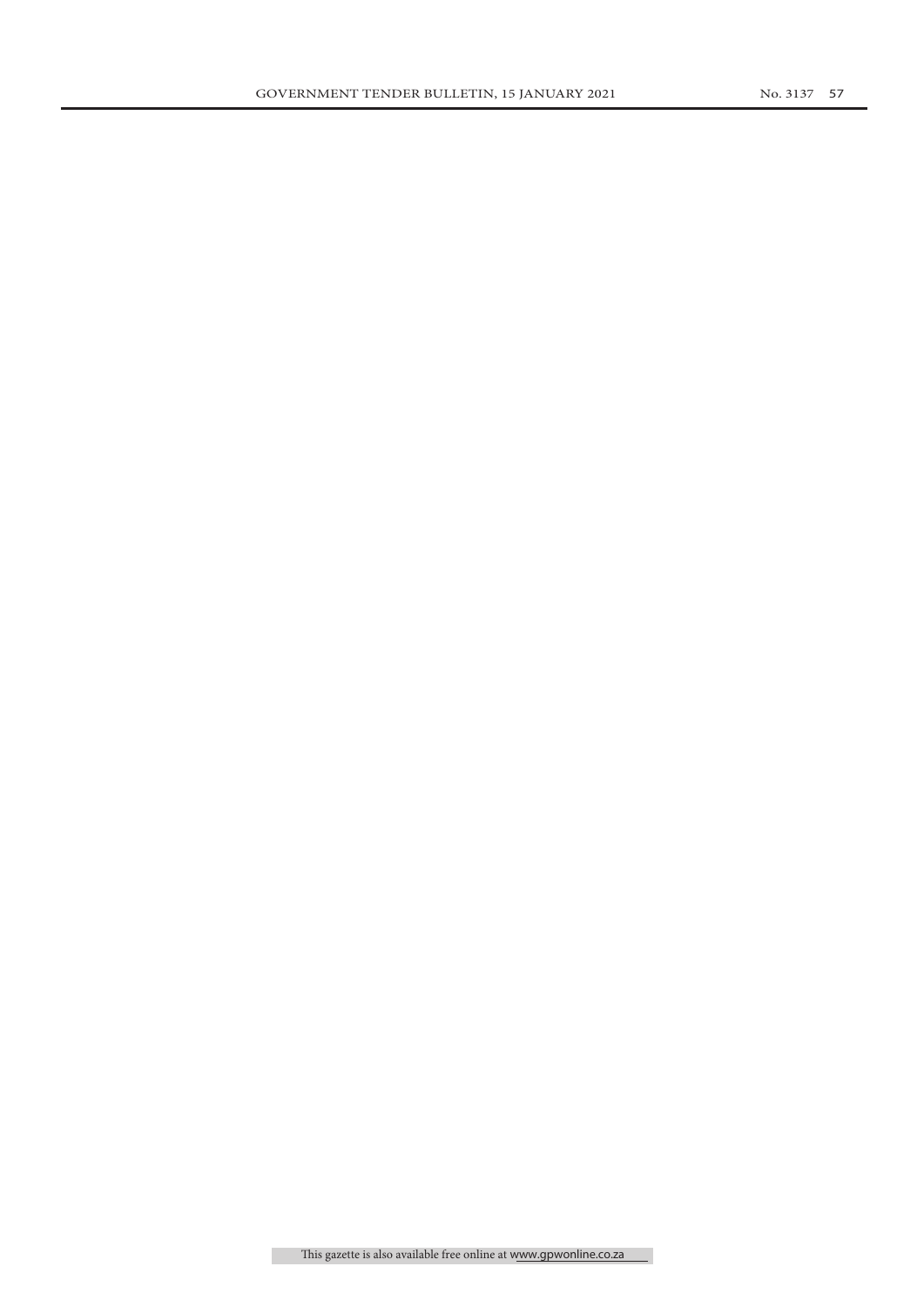This gazette is also available free online at www.gpwonline.co.za